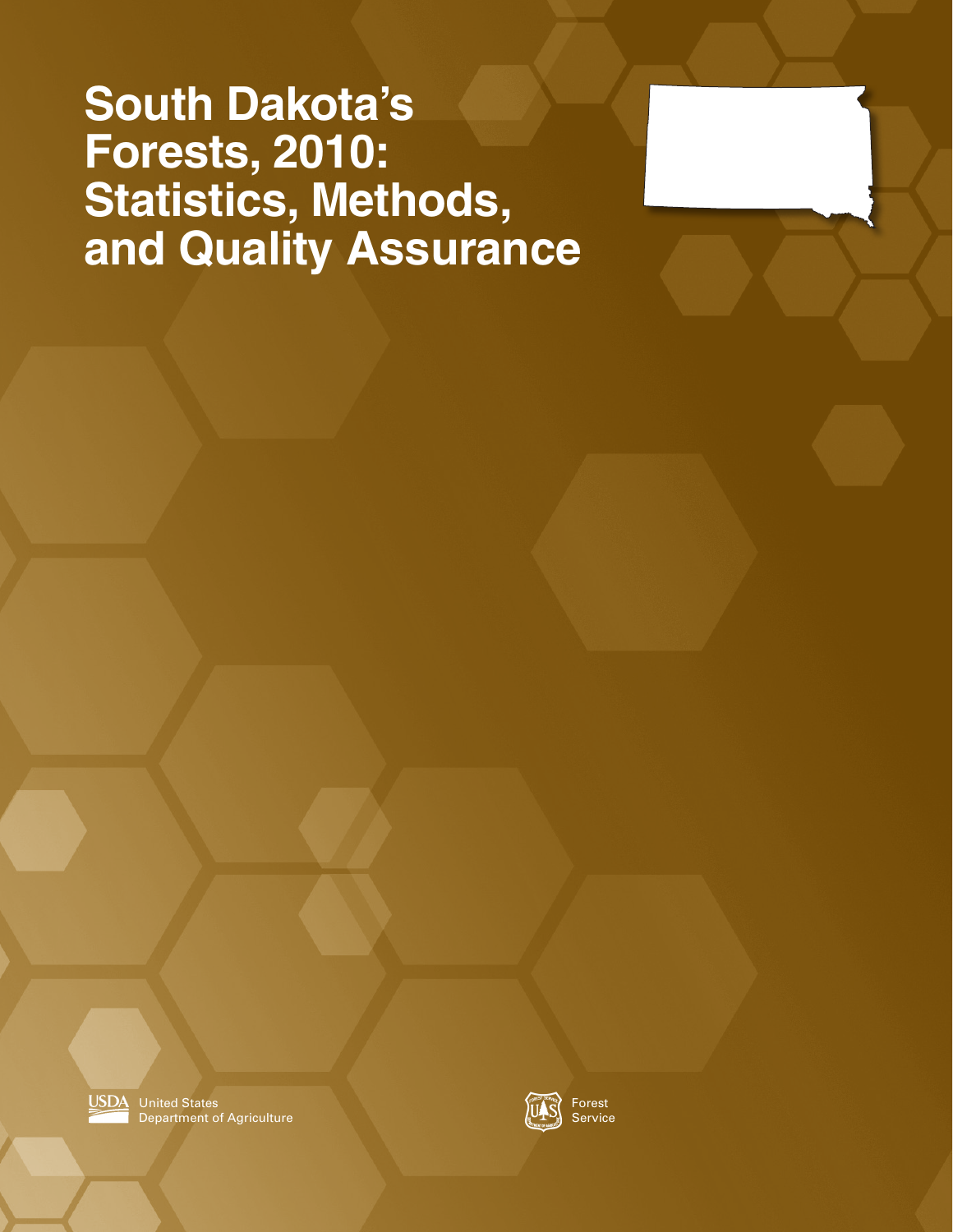### **Forest Inventory Methods**

#### **Strategic Model**

The Forest Inventory and Analysis program of the Northern Research Station (NRS-FIA) is part of the national enhanced FIA program that focuses on a set of six strategic objectives (McRoberts 2005):

- • A standard set of variables with nationally consistent meanings and measurements
- • Field inventories of all forested lands
- • Nationally consistent estimation
- • Adherence to national precision standards
- • Consistent reporting and data distribution
- • Credibility with users and stakeholders

To ensure that these six strategic objectives are achieved, 10 strategic approaches have been prescribed:

- • A national set of prescribed core variables with a national field manual that prescribes measurement procedures and protocols for each variable
- • A nationally consistent plot configuration
- A nationally consistent sampling design
- • Estimation using standardized formulas for samplebased estimators
- • A national database of FIA data with core standards and user-friendly public access
- A national information management system
- • A nationally consistent set of tables of estimates of prescribed core variables
- • Publication of statewide tables with estimates of prescribed core variables at 5-year intervals
- • Documentation of the technical aspects of the FIA program including procedures, protocols, and techniques
- Peer review and publication of the technical documentation for general access

The result of the strategic objectives and approaches is an inventory program with identifiably new features and a nationally consistent plot configuration, a nationally consistent sampling design for all lands, annual measurement of a proportion of plots in each state, nationally consistent estimation techniques and algorithms, and integration of the ground sampling components of the FIA inventory and the detection monitoring by the U.S. Forest Service's Forest Health Monitoring (FHM) program.

#### **Forest Inventory**

Historically, NRS-FIA (formerly the North Central Research Station FIA program) in St. Paul, MN and the Interior West FIA (IWFIA) (formerly the Intermountain FIA program) in Ogden, UT inventoried South Dakota's forest resources. NRS-FIA inventoried that portion of the State east of the 103rd meridian. IWFIA inventoried western South Dakota (west of the 103rd meridian), including the Black Hills National Forest (BHNF). In 1996, NRS-FIA inventoried all of South Dakota except for the BHNF (Leatherberry et al. 2000), which was inventoried by IWFIA in 1999 (DeBlander 2002). The portion of the Custer National Forest that is in South Dakota was inventoried again by IWFIA in 1997 (DeBlander 2001). Since the 1996/1999 inventory, several changes in FIA methods have improved the quality of the inventory. The most significant change between inventories has been the shift from periodic to annual inventory. In the past, FIA inventoried each state on a cycle that averaged 12 years. However, the need for timely and consistent data across large geographical regions, along with national legislative mandates, resulted in FIA implementing an annual inventory program. Annual inventory was initiated in South Dakota in 2001.

With the NRS-FIA annual inventory system, approximately one-fifth of all field plots are measured each year. The entire inventory is completed within 5 years. After this initial 5-year period, NRS-FIA will report and analyze results using a moving 5-year average. For example, NRS-FIA generated inventory results for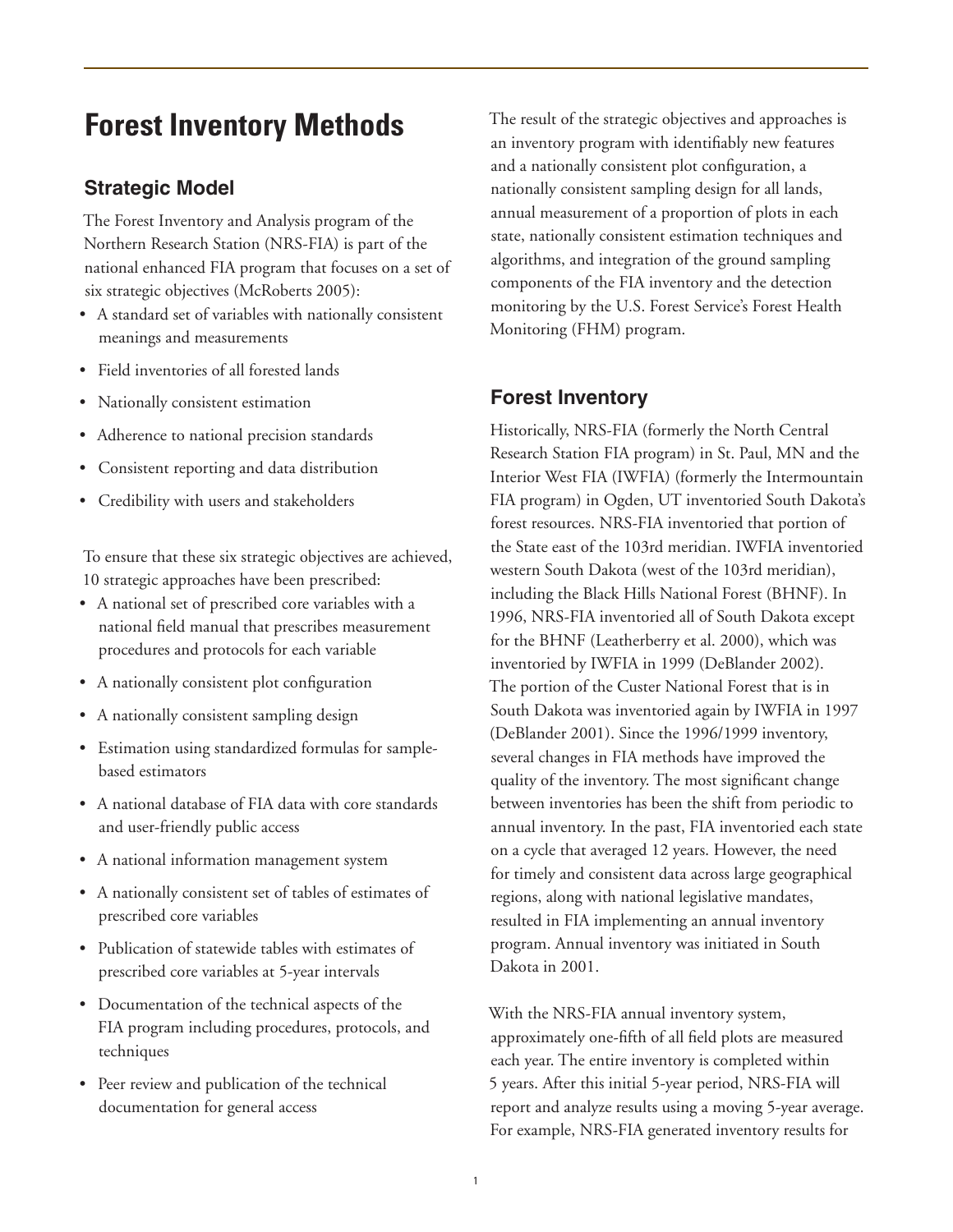South Dakota for 2001 through 2005 and for 2006 through 2010.

Other significant changes between inventories include implementing new remote-sensing technology, a new field-plot configuration and sample design, and gathering additional remotely sensed and field data. The new remote-sensing technology allows NRS-FIA to use classifications of Multi-Resolution Land Characterization (MRLC) data and other remote-sensing products to stratify the total area of South Dakota and to improve estimates.

New algorithms were used for the 2010 inventory to assign forest type and stand-size class to each condition observed on a plot. These algorithms are being used nationwide by FIA to provide consistency from state to state. As a result, changes in forest type and stand-size class will reflect actual changes in the forest and not changes due to differences between algorithms. The list of recognized forest types, groupings of these forest types for reporting purposes, models used to assign stocking values to individual trees, definition of nonstocked (stands with a stocking value of less than 10 percent for live trees), and names given to the forest types changed with the new algorithms. Consequently, comparisons between the published 2010 results and those published for earlier inventories may be invalid. Contact NRS-FIA for additional information on the algorithms used in both inventories.

#### **Plot Configuration**

The national FIA plot design consists of four 24-footradius subplots configured as a central subplot and three peripheral subplots (Fig. 62). Centers of the peripheral subplots are located at distances of 120 feet from the central subplot at azimuths of 0°, 120°, and 240° from the center of the central subplot. Each tree with a diameter at breast height (d.b.h.) of 5 inches or greater is measured on these subplots. Each subplot contains a 6.8-foot-radius microplot with center located 12 feet east of the subplot center on which each tree with d.b.h. between 1 and 5 inches is measured. Forest conditions

that occur on any of the four subplots are identified and recorded. If the area of the condition is 1 acre or greater, the condition is mapped on the subplot. Factors that differentiate forest conditions include forest type, standsize class, stand origin, land use, ownership, and density.

#### **Sample Design**

Historic sampling errors indicate that a sampling intensity of about one plot per 6,000 acres is required to satisfy national FIA precision guidelines. Therefore, FIA divided the area of the United States into nonoverlapping, 5,937-acre hexagons and established a plot in each hexagon as follows: (1) if an existing FIA plot from the 1999 inventory in the Black Hills National Forest was located in a hexagon, it was selected; (2) if no FIA plot from the previous periodic inventory was located in the hexagon, a new FIA plot was established at a random location in the hexagon (Brand et al. 2000, McRoberts 1999). This array of field plots is designated the Federal base sample and is considered an equal probability sample; its measurement is funded by the Federal Government.

The Federal base sample was systematically divided into five interpenetrating, nonoverlapping panels or subsamples, each of which provides complete,



**Figure 71.**—FIA plot design (adapted from Bechtold and Patterson 2005).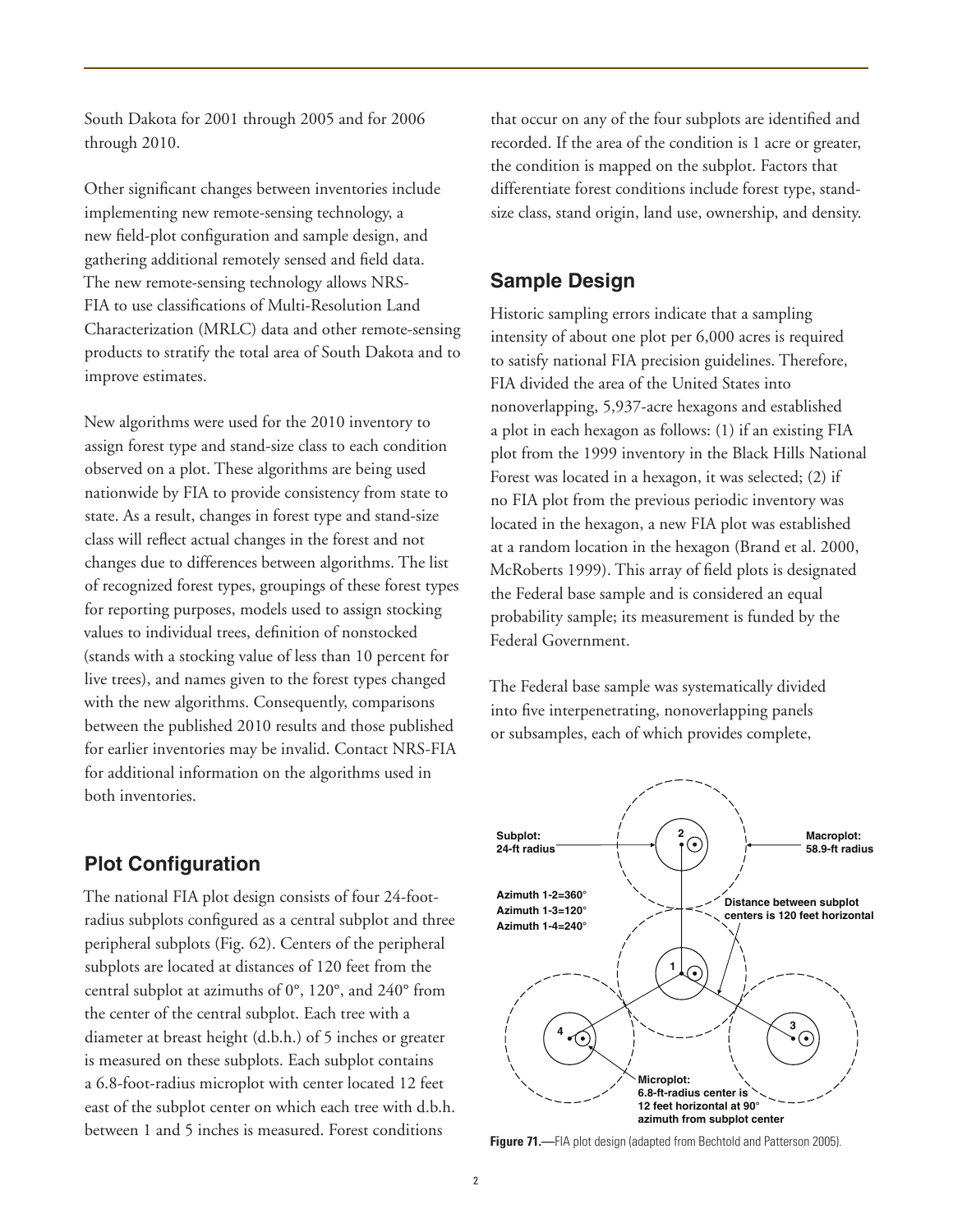systematic coverage of a state. Each year, the plots in a single panel are measured, and panels are selected on a 5-year, rotating basis (McRoberts 1999). For estimation purposes, the measurement of each panel of plots is considered an independent, equal probability sample of all lands in a state.

#### **Three-phase Inventory**

FIA conducts inventories in three phases. Phase 1 (P1) uses remotely sensed data to obtain initial plot land cover observations and to stratify land area in the population of interest to increase the precision of estimates. In Phase 2 (P2), field crews visit the physical locations of permanent field plots to measure traditional inventory variables such as tree species, diameter, and height. In Phase 3 (P3), field crews visit a subset of P2 plots to obtain measurements for an additional suite of variables associated with forest and ecosystem health. The three phases of the enhanced FIA program are discussed in greater detail in the following sections.

#### **Phase 1**

Aerial photographs, digital orthoquads (DOQs: digitally scanned aerial photographs), and satellite imagery are used for initial plot measurement via remotely sensed data and stratification. P1 plot measurement consists of observations of conditions at the plot locations using aerial photographs or DOQs. Analysts determine a digitized geographic location for each field plot, and a human interpreter assigns the plot a land cover/ use. Lands satisfying FIA's definition of forest land include commercial timberland, some pastured land with trees, forest plantations, unproductive forested land, and reserved, noncommercial forested land. In addition, forest land requires minimum stocking levels, a 1-acre minimum area, and a minimum bole-to-bole width of 120 feet with continuous canopy. Forest land excludes wooded strips, idle farmland with trees, and narrow windbreaks. All plot locations that could possibly contain accessible forest land are selected for further measurement during P2.

The combination of natural variability among plots and budgetary constraints prohibits measurement of a sufficient number of plots to satisfy national precision standards for most inventory variables unless the estimation process is enhanced using ancillary data. Thus, the land area is stratified by using remotely sensed data to facilitate stratified estimation. NRS-FIA uses canopy density classes to derive strata. Canopy density information was obtained from the 2001 National Land Cover Database (NLCD). The NLCD 2001 canopy density layer for the United States was produced through a cooperative project conducted by the Multi-Resolution Land Characteristics (MRLC) Consortium (http://www. mrlc.gov/). The layer characterizes subtle variations of forest canopy density as a percentage estimate of forest canopy cover (0 to 100) within every 30-m pixel over the United States. The method employed to map canopy density for NLCD 2001 is described in detail in Huang et al. (2001).

The current strata categorization was optimized for the entire NRS-FIA region. Using plot location information (center of the center subplot), we assigned a percent canopy density value to each plot. Plots were then aggregated into one of the five strata based on the center of the center subplot. The percent canopy cover stratification scheme consists of five groupings: (1) 0 to 5 percent, (2) 6 to 50 percent, (3) 51 to 65 percent, (4) 66 to 80 percent, and (5) 81 to 100 percent. These groupings were based on observed natural clumping of pixel values. If there were not enough plots in each of these classes to create strata, then collapsing rules were used to combine classes until sufficient sample sizes were obtained.

In addition to being classified into one of the five canopy strata, each pixel was assigned to an ownership stratum. In South Dakota, ownership layers derived from the Protected Areas Database (PAD—http://www. protectedlands.net/) and U.S. Census Bureau TIGER data (http://www.census.gov/geo/www/tiger/) were used to classify pixels into three ownership classes: (1) inland census water, (2) public, and (3) private. Every pixel was also assigned to a county based on pixel center location.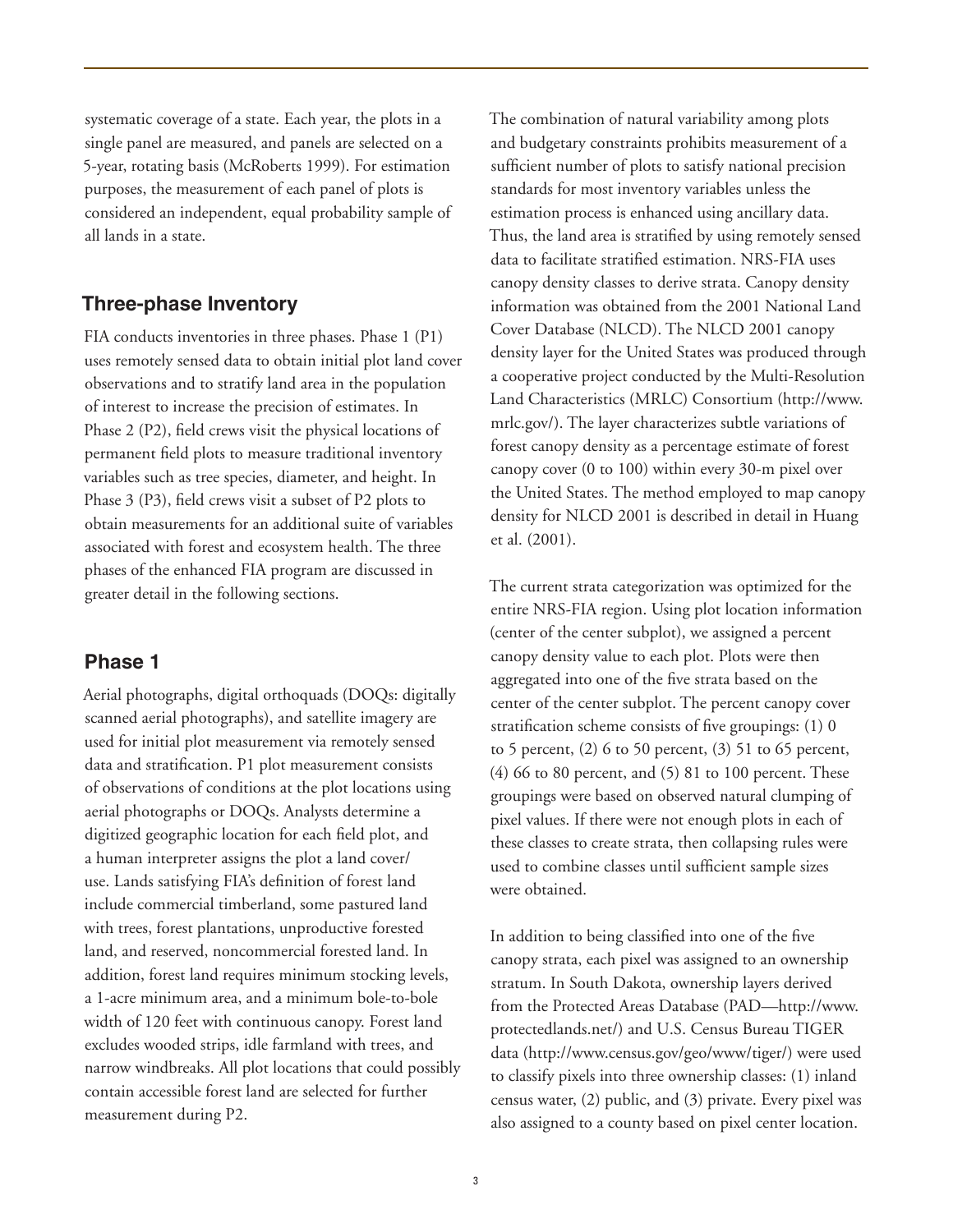Stratified estimation requires two tasks. First, each plot must be assigned to a single stratum. Next, the proportion of each detailed stratum must be calculated (TM land-cover classification, ownership, and river basin area (county groups) delineation). The first task is done by assigning each plot to the stratum assigned to the pixel containing the center of the center subplot. The second task is done by calculating the proportion of pixels in each stratum. The population estimate for a variable is calculated as the sum across all strata of the product of each stratum's observed proportion (from P1) and the variable's estimated mean per unit area for the stratum (from P2).

#### **Phase 2**

In P2, field crews record a variety of data for plot locations determined in P1 to include accessible forest land. Before visiting plot locations, field crews consult county land records to determine the ownership of plots and then seek permission from private landowners to measure plots on their lands. Field crews determine the location of the geographic center of the center subplot using geographic positioning system (GPS) receivers. They record subplot-level observations that include land cover, forest type, stand origin, stand age, stand-size class, site productivity class, forest disturbance history, slope, aspect, physiographic class, and ground land use conditions. For each tree, field crews record a variety of observations and measurements including species, live/ dead status, lean, diameter, height, crown ratio (percent of tree height represented by crown), crown class (e.g., dominant, co-dominant, suppressed), damage, and decay status. Office staff use statistical models based on field crew measurements to calculate values for additional variables including individual tree volume, per unit area estimates of number of trees, volume, and biomass by subplot, by species groups, and by live/dead status.

#### **Phase 3**

The third phase of the enhanced FIA program focuses on forest health. P3 is administered cooperatively by the FIA program, other Forest Service programs, other Federal agencies, State natural resource agencies, and universities, and it is partially integrated with the Forest Health Monitoring (FHM) program. The FHM program consists of four interrelated and complementary activities: detection monitoring, evaluation monitoring, intensive site ecosystem monitoring, and research on monitoring techniques. Detection monitoring consists of systematic aerial and ground surveys designed to collect baseline information on the current condition of forest ecosystems and to detect changes from those baselines over time. Evaluation monitoring studies examine the extent, severity, and probable causes of changes in forest health identified through the detection monitoring surveys. The intensive site ecosystem monitoring program conducts research into regionally specific ecological processes at a network of sites located in representative forested ecosystems. Finally, research on monitoring techniques focuses on developing and refining indicator measurements to improve the efficiency and reliability of data collection and analysis at all levels of the program.

The ground survey portion of the FHM detection monitoring program was integrated into the FIA program as P3 in 1999. The P3 sample consists of a one sixteenth subset of the P2 plots with one P3 plot for approximately every 96,000 acres. P3 measurements are obtained by field crews during the growing season and include an extended suite of ecological data: lichen diversity and abundance, soil quality (erosion, compaction, and chemistry), vegetation diversity and structure, and down woody material. The incidence and severity of ozone injury for selected bioindicator species also are monitored as part of an associated sampling scheme. Because each P3 plot is also a P2 plot, all P2 measurements are made on each P3 plot at the same time as the P3 measurements.

P3 variables were selected to address specific criteria outlined by the Montreal Process working group (Montreal Process 1995) for the conservation and sustainable management of temperate and boreal forests and are based on the concept of indicator variables. Observations of an indicator variable represent an index of ecosystem functions that can be monitored over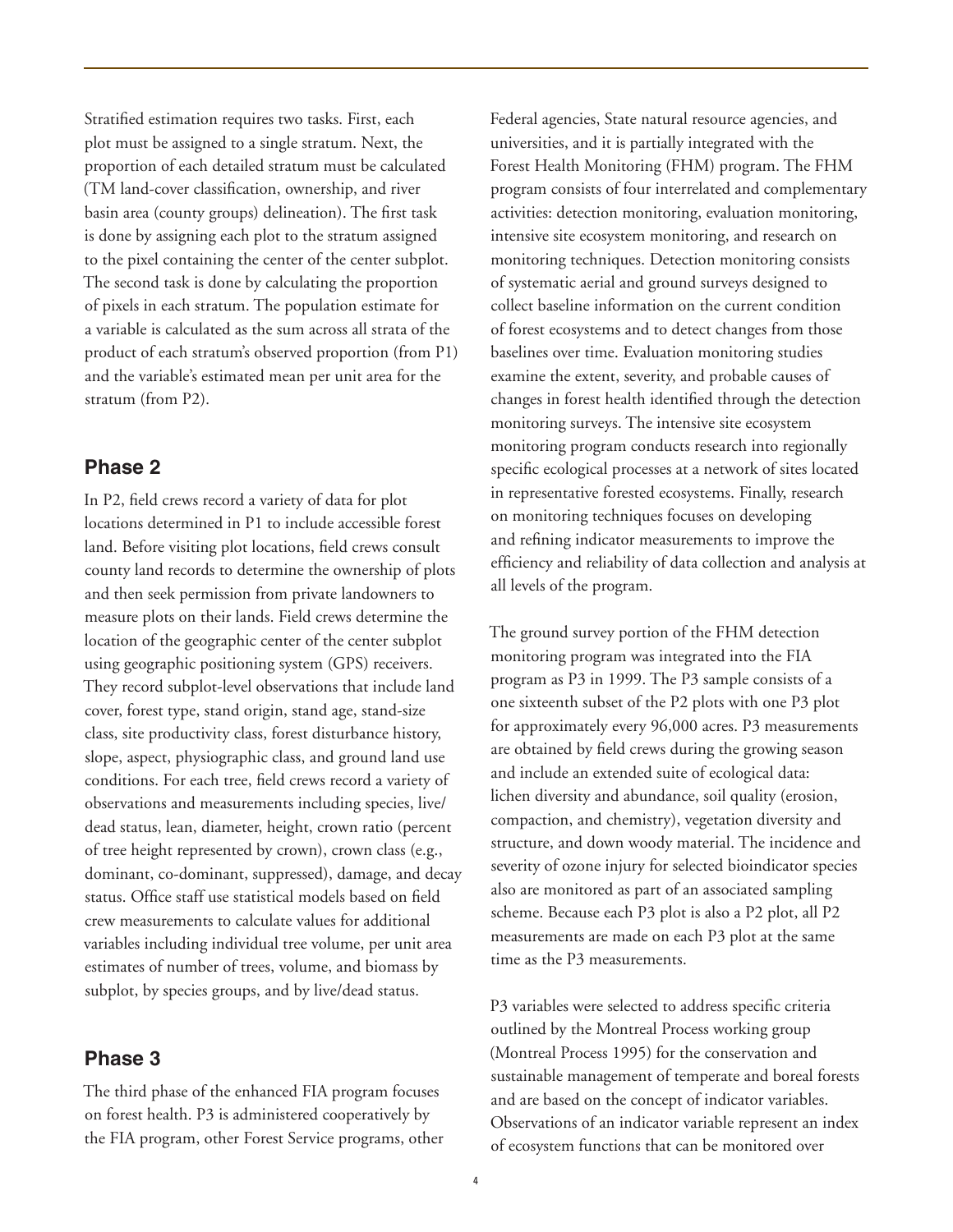time to assess trends. Indicator variables are used in conjunction with each other, P2 data, data from FHM evaluation monitoring studies, and ancillary data to address ecological issues such as vegetation diversity, fuel loading, regional air quality gradients, and carbon storage. The P2 and P3 data of the enhanced FIA program serve as the Nation's environmental report card and are a primary source of reporting data for the Montreal Process Criteria and Indicators (for more information, see Woodall et al. 2011).

#### **Estimation**

Most of the estimates and analysis presented in this report (including all the estimate tables) are based on averages observed on 8,301 plots located across South Dakoata. These plots are located within 23 unique strata (Table A) defined by combinations of the five P1 canopy cover classes: (1) 0 to 5 percent, (2) 6 to 50 percent, (3) 51 to 65 percent, (4) 66 to 80 percent, and (5) 81 to 100 percent, a land ownership classification created from the Protected Areas Database, and river basin areas. Nationally consistent algorithms were used to assign forest type and stand-size class to each condition observed on a plot. For NRS-FIA, panels are measured on an annual basis so that five panel estimates are equivalent to 5-year moving average estimates. Field plot measurements are combined with P1 estimates in the compilation process and table production. Procedures described in Bechtold and Patterson (2005) for stratified estimation with observed stratum areas were used in conjunction with the strata presented in Table A to produce all estimates. Table A shows the total area and number of plots within each stratum.

#### **Integration with Previous Inventories**

In 2010, NRS-FIA completed measurement of the fifth panel of inventory plots in South Dakota. The 2010 panel along with those surveyed in 2006, 2007, 2008, and 2009 make up the dataset for the sixth full inventory of South Dakota's forests. For simplicity, the sixth inventory often is called the 2010 inventory of South Dakota. Data from new inventories are often compared with data from earlier inventories to determine trends in forest resources. However, for the comparisons to be valid, the procedures used in the two inventories must be similar.

To improve the efficiency and reliability of the inventory, several changes in procedures and definitions have been made since the last South Dakota inventory in 2005 (Piva et al. 2009). Although these changes will have little impact on statewide estimates of forest area, timber volume, and tree biomass, they may significantly impact plot classification variables such as forest type and stand-size class. For estimating growth, removals, and mortality, the 2005 inventory (Piva et al. 2009) was processed using estimation/summary routines for the 2010 inventory. Although these changes allow limited comparison of inventory estimates among separate inventories in this report, it is inappropriate to directly compare all portions of the 2006-2010 data with those published for earlier inventories.

For further information about the sample protocols and estimation procedures for the first two phases of the FIA program, see Bechtold and Patterson (2005). For more information on P3 indicator sampling protocols, see USDA Forest Service (2007) and Woodall and Monleon (2008).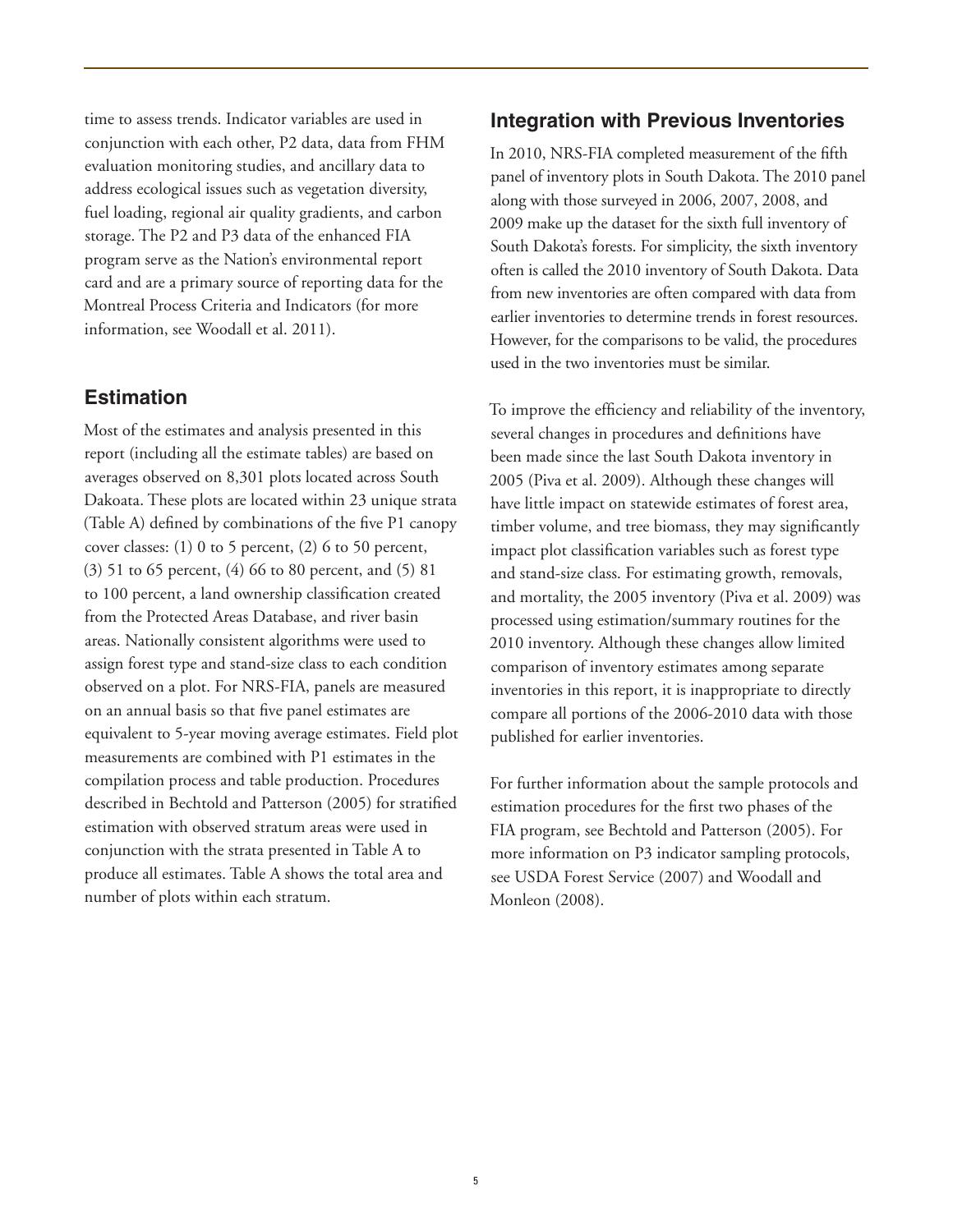### **Quality of the Estimates**

The four primary sources of error common to all samplebased estimates are sampling, measurement, prediction, and nonresponse error. For each of these sources of error, a definition within the context of the FIA inventory is provided along with a discussion of methods used to quantify and reduce this error.

#### **Sampling Error**

The process of sampling (selecting a random subset of a population and calculating estimates from this subset) causes estimates to contain error they would not have if every member of the population had been observed and included in the estimate. The 2010 FIA inventory of South Dakota is based on a sample of 8,301 plots located randomly across the State (a total area of 49,353,880 acres), a sampling rate of about one plot for every 5,946 acres.

The procedures for statistical estimation outlined in the previous section and described in detail in Bechtold and Patterson (2005) provide the estimates of the population totals and means presented in this report. Along with every estimate is an associated sampling error that is typically expressed as a percentage of the estimated value but that can also be expressed in the same units as the estimate or as a confidence interval (the estimated value plus or minus the sampling error). This sampling error is the primary measure of the reliability of an estimate. A sampling error can be interpreted to mean that had a 100-percent inventory been taken using these methods, the chances are two out of three that the results would have been within the limits indicated (i.e., 68-percent confidence interval).

The sampling errors for State-level estimates of the major attributes presented in this report are shown in Table B. Table SD-65 presents sampling errors for these estimates at the inventory unit and river basin area levels.

Estimates for classifications smaller than the State totals presented in Table B will have larger sampling errors. For example, Table SD-65 shows that the sampling error for timberland area in any river basin area is higher than that for total timberland area in the State. To compute an approximate sampling error for an estimate that is smaller than a State total, use the following formula:

$$
E = \frac{(SE)\sqrt{\text{(State total estimate)}}}{\sqrt{\text{(Smaller estimate)}}}
$$
 (1)

where:

 $E =$  approximate sampling error for smaller estimate *SE* = sampling error for State total estimate

For example, to compute the error on the area of National Forest System forest land in the State, proceed as follows:

The total National Forest System forest land area in the State from Table SD-2 is estimated at 1,017,700 acres.

The total area of all forest land in the State from Table SD-2 is 1,883,000 acres.

The State total error for forest land area from Table B is 2.87 percent.

Using formula (1):

 $\text{Sampling Error} = \frac{(2.86)\sqrt{(1,883,000)}}{1,883,000} = 3.90 \text{ percent.}$ **(1,017,700)**

This approximation works well for estimates of area, volume, number of trees, and biomass. It is less effective for estimates of growth, removals, or mortality. Individuals seeking more accurate sampling errors should use Forest Inventory Data Online (FIDO), available at http://fiatools.fs.fed.us.

The estimators used by FIA are unbiased under the assumptions that the sample plots are a random sample of the total population and the observed value for any plot is the true value for that plot. Deviations from these basic assumptions are not reflected in the computation of sampling errors. The following sections on measurement,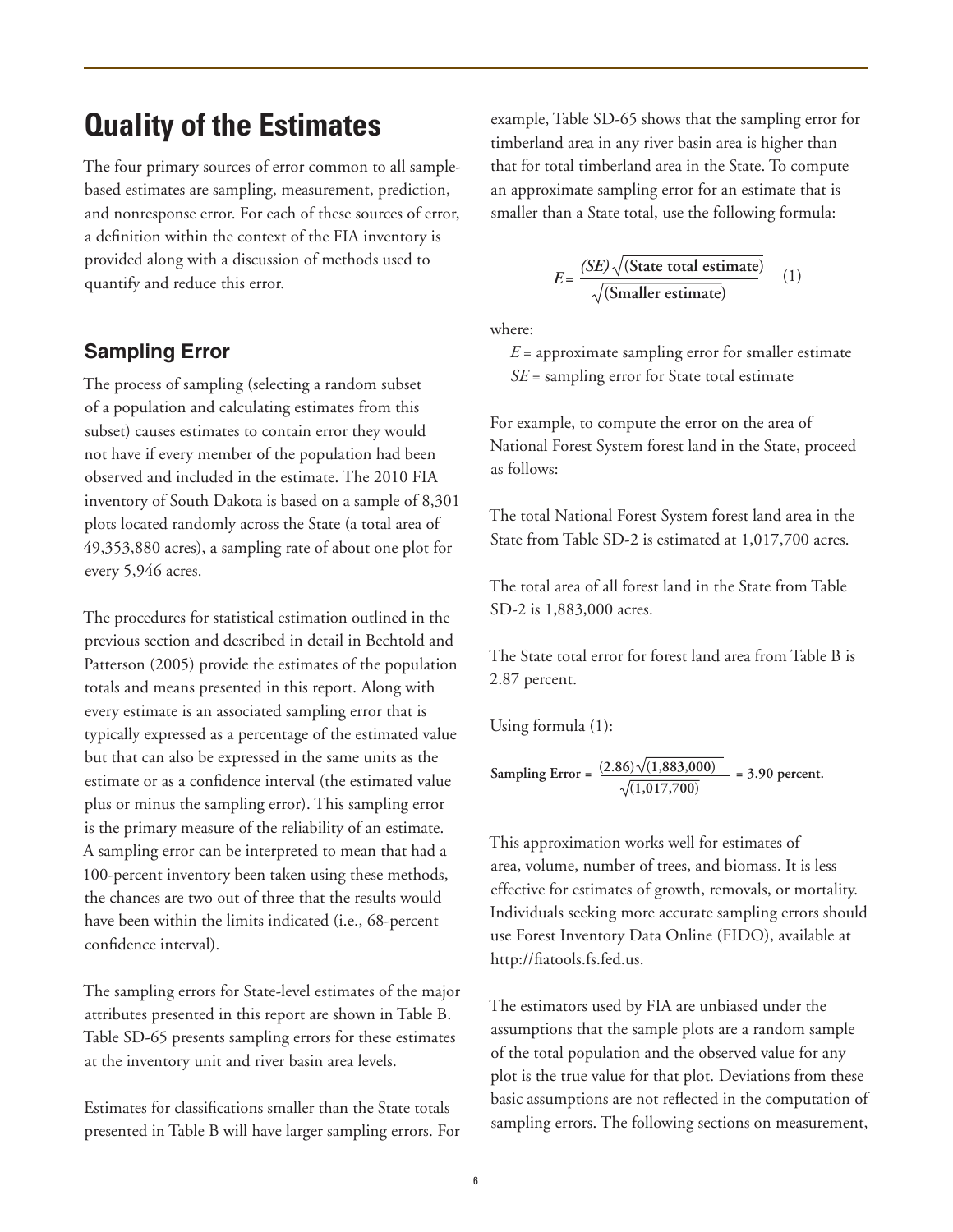prediction, and nonresponse error address possible departures from these basic assumptions.

#### **Measurement Error**

Errors associated with the methods and instruments used to observe and record the sample attributes are called measurement errors. On FIA plots, attributes such as the diameter and height of a tree are measured with different instruments, and other attributes such as species and crown class are observed without the aid of an instrument. On a typical FIA plot, 30 to 70 trees are observed with 15 to 20 attributes recorded on each tree. In addition, many attributes that describe the plot and conditions on the plot are observed. Errors in any of these observations affect the quality of the estimates. If a measurement is biased (such as tree diameter consistently taken at an incorrect place on the tree), then the estimates that use this observation (such as volume) will reflect this bias. Even if measurements are unbiased, high levels of random error in the measurements will add to the total random error of the estimation process.

To ensure that all FIA observations are made to the highest standards possible, a regular program of quality assurance and quality control is an integral part of all FIA data collection efforts. This program begins with the documentation of protocols and procedures used in the inventory followed by intensive crew training. To assess the quality of the data collected by these trained crews, a random sample of at least 4 percent of all plots are measured independently by a different expert crew. These independent measurements are referred to as blind checks. The purpose of these blind checks is to assess the quality of field measurements. The second measurement on these blind check plots is done by a Quality Assurance (QA) crew. In all cases, QA crews have as much or more experience and training in FIA field measurements than standard FIA crews.

The quality of field measurements is assessed nationally through a set of measurement quality objectives (MQOs) that are set for every data item we collect. Each MQO consists of two parts: a tolerance or acceptable level of

measurement error, and an objective in terms of the percent of measurements within tolerance. The blind check measurements are used to observe how often individual field crews are meeting these objectives and to assess the overall compliance among all crews. Table C shows the compliance rates for various measurements used to compute the estimates included in this report and in other NRS-FIA reports. The columns labeled South Dakota come from blind check measurements of plots used in this report, and the columns labeled All NRS- FIA States come from all measurements made by FIA crews within the entire 24-state area where the Northern Research Station implemented the FIA program over 2006-2010. Training and supervision of crews is a regional effort and crews often work in more than one state. Regional data quality observations reflect the overall measurement quality of all data collected by FIA in the NRS region.

In addition to the percent compliance to measurement quality objectives, the blind check observations were used to test for relative bias in the field crew measurements. Relative bias is defined here as a tendency for the standard field crew measurements to be higher or lower than those measurements taken by the QA crews. The estimated relative bias and limits of 95-percent confidence intervals (based on parametric bootstrap estimates) for the relative bias are presented in Table D.

The blind check measurements do not provide direct observations of true bias in field measurements (average difference between field measurements and true values) because they are paired observations of two field measurements. The QA crew in these blind checks typically has more training and experience with FIA field measurements than the first crew, but both crews use the same methods and instruments to obtain the measurements. These methods were the best available and were selected for use nationwide by FIA; they are commonly used by other similar natural resource inventories. A basic assumption is that the methods, when correctly applied, provide unbiased observations of the attribute they are designed to measure. Under this assumption, relative bias observations in Table D provide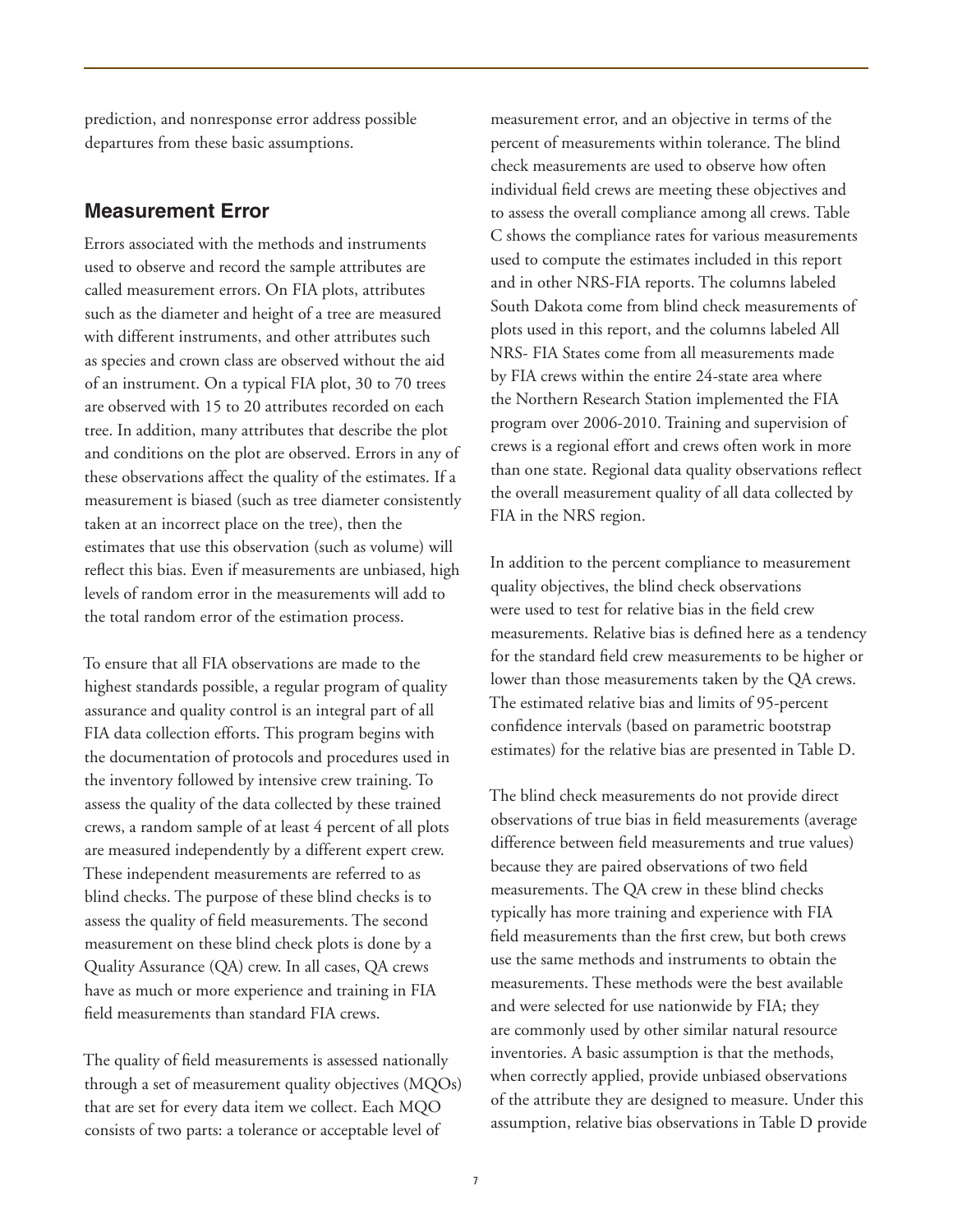observations of bias due to the difference in experience and training between the field and QA crews. In most cases there is no significant bias.

#### **Prediction Error**

Errors associated with using mathematical models (such as volume models) to provide observations of the attributes of interest based on sample attributes are referred to as prediction errors. Area, number of trees, volume, biomass, growth, removals, and mortality are the primary attributes of interest presented in this report. Area and number of trees estimates are based on direct observation and do not involve the use of prediction models; however, FIA estimates of volume, biomass, growth, removals, and mortality use model-based predictions in the estimation process. Models are used to predict volume and biomass estimates of individual tree volumes. Change estimates such as growth, mortality, and removals are based on these model-based predictions of volume from both the current plot measurements and the measurements taken in the previous inventory.

In comparing FIA estimates to other data sources, users need to be aware of the prediction models used in both estimates. If both estimates are based on the same prediction models with matching fitted parameter values, then the prediction bias of one estimate should cancel out that of the other estimate. If the estimates are based on different prediction models, then the user should be aware of the prediction error of both models.

#### **Nonresponse Error**

Nonresponse error refers to the error caused by not being able to observe some of the elements in the sample. In FIA, nonresponse occurs when crews are unable to measure a plot (or a portion of a plot) at a selected location. Nonresponse falls into the following three classes:

 Denied access – Entire plots or portions of plots where the field crew is unable to obtain permission from the landowner and is therefore unable to measure the trees on the plot.

 Hazardous/inaccessible – Entire plots or portions of plots where the conditions present prevent a crew from safely getting to the plot or measuring the trees on the plot.

 Other – Plots where the field crew is unable to obtain a valid measurement for a variety of reasons other than those stated above.

Nonresponse has two effects on the sample. First, it reduces the sample size. The reduced sample size is reflected in the sampling errors discussed in that section. Second, nonresponse can bias the estimates if the portion of the population not being sampled differs from the portion being sampled. In FIA, unlike many survey samples, nonresponse rates are relatively low. In the 2010 South Dakota inventory, 8,301 sample plots were selected to be observed. Of the total sample plots selected for observation, 8,275 are in the sample used for the estimation of current resources. There were 20 plots where crews were unable to obtain owner permission to measure the plot and 10 plots where hazardous conditions prevented the crew from measuring all or part of the plot. No plots were lost from the sample due to additional problems.

Even though an overall response rate of 99.7 percent is very high, it can cause considerable bias if not properly accounted for. The major source of nonresponse is denied access to plots. Denied access plots primarily occur on lands in private ownership. Also, the observations needed for plots on nonforest and water land classes do not usually require crews to physically enter the land and permission is not needed to obtain the observation because it can be obtained from aerial photos or other remotely sensed information sources.

The stratified estimation process used by FIA with strata defined by three ownership classes (inland census water, public, and private) and five canopy cover classes reduces the possible effects of bias caused by nonresponse. Under the stratified estimation process used by FIA, nonresponses are removed from the sample, and stratum estimates (means, totals, and sampling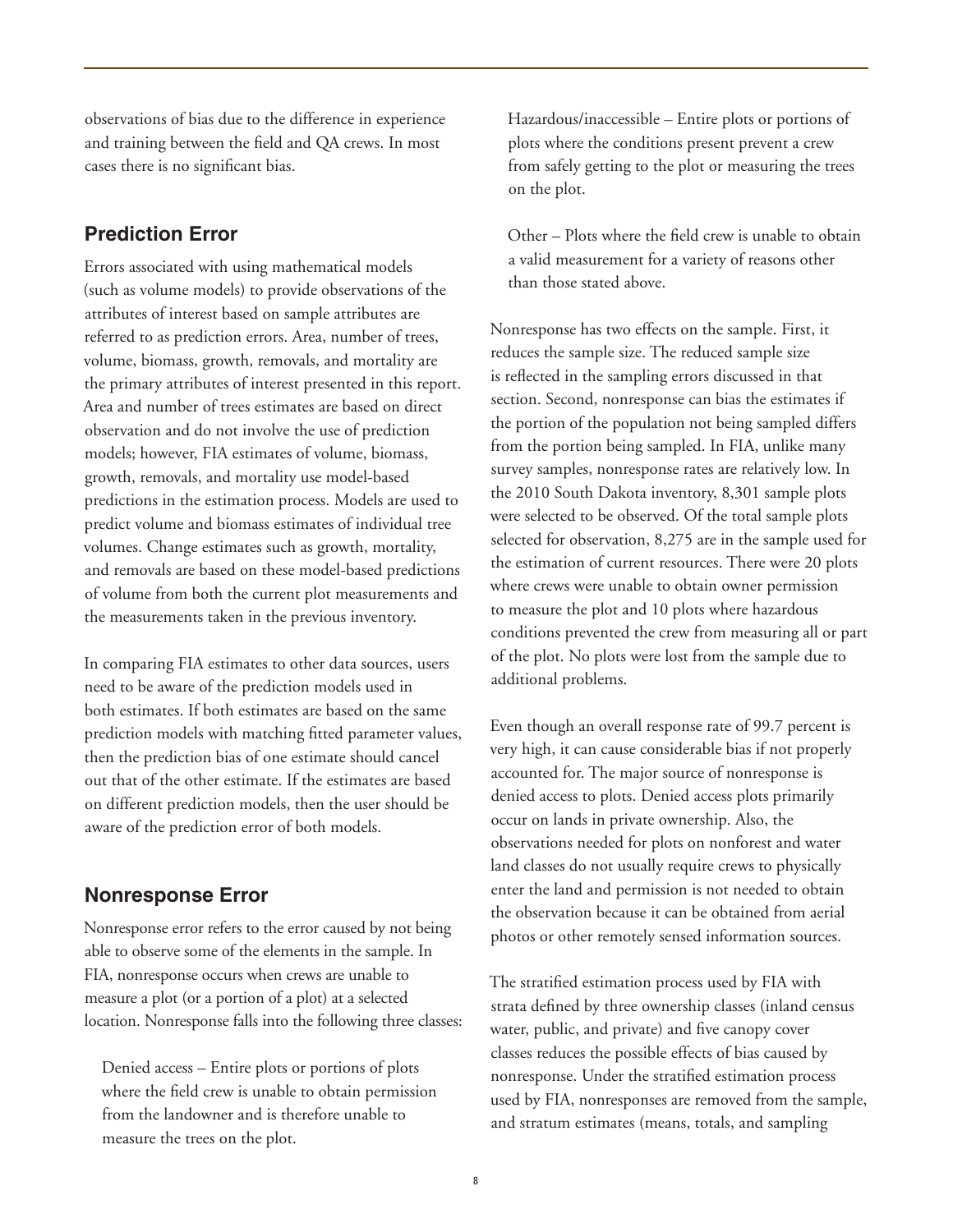errors) are obtained from only those plots with valid observations. The net effect in the estimates of means and totals is that the average of the observed plots within the stratum (ownership class-forest cover class) becomes the estimate for all nonresponses within that stratum. The nonresponse rate in one stratum does not affect the estimate in other strata. The response rate within each stratum is presented in Table E for the South Dakota 2010 inventory and for all FIA inventories conducted by the Northern Research Station over the same period.

The nonresponse plots in this inventory were not permanently removed from the FIA system of plots. In future inventories, we will again attempt to measure these plots. At that time we may be able to obtain permission to access these plots, the hazardous conditions may have changed, or other circumstances that caused us to drop plots from a specific inventory cycle will probably be different.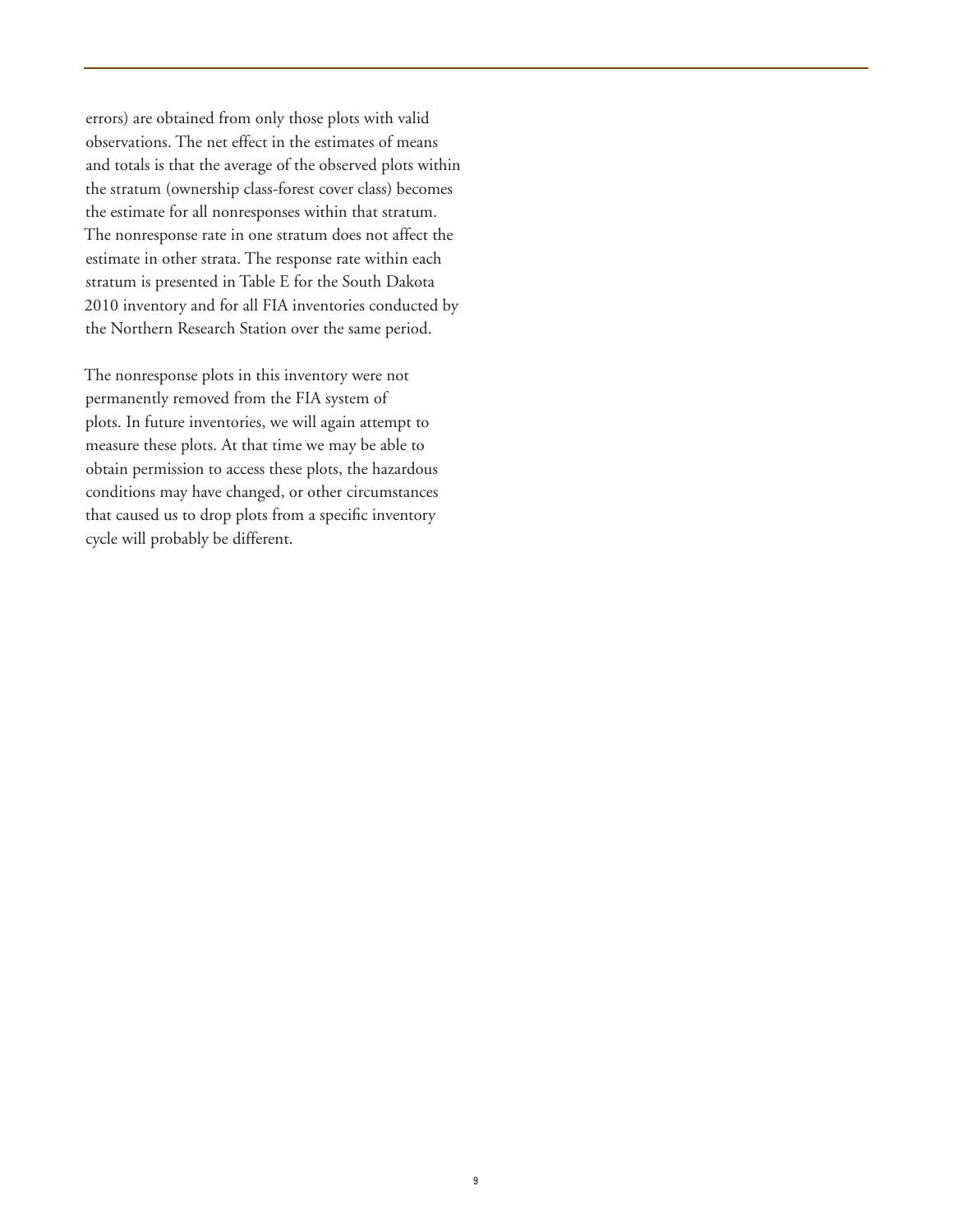### **Glossary**

**Accretion:** The estimated net growth on trees that were measured during the previous inventory (divided by the number of growing seasons between surveys to produce average annual accretion). It does not include growth on trees cut during the period or those trees that died. This component uses the incremental change in volume between two inventories.

**Average annual mortality of growing stock:** The average annual change in cubic-foot volume of sound wood in growing-stock trees that died over a defined measurement cycle.

**Average annual mortality of sawtimber:** The average annual change in board-foot volume of sound wood in sawtimber trees that died over a defined measurement cycle.

**Average annual net growth of growing stock:** The average annual change in cubic-foot volume of sound wood in live growing-stock trees, and the total volume of trees entering diameter classes greater than 5.0 inches d.b.h., through ingrowth, less volume losses resulting from natural causes. Natural causes include mortality except that due to logging damage, timber stand improvement, or conversion to a nonforest land use.

**Average annual net growth of sawtimber:** The average annual change in the board-foot volume of live sawtimber trees, and the total volume of trees reaching sawtimber size, less volume losses resulting from natural causes. Natural causes include mortality except that due to logging damage, timber stand improvement, or conversion to a nonforest land use.

**Average annual removals from growing stock:** The average cubic-foot volume of wood in live growingstock trees removed annually for roundwood forest products, in addition to the volume in logging residues or mortality due to logging damage (harvest removals). This component of change also includes the volumes

of growing-stock trees removed due to land use changes (other removals).

**Average annual removals from sawtimber:** The average board-foot volume of wood in live sawtimber trees removed annually for roundwood forest products, in addition to the volume of logging residues or mortality due to logging damage (harvest removals). This component of change also includes the volumes of sawtimber trees removed due to land use changes (other removals).

**Basal area:** Tree area in square feet of the cross section at breast height of a single tree. When the basal areas of all trees in a stand are summed, the result is usually expressed as square feet of basal area per acre.

**Bioindicator species:** A tree, woody shrub, or nonwoody herb species that responds to ambient levels of ozone pollution with distinct visible foliar symptoms that is easy to diagnose.

**Board foot:** A unit of lumber measuring 1-foot long, 1-foot wide, and 1-inch thick, or its equivalent. International ¼-inch rule is used as the U.S. Forest Service standard log rule in the eastern United States.

**Bulk density:** The mass of soil per unit of volume. A measure of the ratio of pore space to solid materials in a given soil. It is expressed in units of grams per cubic centimeter of oven-dry soil.

**Census water:** Lakes, reservoirs, ponds, and similar bodies of water 4.5 acres in size or larger; and rivers or canals more than 200 feet wide (U.S. Census definition).

**Coarse woody debris (CWD):** Dead branches, twigs, and wood splinters 3.0 inches in diameter and larger measured at the smallest end.

**Commercial species:** Tree species currently or prospectively suitable for industrial wood products; excludes species of typically small size, poor form, or inferior quality, e.g., hawthorn and sumac.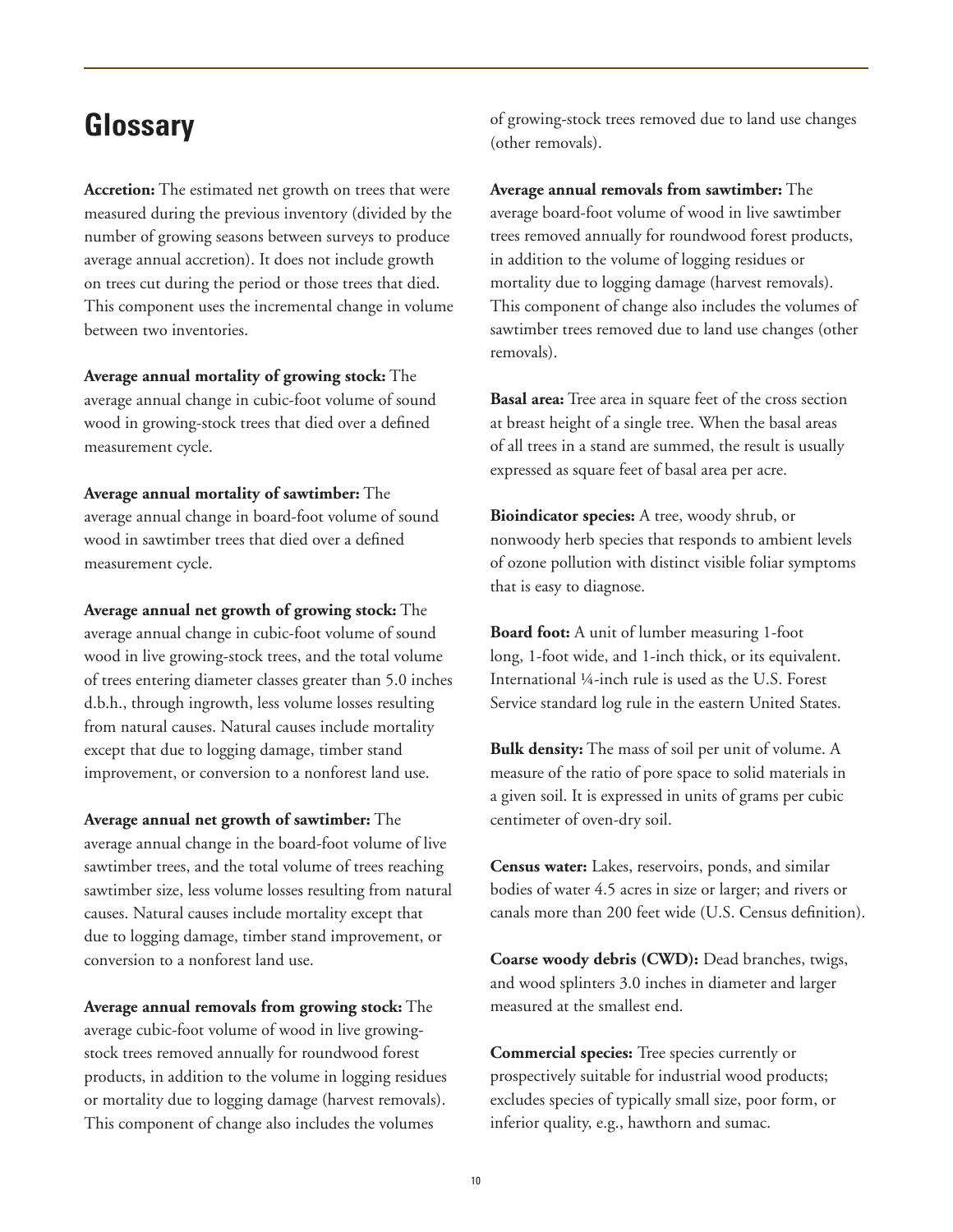**Compacted live crown ratio:** The percent of the total length of the tree that supports a full, live crown. To determine compacted live crown ratio for trees that have uneven length crowns, lower branches are visually transferred to fill holes in the upper portions of the crown, until a full, even crown is created.

**Condition:** A delineation of a land area based upon land use, forest type, stand size, regeneration status, reserved status, tree density, and owner class.

**Corporate:** An ownership class of private lands owned by corporations.

**County and municipal:** A class of public lands owned by counties or local public agencies, or lands leased by these governmental units for more than 50 years.

**Cropland:** Land under cultivation within the last 24 months, including cropland harvested, crop failures, cultivated summer fallow, idle cropland used only for pasture, orchards, active Christmas tree plantations indicated by annual shearing, nurseries, and land in soil improvement crops, but excluding land cultivated in developing improved pasture.

**Crown:** The part of a tree or woody plant bearing live branches or foliage.

**Crown dieback:** Recent mortality of branches with fine twigs, which begins at the terminal portion of a branch and proceeds toward the trunk. Dieback is considered only when it occurs in the upper and outer portions of the tree. When whole branches are dead in the upper crown, without obvious signs of damage such as breaks or animal injury, it is assumed the branches died from the terminal portion of the branch. Dead branches in the lower portion of the live crown are assumed to have died from competition and shading.

**Cull decrement:** The net volume of rough and rotten cull trees in the previous inventory that are classified as growing-stock trees in the current inventory (divided by the number of growing seasons between inventories to compute average annual cull decrement).

**Cull increment:** The net volume of growing-stock trees in the previous inventory that are classified as rough and rotten cull trees in the current inventory (divided by the number of growing seasons between inventories to compute average annual cull increment).

**Cull tree:** A live tree, 5.0 inches in d.b.h. or larger, that is unmerchantable for saw logs now or prospectively because of rot, roughness, or species. (See definitions for rotten and rough trees.)

**Decay class:** Qualitative assessment of stage of decay (five classes) of coarse woody debris based on visual assessments of color of wood, presence/absence of twigs and branches, texture of rotten portions, and structural integrity.

**Diameter at breast height (d.b.h.):** The diameter outside bark of a standing tree measured 4.5 feet above the ground.

**Diameter at root collar (d.r.c.):** The diameter outside bark of a bole measured at the root collar of a shrub or tree. Also called basal diameter.

**Diameter class:** A classification of trees based on diameter outside bark measured at breast height (4.5 feet above ground). With 2-inch diameter classes, the 6-inch class, for example, includes trees 5.0 through 6.9 inches diameter at breast height (d.b.h).

**Dry ton:** A unit of measure of dry weight equivalent to 2,000 pounds or 907.1848 Kg.

**Dry weight:** The weight of wood and bark as it would be if it had been oven dried; usually expressed in pounds or tons.

**Down woody material (DWM):** Woody pieces of trees and shrubs that have been uprooted (no longer supporting growth) or severed from their root system, not self-supporting, and lying on the ground.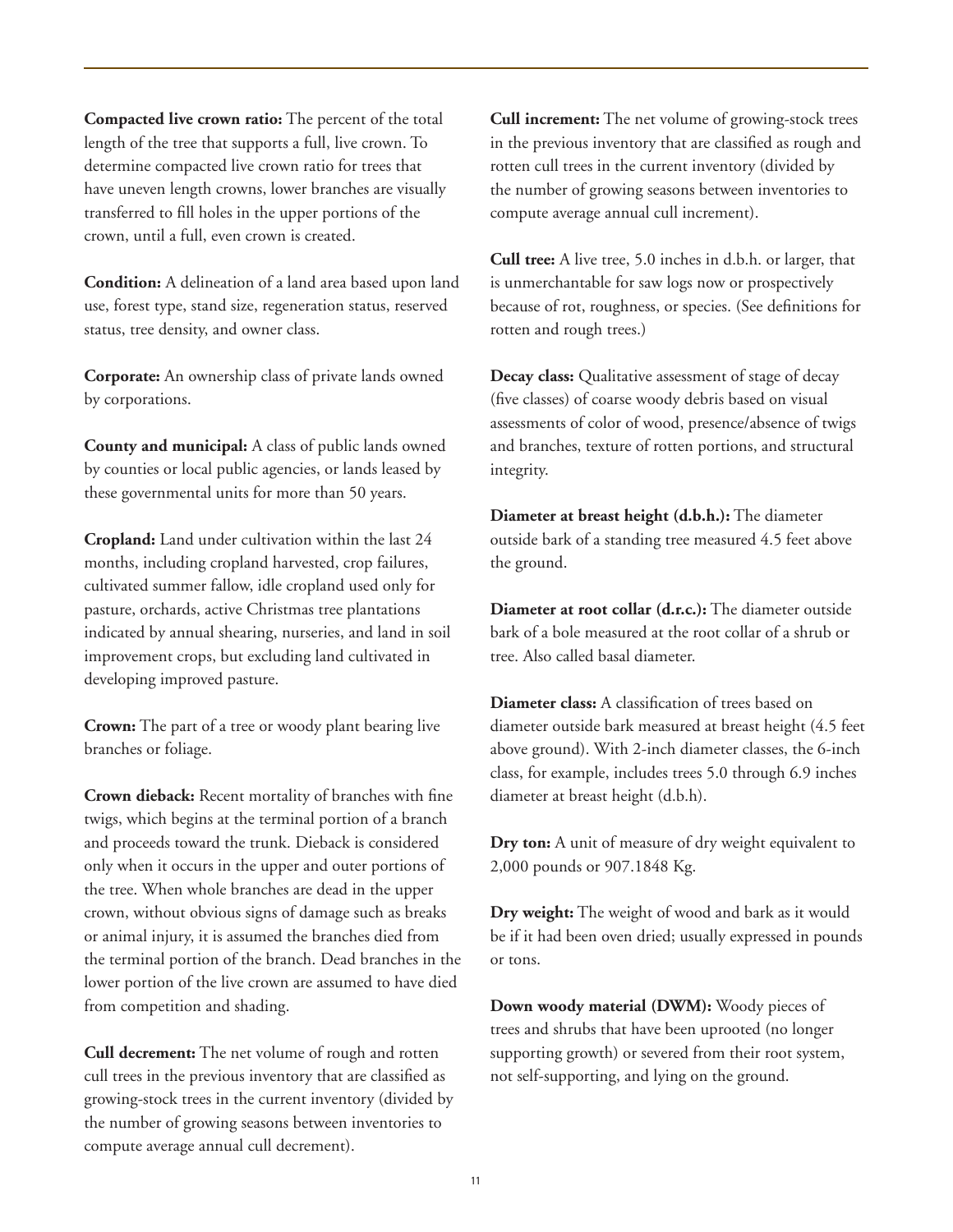**Duff:** A soil layer dominated by organic material derived from the decomposition of plant and animal litter and deposited on either an organic or a mineral surface. This layer is distinguished from the litter layer in that the original organic material has undergone sufficient decomposition that the source of this material (e.g., individual plant parts) can no longer be identified.

#### **Effective cation exchange capacity (ECEC):** The

sum of cations that a soil can adsorb in its natural pH. Expressed in units of centimoles of positive charge per kilogram of soil.

**Federal:** An ownership class of public lands owned by the U.S. Government.

**Fiber products:** Products derived from wood and bark residues, such as pulp, composition board products, and wood chips.

**Fine materials:** Wood residues not suitable for chipping, such as planer shavings and sawdust.

**Fine woody debris (FWD):** Dead branches, twigs, and wood splinters 0.1 to 2.9 inches in diameter.

**Forest industry:** An ownership class of private lands owned by companies or individuals operating woodusing plants.

**Forest land:** Land at least 10 percent stocked by forest trees of any size, including land that formerly had such tree cover and that will be naturally or artificially regenerated. Forest land includes transition zones, such as areas between heavily forested and nonforested lands that are at least 10 percent stocked with forest trees and forest areas adjacent to urban and builtup lands. Also included are pinyon-juniper and chaparral areas in the West and afforested areas. The minimum area for classification of forest land is 1 acre. Roadside, streamside, and shelterbelt strips of trees must have a crown width of at least 120 feet to qualify as forest land. Unimproved roads and trails, streams, and clearings in forest areas are classified as forest if less than 120 feet wide.

**Forest type:** A classification of forest land based on the species presently forming a plurality of the live-tree stocking.

#### **South Dakota forest types:**

*Red pine:* Associates—eastern white pine, jack pine, red maple, northern red oak, white spruce, balsam fir, quaking aspen, bigtooth aspen, paper birch, northern pin oak. Sites—common on sandy soils, but reaches best development on well-drained sandy loam to loam soils. Softwood forest type and member of the white/ red/jack pine forest-type group.

*White spruce:* Associates—black spruce, paper birch, quaking aspen, red spruce, balsam fir, and balsam poplar. Sites—transcontinental; grows well on calcareous and well-drained soils, but is found on acidic rocky and sandy sites, and sometimes in fen peatlands along the marine coast. Softwood forest type and member of the spruce/fir forest-type group.

*Eastern redcedar:* Associates—gray birch, red maple, sweet birch, Virginia Pine, shortleaf pine, oak. Sites—usually dry uplands and abandoned fields on limestone outcrops and other shallow soils but can grow well on good sites. Softwood forest type and member of the other eastern softwoods group foresttype group.

*Rocky Mountain juniper:* Forests in which rocky mountain juniper comprises a plurality of the stocking. Softwood forest type and member of the pinyon/juniper forest-type group.

*Ponderosa pine:* Associates—Douglas-fir, lodgepole pine, grand fir, Jeffrey pine, western larch, quaking aspen, Utah juniper, Gambel oak. Sites—this forest type is distributed over vast areas in the West and therefore can have great differences in environmental conditions. Softwood forest type and member of the ponderosa pine forest-type group.

*Bur oak:* Associates—northern pin oak, black oak, chinkapin oak, and eastern redcedar in northern and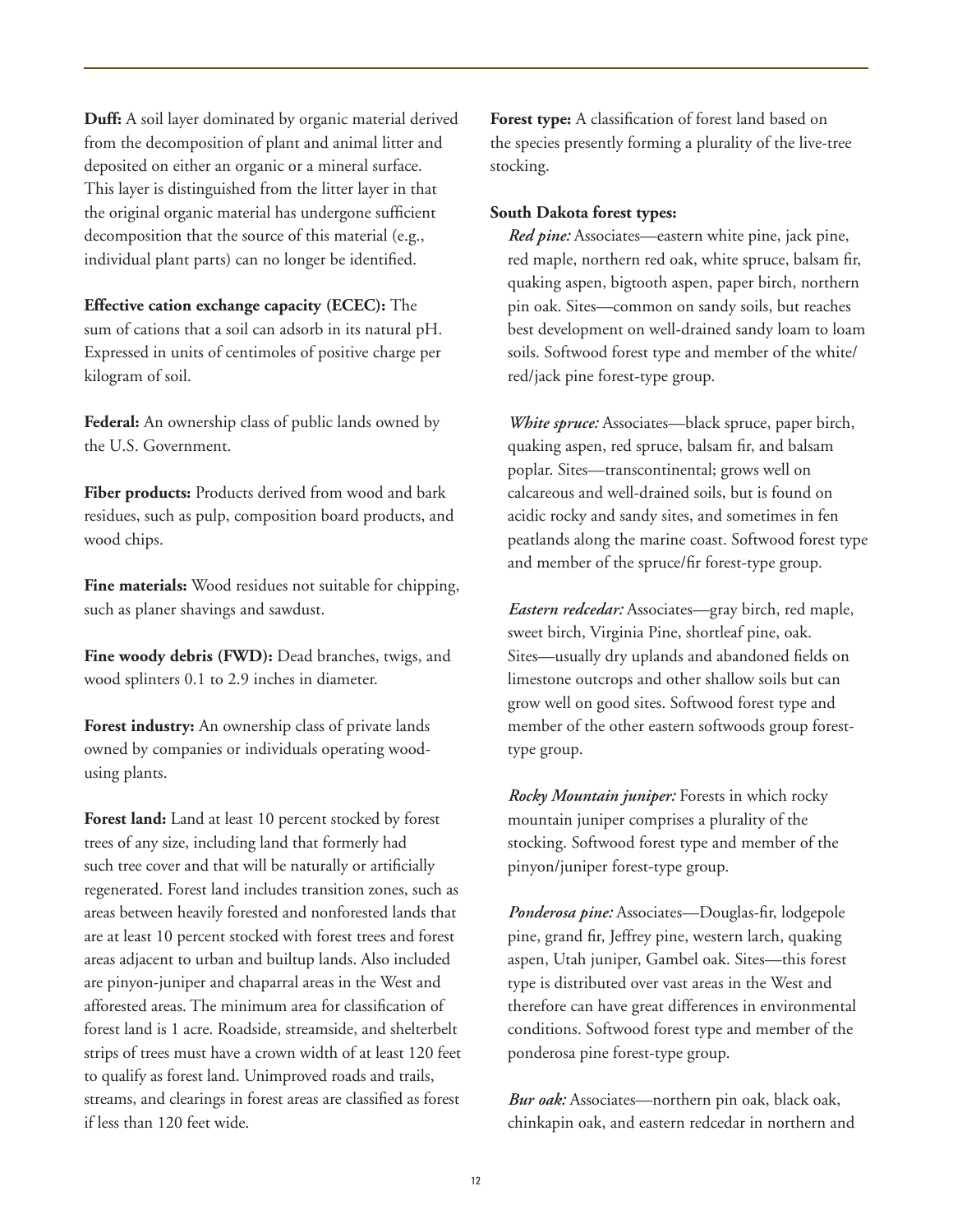dry upland sites; shagbark hickory, black walnut, eastern cottonwood, white ash, American elm, swamp white oak, honey locust, and American basswood in southern and lowland sites. Sites—drier uplands to moist bottomlands with the drier uplands more common in the northern part of the range and the moist bottomlands more common in the southern part of the range. Hardwood forest type and member of the oak/hickory forest-type group.

 *Elm/ash/black locust:* Associates—Black locust, silver maple, boxelder, blackbead ebony, American elm, slippery elm, rock elm, red maple, green ash predominate. Found in North Central region, unknown in the Northeast. Sites—upland. Hardwood forest type and member of the oak/hickory foresttype group.

 *Mixed upland hardwoods:* Includes Ohio buckeye, yellow buckeye, Texas buckeye, red buckeye, painted buckeye, American hornbeam, American chestnut, eastern redbud, flowering dogwood, hawthorn spp., cockspur hawthorn, downy hawthorn, Washington hawthorn, fleshy hawthorn, dwarf hawthorn, honeylocust, Kentucky coffeetree, Osage-orange, all mulberries, blackgum, sourwood, southern red oak, shingle oak, laurel oak, water oak, live oak, willow oak, black locust, blackbead ebony, anacahuita, and September elm. Associates—Any mixture of hardwoods of species typical of the upland central hardwood region should include at least some oak. Sites—wide variety of upland sites. Hardwood forest type and member of the oak/hickory foresttype group.

 *Cottonwood:* Associates—willow, white ash, green ash, and sycamore. Sites—streambanks where bare, moist soil is available. Hardwood forest type and member of the elm/ash/cottonwood forest-type group.

 *Sugarberry/hackberry/elm/green ash:* Associates boxelder, pecan, blackgum, persimmon, honeylocust, red maple, and hackberry. Sites—low ridges and flats in flood plains. Hardwood forest type and member of the elm/ash/cottonwood forest-type group.

 *Cottonwood/willow:* Associates—white ash, green ash, sycamore, American elm, red maple and boxelder. Sites—stream banks where bare, moist soil is available. Hardwood forest type and member of the elm/ash/ cottonwood forest-type group.

*Sugar maple/beech/yellow birch:* Associates butternut, basswood, red maple, hemlock, northern red oak, white ash, white pine, black cherry, sweet birch, American elm, rock elm, and eastern hophornbeam. Sites—fertile, moist, well-drained sites. Hardwood forest type and member of the maple/ beech/birch forest-type group.

*Aspen:* Associates—Engelmann spruce, lodgepole pine, ponderosa pine, Douglas-fir, subalpine fir, white fir, white spruce, balsam poplar, and paper birch. Sites—aspen has the capacity to grow on a variety of sites and soils, ranging from shallow stony soils and loamy sands to heavy clays. Hardwood forest type and member of the aspen/birch forest-type group.

Paper birch: Associates-aspen, white spruce, black spruce, and lodgepole pine. Sites—can be found on a range of soils, but best developed on well-drained sandy loam and silt loam soils. Hardwood forest type and member of the aspen forest-type group.

*Other hardwoods:* Includes other native hardwood species and species groupings that do not fit into a forest type above. Hardwood forest type and member of the other hardwoods forest-type group.

*Other exotic hardwoods:* Includes any of the following species: Norway maple, ailanthus, mimosa, European alder, Chinese chestnut, ginkgo, Lombardy poplar, European mountain-ash, West Indian mahogany, Siberian elm, saltcedar spp., chinaberry, Chinese tallowtree, tung-oil-tree, Russian-olive, and avocado. Hardwood forest type and member of the exotic hardwoods forest-type group.

**Forest-type group:** A combination of forest types that share closely associated species or site requirements and are generally combined for brevity of reporting.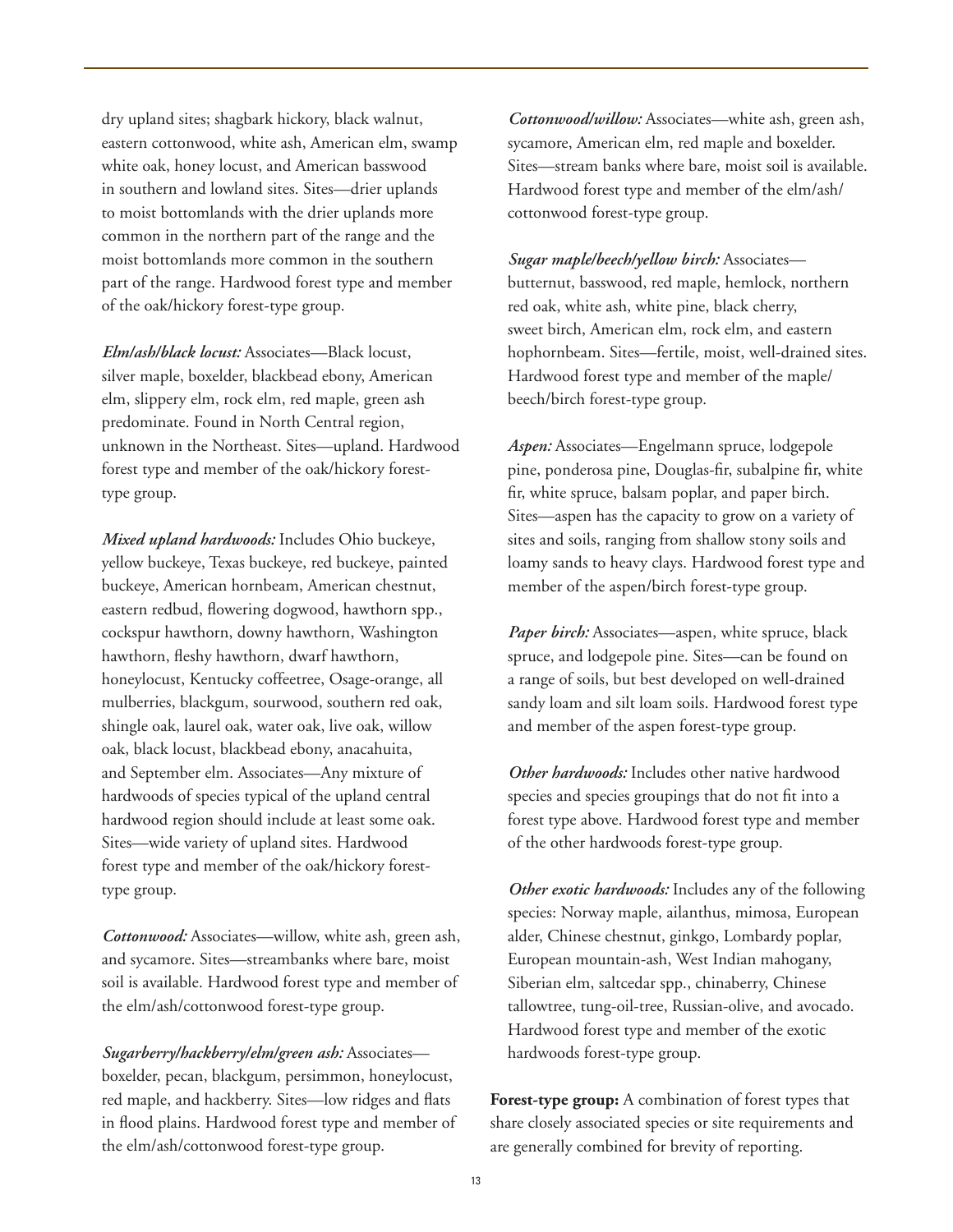**Gross growth:** The sum of accretion and ingrowth.

**Growing stock:** A classification of timber inventory that includes live trees of commercial species meeting specified standards of quality or vigor. Cull trees are excluded. When associated with volume, this includes only trees 5.0 inches d.b.h. and larger.

**Growing-stock volume:** Net or gross volume in cubic feet of growing-stock trees 5.0 inches and larger d.b.h. measured from the 1-foot stump to a minimum 4.0 inch top diameter outside bark on the central stem, or to the point where the central stem splits into limbs. Net volume equals gross volume minus deduction for cull defects.

**Hardwood:** A dicotyledonous tree, usually broad-leaved and deciduous.

*Soft hardwoods:* A category of hardwood species with wood generally of low specific gravity (less than 0.5). Notable examples include red maple, paper birch, quaking aspen, and American elm.

Hard hardwoods: A category of hardwood species with wood generally of high specific gravity (greater than 0.5). Notable examples include sugar maple, yellow birch, black walnut, and oaks.

**Industrial wood:** All commercial roundwood products except fuelwood.

**Ingrowth:** The estimated net volume of trees that became 5.0 inches and larger d.b.h. during the period between inventories (divided by the number of growing seasons between surveys to produce average annual ingrowth). Also, the estimated net volume of trees 5.0 inches and larger d.b.h. that are growing on land that was reclassified from noncommercial forest land or nonforest land to timberland.

**Introduction:** The intentional or unintentional escape, release, dissemination, or placement of a species into an ecosystem as a result of human activity. "Introduced" is

not synonymous and should not be confused with the term "invasive" (USDA definition).

**Invasive species:** Those species whose introduction does, or is likely to, cause economic or environmental harm or harm to human health. For the purpose of this policy only, a plant species is considered "invasive" only when it occurs on the Federal or State-specific noxious weed list or a list developed by the State-specific Department of Agriculture with their partners and approved by the State Technical Committee that prohibits or cautions its use due to invasive qualities (USDA definition).

**Land area:** The area of dry land and land temporarily or partly covered by water, such as marshes, swamps, and river flood plains; streams, sloughs, estuaries, and canals less than 200 feet wide; and lakes, reservoirs, and ponds less than 4.5 acres in area.

**Land use:** A classification of land that indicates the primary use at the time of the inventory. Major categories are forest land and nonforest land.

**Litter:** Undecomposed or only partially decomposed organic material that can be readily identified (e.g., plant leaves, twigs).

**Live aboveground biomass:** The aboveground volume of live trees (including bark but excluding foliage) reported in dry tons (dry weight). Biomass has four components:

*Bole:* Biomass of a tree from 1 foot above the ground to a 4-inch top outside bark or to a point where the central stem breaks into limbs.

*Tops and limbs:* Total biomass of a tree from a 1-foot stump minus the bole.

*Saplings:* Total aboveground biomass of a tree from 1.0 to 4.9 inches d.b.h.

*Stump:* Biomass of a tree 5 inches d.b.h. and larger from the ground to a height of 1 foot.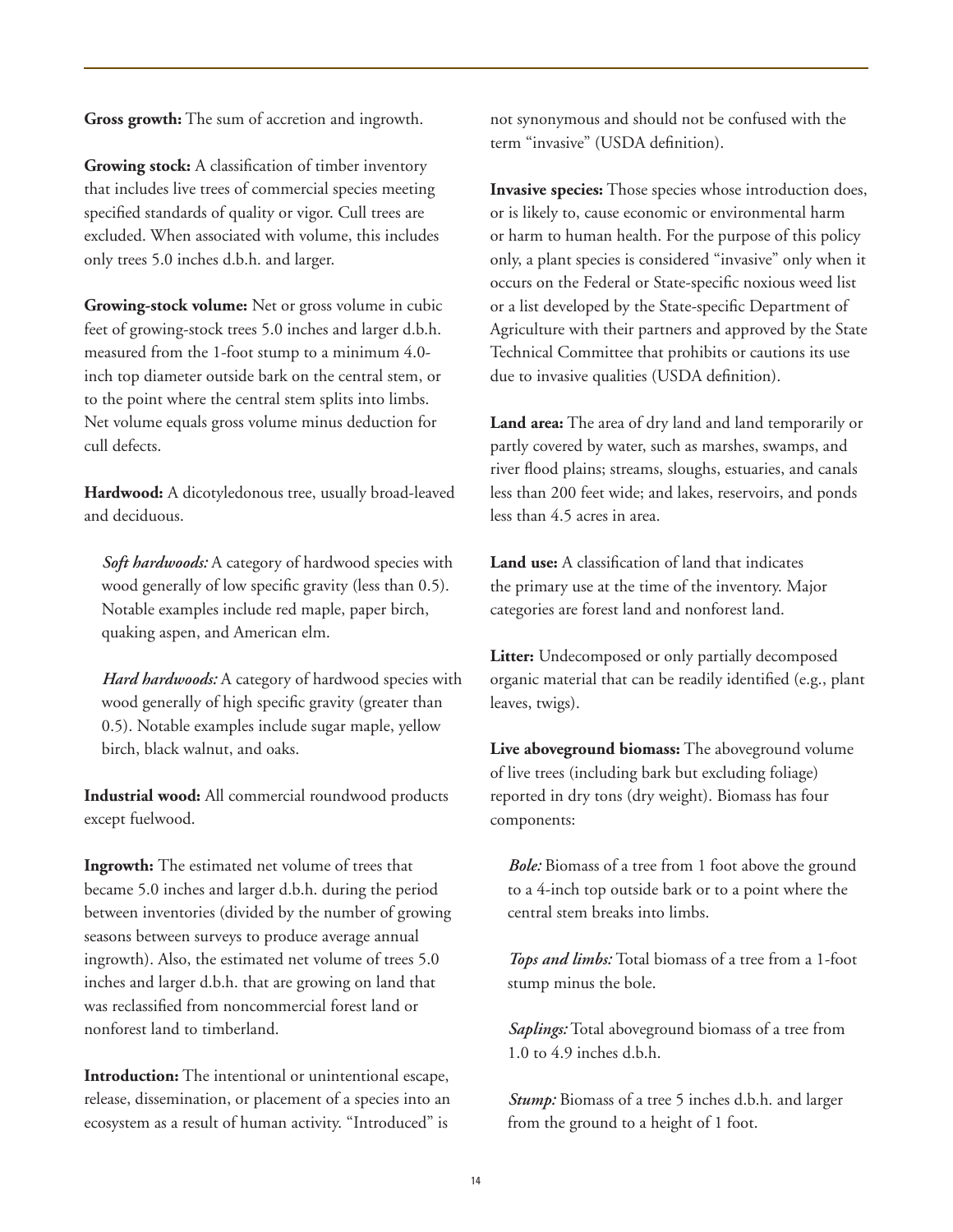**Live cull:** A classification that includes live, cull trees. When associated with volume, it is the net volume in live, cull trees that are 5.0 inches d.b.h. and larger.

**Logging residues:** The unused portions of growingstock and nongrowing-stock trees cut or killed by logging and left in the woods.

**Merchantable:** Refers to a pulpwood or saw log section that meets pulpwood or saw log specifications, respectively.

**National Forest:** An ownership class of Federal lands, designated by Executive order or statute as National Forests or purchase units, and other lands under the administration of the Forest Service including experimental areas.

**Net cubic-foot volume:** The gross volume in cubic feet less deductions for rot, roughness, and poor form. Volume is computed for the central stem from a 1-foot stump to a minimum 4.0-inch top diameter outside bark, or to the point where the central stem breaks into limbs.

**Net board-foot volume:** The gross volume in board feet less the deductions for rot, roughness, and poor form. Volume is computed from the 1-foot stump to a minimum 7.0-inch diameter outside bark for softwoods and a minimum 9.0-inch outside bark for hardwoods on the central stem. This estimate includes all softwoods 9.0 inches d.b.h. and larger, and all hardwoods 11.0 inches d.b.h. and larger.

**Noncensus water:** Streams/rivers 120 to 200 feet wide and bodies of water 1 to 4.5 acres in size, where the U.S. Bureau of the Census (1990) classifies such water as land.

**Noncommercial species:** Tree species of typically small size, poor form, or inferior quality, which normally do not develop into trees suitable for industrial wood products.

**Nonforest land:** Land that has never supported forests and lands formerly forested where use of timber management is precluded by development for other uses. (Note: Includes area used for crops, improved pasture, residential areas, city parks, improved roads of any width and adjoining clearings, powerline clearings of any width, and 1- to 4.5-acre areas of water classified by the U.S. Bureau of the Census as land. If intermingled in forest areas, unimproved roads and nonforest strips must be more than 120 feet wide, and clearings, etc., must be more than 1 acre in area to qualify as nonforest land.)

**Nonindustrial private:** An ownership class of private lands where the owner does not operate woodusing plants.

**Nonnative species:** Within a particular ecosystem, any species (including its seeds, eggs, spores, or other biological material capable of propagating that species;) that is not native to that ecosystem (USDA definition).

**Nonstocked areas:** Timberland less than 10 percent stocked with all live trees.

**Ownership unit:** A classification of ownership encompassing all types of legal entities having an ownership interest in land, regardless of the number of people involved. A unit may be an individual; a combination of persons; a legal entity such as a corporation, partnership, club, or trust; or a public agency. An ownership unit has control of a parcel or group of parcels of land.

**Owner class:** A classification of land into categories of ownership.

*Forest industry:* Land owned by private companies that operate primary wood-using mills.

*Nonindustrial private:* Land owned by other corporate, individuals, or trusts (NGOs) that do not operate primary wood-using mills.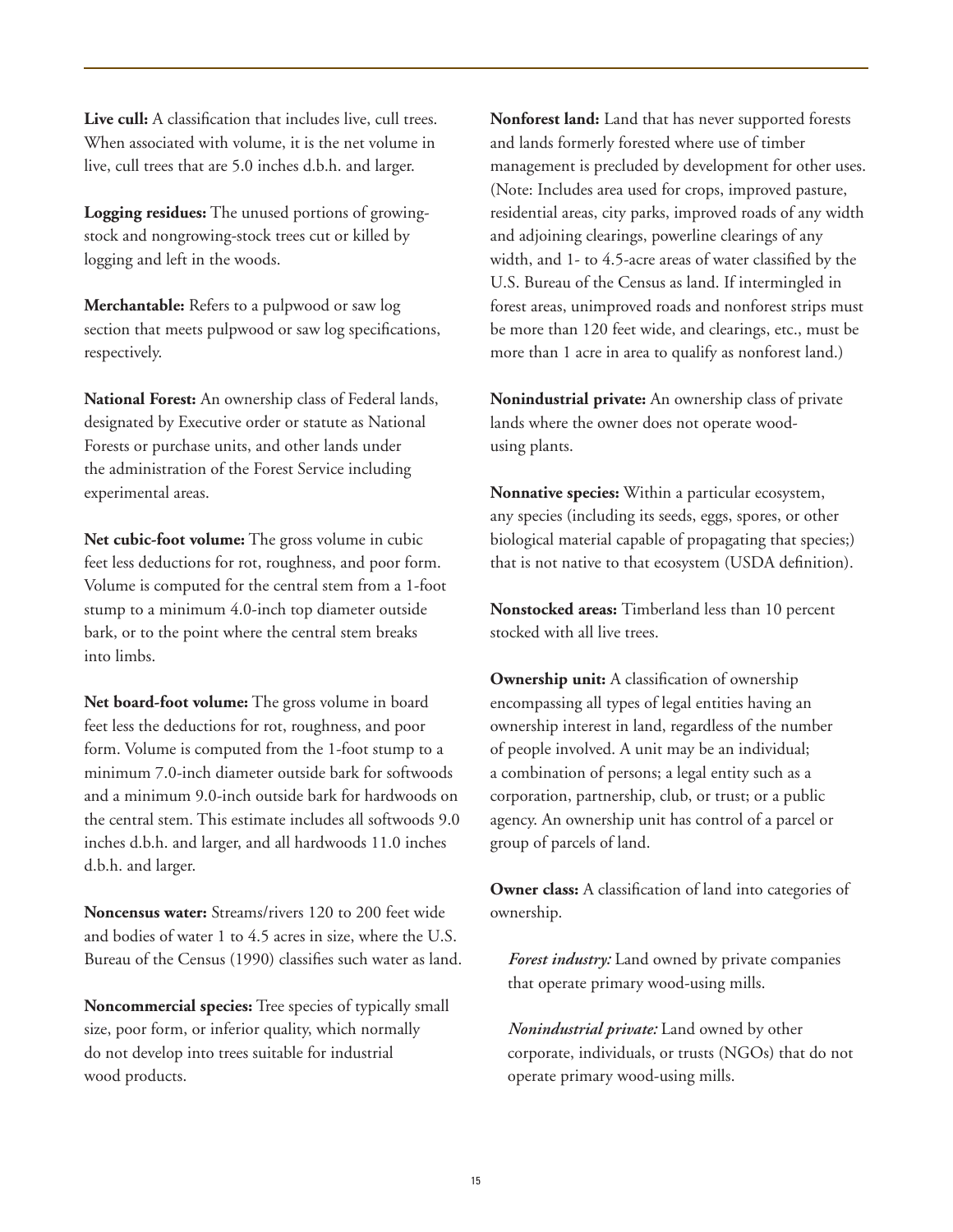*Other corporate:* Land owned by timber investment or real estate companies.

*Public:* Land owned by federal, state, county, or municipal government.

**Ozone:** A regional, gaseous air pollutant produced primarily through sunlight-driven chemical reactions of nitrogen dioxide and hydrocarbons in the atmosphere and causing foliar injury to deciduous trees, conifers, shrubs, and herbaceous species.

**Ozone bioindicator site:** An open area used for ozone injury evaluations on ozone-sensitive species. The area must meet certain site selection guidelines on size, condition, and plant counts to be used for ozone injury evaluations in FIA.

**Physiographic class:** A measure of soil and water conditions that affect tree growth on a site. The physiographic classes are:

*Xeric:* Very dry soils where excessive drainage seriously limits both growth and species occurrence. These sites are usually on upland and upper half slopes.

*Xeromesic:* Moderately dry soils where excessive drainage limits growth and species occurrence to some extent. These sites are usually on the lower half slopes.

*Mesic:* Deep, well-drained soils. Growth and species occurrence are limited only by climate. These include all cove sites and bottomlands along intermittent streams.

*Hydromesic:* Moderately wet soils where insufficient drainage or infrequent flooding limits growth and species occurrence to some extent.

*Hydric:* Very wet sites where excess water seriously limits both growth and species occurrence.

**Poletimber trees:** Live trees at least 5.0 inches d.b.h. but smaller than sawtimber trees.

Primary wood-using mill: A mill that converts roundwood products into other wood products. Common examples are sawmills that convert saw logs into lumber and pulp mills that convert pulpwood into paper.

**Productivity class:** A classification of forest land in terms of potential annual cubic-foot volume growth per acre at culmination of mean annual increment in fully stocked natural stands.

**Pulpwood:** Roundwood, whole-tree chips, or wood residues used for the production of wood pulp.

**Reserved forest land:** Forest land withdrawn from timber utilization through statute, administrative regulation, or designation without regard to productive status. Examples include national forest wilderness areas, national parks, and national monuments.

**Residues:** Bark and woody materials that are generated in primary wood-using mills when roundwood products are converted to other products. Examples are slabs, edgings, trimmings, miscuts, sawdust, shavings, veneer cores and clippings, and pulp screenings. Includes bark residues and wood residues (both coarse and fine materials) but excludes logging residues.

**Rotten tree:** A live tree of commercial species that does not contain a saw log now or prospectively primarily because of rot (that is, when rot accounts for more than 50 percent of the total cull volume).

**Rough tree:** (a) A live tree of commercial species that does not contain a saw log now or prospectively primarily because of roughness (that is, when sound cull due to such factors as poor form, splits, or cracks accounts for more than 50 percent of the total cull volume); or (b) a live tree of noncommercial species.

**Roundwood products:** Logs, bolts, and other round timber generated from harvesting trees for industrial or consumer use. Roundwood products include saw logs, veneer, cooperage logs, bolts, pulpwood logs, fuelwood, pilings, poles posts, ties, mine timbers, and various other round or split products.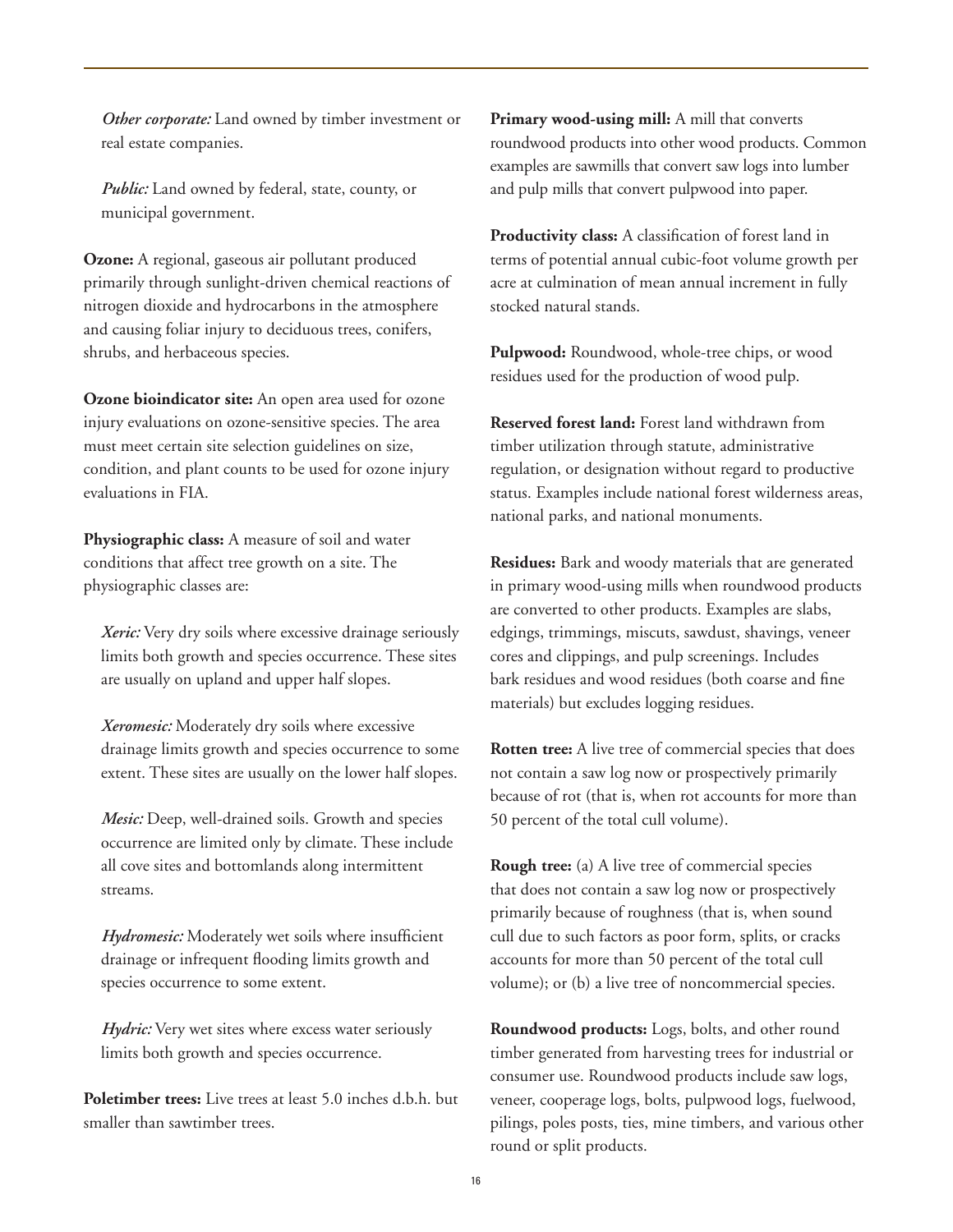**Salvable dead tree:** A downed or standing dead tree considered currently or potentially merchantable by regional standards.

**Saplings:** Live trees 1.0 inch through 4.9 inches d.b.h.

**Saw log:** A log meeting minimum standards of diameter, length, and defect, including logs at least 8 feet long, sound and straight, and with a minimum diameter inside bark of 6 inches for softwoods and 8 inches for hardwoods, or meeting other combinations of size and defect specified by regional standards.

**Sawtimber tree:** A live tree of commercial species containing at least a 12-foot saw log or two noncontiguous saw logs 8 feet or longer, and meeting regional specifications for freedom from defect. Softwoods must be at least 9.0 inches d.b.h. Hardwoods must be at least 11.0 inches diameter outside bark (d.o.b.).

**Sawtimber volume:** Net or gross volume in board-foot (International ¼-inch rule) or cubic-foot of the saw log portion of live sawtimber trees measured from the 1-foot stump to a minimum 7.0-inch top diameter outside bark (for softwoods) or a 9.0-inch top diameter outside bark (for hardwoods), on the central stem, or to the point where the central stem splits into smaller limbs. Net volume equals gross volume minus deduction for rough and rotten cull.

**Seedling:** Live tree smaller than 1.0 inch d.b.h./d.r.c. and at least 6.0 inches in height for softwoods and 12.0 inches in height for hardwoods.

**Site index:** An expression of forest site quality based on the height of a free-growing dominant or codominant tree of a representative species in the forest type at age 50.

**Snag:** A standing dead tree. In the current inventory, a snag must be 5.0 inches d.b.h./d.r.c. and 4.5 feet tall, and have a lean angle less than 45 degrees from vertical. A snag may be either self-supported by its roots or supported by another tree or snag.

**Softwood:** A coniferous tree, usually evergreen, having needles or scale-like leaves.

**Sound dead:** The net volume in salvable dead trees.

**Species group:** A combination of tree species that share closely associated understory plants or site requirements.

**Stand:** A group of trees on a minimum of 1 acre of forest land that is stocked by forest trees of any size.

**Standing dead tree:** A standing dead tree must be at least 5 inches d.b.h. or larger, at least 4.5 feet in height, and have a lean of less than 45 degrees from the vertical. A snag should be self-supported or supported by another tree.

**Stand-size class:** A classification of forest land based on the size class of live trees in the area. The classes include:

*Nonstocked:* Forest land stocked with less than 10 percent of full stocking with live trees. Examples are recently cutover areas or recently reverted agricultural fields.

*Sapling-seedling:* Forest land stocked with at least 10 percent of full stocking with live trees with half or more of such stocking in seedlings or saplings or both.

*Poletimber:* Forest land stocked with at least 10 percent of full stocking with live trees with half or more of such stocking in poletimber or sawtimber trees or both, and in which the stocking of poletimber exceeds that of sawtimber.

*Sawtimber:* Forest land stocked with at least 10 percent of full stocking with live trees with half or more of such stocking in poletimber or sawtimber trees or both, and in which the stocking of sawtimber is at least equal to that of poletimber.

**State:** An ownership class of public lands owned by states or lands leased by states for more than 50 years.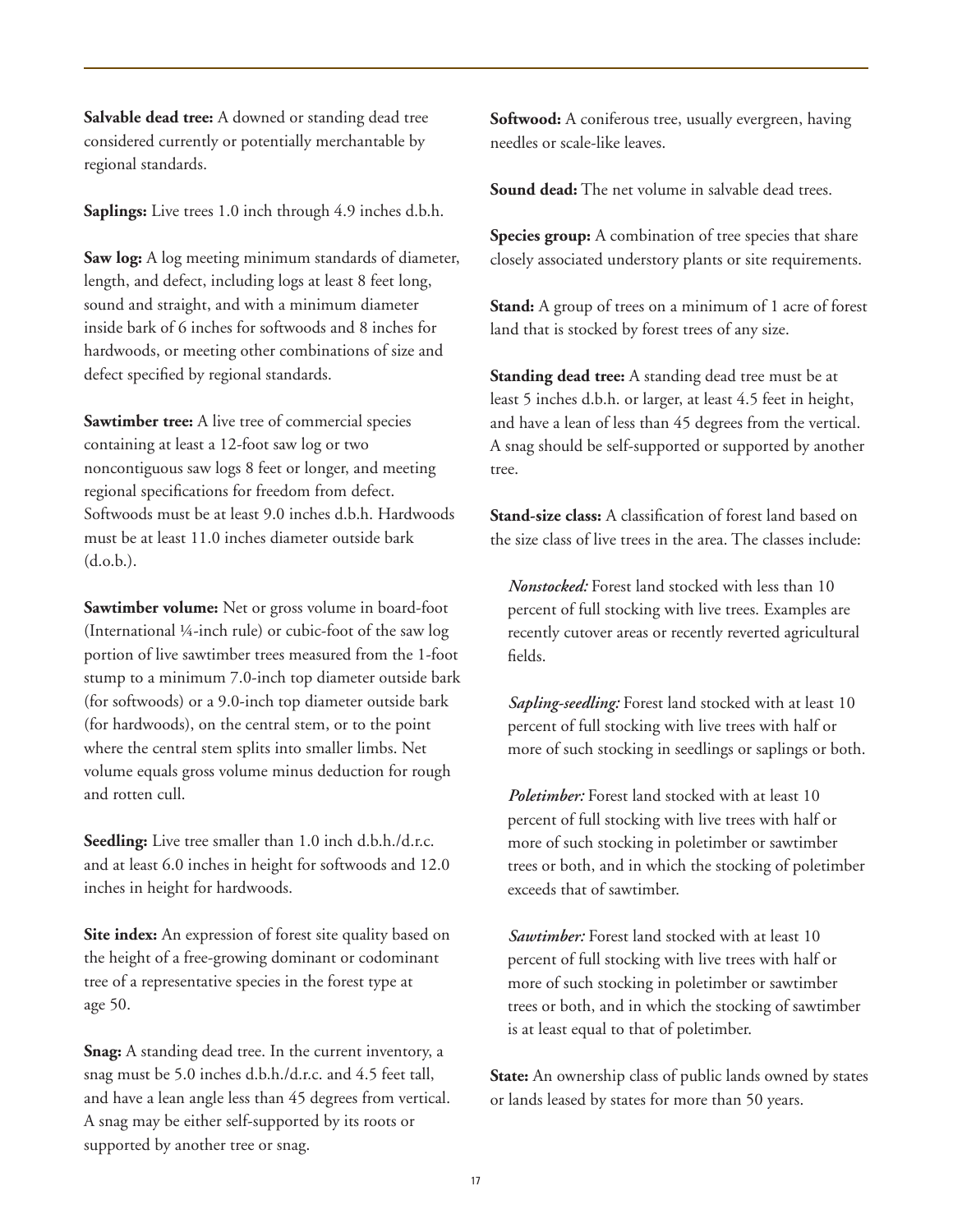**Stocking:** The degree of occupancy of land by trees, measured by basal area or number of trees by size and spacing, or both, compared to a stocking standard; that is, the basal area or number of trees, or both, required to fully utilize the growth potential of the land.

**Stocking class:** At the tree level, stocking is the density expressed as a percent of total tree density required to fully utilize the growth potential of the land. At the stand level it is expressed as the sum of the stocking values of all trees sampled. The classes include:

*Overstocked:* Forest stand with stocking ≥100 percent.

*Fully stocked:* Forest stand that contains 60 to 99 percent of full stocking.

*Moderately stocked:* Forest stand that contains 35 to 59 percent of full stocking.

*Poorly stocked:* Forest stand that contains only 10 to 34 percent of full stocking.

*Nonstocked:* Forest stand with less than 10 percent of full stocking.

**Timberland:** Forest land that is producing or is capable of producing crops of industrial wood and not withdrawn from timber utilization by statute or administrative regulation. (Note: Areas qualifying as timberland are capable of producing in excess of 20 cubic feet per acre per year of industrial wood in natural stands. Currently inaccessible and inoperable areas are included.)

**Timber products output:** All timber products cut from roundwood and byproducts of wood manufacturing plants. Roundwood products include logs, bolts, or other round sections cut from growing-stock trees, cull trees, salvable dead trees, trees on nonforest land, noncommercial species, sapling-size trees, and limbwood. Byproducts from primary manufacturing plants include slabs, edging, trimmings, miscuts, sawdust, shavings, veneer cores and clippings, and screenings of pulpmills that are used as pulpwood chips or other products.

**Tree:** A woody plant usually having one or more erect perennial stems, a stem diameter at breast height of at least 3 inches, a more or less definitely formed crown of foliage, and a height of at least 15 feet at maturity.

**Tree class:** A classification of tree quality or condition of the tree for saw log production. Tree class for sawtimbersize trees is based on current conditions. Tree class for poletimber-size trees is based on the prospected determination or forecast of the potential tree quality when the tree reaches sawtimber size.

**Tree size class:** A classification of trees based on diameter at breast height, including sawtimber trees, poletimber trees, saplings, and seedlings.

**Tops:** The wood of a tree above the merchantable height (or above the point on the stem 4.0 inches diameter outside bark (d.o.b.) or to the point where the central stem breaks into limbs). It includes the usable material in the uppermost stem.

**Total live tree biomass:** The total mass of live trees and associated saplings expressed in pounds or tons (dry weight) per unit area. The total tree and sapling biomass (excluding foliage) has five components:

*Bole:* Biomass of a tree from 1 foot above the ground to a 4-inch top outside bark or to a point where the central stem splits into smaller limbs. This includes protruding twigs from the central stem.

*Tops and limbs:* Total biomass of a tree from the 12-inch stump minus the bole. This does not include any twigs protruding from the central stem below the 4-inch top.

*Sapling trees:* Total biomass of a tree from 1 to 4.9 inches diameter measured at the root collar d.b.h. or d.r.c.

*Stump:* Total biomass of a tree 5 inches d.b.h. and larger from the ground to a height of 1 foot.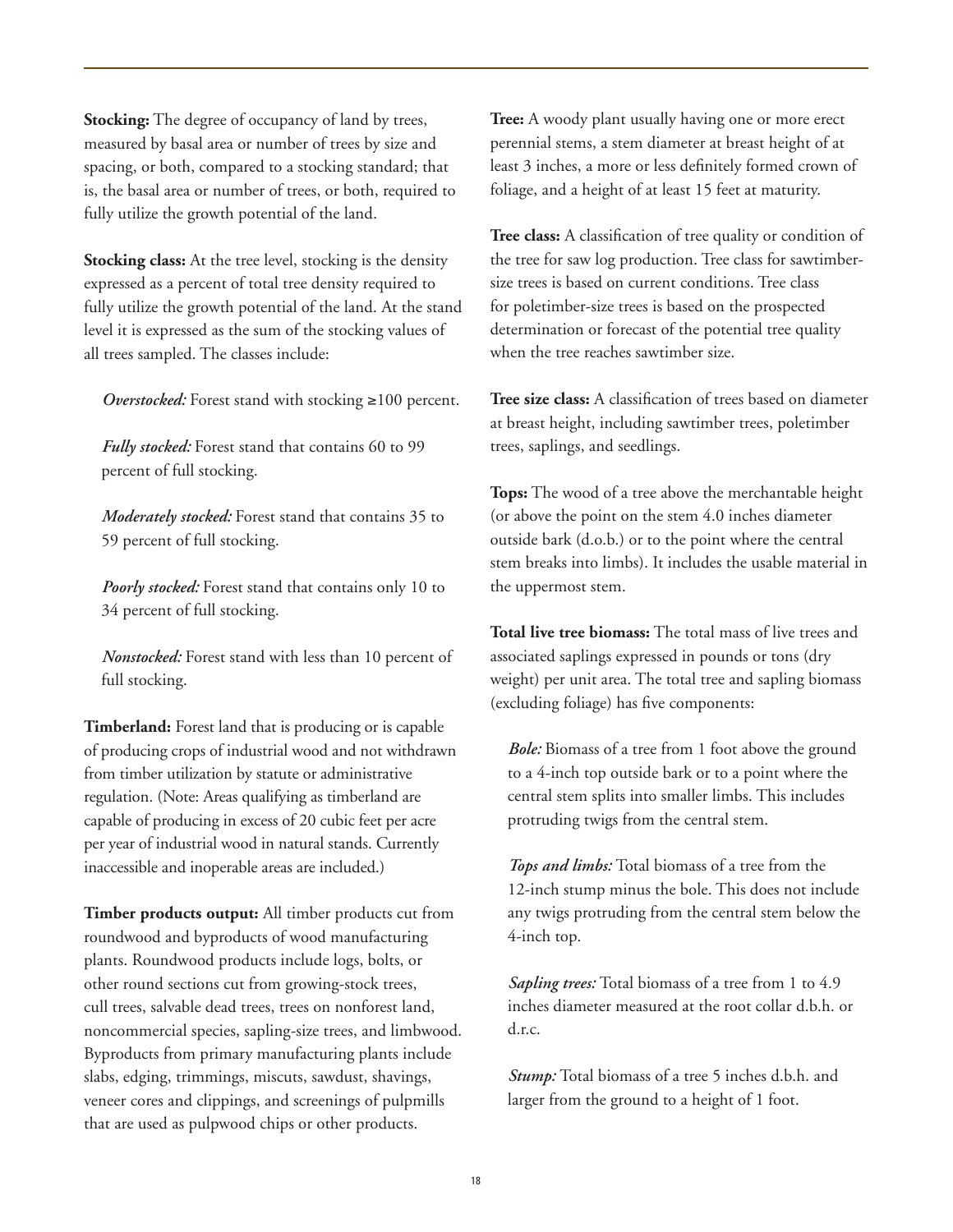*Belowground:* Total biomass of the belowground portion of the stump and the coarse roots of all trees and saplings.

**Urban forest land:** Land that would otherwise meet the criteria for timberland but is in an urban-suburban area surrounded by commercial, industrial, or residential development and not likely to be managed for the production of industrial wood products on a continuing basis. Wood removed would be for land clearing, fuelwood, or esthetic purposes. Such forest land may be associated with industrial, commercial, residential subdivision, industrial parks, golf course perimeters, airport buffer strips, and public urban parks that qualify as forest land.

**Unreserved forest land:** Forest land not withdrawn from harvest by statute or administrative regulation. Includes forest lands that are not capable of producing in excess of 20 cubic feet per acre per year of industrial wood in natural stands.

**Veneer log:** A roundwood product from which veneer is sliced or sawn and that usually meets certain standards of minimum diameter and length and maximum defect.

**Weight:** The weight of wood and bark, oven-dry basis (approximately 12 percent moisture content).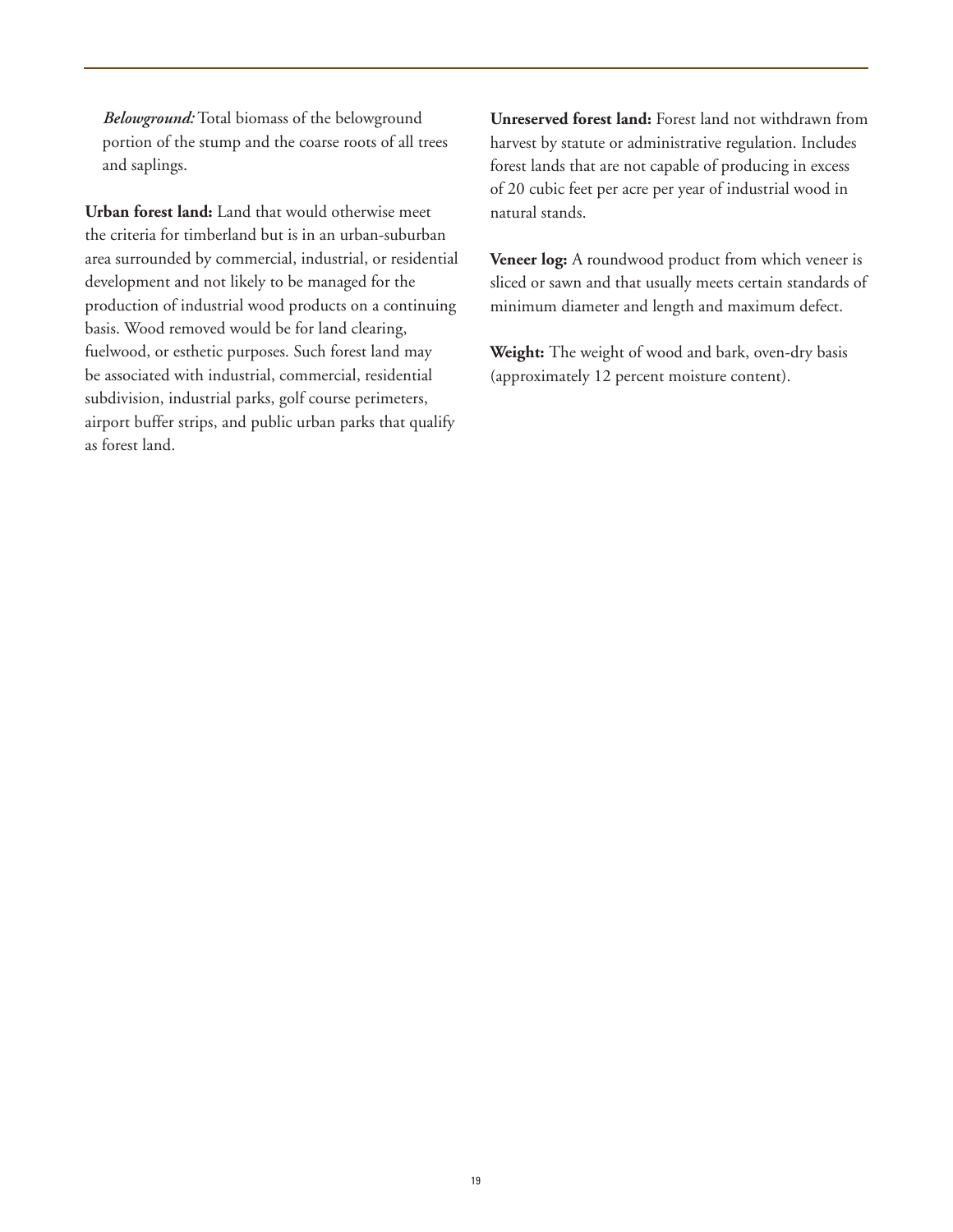### **Sampling Table Captions**

Table A.—Area and number of plots in each stratum used for stratification and estimation, South Dakota, 2010

Table B.—State-level estimates of major forest resource attributes and their sampling errors, South Dakota, 2010

Table C.—Compliance to measurement quality objectives (MQO) tolerances of variables based on blind check plots, South Dakota, 2010

Table D.—Observed relative bias values (Average [field crew—QA crew]) for measurement variables, blind check plots, South Dakota, 2010

Table E.—FIA nonresponse by strata, South Dakota, 2010

### **List of Estimate Tables**

#### **Area**

Table SD-1.—Percentage of area by land status, South Dakota, 2010

Table SD-2.—Area of forest land, in thousand acres, by owner class and forest-land status, South Dakota, 2010

Table SD-3.—Area of forest land, in thousand acres, by forest-type group, forest type, and productivity class, South Dakota, 2010

Table SD-4.—Area of forest land, in thousand acres, by forest-type group, forest type, ownership group, and forest-land status, South Dakota, 2010

Table SD-5.—Area of forest land, in thousand acres, by forest-type group, forest type, and stand-size class, South Dakota, 2010

Table SD-6.—Area of forest land, in thousand acres, by forest-type group, forest type, and stand-age class, South Dakota, 2010

Table SD-7.—Area of forest land, in thousand acres, by forest-type group, forest type, and stand origin, South Dakota, 2010

Table SD-8.—Area of forest land, in thousand acres, by forest-type group, forest type, and disturbance class, South Dakota, 2010

Table SD-9.—Area of timberland, in thousand acres, by forest-type group, forest type, and stand-size class, South Dakota, 2010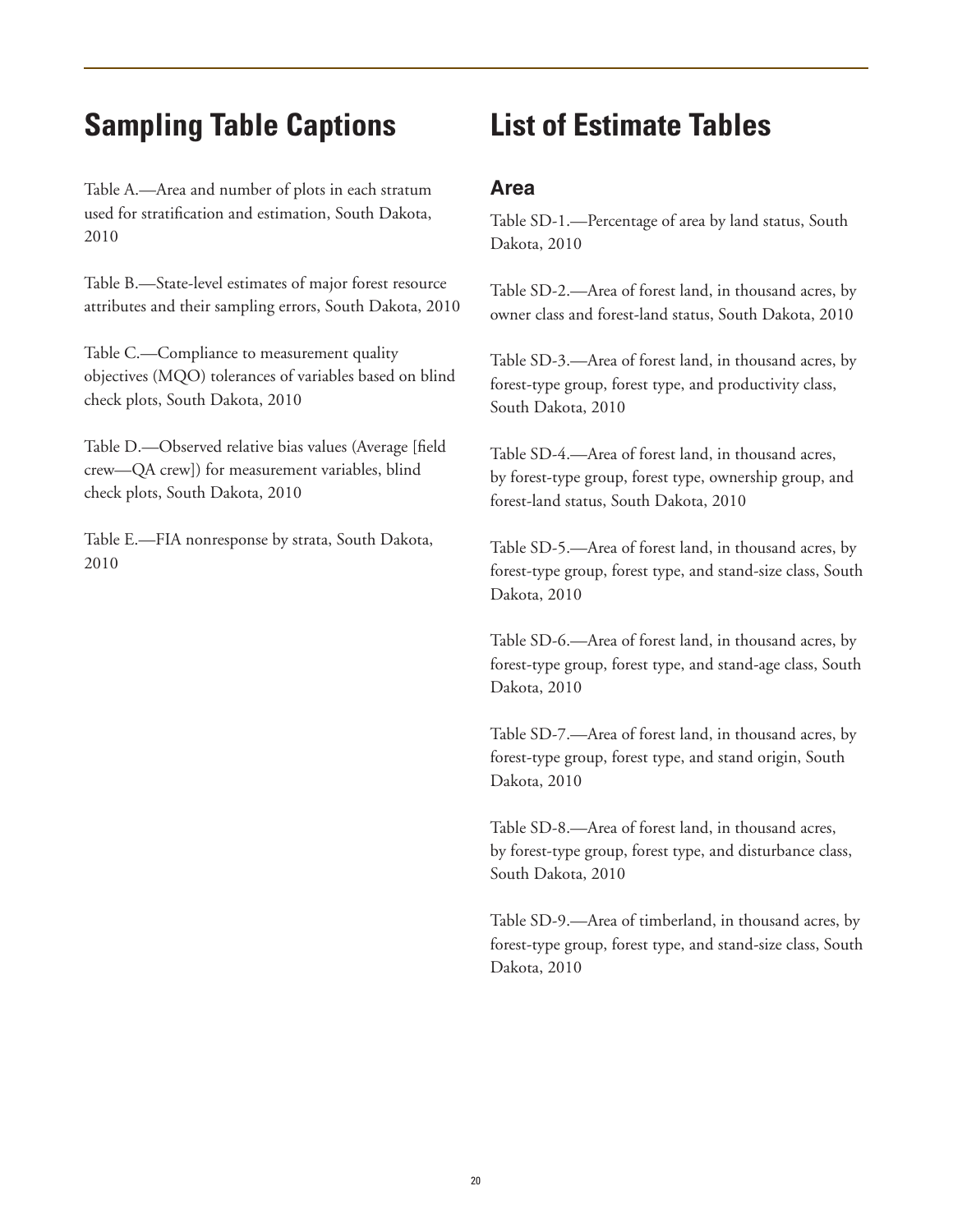#### **Number**

Table SD-10.—Number of live trees (at least 1 inch d.b.h/d.r.c.), in thousand trees, on forest land by species group, species, and diameter class, South Dakota, 2010

Table SD-11.—Number of growing-stock trees (at least 1 inch d.b.h.), in thousand trees, on timberland by species group, species, and diameter class, South Dakota, 2010

#### **Volume**

Table SD-12.—Net volume of live trees (at least 5 inches d.b.h./d.r.c.), in million cubic feet, by owner class and forest-land status, South Dakota, 2010

Table SD-13.—Net volume of live trees (at least 5 inches d.b.h./d.r.c.), in million cubic feet, on forest land by forest-type group, forest type, and stand-size class, South Dakota, 2010

Table SD-14.—Net volume of live trees (at least 5 inches d.b.h./d.r.c.), in million cubic feet, on forest land by species group, species, and ownership group, South Dakota, 2010

Table SD-15.—Net volume of live trees (at least 5 inches d.b.h./d.r.c.), in million cubic feet, on forest land by species group, species, and diameter class, South Dakota, 2010

Table SD-16.—Net volume of live trees (at least 5 inches d.b.h./d.r.c.), in million cubic feet, on forest land by forest-type group, forest type, and stand origin, South Dakota, 2010

Table SD-17.—Net volume of growing-stock trees (at least 5 inches d.b.h.), in million cubic feet, on timberland by species group, species, and diameter class, South Dakota, 2010

Table SD-18.—Net volume of growing-stock trees (at least 5 inches d.b.h.), in million cubic feet, on timberland by species group, species, and ownership group, South Dakota, 2010

Table SD-19.—Net volume of sawtimber trees, in million board feet (International ¼-inch rule), on timberland by species group, species, and diameter class, South Dakota, 2010

Table SD-19a.—Net volume of sawtimber trees, in million board feet (Scribner rule) on timberland by species group, species, and diameter class, South Dakota, 2010

Table SD-20.—Net volume of saw log portion of sawtimber trees, in million cubic feet, on timberland by species group, species, and ownership group, South Dakota, 2010

#### **Growth, Mortality, and Removals**

Table SD-21.—Average annual net growth of live trees (at least 5 inches d.b.h./d.r.c.), in million cubic feet, by owner class and forest-land status, South Dakota, 2010

Table SD-22.—Average annual net growth of live trees (at least 5 inches d.b.h./d.r.c.), in million cubic feet, on forest land by forest-type group, forest type, and standsize class, South Dakota, 2010

Table SD-23.—Average annual net growth of live trees (at least 5 inches d.b.h./d.r.c.), in million cubic feet, on forest land by species group, species, and ownership group, South Dakota, 2010

Table SD-24.—Average annual net growth of growingstock trees (at least 5 inches d.b.h.), in million cubic feet, on timberland by species group, species, and ownership group, South Dakota, 2010

Table SD-25.—Average annual mortality of trees (at least 5 inches d.b.h./d.r.c.), in million cubic feet, by owner class and forest-land status, South Dakota, 2010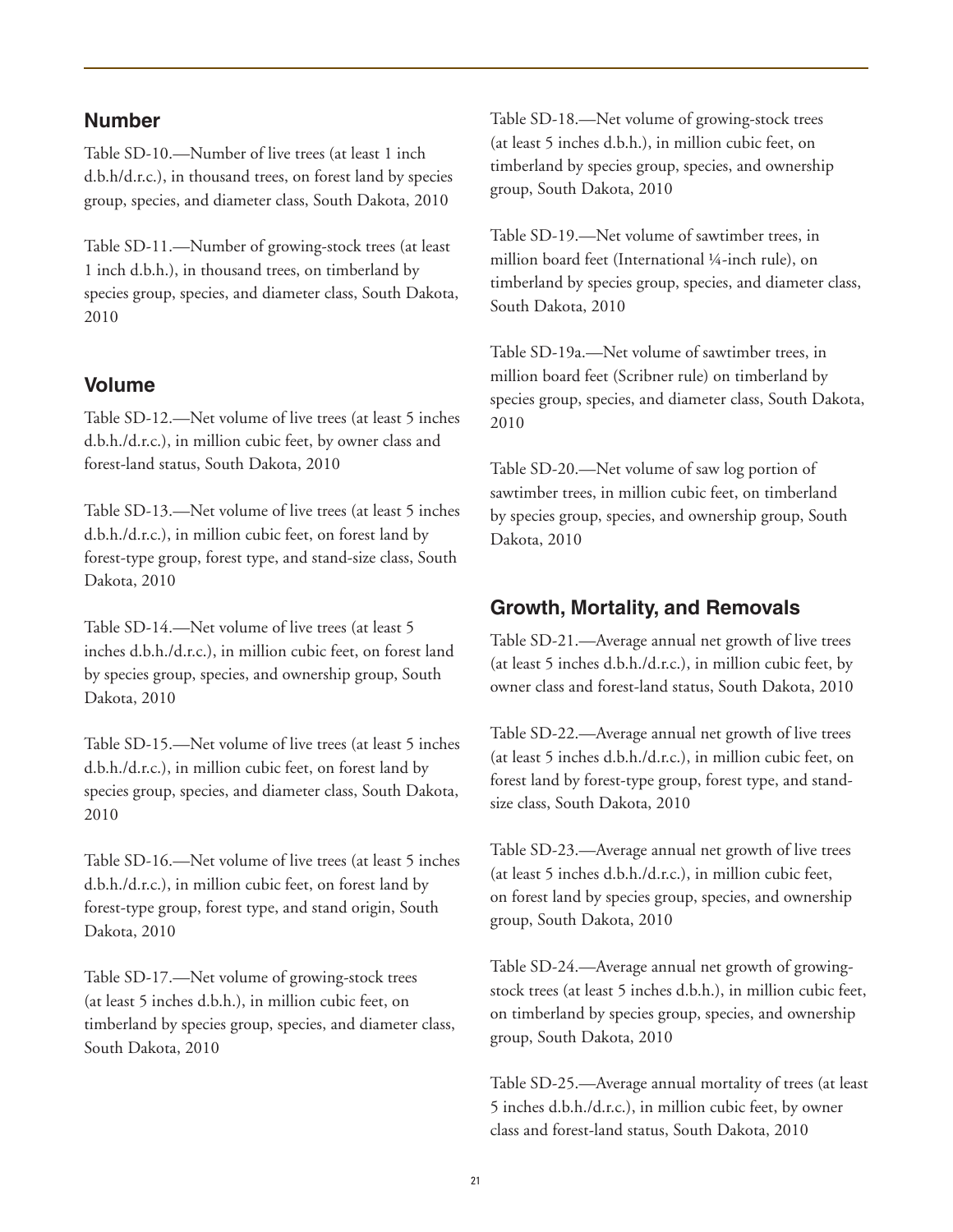Table SD-26.—Average annual mortality of trees (at least 5 inches d.b.h./d.r.c.), in million cubic feet, on forest land by forest-type group, forest type, and stand-size class, South Dakota, 2010

Table SD-27.—Average annual mortality of trees (at least 5 inches d.b.h./d.r.c.), in million cubic feet, on forest land by species group, species, and ownership group, South Dakota, 2010

Table SD-28.—Average annual mortality of growingstock trees (at least 5 inches d.b.h.), in million cubic feet, on timberland by species group, species, and ownership group, South Dakota, 2010

Table SD-29.—Average annual removals of live trees (at least 5 inches d.b.h./d.r.c.), in million cubic feet, on forest land by species group, species, and ownership group, South Dakota, 2010

Table SD-30.—Average annual removals of growingstock trees (at least 5 inches d.b.h.), in million cubic feet, on timberland by species group, species, and ownership group, South Dakota, 2010

#### **Weight**

Table SD-31.—Aboveground dry weight of live trees (at least 1 inch d.b.h/d.r.c.), in thousand dry short tons, by owner class and forest-land status, South Dakota, 2010

Table SD-32.—Aboveground dry weight of live trees (at least 1 inch d.b.h/d.r.c.), in thousand dry short tons, on forest land by species group, species, and diameter class, South Dakota, 2010

#### **River Basin Area-Level**

Table SD-54.—Area of forest land, in thousand acres, by inventory unit, river basin area, and forest-land status, South Dakota, 2010

Table SD-55.—Area of forest land, in thousand acres, by inventory unit, river basin area, ownership group, and forest-land status, South Dakota, 2010

Table SD-56.—Area of forest land, in thousand acres, by inventory unit, river basin area, and forest-type group, South Dakota, 2010

Table SD-57.—Area of timberland, in thousand acres, by inventory unit, river basin area, and stand-size class, South Dakota, 2010

Table SD-58.—Area of timberland, in thousand acres, by inventory unit, river basin area, and stocking class, South Dakota, 2010

Table SD-59.—Net volume of growing-stock trees (at least 5 inches d.b.h.), in million cubic feet, and sawtimber trees, in million board feet (International ¼-inch rule) on timberland by inventory unit, river basin area, and major species group, South Dakota, 2010

Table SD-59a.—Net volume of growing-stock trees (at least 5 inches d.b.h.), in million cubic feet, and sawtimber trees, in million board feet (Scribner rule), on timberland by inventory unit, river basin area, and major species group, South Dakota, 2010

Table SD-60.—Average annual net growth of growingstock trees (at least 5 inches d.b.h.), in million cubic feet, and sawtimber trees, in million board feet (International ¼-inch rule) on timberland by inventory unit, river basin area, and major species group, South Dakota, 2010

Table SD-60a.—Average annual net growth of growingstock trees (at least 5 inches d.b.h.), in million cubic feet, and sawtimber, in million board feet (Scribner rule), on timberland by inventory unit, river basin area, and major species group, South Dakota, 2010

Table SD-61.—Average annual removals of growingstock trees (at least 5 inches d.b.h.), in million cubic feet, and sawtimber trees, in million board feet (International ¼-inch rule), on timberland by inventory unit, river basin area, and major species group, South Dakota, 2010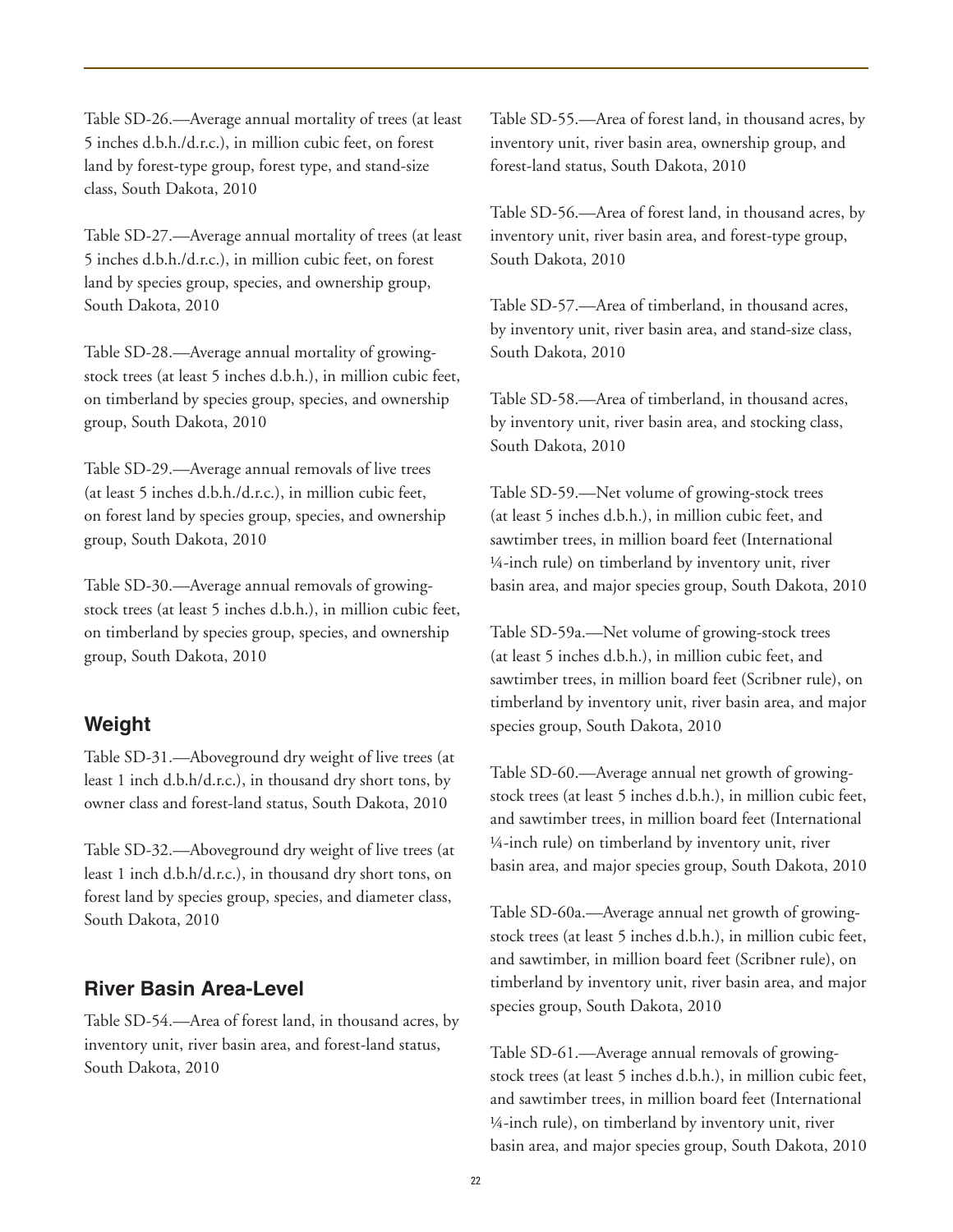Table SD-61a.—Average annual removals of growingstock trees (at least 5 inches d.b.h.) in million board feet, and sawtimber trees, in million board feet (Scribner rule) on timberland by inventory unit, river basin area, and major species group, South Dakota, 2010

Table SD-65.—Sampling errors, in percent, for net volume, average annual net growth, average annual removals, and average annual mortality on timberland, and forest and timberland area by inventory unit and river basin area, South Dakota, 2010

\*All tables contain forest attribute estimates for South Dakota for measurements taken from 2006 to 2010, except where indicated.

\*\*Gaps in enumeration of tables are placeholders for future tables such as forest health indicator population estimates (e.g., down woody material).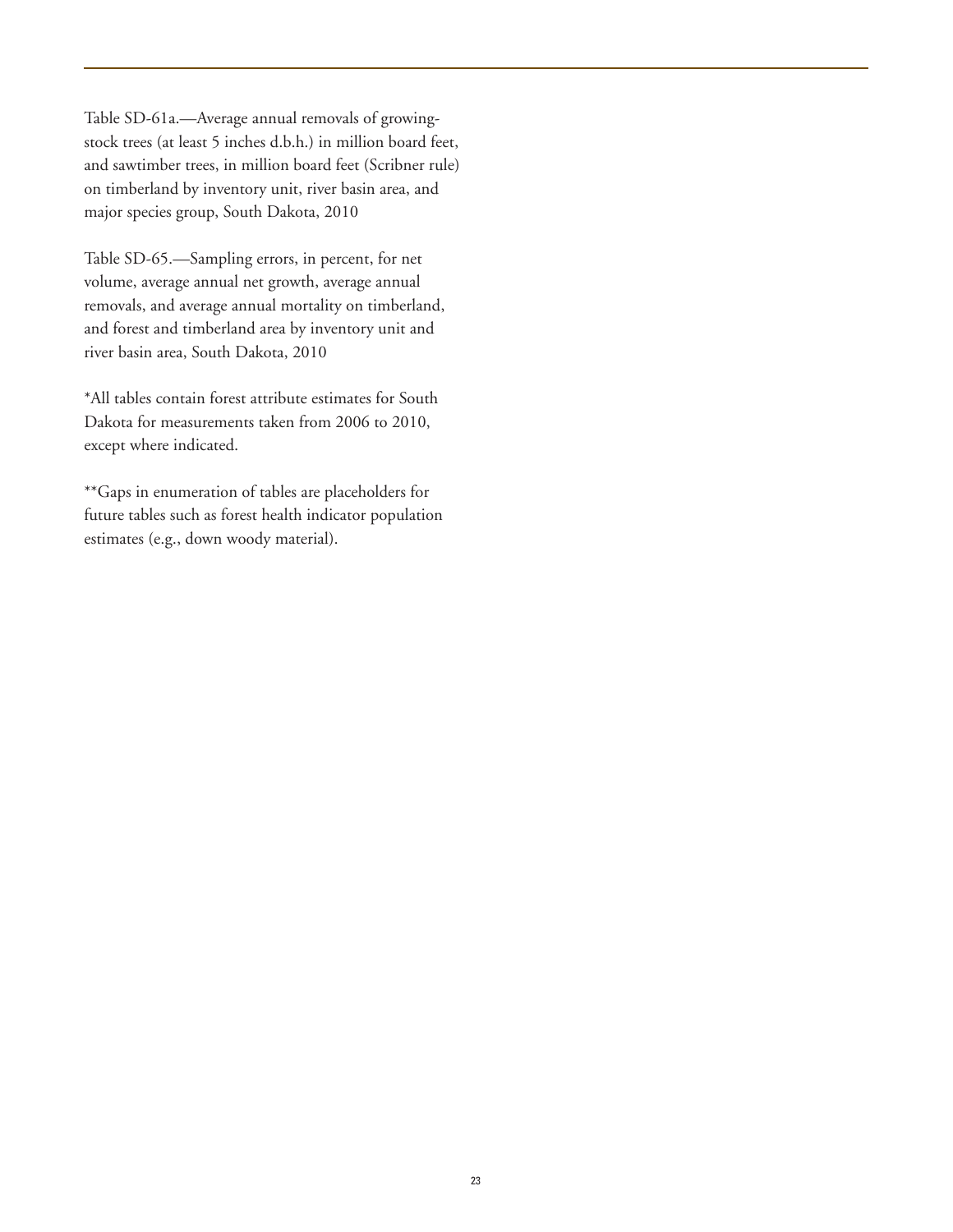|                   | Table A.--Area and number of plots in each stratum used |                                             |                  |                            | for stratification and estimation, South Dakota, 2010 |                |                           |                            |                  |                                  |                       |
|-------------------|---------------------------------------------------------|---------------------------------------------|------------------|----------------------------|-------------------------------------------------------|----------------|---------------------------|----------------------------|------------------|----------------------------------|-----------------------|
|                   |                                                         |                                             |                  |                            |                                                       |                |                           | Field                      | Total plot       | Field plots                      |                       |
| <b>Jnit</b>       | Estimation unit description <sup>b</sup>                | Canopy cover                                |                  |                            | Office                                                | Field          | Field                     | sampled                    | sampled          | sampled                          | ă                     |
| code <sup>a</sup> | Buffalo Gap NGL Unit 1                                  | Canopy cover 0 - 80<br>stratum <sup>c</sup> | Acres<br>106,000 | S<br>Selected <sup>d</sup> | 20<br>selected <sup>e</sup>                           | 0<br>selected  | 0<br>sampled <sup>9</sup> | forested <sup>h</sup><br>0 | for change<br>20 | for change<br>0                  | measured <sup>k</sup> |
|                   |                                                         |                                             |                  |                            |                                                       |                |                           |                            |                  |                                  |                       |
|                   | Dakota Prairie NGL                                      | Canopy cover 0 - 80                         | 54,000           | 25                         | 25                                                    | 0              |                           | o                          | 25               | 0                                |                       |
|                   | Fort Plerre NGL                                         | Canopy cover 0 - 65                         | 115,000          | 20                         | 20                                                    | c              |                           | 0                          | 20               | c                                |                       |
|                   | Inland Census Water Unit 1                              | Canopy cover 0 - 100                        | 751,000          | 144                        | 143                                                   |                |                           |                            | 144              |                                  |                       |
|                   | Private Unit 1                                          | Canopy cover 0 - 5                          | 35,448,000       | 5,969                      | 5,888                                                 | ᇮ              | 76                        | $\overline{4}$             | 5,967            | 54                               |                       |
|                   | Private Unit 1                                          | Canopy cover 6 - 50                         | 454,000          | 8                          | 26                                                    | 86             | 34                        | 29                         | 6                | 35                               |                       |
|                   | Private Unit 1                                          | Canopy cover 51 - 65                        | 111,000          | $\frac{6}{5}$              | ო                                                     | ≌              | ო                         | ₽                          | 15               | 으                                |                       |
|                   | Private Unit 1                                          | Canopy cover 66 - 100                       | 107,000          | $\overline{4}$             | ო                                                     |                | ∞                         | ∞                          |                  |                                  |                       |
|                   | Public Unit 1                                           | Canopy cover 0 - 100                        | 962,000          | 154                        | 149                                                   | ۱С             | Ю                         | 4                          | 154              | Ю                                |                       |
|                   | Black Hills NF                                          | Canopy cover 0 - 5                          | 183,000          | 8                          | ග                                                     | 23             | 23                        | 23                         | 32               | 23                               |                       |
| $\sim$            | Black Hills NF                                          | Canopy cover 6 - 50                         | 325,000          | 57                         |                                                       | 56             | 56                        | 56                         | 57               | 56                               |                       |
| $\mathbf{\Omega}$ | Black Hills NF                                          | Canopy cover 51 - 65                        | 163,000          | 27                         | 0                                                     | 27             | 27                        | 27                         | 27               | 27                               |                       |
| $\sim$            | Black Hills NF                                          | Canopy cover 66 - 80                        | 169,000          | 33                         | 0                                                     | 33             | 33                        | 33                         | 33               | 33                               |                       |
| $\mathbf{\Omega}$ | Black Hills NF                                          | Canopy cover 81 - 100                       | 232,000          | 38                         |                                                       | 38             | 38                        | 38                         | 38               | 38                               |                       |
| $\mathbf{\Omega}$ | Buffalo Gap NGL Unit 2                                  | Canopy cover 0 - 100                        | 483,000          | 72                         |                                                       | c              | c                         | c                          | 72               | c                                |                       |
| $\mathbf{\Omega}$ | Custer NF                                               | Canopy cover 0 - 100                        | 74,000           | ာ                          |                                                       |                |                           |                            | ဗ္               |                                  |                       |
| $\mathbf{\Omega}$ | Inland Census Water Unit 2                              | Canopy cover 0 - 100                        | 38,000           | <u>۽</u>                   |                                                       | c              |                           | o                          | ₽                | c                                |                       |
| $\mathbf{\Omega}$ | Private Unit 2                                          | Canopy cover 0 - 5                          | ,911,000<br>∼    | ,327                       | 306                                                   | ಸ              | ഉ                         | $\frac{5}{1}$              | ,325             | <u>စု</u>                        |                       |
| $\mathbf{\Omega}$ | Private Unit 2                                          | Canopy cover 6 - 50                         | 425,000          | 61                         | 38                                                    | 43             | 38                        | 32                         | 75               | 52                               |                       |
| $\mathbf{\Omega}$ | Private Unit 2                                          | Canopy cover 51 - 65                        | 73,000           | $\frac{6}{1}$              | 0                                                     | $\overline{6}$ | 으                         | $\overline{C}$             | ဗ္               | ဗ္                               |                       |
| $\mathbf{C}$      | Private Unit 2                                          | Canopy cover 66 - 100                       | 94,000           | $\frac{6}{1}$              | $\circ$                                               | $\overline{6}$ | $\overline{\circ}$        | $\frac{6}{5}$              | $\frac{6}{1}$    | $\frac{6}{1}$                    |                       |
| $\mathbf{\Omega}$ | Public Unit 2                                           | Canopy cover 0 - 5                          | 888,000          | 136                        | $\frac{30}{2}$                                        | ဖ              | Ю                         | 4                          | 136              | ဖ                                |                       |
| $\mathbf{c}$      | Public Unit 2                                           | Canopy cover 6 - 100                        | 90,000           | $\frac{1}{2}$              | N                                                     | 17             | Ю                         | $\overline{4}$             | $\frac{8}{10}$   | $\overline{6}$                   |                       |
|                   |                                                         |                                             |                  |                            |                                                       |                |                           |                            |                  | (Table A continued on next page) |                       |

24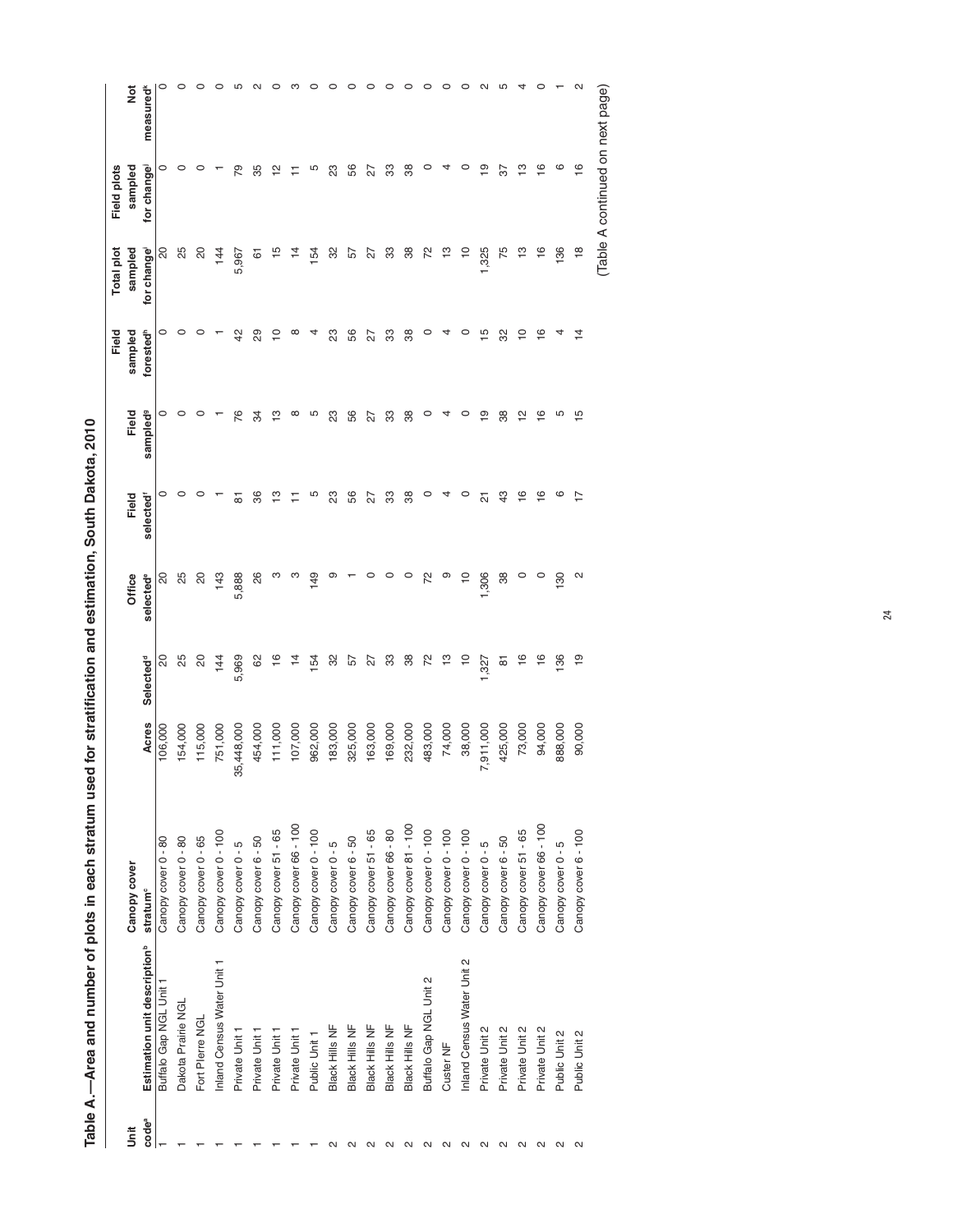## Table A.-Footnote **Table A.—Footnote**

aCounties in Unit 1 include: Aurora, Beadle, Bennett, Bon Homme, Brookings, Brown, Brule, Buffalo, Campbell, Charles Mix, Clark, Clay, Codington, Corson, Davison, Day, "Counties in Unit 1 include: Aurora, Beadle, Bennett, Bon Homme, Brookings, Brown, Brule, Buffalo, Campbell, Charles Mix, Clark, Clay, Codington, Corson, Davison, Day, Deuel, Dewey, Douglas, Edmunds, Faulk, Grant, Gregory, Haakon, Hamlin, Hand, Hanson, Hughes, Hutchinson, Hyde, Jackson, Jerauld, Jones, Kingsbury, Lake, Lincoln, Deuel, Dewey, Douglas, Edmunds, Faulk, Grant, Gregory, Haakon, Hamlin, Hand, Hanson, Hughes, Hutchinson, Hyde, Jackson, Jerauld, Jones, Kingsbury, Lake, Lincoln, Lyman, Marshall, McCook, McPherson, Mellette, Miner, Minnehaha, Moody, Perkins, Potter, Roberts, Sanborn, Spink, Stanley, Sully, Todd, Tripp, Turner, Union, Union, Lyman, Marshall, McCook, McPherson, Mellette, Miner, Minnehaha, Moody, Perkins, Potter, Roberts, Sanborn, Spink, Stanley, Sully, Todd, Tripp, Turner, Union, Union, Walworth, Yankton, Ziebach. Counties in Unit 2 include: Butte, Custer, Fall River, Harding, Lawrence, Meade, Pennington, Shannon. Walworth, Yankton, Ziebach. Counties in Unit 2 include: Butte, Custer, Fall River, Harding, Lawrence, Meade, Pennington, Shannon.

Estimation unit description: Description of the sub-population undergoing post-stratification. bEstimation unit description: Description of the sub-population undergoing post-stratification. Canopy cover stratum: A stratum within each estimation unit defined by partitioning the full range of percent canopy (0 - 100%) into 5 strata. cCanopy cover stratum: A stratum within each estimation unit defined by partitioning the full range of percent canopy (0 - 100%) into 5 strata.

"Selected: The number of plots selected when the sample was drawn dSelected: The number of plots selected when the sample was drawn. "Office selected: The number of plots determined to have no chance of being forested during a prefield interpretation procedure. These plots are withheld from field sampling eOffice selected: The number of plots determined to have no chance of being forested during a prefield interpretation procedure. These plots are withheld from field sampling and considered remotely sampled. and considered remotely sampled.

Field selected: The number of plots determined to have some chance of being forested, or that were forested or non-sampled on a previous visit. fField selected: The number of plots determined to have some chance of being forested, or that were forested or non-sampled on a previous visit.

PField sampled: The number of field selected plots that were successfully sampled in the field. gField sampled: The number of field selected plots that were successfully sampled in the field.

Field sampled forested: The number of field selected plots that were successfully sampled in the field and found to intersect forest land. hField sampled forested: The number of field selected plots that were successfully sampled in the field and found to intersect forest land.

ITotal plots sampled for change: The number of plots included in the sample that were successfully sampled in the previous cycle. Total plots sampled for change: The number of plots included in the sample that were successfully sampled in the previous cycle. Field sampled plots for change: The number of plots included in the sample that were successfully sampled in the previous cycle and that were sent to the field for sampling. jField sampled plots for change: The number of plots included in the sample that were successfully sampled in the previous cycle and that were sent to the field for sampling.

"Not measured: The number of plots that were selected as part of the sample, but were completely non-sampled. kNot measured: The number of plots that were selected as part of the sample, but were completely non-sampled.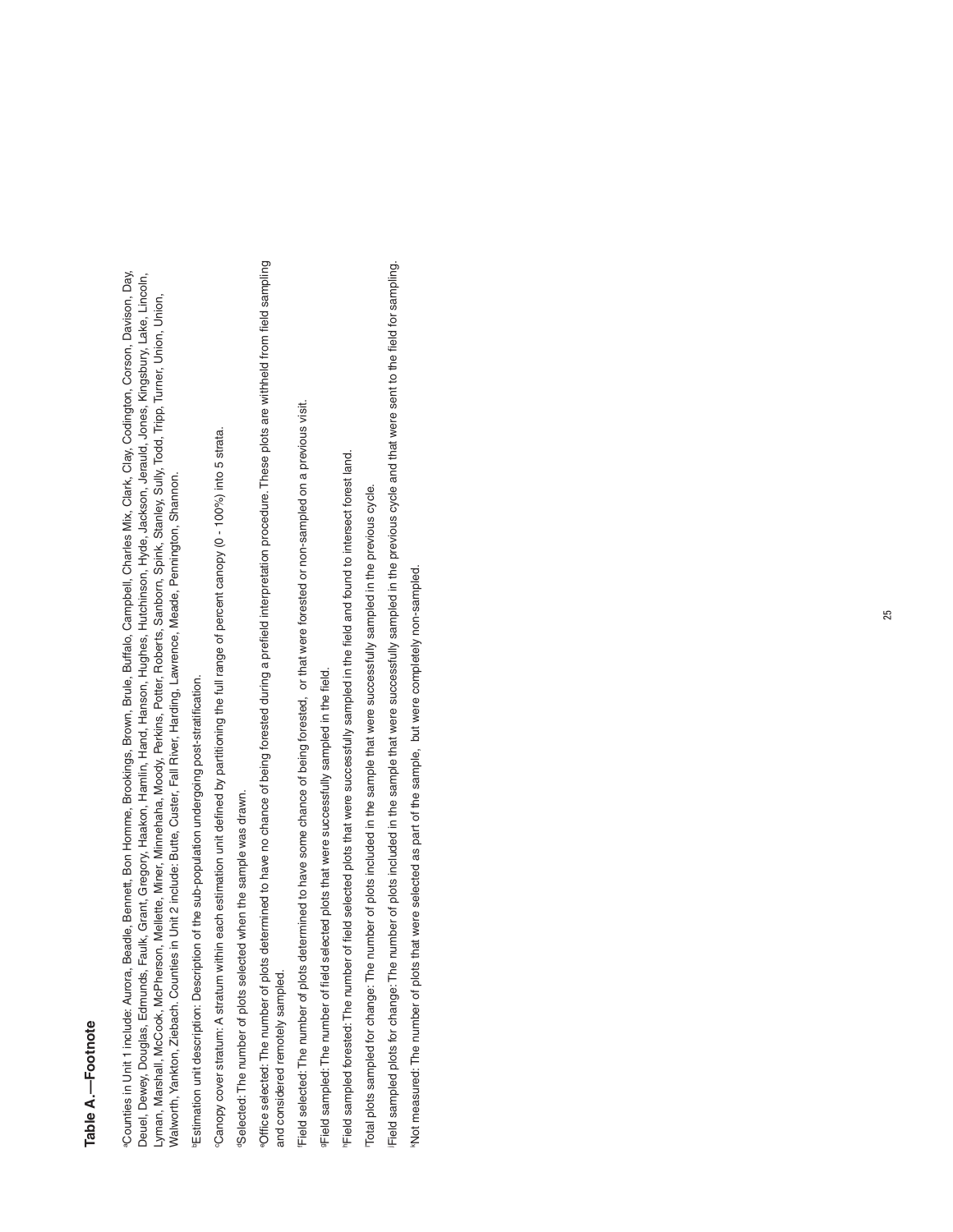| Table B —State-level estimates of major forest resource attributes and their sampling errors, South Dakota, 2010 |                                 |                |
|------------------------------------------------------------------------------------------------------------------|---------------------------------|----------------|
| <b>Item</b>                                                                                                      | State total                     | Sampling error |
| Growing stock on timberland                                                                                      | million cubic feet              | percent        |
| Volume                                                                                                           | 1,958.3                         | 4.91           |
| Average annual net growth                                                                                        | 38.2                            | 23.14          |
| Average annual removals                                                                                          | 25.5                            | 22.16          |
| Average annual mortality                                                                                         | 22.8                            | 18.65          |
| Sawtimber on timberland                                                                                          | million board feet <sup>e</sup> |                |
| Volume                                                                                                           | 6,900.9                         | 6.32           |
| Average annual net growth                                                                                        | 193.2                           | 18.25          |
| Average annual removals                                                                                          | 84.6                            | 25.69          |
| Average annual mortality                                                                                         | 64.4                            | 19.49          |
| Area                                                                                                             | thousand acres                  |                |
| Forest land                                                                                                      | 1,883.0                         | 2.87           |
| Timberland                                                                                                       | 1,764.6                         | 3.01           |
| Biomass (aboveground live trees and saplings)                                                                    | million dry tons                |                |
| Forest land                                                                                                      | 45.3                            | 4.19           |
| Timberland                                                                                                       | 43.0                            | 4.38           |
|                                                                                                                  |                                 |                |

anternational 1/4-inch rule. aInternational ¼-inch rule.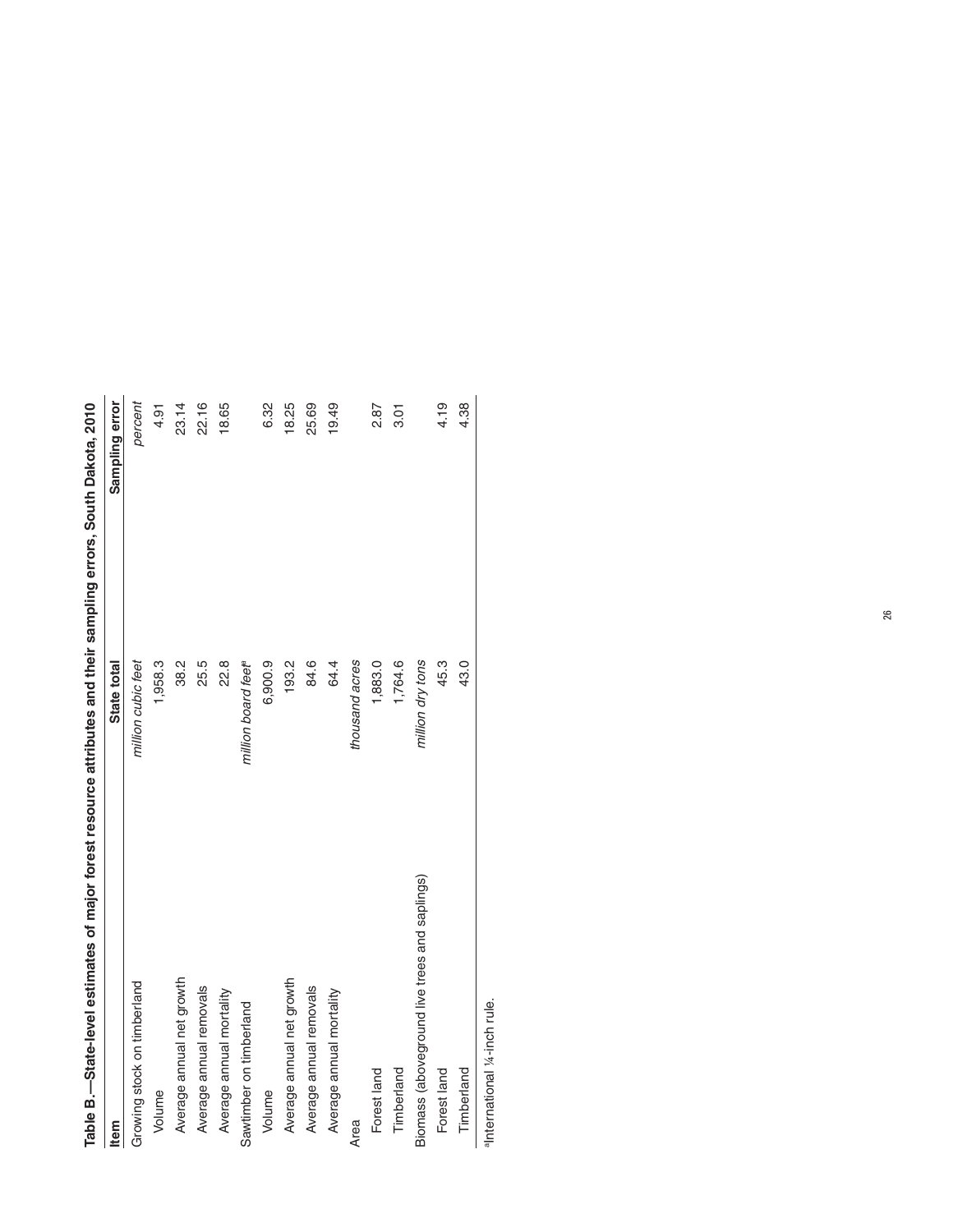| Table C.—Compliance to measurement quality objectives (MQO) tolerances of variables based on blind check plots, South Dakota, 2010 |                  |               |                               |              |                               |                       |
|------------------------------------------------------------------------------------------------------------------------------------|------------------|---------------|-------------------------------|--------------|-------------------------------|-----------------------|
|                                                                                                                                    |                  |               |                               | South Dakota |                               | <b>All NRS States</b> |
| Variable                                                                                                                           | Tolerance        | Objective (%) | within tolerance<br>% of data | Observations | within tolerance<br>% of data | Observations          |
| Plot Level                                                                                                                         |                  |               |                               |              |                               |                       |
| National Variables                                                                                                                 |                  |               |                               |              |                               |                       |
| Distance to Road                                                                                                                   | No Tolerance     | 0.06          | 74.1                          | 27           | 82.3                          | 2,010                 |
| Water on Plot                                                                                                                      | No Tolerance     | 90.0          | 96.3                          | 27           | 85.7                          | 2,010                 |
| Regional Variables                                                                                                                 |                  |               |                               |              |                               |                       |
| Elevation                                                                                                                          | $±50$ feet       | 99.0          | 82.8                          | 29           | 88.0                          | 1,886                 |
| Latitude - decimal degrees                                                                                                         | $±0.0001$ degree | 99.0          | 100.0                         | 29           | 100.0                         | 1,888                 |
| Longitude - decimal degrees                                                                                                        | $±0.0001$ degree | 99.0          | 79.3                          | 29           | 89.1                          | 1,888                 |
| Latitude - distance                                                                                                                | $±140$ feet      |               |                               |              |                               |                       |
| Longitude - distance                                                                                                               | $±140$ feet      |               |                               |              |                               |                       |
| Number of plots                                                                                                                    |                  |               |                               | 75           |                               | 2,114                 |
| <b>Condition Level</b>                                                                                                             |                  |               |                               |              |                               |                       |
| National Variables                                                                                                                 |                  |               |                               |              |                               |                       |
| <b>Condition Status</b>                                                                                                            | No Tolerance     | 99.0          | 98.8                          | 160          | 98.9                          | 4,732                 |
| Reserve Status                                                                                                                     | No Tolerance     | 99.0          | 100.0                         | 160          | 99.7                          | 4,732                 |
| Owner Group                                                                                                                        | No Tolerance     | 99.0          | 96.3                          | 27           | 97.8                          | 2,348                 |
| Forest Type (Type)                                                                                                                 | No Tolerance     | 95.0          | 92.6                          | 27           | 86.4                          | 2,348                 |
| Forest Type (Group)                                                                                                                | No Tolerance     | 99.0          | 100.0                         | 27           | 92.5                          | 2,348                 |
| Stand Size                                                                                                                         | No Tolerance     | 99.0          | 100.0                         | 27           | 89.4                          | 2,348                 |
| Regeneration Status                                                                                                                | No Tolerance     | 99.0          | 96.3                          | 27           | 98.0                          | 2,348                 |
| Tree Density                                                                                                                       | No Tolerance     | 99.0          | 100.0                         | 27           | 96.8                          | 2,348                 |
| Owner Class                                                                                                                        | No Tolerance     | 99.0          | 96.3                          | 27           | 94.3                          | 2,348                 |
| Owner Status                                                                                                                       | No Tolerance     | 99.0          | 100.0                         | 27           | 97.4                          | 2,348                 |
| Regeneration Species                                                                                                               | No Tolerance     | 99.0          | 96.3                          | 27           | 98.1                          | 2,348                 |
| Stand Age                                                                                                                          | $±10$ percent    | 95.0          | 92.6                          | 27           | 82.9                          | 2,348                 |
| Disturbance -                                                                                                                      | No Tolerance     | 99.0          | 74.1                          | 27           | 87.7                          | 2,313                 |
| Disturbance Year                                                                                                                   | $±1$ year        | 99.0          | 50.0                          | 4            | 83.2                          | 119                   |
| Disturbance 2                                                                                                                      | No Tolerance     | 99.0          | 44.4                          | ာ            | 87.1                          | 379                   |
| Disturbance Year 2                                                                                                                 | $±1$ year        | 99.0          |                               |              | 72.7                          | Ξ                     |
| Disturbance 3                                                                                                                      | No Tolerance     | 99.0          | 100.0                         | 5            | 98.2                          | 56                    |
|                                                                                                                                    |                  |               |                               |              |                               |                       |

27

## (Table C continued on next page) (Table C continued on next page)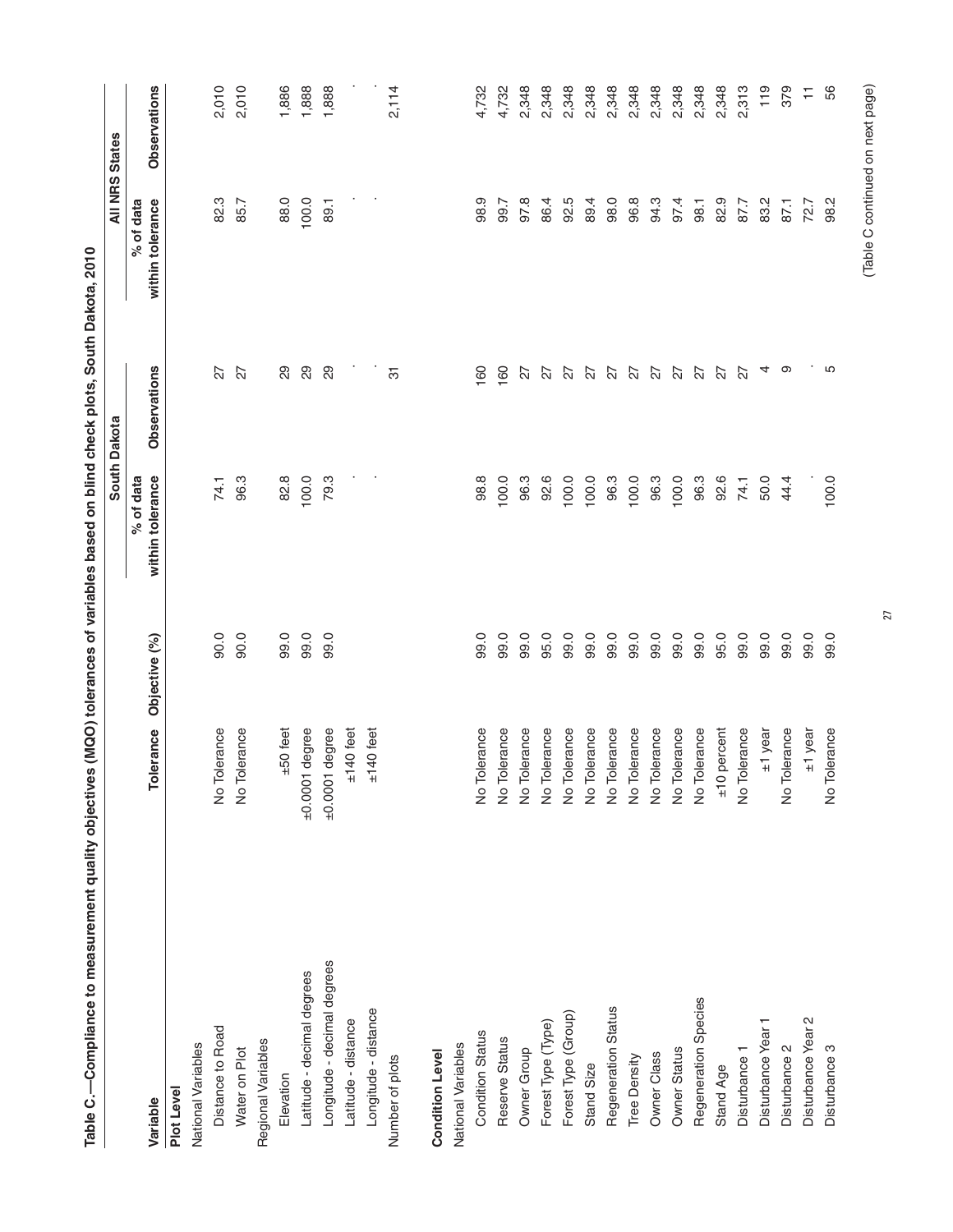|                            |                          |               |                  | South Dakota   |                  | <b>All NRS States</b> |
|----------------------------|--------------------------|---------------|------------------|----------------|------------------|-----------------------|
|                            |                          |               | % of data        |                | % of data        |                       |
| Variable                   | Tolerance                | Objective (%) | within tolerance | Observations   | within tolerance | Observations          |
| Disturbance Year 3         | ±1 year                  | 99.0          |                  |                | 50.0             | N                     |
| Treatment                  | No Tolerance             | 99.0          | 85.2             | 27             | 97.4             | 2,313                 |
| Treatment Year 1           | ±1 year                  | 99.0          | 100.0            | ო              | 94.2             | 156                   |
| Treatment 2                | No Tolerance             | 99.0          | 100.0            | $\overline{ }$ | 80.2             | 212                   |
| Treatment Year 2           | $±1$ year                | 99.0          |                  |                | 95.8             | $\overline{2}$        |
| Treatment 3                | No Tolerance             | 99.0          |                  |                | 93.7             | 83                    |
| Treatment Year 3           | ±1 year                  | 99.0          |                  |                | 66.7             | ო                     |
| Physiographic Class        | No Tolerance             | 80.0          | 63.0             | 27             | 81.3             | 2,348                 |
| Present Nonforest Use      | No Tolerance             | 99.0          | 70.6             | 160            | 88.0             | 4,732                 |
| Regional Variables         |                          |               |                  |                |                  |                       |
| <b>NC Land Use</b>         | No Tolerance             | 99.0          | 96.7             | 123            | 97.5             | 3,660                 |
| Number of conditions       |                          |               |                  | 160            |                  | 4,732                 |
| Boundary Level             |                          |               |                  |                |                  |                       |
| National Variables         |                          |               |                  |                |                  |                       |
| Boundary Change            | No Tolerance             | 99.0          | 100.0            | 5              | 80.3             | $\overline{5}$        |
| Constrasting Condition     | No Tolerance             | 99.0          | 100.0            | 5              | 94.0             | $\overline{5}$        |
| Left Azimuth               | $±10$ degrees            | 90.0          | 80.0             | S              | 85.7             | $\overline{5}$        |
| Corner Mapped              | No Tolerance             | 90.0          | 100.0            | S              | 96.7             | $\overline{701}$      |
| Corner Azimuth             | $±10$ degrees            | 90.0          |                  |                | 95.1             | 61                    |
| Corner Distance            | $±1$ foot                | 90.0          |                  |                | 90.2             | 67                    |
| Right Azimuth              | degrees<br>$\frac{1}{2}$ | 0.06          | 100.0            | 5              | 86.4             | $\overline{701}$      |
| Number of boundaries       |                          |               |                  | 5              |                  | $\overline{5}$        |
| Subplot Level              |                          |               |                  |                |                  |                       |
| National Variables         |                          |               |                  |                |                  |                       |
| Subplot Center Condition   | No Tolerance             | 99.0          | 99.1             | 116            | 97.9             | 8,235                 |
| Microplot Center Condition | No Tolerance             | 99.0          | 98.3             | 116            | 97.6             | 8,235                 |
| Slope                      | $±10$ percent            | 90.0          | 94.8             | 96             | 98.3             | 7,243                 |
| Aspect                     | degrees<br>$\frac{1}{2}$ | 90.0          | 87.8             | $\infty$       | 91.6             | 6,957                 |
| Snow/Water Depth           | $\pm 0.5$ foot           |               | 100.0            | 99             | 68.8             | 7,703                 |
| Number of subplots         |                          |               |                  | 116            |                  | 8,235                 |

28

# (Table C continued on next page) (Table C continued on next page)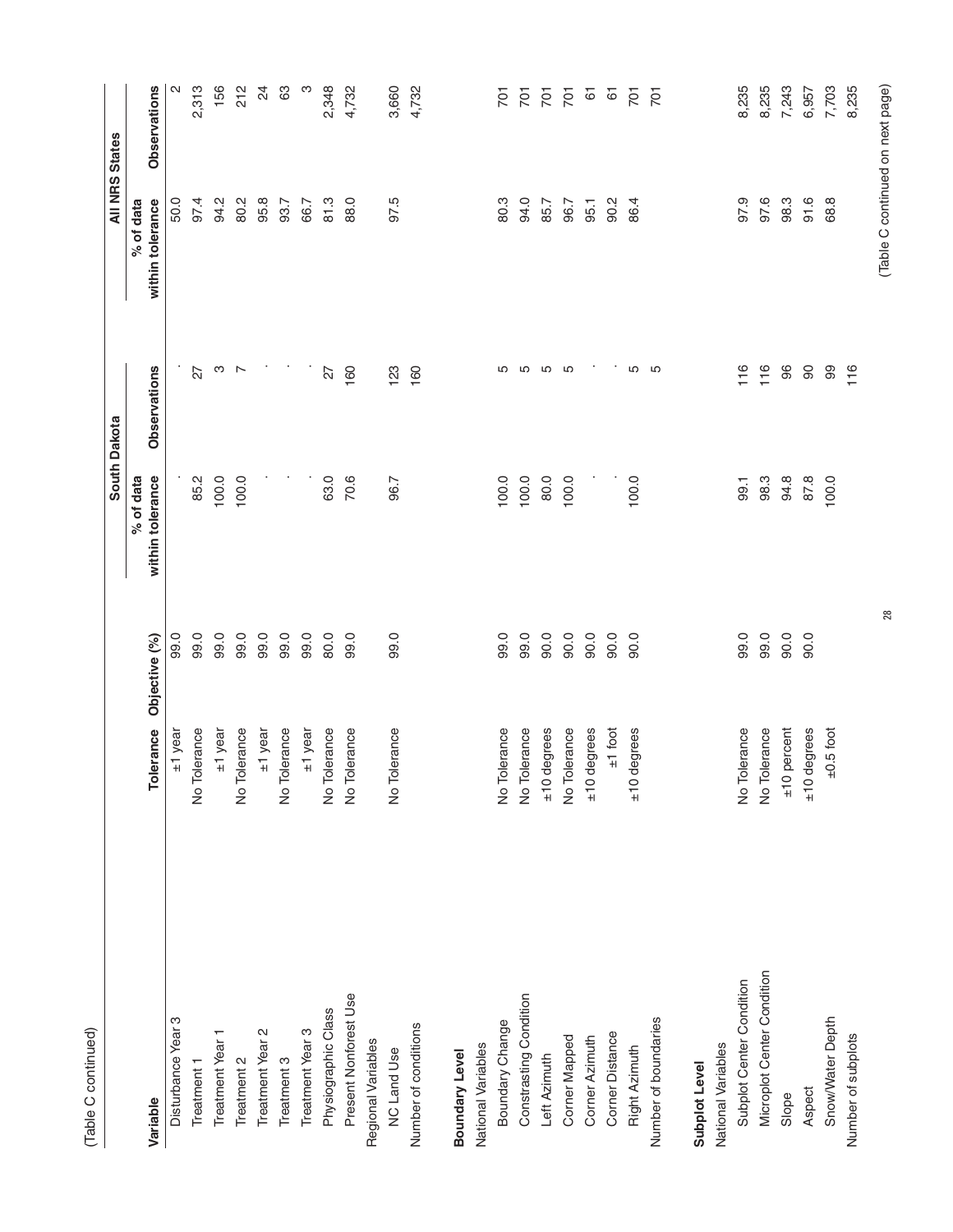| t |  |
|---|--|
| ć |  |
|   |  |

|                              |                             |               |                               | South Dakota  |                               | <b>All NRS States</b> |
|------------------------------|-----------------------------|---------------|-------------------------------|---------------|-------------------------------|-----------------------|
| Variable                     | Tolerance                   | Objective (%) | within tolerance<br>% of data | Observations  | within tolerance<br>% of data | Observations          |
| <b>Tree Level</b>            |                             |               |                               |               |                               |                       |
| National Variables           |                             |               |                               |               |                               |                       |
| <b>HBU</b>                   | ±0.1 inch per 20 inches     | 95.0          | 91.8                          | 364           | 94.9                          | 32,160                |
| DRC                          | ±0.1 inch per 20 inches     | 95.0          | 88.9                          | თ             | 72.1                          | 43                    |
| Azimuth                      | $±10$ degrees               | 90.0          | 98.5                          | 406           | 99.3                          | 35,316                |
| Horizontal Distance          | $\pm 0.2$ foot per 1.0 foot | 90.0          | 98.0                          | 406           | 98.8                          | 35,316                |
| Species                      | No Tolerance                | 95.0          | 99.8                          | 406           | 98.0                          | 35,620                |
| Tree Genus                   | No Tolerance                | 99.0          | 99.8                          | 406           | 99.6                          | 35,579                |
| <b>Tree Status</b>           | No Tolerance                | 95.0          | 99.3                          | 406           | 98.9                          | 35,620                |
| Rotten/Missing Cull          | $±10$ percent               | 90.0          | 99.4                          | 328           | 98.2                          | 22,817                |
| Total Length                 | ±10 percent                 | 90.0          | 82.0                          | 317           | 78.4                          | 22,476                |
| Actual Length                | $±10$ percent               | 90.0          | 75.0                          | $\frac{8}{2}$ | 73.8                          | 2,710                 |
| Compacted Crown Ratio        | $±10$ percent               | 80.0          | 87.2                          | 343           | 83.3                          | 28,939                |
| Uncompacted Crown Ratio (P3) | $±10$ percent               | 90.0          |                               |               | 66.7                          | $\frac{5}{1}$         |
| Crown Class                  | No Tolerance                | 85.0          | 77.3                          | 343           | 81.2                          | 28,939                |
| Decay Class                  | $±1$ class                  | 90.0          | 100.0                         | 57            | 95.2                          | 4,967                 |
| Cause of Death               | No Tolerance                | 80.0          | 84.2                          | 57            | 84.1                          | 4,967                 |
| Condition                    | No Tolerance                | 99.0          | 100.0                         | 406           | 98.1                          | 35,620                |
| Mortality Year               | ±1 year                     | 70.0          | 100.0                         | Ю             | 92.8                          | 527                   |
| Crown Position               | No Tolerance                |               |                               |               | 71.4                          | $\overline{4}$        |
| Crown Light Exposure         | $±1$ class                  | 85.0          |                               |               | 73.3                          | $\frac{15}{1}$        |
| Sapling Crown Vigor Class    | No Tolerance                | 85.0          |                               |               | 100.0                         |                       |
| Crown Density                | $±10$ percent               | 90.0          |                               |               | 57.1                          | $\overline{4}$        |
| Crown Dieback                | ±10 percent                 | 90.0          |                               |               | 100.0                         | $\overline{4}$        |
| Regional Variables           |                             |               |                               |               |                               |                       |
| Transparency                 | $±10$ percent               | 0.06          |                               |               | 71.4                          | $\frac{1}{4}$         |
| <b>NC Tree Class</b>         | No Tolerance                | 90.0          | 89.1                          | 368           | 91.2                          | 31,640                |
| NC Damage Agent 1            | No Tolerance                | 90.0          | 84.5                          | 343           | 88.5                          | 28,939                |
| NC Damage Agent 2            | No Tolerance                | 90.0          | 88.6                          | 79            | 82.3                          | 6,316                 |
| Missouri Damage Code         | No Tolerance                |               |                               |               |                               |                       |
| Utilization                  | No Tolerance                | 99.0          | 100.0                         | $\infty$      | 100.0                         | 1,140                 |

# (Table C continued on next page) (Table C continued on next page)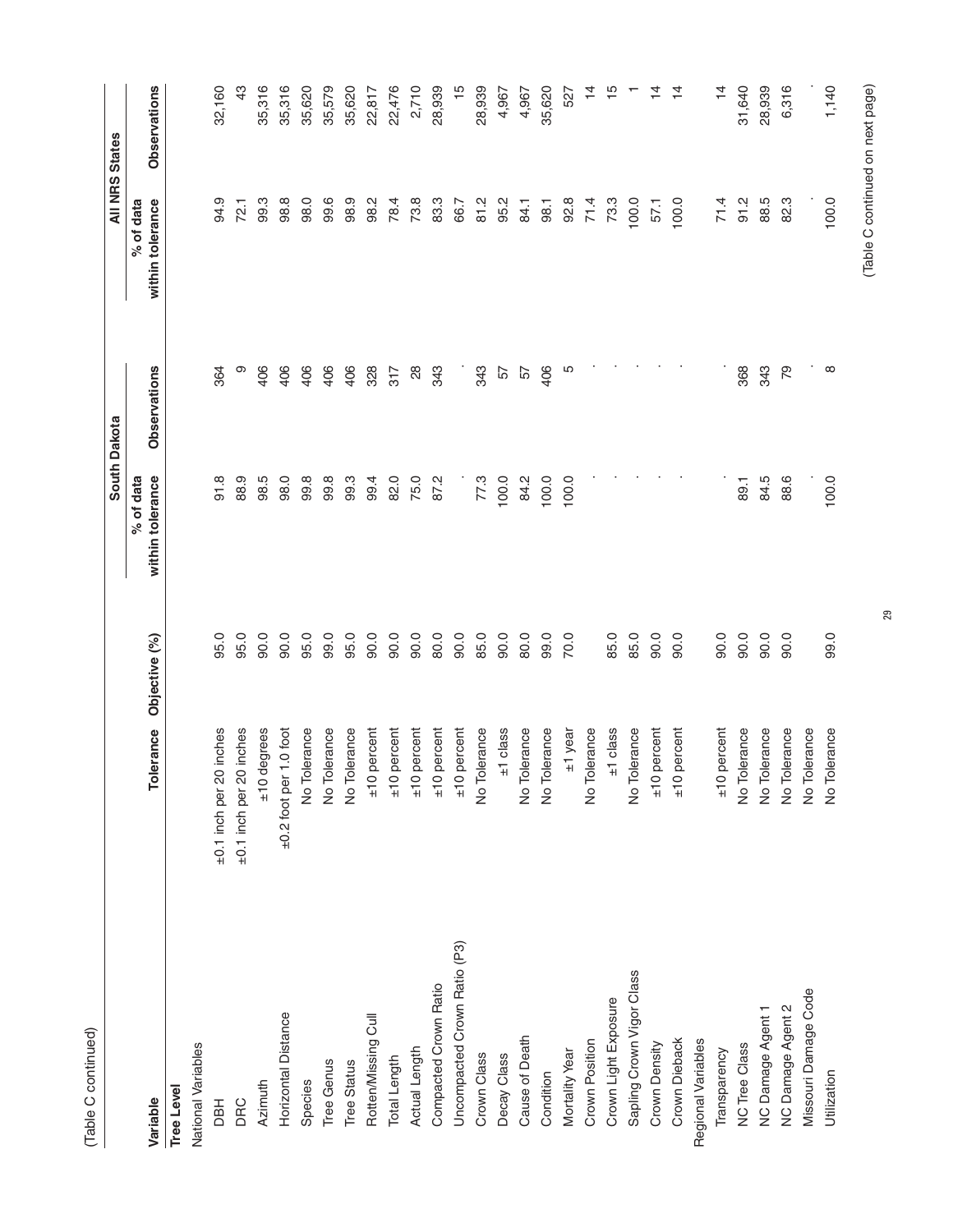| Š<br>continuo<br>Ξ<br>أم<br>أم |  |
|--------------------------------|--|

|                                           |                          |               |                  | South Dakota        |                  | <b>All NRS States</b> |
|-------------------------------------------|--------------------------|---------------|------------------|---------------------|------------------|-----------------------|
|                                           |                          |               | % of data        |                     | % of data        |                       |
| Variable                                  | Tolerance                | Objective (%) | within tolerance | <b>Observations</b> | within tolerance | Observations          |
| <b>NC Tree Grade</b>                      | No Tolerance             | 90.0          | 92.3             | 39                  | 66.5             | 752                   |
| DBH-Live & Trees with Decay Code 1 or 2   | ±0.1 inch per 20 inches  | 95.0          | 91.5             | 342                 | 94.8             | 30,178                |
| DBH-Trees with Decay Codes 3, 4 or 5      | ±1 inch per 20 inches    | 95.0          | 93.3             | $\frac{5}{1}$       | 99.4             | 1,410                 |
| Total Length-trees 40 feet and greater    | percent<br>$rac{1}{2}$   | 90.0          | 87.9             | 190                 | 80.2             | 18,075                |
| Total Length-trees less than 40 feet      | percent<br>$\frac{1}{2}$ | 90.0          | 73.2             | 127                 | 71.0             | 4,401                 |
| Total Length-trees less than 5 inches DBH | percent<br>$\frac{1}{2}$ | 90.0          | 44.4             | တ                   | 60.4             | 260                   |
| Number of trees                           |                          |               |                  | 406                 |                  | 35,620                |
| Seedling Level                            |                          |               |                  |                     |                  |                       |
| National Variables                        |                          |               |                  |                     |                  |                       |
| Species                                   | No Tolerance             | 85.0          | 100.0            | 39                  | $-1.7$           | 6,746                 |
| Genus                                     | No Tolerance             | 90.0          | 100.0            | 39                  | 96.7             | 6,746                 |
| Seedling Count                            | percent<br>$03\pm$       | 90.0          | 59.0             | 89                  | 65.5             | 6,746                 |
| Seedling Count (coded)                    | No Tolerance             | $-0.06$       | 69.2             | 39                  | 70.1             | 6,746                 |
| Number of microplots                      |                          |               |                  | 80                  |                  | 2,871                 |
|                                           |                          |               |                  |                     |                  |                       |
| Site Tree Level                           |                          |               |                  |                     |                  |                       |
| National Variables                        |                          |               |                  |                     |                  |                       |
| Condition List                            | No Tolerance             | 99.0          | 100.0            | 43                  | 92.9             | 2,765                 |
| Diameter                                  | ±0.1 inch per 20 inches  | 95.0          | 90.7             | $\frac{3}{4}$       | 95.6             | 2,747                 |
| Species                                   | No Tolerance             | 95.0          | 100.0            | $\frac{3}{4}$       | 98.7             | 2,765                 |
| Genus                                     | No Tolerance             | 99.0          | 100.0            | 43                  | 99.9             | 2,765                 |
| Azimuth                                   | ±10 degrees              | 90.0          | 95.3             | 43                  | 98.8             | 2,747                 |
| Distance                                  | $±5$ feet                | 90.0          | 97.7             | 43                  | 99.1             | 2,747                 |
| Total Length                              | percent<br>$\frac{1}{2}$ | 90.0          | 95.3             | $\frac{3}{4}$       | 95.7             | 2,747                 |
| Diameter Age                              | ±5 years                 | 95.0          | 93.0             | $\frac{3}{4}$       | 96.8             | 2,747                 |
| Regional Variables                        |                          |               |                  |                     |                  |                       |
| Site Index Method                         | No Tolerance             | 99.0          | 100.0            | $\frac{3}{4}$       | 99.9             | 2,765                 |
| Field Site Index                          | No Tolerance             | 99.0          | 100.0            | $\frac{3}{4}$       | 100.0            | 2,765                 |
| Number of site trees                      |                          |               |                  | $\frac{3}{2}$       |                  | 2,765                 |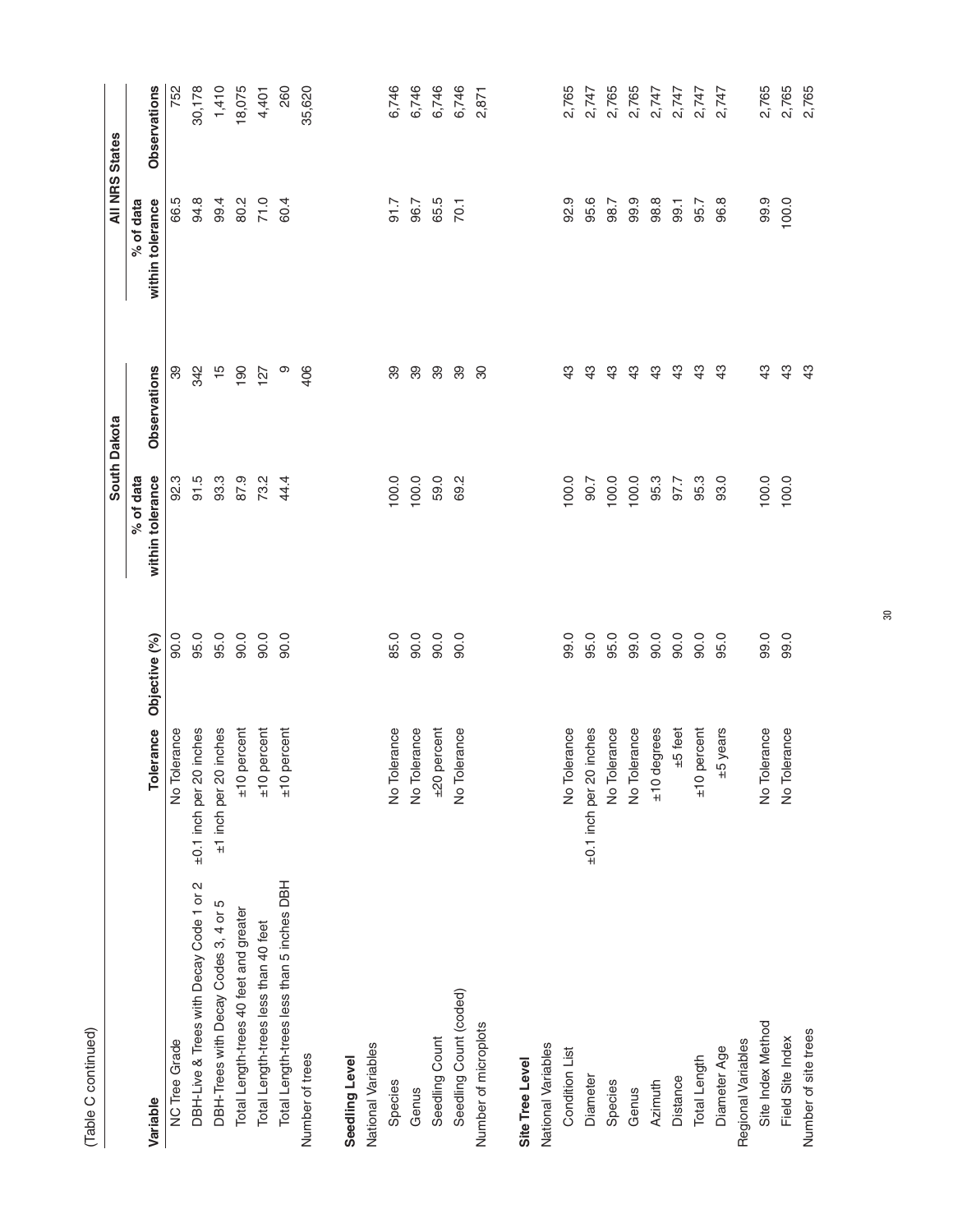| Table D.-Observed relative bias values (Average [field |                    | crew—QA crew]) for measurement variables, blind check plots, South Dakota, 2010 |                                                                             |                   |                           |                         |                       |                    |                           |
|--------------------------------------------------------|--------------------|---------------------------------------------------------------------------------|-----------------------------------------------------------------------------|-------------------|---------------------------|-------------------------|-----------------------|--------------------|---------------------------|
|                                                        |                    |                                                                                 | South Dakota                                                                |                   |                           |                         | <b>All NRS States</b> |                    |                           |
|                                                        |                    |                                                                                 | 95% Cl limits                                                               |                   |                           |                         | 95% Cl limits         |                    |                           |
| Variable                                               | measure<br>Unit of | bias<br>Relative                                                                | Lower                                                                       | Upper             | Number of<br>observations | <b>bias</b><br>Relative | Lower                 | Upper              | observations<br>Number of |
| Plot Level                                             |                    |                                                                                 |                                                                             |                   |                           |                         |                       |                    |                           |
| National Variables                                     |                    |                                                                                 |                                                                             |                   |                           |                         |                       |                    |                           |
| Distance to Road                                       | code               | $\frac{2}{3}$                                                                   | $\frac{2}{5}$                                                               |                   | 27                        | 0.0                     | $\overline{Q}$        | $\frac{0}{0}$      | 2,010                     |
| Water on Plot                                          | code               | $\overline{c}$                                                                  | 0.0                                                                         | $\frac{1}{0}$ 9.4 | 27                        | $\overline{c}$          | $\overline{C}$        | $0.\overline{2}$   | 2,010                     |
| Regional Variables                                     |                    |                                                                                 |                                                                             |                   |                           |                         |                       |                    |                           |
| Elevation                                              | foot               | 13.4                                                                            |                                                                             | 25.0              | 29                        | 318.1                   | 105.6                 | 575.7              | 1,886                     |
| Latitude - decimal degrees                             | degree             | 0.0                                                                             | $\begin{array}{ccc} \tau & \circ & \tau \\ \phi & \circ & \phi \end{array}$ | 0.0               | 29                        | $\overline{0}$          | 0.0                   | $\overline{0}$ .   | 1,888                     |
| Longitude - decimal degrees                            | degree             |                                                                                 |                                                                             | $\frac{0}{0}$     | 29                        | $\overline{0}$          | 0.0                   | $\overline{0}$ .   | 1,888                     |
| Latitude - distance                                    | foot               |                                                                                 |                                                                             |                   |                           |                         |                       |                    |                           |
| Longitude - distance                                   | foot               |                                                                                 |                                                                             |                   |                           |                         |                       |                    |                           |
| Number of plots                                        |                    |                                                                                 |                                                                             |                   | 5                         |                         |                       |                    | 2,114                     |
| <b>Condition Level</b>                                 |                    |                                                                                 |                                                                             |                   |                           |                         |                       |                    |                           |
| National Variables                                     |                    |                                                                                 |                                                                             |                   |                           |                         |                       |                    |                           |
| <b>Condition Status</b>                                | code               | 0.0                                                                             | 0.0                                                                         | 0.0               | 160                       | 0.0                     | 0.0                   | $\frac{0}{0}$      | 4,732                     |
| Reserve Status                                         | code               | $\overline{0}$ .                                                                | 0.0                                                                         | $\overline{0}$ .  | 160                       | 0.0                     | $\overline{0}$        | $\overline{0}$ .   | 4,732                     |
| Owner Group                                            | code               | $-0.7$                                                                          | $-2.2$                                                                      | $\overline{0}$ .  | 27                        | $\frac{2}{3}$           | °°                    | 0.4                | 2,348                     |
| Forest Type (Type)                                     | code               | 0.4                                                                             | $\overline{0}$                                                              | ိ ၀               | 27                        | 5.6                     | $\frac{15}{1}$        | 9.3                | 2,348                     |
| Forest Type (Group)                                    | code               |                                                                                 | $\frac{0}{0}$                                                               | $\frac{0}{5}$     | 27                        | 5.8                     | $\ddot{ }$ :          | 9.5                | 2,348                     |
| Stand Size                                             | code               | $\begin{array}{ccc}\n0 & 0 & 0 \\ 0 & 0 & 0\n\end{array}$                       |                                                                             |                   | 27                        | $\frac{0}{2}$           | 0.0                   | 0.0                | 2,348                     |
| Regeneration Status                                    | code               |                                                                                 | $\overline{0}$ .                                                            | $\overline{c}$    | 27                        | $\overline{0}$          | 0.0                   | 0.0                | 2,348                     |
| Tree Density                                           | code               | $\overline{0}$ .                                                                | $\frac{0}{0}$                                                               | $\overline{0}$    |                           | 0.0                     | 0.0                   | 0.0                | 2,348                     |
| Owner Class                                            | code               | $-0.7$                                                                          | $\overline{2}$                                                              | 0.0               | $27$ $27$                 | $\frac{2}{3}$           | $\overline{0}$        | 0.4                | 2,348                     |
| Owner Status                                           | code               | $\overline{0}$ .                                                                | $\overline{0}$                                                              | $\overline{0}$    |                           | 0.0                     | $\frac{0}{0}$         | 0.0                | 2,348                     |
| Regeneration Species                                   | code               | 11.6                                                                            | $\overline{0}$ .                                                            | 34.8              | 27                        | $\frac{6}{1}$           | $-0.5$                | 3.9                | 2,348                     |
| Stand Age                                              | year               | $-1.6$                                                                          | $-3.6$                                                                      | $\overline{C}$    | 27                        | $-0.5$                  | $-1.4$                | $\overline{\circ}$ | 2,348                     |
| Disturbance 1                                          | code               | $-2.7$                                                                          | $-12.0$                                                                     | 7.2               | 22                        | 0.5                     | 0.0                   | $\frac{0}{1}$      | 2,313                     |
| Disturbance Year 1                                     | year               | 3996.0                                                                          | $-0.5$                                                                      | 7992.5            |                           | 873.1                   | 369.4                 | 1410.5             | 119                       |
| Disturbance 2                                          | code               | $-8.9$                                                                          | $-26.9$                                                                     | 8.0               | ာ                         | ှာ                      | $-4.8$                | $-1.5$             | 379                       |
|                                                        |                    |                                                                                 |                                                                             |                   |                           |                         |                       |                    |                           |

31

# (Table D continued on next page) (Table D continued on next page)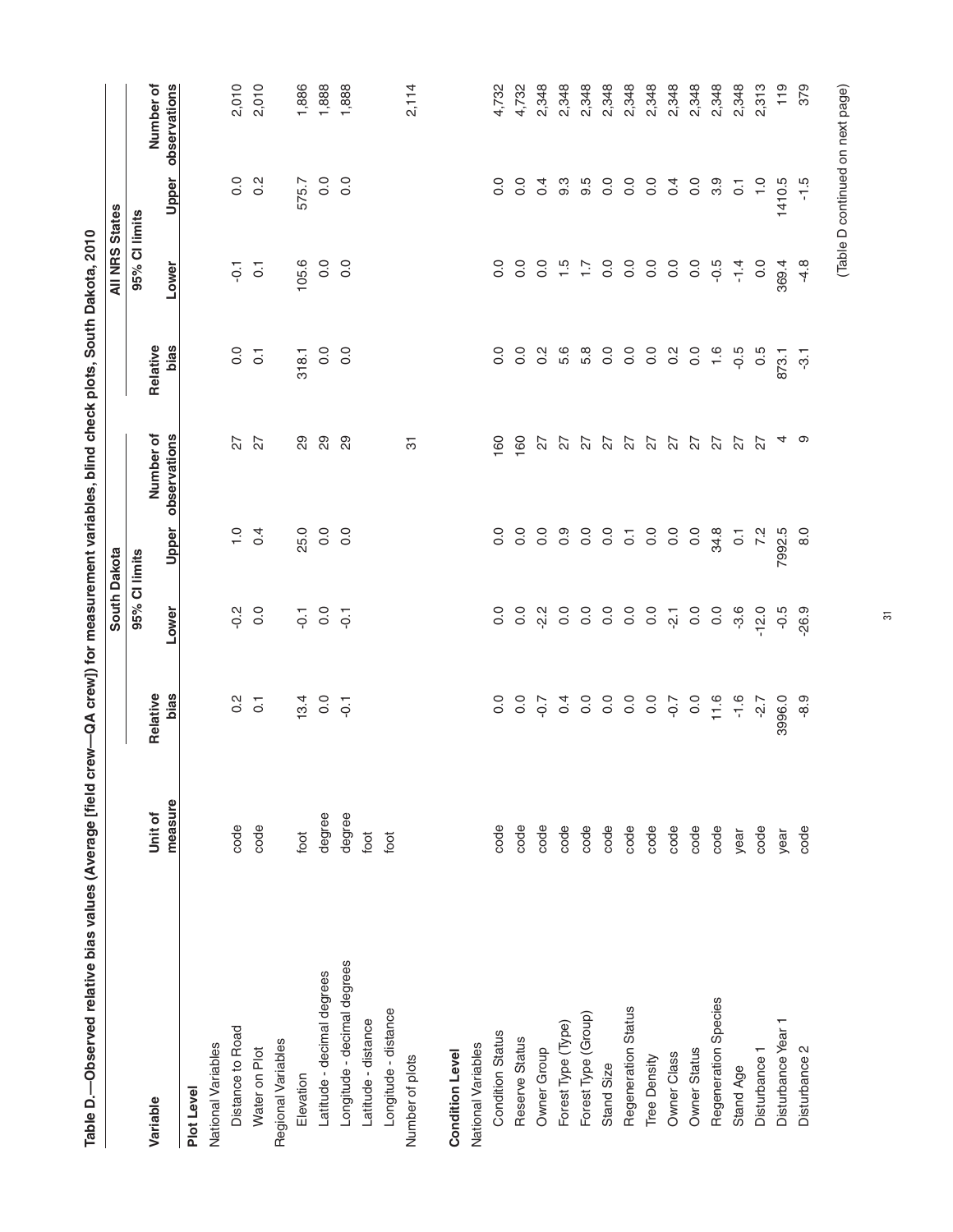|                        |         |                | South Dakota     |                  |                |                      | <b>All NRS States</b> |                  |                          |
|------------------------|---------|----------------|------------------|------------------|----------------|----------------------|-----------------------|------------------|--------------------------|
|                        |         |                | 95% Cl limits    |                  |                |                      | 95% Cl limits         |                  |                          |
| Variable               | Unit of | Relative       |                  |                  | Number of      | Relative             |                       |                  | Number of                |
|                        | measure | bias           | Lower            | Upper            | observations   | <b>bias</b>          | Lower                 | Upper            | observations             |
| Disturbance Year 2     | year    |                |                  |                  |                | 726.9                | $\frac{0}{0}$         | 2180.0           | ∓                        |
| Disturbance 3          | code    | 0.0            | $\overline{0}$ . | 0.0              | Ю              | 0.4                  | 0.0                   | Ξ                | 56                       |
| Disturbance Year 3     | year    |                |                  |                  |                | $\frac{0}{1}$        | $\overline{0}$ .      | 2.0              | $\sim$                   |
| Treatment <sub>1</sub> | code    | $-3.0$         | $-8.9$           |                  | 27             | $\overline{O}$       | $\overline{Q}$        | $0.\overline{2}$ | 2,313                    |
| Treatment Year 1       | year    | $\overline{0}$ | $\overline{0}$ . | $\frac{1}{2}$ 0. | ო              | $\overline{O}$       |                       | $0.\overline{2}$ | 156                      |
| Treatment 2            | code    | 0.0            | 0.0              | $\overline{0}$ . | $\overline{a}$ |                      | 0.0                   | 5.3              | 212                      |
| Treatment Year 2       | year    |                |                  |                  |                | $20 - 5$<br>$20 - 5$ | $-0.3$                | $0.\overline{2}$ | $\overline{\mathcal{C}}$ |
| Treatment 3            | code    |                |                  |                  |                |                      | $-3.0$                | 0.5              | 63                       |
| Treatment Year 3       | year    |                |                  |                  |                | $-0.7$               | $\frac{3}{1}$         | 0.0              | ო                        |
| Physiographic Class    | code    | $-2.6$         | $-4.5$           | $-0.9$           | 27             | $\overline{O}$       | 0.0                   | $0.\overline{3}$ | 2,348                    |
| Present Nonforest Use  | code    | $\frac{1}{2}$  | 0.5              | $\frac{0}{1}$    | 160            | $\overline{c}$       | $\overline{0}$        | $0.\overline{2}$ | 4,732                    |
| Regional Variables     |         |                |                  |                  |                |                      |                       |                  |                          |
| <b>NC Land Use</b>     | code    | $-0.5$         | $-1.4$           | 0.0              | 123            | $\overline{Q}$       | $-0.1$                | 0.0              | 3,660                    |
| Number of conditions   |         |                |                  |                  | 160            |                      |                       |                  | 4,732                    |
| Boundary Level         |         |                |                  |                  |                |                      |                       |                  |                          |
| National Variables     |         |                |                  |                  |                |                      |                       |                  |                          |
| Boundary Change        | code    | 0.0            | 0.0              | $\overline{0}$ . | ပ              | 0.0                  | $\overline{0}$ .      | 5                | $\overline{5}$           |
| Constrasting Condition | cond    | $\overline{0}$ | 0.0              | 0.0              | 5              | 0.0                  | $\rm ^{0}$            | $\overline{0}$ . | $\overline{5}$           |
| Left Azimuth           | degree  | $-4.0$         | $-12.0$          | $\overline{0}$ . | S              | 2.6                  | $-0.8$                | 5.9              | $\frac{5}{20}$           |
| Corner Mapped          | code    | $\overline{0}$ | 0.0              | 0.0              | S              | 0.0                  | 0.0                   | $\rm ^{0}$       |                          |
| Corner Azimuth         | degree  |                |                  |                  |                | $-0.6$               | $2^{2}$               | 들                | <u>ය</u>                 |
| Corner Distance        | foot    |                |                  |                  |                | $\overline{C}$       | $-0.2$                | 0.4              | $rac{5}{20}$             |
| Right Azimuth          | degree  | 0.4            | 0.0              | $\frac{1}{2}$    | ပ              | $\frac{0}{1}$        | $-4.3$                | 2.5              |                          |
| Number of boundaries   |         |                |                  |                  | 5              |                      |                       |                  | $\overline{5}$           |

(Table D continued on next page) (Table D continued on next page)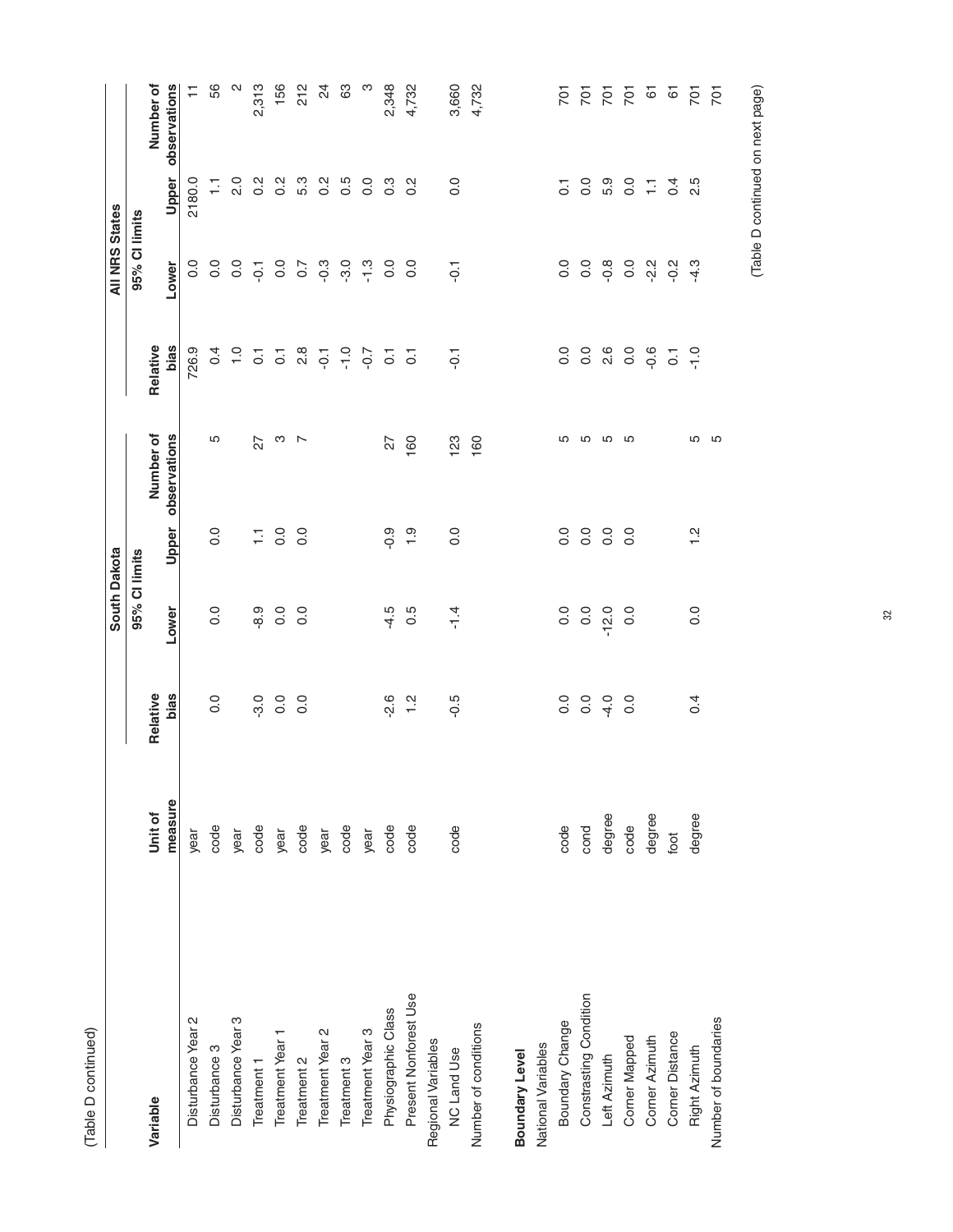| г |  |
|---|--|
|   |  |

|                              |         |                  | South Dakota   |                  |                    |                  | <b>All NRS States</b> |                    |                |
|------------------------------|---------|------------------|----------------|------------------|--------------------|------------------|-----------------------|--------------------|----------------|
|                              |         |                  | 95% CI limits  |                  |                    |                  | 95% Cl limits         |                    |                |
| Variable                     | Unit of | Relative         |                |                  | Number of          | Relative         |                       |                    | Number of      |
|                              | measure | bias             | Lower          |                  | Upper observations | bias             | Lower                 | Upper              | observations   |
| Subplot Level                |         |                  |                |                  |                    |                  |                       |                    |                |
| National Variables           |         |                  |                |                  |                    |                  |                       |                    |                |
| Subplot Center Condition     | code    | $\overline{0}$ . | $\frac{0}{0}$  | $\frac{0}{0}$    | 116                | 0.0              | 0.0                   | $\frac{0}{0}$      | 8,235          |
| Microplot Center Condition   | code    | 0.0              | 0.0            | $\overline{0}$ . | 116                | 0.0              | $\overline{0}$        | $\overline{0}$ .   | 8,235          |
| Slope                        | percent | $\ddot{ }$ .     | $-0.7$         | 4.2              | 96                 | $\rm ^{0}$       | $\overline{Q}$        | $\overline{O}$ .   | 7,243          |
| Aspect                       | degree  | $\overline{5}$   | $-0.5$         | 14.2             | 90                 | $\frac{0}{1}$    | $\frac{2}{3}$         | $\frac{5}{1}$      | 6,957          |
| Snow/Water Depth             | foot    | $\overline{0}$   | 0.0            | 0.0              | 99                 | $\overline{Q}$   | $-0.2$                | 0.0                | 7,703          |
| Number of subplots           |         |                  |                |                  | 116                |                  |                       |                    | 8,235          |
| <b>Tree Level</b>            |         |                  |                |                  |                    |                  |                       |                    |                |
| National Variables           |         |                  |                |                  |                    |                  |                       |                    |                |
| <b>HBL</b>                   | inch    | $\overline{Q}$   | $\overline{Q}$ | $\overline{0}$ . | 364                | $\overline{Q}$   | $\overline{Q}$        | 0.0                | 32,160         |
| DRC                          | inch    | $\overline{Q}$   | $-0.4$         | $\overline{C}$   | ၜ                  | 0.0              | $-0.2$                | $0.\overline{2}$   | 43             |
| Azimuth                      | degree  | 0.0              | $-0.8$         | 0.6              | 406                | 0.0              | $\overline{Q}$        | $\overline{\circ}$ | 35,316         |
| Horizontal Distance          | foot    | 0.0              | $\overline{Q}$ | $\overline{0}$ . | 406                | 0.0              | $\frac{0}{2}$         | 0.0                | 35,316         |
| Species                      | code    | $\frac{3}{1}$    | $-3.8$         | 0.0              | 406                | $\overline{C}$   | $-0.2$                | $0.\overline{3}$   | 35,620         |
| Tree Genus                   | code    | $\frac{3}{1}$    | $-3.8$         | $\overline{0}$ . | 406                | $\overline{c}$   | $-0.2$                | $0.\overline{3}$   | 35,579         |
| <b>Tree Status</b>           | code    | $\frac{0}{0}$    | $\overline{0}$ | $\overline{0}$ . | 406                | 0.0              | $\rm ^{0}$            | $\overline{0}$     | 35,620         |
| Rotten/Missing Cull          | percent | $\overline{c}$   | $\overline{Q}$ | $0.\overline{3}$ | 328                | $\overline{Q}$   | $-0.2$                | $\overline{Q}$     | 22,817         |
| Total Length                 | foot    | $\frac{6}{1}$    | $-9.4$         | $\ddot{ }$ :     | 317                | 0.2              | 0.0                   | 0.4                | 22,476         |
| Actual Length                | foot    | $-1.4$           | $-9.5$         | 4.3              | $\frac{8}{2}$      | $-2.5$           | $-4.1$                | 두                  | 2,710          |
| Compacted Crown Ratio        | percent | 0.3              | $-0.8$         | $\overline{4}$   | 343                | $\overline{Q}$   | $-0.2$                | 0.0                | 28,939         |
| Uncompacted Crown Ratio (P3) | percent |                  |                |                  |                    | 6.3              | $-4.8$                | 12.7               | $\frac{15}{1}$ |
| Crown Class                  | code    | 0.0              | $\overline{Q}$ | 0.0              | 343                | 0.0              | $\overline{0}$ .      | 0.0                | 28,939         |
| Decay Class                  | code    | $\overline{Q}$   | $-0.2$         | $\overline{0}$ . | 29                 | 0.0              | $\rm ^{0}$            | $\frac{0}{0}$      | 4,967          |
| Cause of Death               | code    | $\overline{5}$   | $\frac{1}{2}$  | 9.4              | 57                 | $2.\overline{3}$ | $\frac{5}{1}$         | $\overline{2.7}$   | 4,967          |
| Condition                    | code    | $\frac{0}{2}$    | 0.0            | 0.0              | 406                | 0.0              | $\overline{0}$        | $\overline{0}$     | 35,620         |
| Mortality Year               | year    | $\overline{0}$   | 0.0            | $\overline{0}$ . | Ю                  | $\overline{C}$   | $\overline{C}$        | $\frac{2}{5}$      | 527            |
| Crown Position               | code    |                  |                |                  |                    | 5                | c.o                   | 0.4                | $\overline{4}$ |
| Crown Light Exposure         | code    |                  |                |                  |                    | $-0.4$           | 두                     | $0.\overline{2}$   | $\frac{1}{2}$  |
|                              |         |                  |                |                  |                    |                  |                       |                    |                |

# (Table D continued on next page) (Table D continued on next page)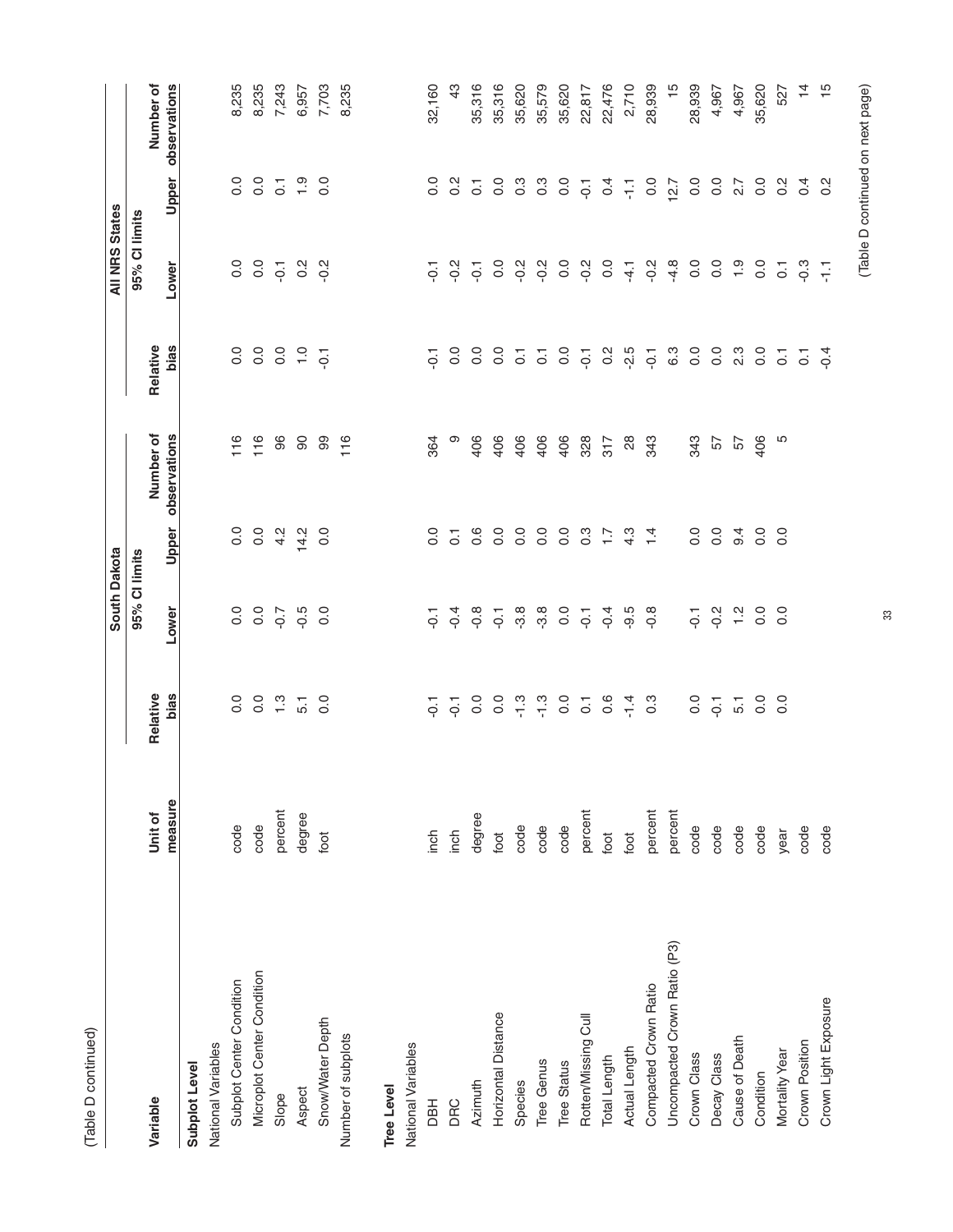|                                           |         |                  | South Dakota                                                                                                                                                              |                  |               |                  | <b>All NRS States</b> |                  |                    |
|-------------------------------------------|---------|------------------|---------------------------------------------------------------------------------------------------------------------------------------------------------------------------|------------------|---------------|------------------|-----------------------|------------------|--------------------|
|                                           |         |                  | 95% CI limits                                                                                                                                                             |                  |               |                  | 95% Cl limits         |                  |                    |
| Variable                                  | Unit of | Relative         |                                                                                                                                                                           |                  | Number of     | Relative         |                       |                  | Number of          |
|                                           | measure | bias             | Lower                                                                                                                                                                     | Upper            | observations  | bias             | Lower                 |                  | Upper observations |
| Sapling Crown Vigor Class                 | code    |                  |                                                                                                                                                                           |                  |               | 0.0              | 0.0                   | $\frac{0}{0}$    |                    |
| Crown Density                             | percent |                  |                                                                                                                                                                           |                  |               | $-0.4$           | $-9.1$                | 7.9              | $\overline{4}$     |
| Crown Dieback                             | percent |                  |                                                                                                                                                                           |                  |               | $-1.4$           | 3.2                   | $-0.4$           | $\overline{4}$     |
| Transparency                              | percent |                  |                                                                                                                                                                           |                  |               | $-4.3$           | $-8.8$                | 0.4              | $\overline{4}$     |
| Regional Variables                        |         |                  |                                                                                                                                                                           |                  |               |                  |                       |                  |                    |
| NC Tree Class                             | code    | 0.2              | 0.0                                                                                                                                                                       | $0.\overline{3}$ | 368           | 0.0              | $\overline{Q}$        | $\frac{0}{0}$    | 31,640             |
| NC Damage Agent 1                         | code    | $-16.4$          | $-31.7$                                                                                                                                                                   | ہم.<br>م         | 343           | 5.5              | $\overline{4}$        | 6.8              | 28,939             |
| NC Damage Agent 2                         | code    | $-12.4$          | $-45.4$                                                                                                                                                                   | 20.6             | 79            | 20.5             | 17.3                  | 23.8             | 6,316              |
| Missouri Damage Code                      | code    |                  |                                                                                                                                                                           |                  |               |                  |                       |                  |                    |
| Utilization                               | code    | $\frac{0}{0}$    | 0.0                                                                                                                                                                       | $\frac{0}{0}$    | œ             | 0.0              | 0.0                   | $\overline{0}$ . | 1,140              |
| <b>NC Tree Grade</b>                      | code    | 2.6              | $-16.7$                                                                                                                                                                   | 20.5             | 39            | $-1.5$           | $-10.2$               | 7.3              | 752                |
| DBH-Live & Trees with Decay Code 1 or 2   | inch    | $\overline{0}$ . | $\overline{Q}$                                                                                                                                                            | $\overline{0}$ . | 342           | $\overline{0}$   | 0.0                   | $\overline{0}$   | 30,178             |
| DBH-Trees with Decay Codes 3, 4 or 5      | inch    | $-0.4$           |                                                                                                                                                                           | $\overline{0}$   | $\frac{5}{1}$ | 0.0              | 0.0                   | 0.0              | 1,410              |
| Total Length-trees 40 feet and greater    | foot    | $\overline{0.7}$ |                                                                                                                                                                           | $\frac{8}{1}$    | 190           | $0.\overline{8}$ | $\overline{0.7}$      | $0.\overline{9}$ | 18,075             |
| Total Length-trees less than 40 feet      | foot    | 0.5              | $\begin{array}{ccccccccc}\n\downarrow & \downarrow & \downarrow & \downarrow & \downarrow \\ \downarrow & \downarrow & \downarrow & \downarrow & \downarrow\n\end{array}$ | 2.8              | 127           | $-2.2$           | $\overline{3}$        | $-1.5$           | 4,401              |
| Total Length-trees less than 5 inches DBH | foot    | 11.2             | 6.3                                                                                                                                                                       | 17.5             | ၜ             | $-0.7$           | -2.7                  | 0.9              | 260                |
| Number of trees                           |         |                  |                                                                                                                                                                           |                  | 406           |                  |                       |                  | 35,620             |
| Seedling Level                            |         |                  |                                                                                                                                                                           |                  |               |                  |                       |                  |                    |
| National Variables                        |         |                  |                                                                                                                                                                           |                  |               |                  |                       |                  |                    |
| Species                                   | code    | 0.0              | 0.0                                                                                                                                                                       | 0.0              | 89            | 0.0              | $\overline{0}$ .      | 0.0              | 6,746              |
| Genus                                     | code    | $\frac{0}{0}$    | $\overline{0}$ .                                                                                                                                                          | $\overline{0}$   | 89            | 0.0              | 0.0                   | 0.0              | 6,746              |
| Seedling Count                            | number  | $-30.8$          | $-107.7$                                                                                                                                                                  | 14.4             | 89            | $-15.9$          | $-22.8$               | $-11.8$          | 6,746              |
| Seedling Count (coded)                    | number  | 0.4              | $-0.2$                                                                                                                                                                    | $\frac{0}{1}$    | 89            | 0.0              | $\overline{0}$        | $\overline{0}$   | 6,746              |
| Number of microplots                      |         |                  |                                                                                                                                                                           |                  | 80            |                  |                       |                  | 2,871              |

34

## (Table D continued on next page) (Table D continued on next page)

(Table D continued) (Table D continued)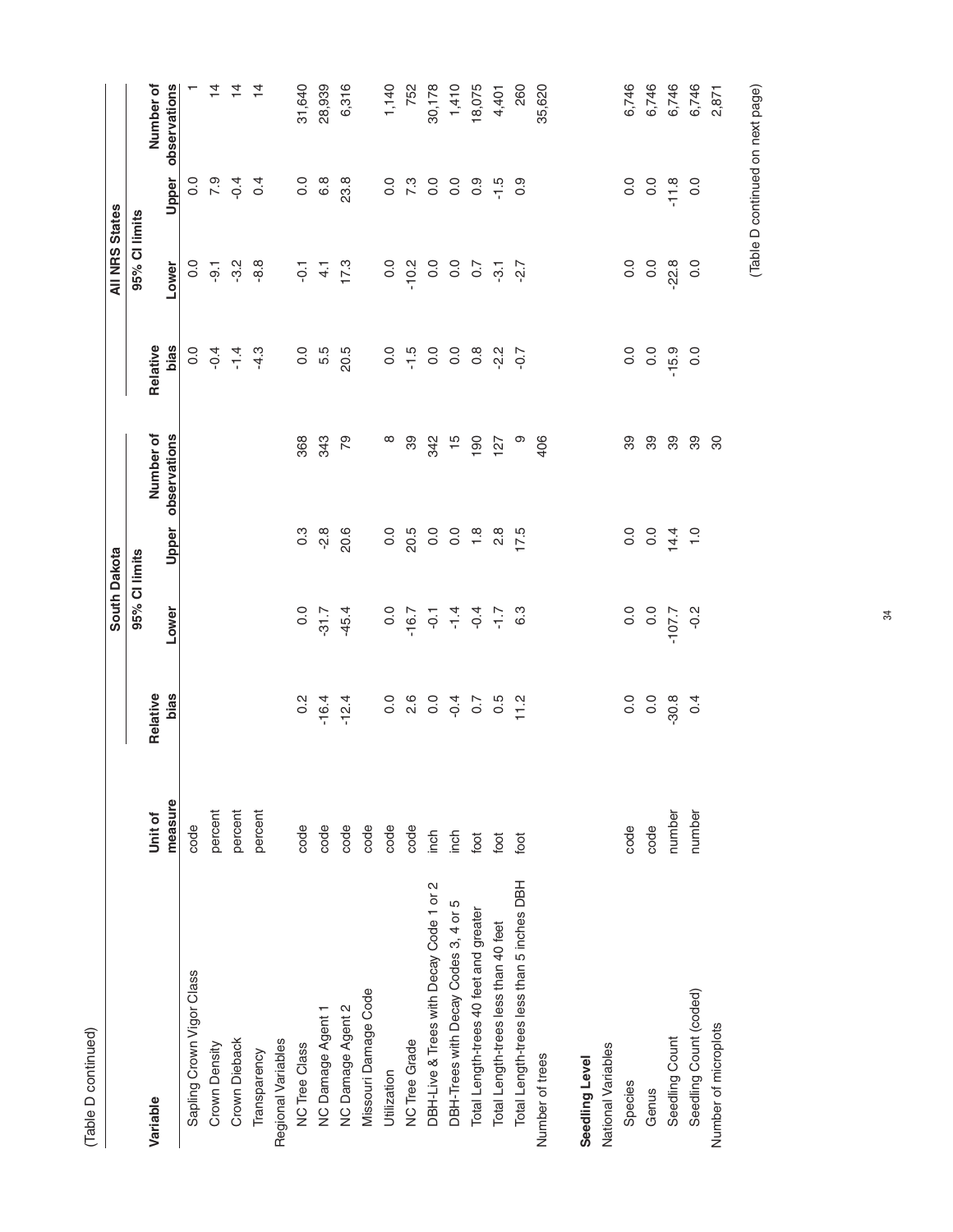| i<br>ç |  |
|--------|--|
|        |  |
|        |  |

|                      |         |                | South Dakota  |                  |                    |                    | <b>All NRS States</b>                                                 |                     |                    |
|----------------------|---------|----------------|---------------|------------------|--------------------|--------------------|-----------------------------------------------------------------------|---------------------|--------------------|
|                      |         |                | 95% CI limits |                  |                    |                    | 95% Cl limits                                                         |                     |                    |
| Variable             | Unit of | Relative       |               |                  | Number of          | Relative           |                                                                       |                     | Number of          |
|                      | measure | bias           | Lower         |                  | Upper observations | bias               | Lower                                                                 |                     | Upper observations |
| Site Tree Level      |         |                |               |                  |                    |                    |                                                                       |                     |                    |
| National Variables   |         |                |               |                  |                    |                    |                                                                       |                     |                    |
| Condition List       | code    | $\frac{0}{0}$  | 0.0           | 0.0              | 43                 | $-5.8$             | $-13.6$                                                               | $\overline{\Omega}$ | 2,765              |
| Diameter             | inch    | $\overline{Q}$ | $-0.2$        | $\overline{0}$ . | 43                 | 0.0                | 0.0                                                                   | 0.0                 | 2,747              |
| Species              | code    | 0.0            | 0.0           | $\frac{0}{0}$    | 43                 | $\rm ^{0}$         |                                                                       | 0.0                 | 2,765              |
| Genus                | code    | $\overline{0}$ | 0.0           | 0.0              | $\frac{3}{4}$      | $\rm ^{0}$         |                                                                       | 0.0                 | 2,765              |
| Azimuth              | degree  | $-0.2$         | $-2.7$        | $1\overline{4}$  | $\frac{3}{4}$      | $\overline{\circ}$ | $\frac{1}{6}$ $\frac{1}{6}$ $\frac{1}{6}$ $\frac{1}{6}$ $\frac{1}{6}$ | 0.5                 | 2,747              |
| Distance             | foot    | ာ့             | $-1.0$        | $0.\overline{2}$ | $\frac{3}{4}$      | $\overline{0}$ .   |                                                                       | 0.0                 | 2,747              |
| Total Length         | foot    | $\frac{3}{1}$  | $-3.5$        | $\frac{5}{2}$    | $\frac{3}{4}$      | $-0.3$             | -0.5                                                                  | $\overline{Q}$      | 2,747              |
| Diameter Age         | year    | $-0.5$         | $-1.8$        | 0.4              | 43                 | $\overline{c}$     | $\frac{0}{0}$                                                         | $\frac{2}{3}$       | 2,747              |
| Regional Variables   |         |                |               |                  |                    |                    |                                                                       |                     |                    |
| Site Index Method    | code    | 0.0            | 0.0           | 0.0              | $\frac{3}{4}$      | $\rm ^{0}$         | 0.0                                                                   | $\overline{0}$ .    | 2,765              |
| Field Site Index     | feet    | 0.0            | 0.0           | 0.0              | $\frac{3}{4}$      | 0.0                | 0.0                                                                   | 0.0                 | 2,765              |
| Number of site trees |         |                |               |                  | \$                 |                    |                                                                       |                     | 2,765              |
|                      |         |                |               |                  |                    |                    |                                                                       |                     |                    |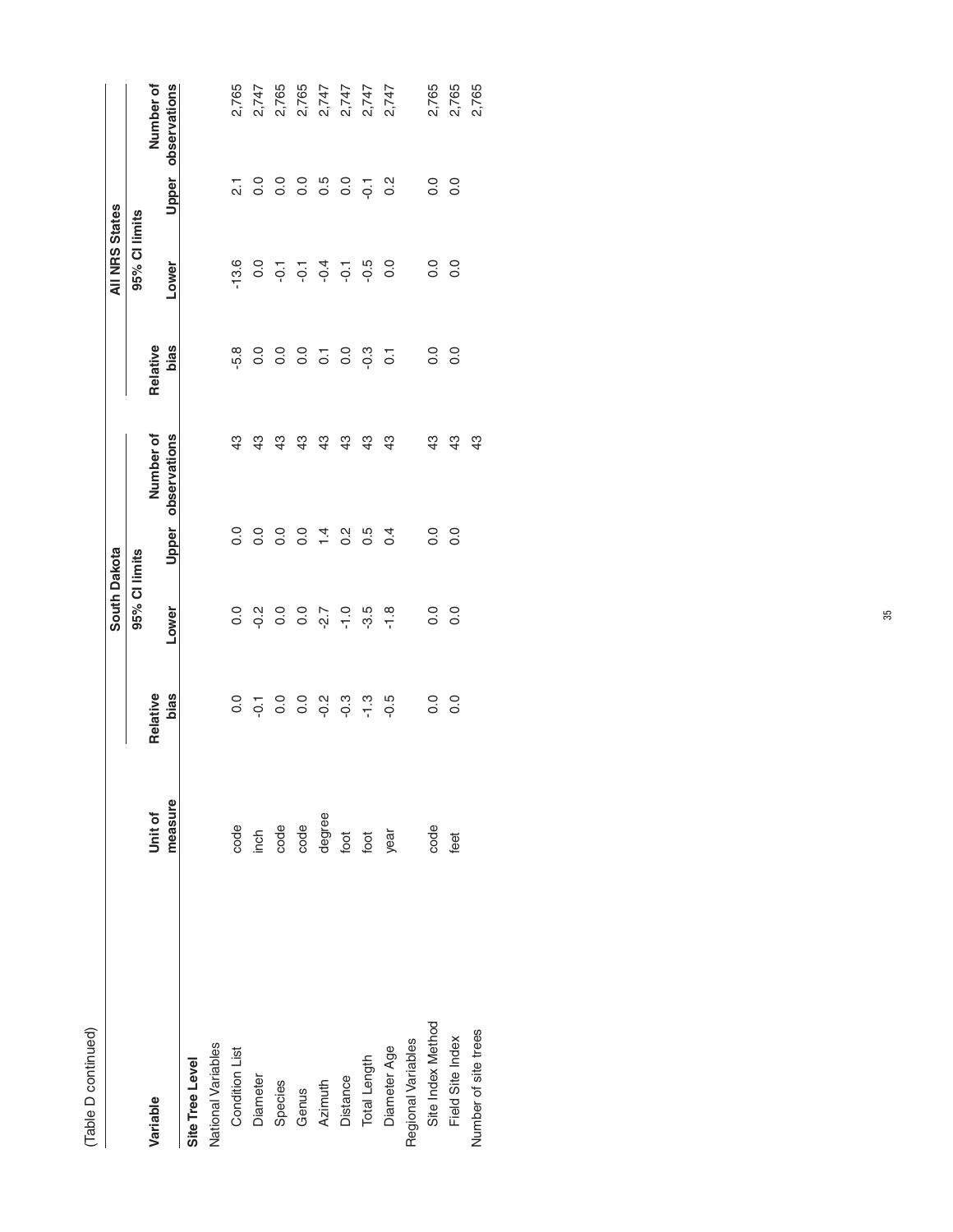|                                                    |               | Number of          |          |                 |           |       | Response          |
|----------------------------------------------------|---------------|--------------------|----------|-----------------|-----------|-------|-------------------|
| Owner                                              | Strata (um)   | selected<br>plots: | Sampled  | Denied access   | Hazardous | Other | Rate (%)          |
|                                                    |               | $\frac{1}{1}$      |          | number of plots |           |       |                   |
| Black Hills NF                                     |               | လ္က                | 31.8     |                 | ိ         |       | 99.2              |
|                                                    | N             | 57                 | 57       |                 |           |       | $\frac{100}{100}$ |
|                                                    |               | 27                 | 27       |                 |           |       | $\overline{100}$  |
|                                                    |               | 33                 | 32.7     |                 | က<br>ဝ    |       | 99.2              |
|                                                    | ഥ             | 88                 | 38       |                 |           |       | 100               |
| Other National Forest/Grassland                    | 1, 2, 3, 4, 5 | 150                | 150      |                 |           |       | $\overline{100}$  |
| Inland Census Water and other Public 1, 2, 3, 4, 5 |               | 463                | 459.8    |                 | ი<br>0    |       | 99.3              |
| Private                                            |               | 7296               | 7288.8   |                 | <u>ო</u>  |       | 99.9              |
|                                                    | ุ             | 143                | 135.4    |                 |           |       | 94.7              |
|                                                    | ო             | လ္က                | 27.8     |                 | <u>က</u>  |       | 86.9              |
|                                                    | 4, 5          | 8                  | 26.8     | N               | ن<br>ب    |       | 89.3              |
| <b>Total</b>                                       |               | 8,301              | 8,275.10 | 20              | 6.5       |       | 99.7              |
|                                                    |               |                    |          |                 |           |       |                   |

Table E.-FIA nonresponse by strata, South Dakota, 2010 **Table E.—FIA nonresponse by strata, South Dakota, 2010**

Strata codes: Strata codes:

1: Canopy cover 0 - 5 1: Canopy cover 0 - 5

2: Canopy cover 6 - 50

2: Canopy cover 6 - 50<br>3: Canopy cover 51 - 65 3: Canopy cover 51 - 65

4: Canopy cover 66 - 80 4: Canopy cover 66 - 80

5: Canopy cover 81 - 100 5: Canopy cover 81 - 100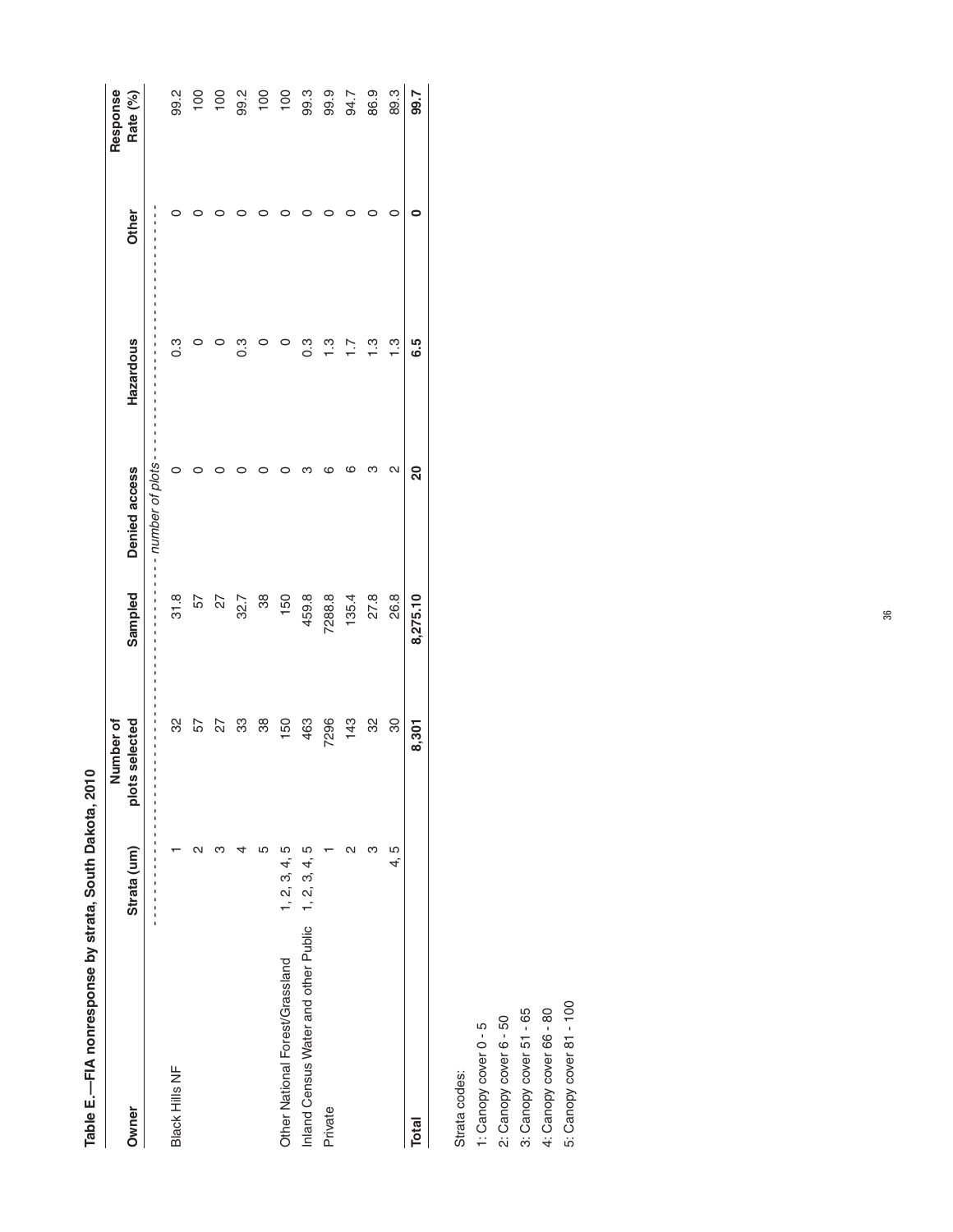Table SD-1 .-- Percentage of area by land status, South Dakota, 2010 **Table SD-1.—Percentage of area by land status, South Dakota, 2010**

| <b>Land status</b>                                                         | Percentage of area |
|----------------------------------------------------------------------------|--------------------|
| Accessible forest land                                                     |                    |
| Unreserved forest land                                                     |                    |
| Timberland                                                                 | 3.5                |
| Unproductive                                                               | $0.\overline{2}$   |
| Total unreserved forest land                                               | 3.6                |
| Reserved forest land                                                       |                    |
| Productive                                                                 | $\overline{0}$ .   |
| Unproductive                                                               |                    |
| Total reserved forest land                                                 | $\overline{0}$ :   |
| All accessible forest land                                                 | $\overline{3.7}$   |
| Nonforest and other land                                                   |                    |
| Nonforest land                                                             | 94.1               |
| <b>Water</b>                                                               |                    |
| Census                                                                     | $\frac{6}{1}$      |
| Non-Census                                                                 | $\frac{3}{2}$      |
| All nonforest and other land                                               | 96.0               |
| Nonsampled land                                                            |                    |
| Access denied                                                              | 0.2                |
| Hazardous conditions                                                       | $\overline{0}$ .   |
| Other                                                                      | $\frac{1}{1}$      |
| All land                                                                   | 100.0              |
| Total area (thousands of acres)                                            | 49,354             |
| All table cells without observations in the inventory sample are indicated |                    |
| by --. Table value of 0.0 indicates the percentage rounds to less than 0.1 |                    |
| percent. Columns and rows may not add to their totals due to rounding.     |                    |

37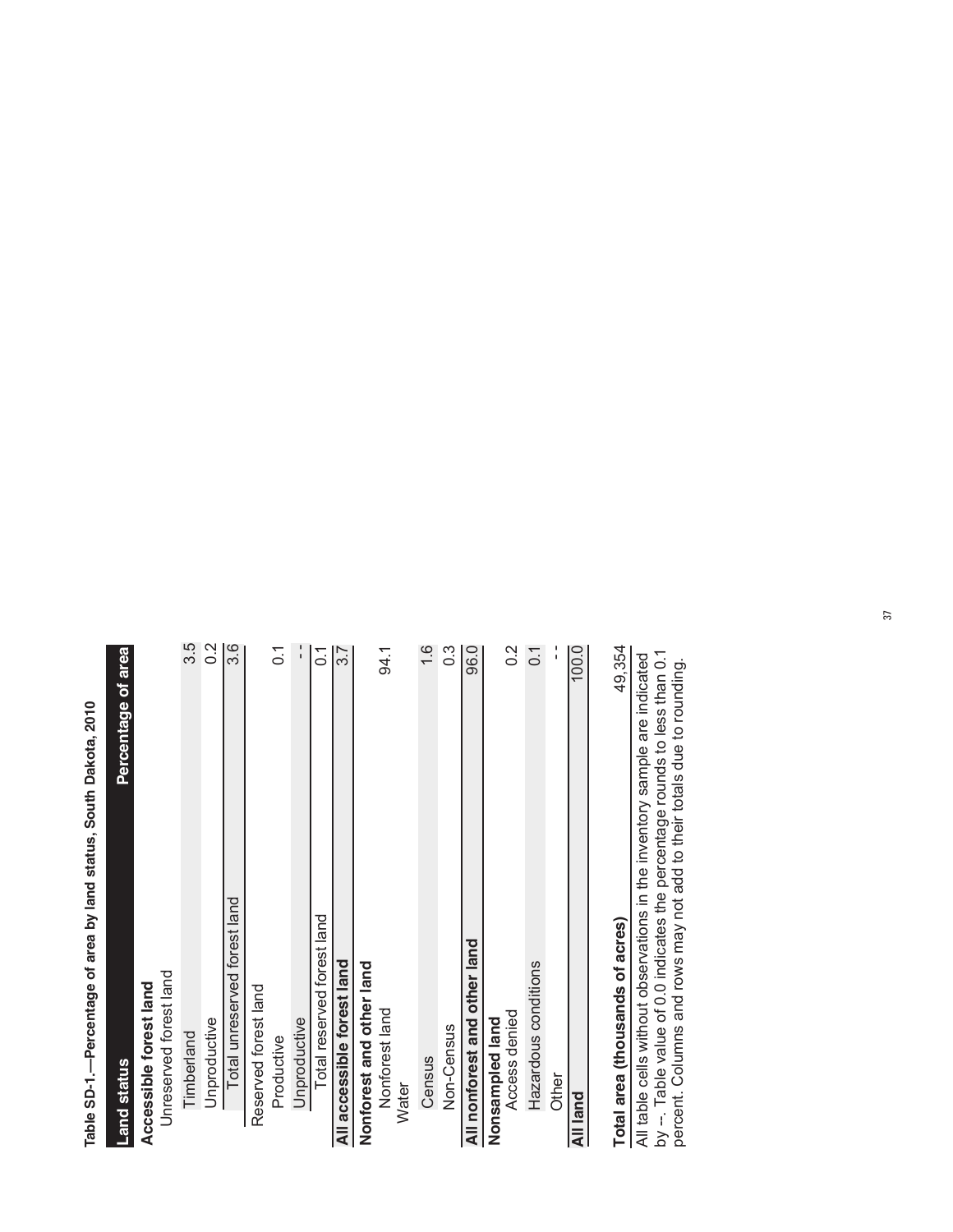| i dub Sulta Sulta Sulta Sulta Sulta Sulta Sulta Sulta Sulta Sulta Sulta Sulta Sulta Sulta Sulta Sulta Sulta Sulta Sulta Sulta Sulta Sulta Sulta Sulta Sulta Sulta Sulta Sulta Sulta Sulta Sulta Sulta Sulta Sulta Sulta Sulta |         |                                |              |      |                         |              |             |
|-------------------------------------------------------------------------------------------------------------------------------------------------------------------------------------------------------------------------------|---------|--------------------------------|--------------|------|-------------------------|--------------|-------------|
|                                                                                                                                                                                                                               |         | Unreserved forests             |              |      | Reserved forests        |              | ₹           |
| <b>Owner class</b>                                                                                                                                                                                                            |         | <b>Timberland Unproductive</b> | <b>Total</b> |      | Productive Unproductive | <b>Total</b> | forest land |
| <b>Forest Service</b>                                                                                                                                                                                                         |         |                                |              |      |                         |              |             |
| National forest                                                                                                                                                                                                               | 992.2   | 11.5                           | 1,003.6      | 14.1 | $\frac{1}{1}$           | 14.1         | 1,017.7     |
| Other Federal                                                                                                                                                                                                                 |         |                                |              |      |                         |              |             |
| National Park Service                                                                                                                                                                                                         |         |                                | :            | 16.1 |                         | 16.1         | 16.1        |
| Bureau of Land Management                                                                                                                                                                                                     | 14.8    |                                | 14.8         |      |                         |              | 14.8        |
| State and local government                                                                                                                                                                                                    |         |                                |              |      |                         |              |             |
| State                                                                                                                                                                                                                         | 73.9    |                                | 73.9         |      | י<br>י                  | י<br>י       | 73.9        |
| Local (county, municipal, etc.)                                                                                                                                                                                               | 5.6     |                                | 5.6          |      |                         |              | 5.6         |
| Private                                                                                                                                                                                                                       |         |                                |              |      |                         |              |             |
| Undifferentiated private                                                                                                                                                                                                      | 678.1   | 76.8                           | 754.9        |      |                         |              | 754.9       |
| All owners                                                                                                                                                                                                                    | 1,764.6 | 88.2                           | 1,852.8      | 30.2 |                         | 30.2         | 1,883.0     |

-Area of forest land, in thousand acres, by owner class and forest-land status. South Dakota, 2010 **Table SD-2.—Area of forest land, in thousand acres, by owner class and forest-land status, South Dakota, 2010** Table SD-2.

All table cells without observations in the inventory sample are indicated by --. Table value of 0.0 indicates the acres round to less<br>than 0.1 thousand acres. Columns and rows may not add to their totals due to rounding. All table cells without observations in the inventory sample are indicated by --. Table value of 0.0 indicates the acres round to less

than 0.1 thousand acres. Columns and rows may not add to their totals due to rounding.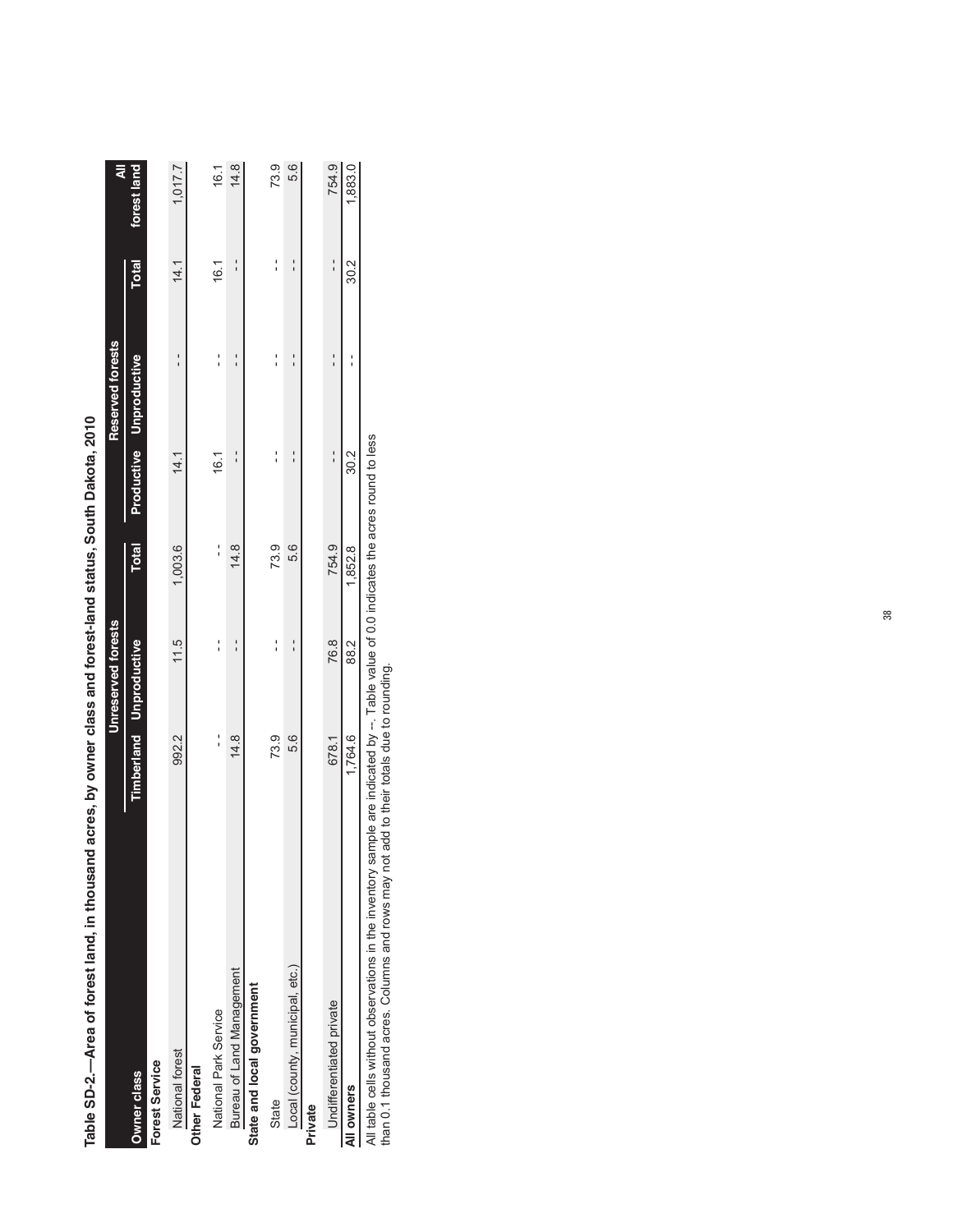Table SD-3.-Area of forest land, in thousand acres, by forest-type group, forest type, and productivity class, South Dakota, 2010 **Table SD-3.—Area of forest land, in thousand acres, by forest-type group, forest type, and productivity class, South Dakota, 2010**

| Forest-type group/<br>forest type                                                                                                      | $0 - 19$         | $20 - 49$           | 50-84            | Site-productivity class (cubic feet/acre/year)<br>85-119 | 120-164               | 165-224      | $225 +$        | All classes         |
|----------------------------------------------------------------------------------------------------------------------------------------|------------------|---------------------|------------------|----------------------------------------------------------|-----------------------|--------------|----------------|---------------------|
| Softwood type groups                                                                                                                   |                  |                     |                  |                                                          |                       |              |                |                     |
| White / red / jack pine group                                                                                                          |                  |                     |                  |                                                          |                       |              |                |                     |
| Red pine                                                                                                                               | ÷.               | 9.8                 | ÷                | ÷.                                                       | ÷.                    | ÷.           | ÷.             | $\frac{8}{20}$      |
| Total                                                                                                                                  | ÷                | $\frac{8}{9}$       | ÷                | ÷                                                        | ÷                     | ÷            | ÷              | $\frac{8}{9}$       |
| Spruce / fir group                                                                                                                     |                  |                     |                  |                                                          |                       |              |                |                     |
| White spruce                                                                                                                           | $\lceil$         | 38.7                | 18.5             | ÷.                                                       | $\mathbf{H}$          | ÷            | ÷              | 57.2                |
| Total                                                                                                                                  | ÷                | $\sqrt{38.7}$       | $\frac{18.5}{ }$ | $\mathbf{f}$                                             | ÷                     | ÷            | ÷              | 57.2                |
| Other eastern softwoods group                                                                                                          |                  |                     |                  |                                                          |                       |              |                |                     |
| Eastern redcedar                                                                                                                       | 13.0             | 29.1                | ÷                | ÷.                                                       | $\mathbf{H}$          | ÷.           | ÷              | 42.2                |
| Total                                                                                                                                  | 13.0             | 29.1                | ÷                | $\mathbf{L}$                                             | ÷                     | ÷            | ÷              | 42.2                |
| Pinyon / juniper group                                                                                                                 |                  |                     |                  |                                                          |                       |              |                |                     |
| Rocky Mountain juniper                                                                                                                 | ÷                |                     | ÷                | $\mathbf{H}$                                             | $\mathbf{H}$          | ÷            | ÷              |                     |
| Total                                                                                                                                  | ÷                | 53.4                | ÷                | ÷                                                        | ÷                     | $\mathbf{I}$ | ÷              | 53.4                |
| Ponderosa pine group                                                                                                                   |                  |                     |                  |                                                          |                       |              |                |                     |
| Ponderosa pine                                                                                                                         | ŧ.               | 968.2               | 151.3            | 12.1                                                     | $\mathbf{H}$          | $\mathbf{H}$ | ÷.             | 1,131.6             |
| Total                                                                                                                                  | ÷                | 968.2               | 151.3            | 12.1                                                     |                       | $\pm$        | $\mathbb{R}^n$ | 1,131.6             |
| All softwood groups                                                                                                                    | $\frac{13.0}{2}$ | 1,099.2             | 169.8            | $\frac{121}{2}$                                          | 3 L L                 | ÷            | ÷              | 1,294.2             |
| Hardwood type groups                                                                                                                   |                  |                     |                  |                                                          |                       |              |                |                     |
| Oak/pine group                                                                                                                         |                  |                     |                  |                                                          |                       |              |                |                     |
| Eastern redcedar / hardwood                                                                                                            | 7.6              | Н                   | $\mathbf{H}$     | Ħ                                                        | ÷ I                   | Ħ            | $\mathbf{H}$   | 7.6                 |
| Total                                                                                                                                  | $\frac{8}{7}$    | ÷                   | ÷                | ÷                                                        | ÷                     | ÷            | ÷              | $\frac{8}{7}$       |
| Oak / hickory group                                                                                                                    |                  |                     |                  |                                                          |                       |              |                |                     |
| Bur oak                                                                                                                                | 35.4             |                     | ÷                | ÷                                                        |                       | ÷            | ÷              | 84.0                |
| Elm / ash / black locust                                                                                                               |                  | 48.6<br>42.4        | ÷                | ÷                                                        |                       | $\cdot$ :    | - 11           | 42.4                |
| Mixed upland hardwoods                                                                                                                 | 7.3              |                     | 4.0              | ÷.                                                       | 1:1:1                 | $\mathbf{H}$ | $\mathbf{H}$   | 11.3                |
| Total                                                                                                                                  | 42.7             | 91.1                | 4.0              | н.                                                       | ÷                     | $\mathbf{r}$ | ÷              | 137.8               |
| Elm / ash / cottonwood group                                                                                                           |                  |                     |                  |                                                          |                       |              |                |                     |
| Cottonwood                                                                                                                             |                  |                     | 1.6              | ÷                                                        | ÷                     | ÷            | ÷              | 58.1                |
| Sugarberry / hackberry / elm / green ash                                                                                               | $\frac{1}{4}$ .5 | 55.0<br>95.7        |                  | ÷                                                        | $\mathcal{L}$         | ÷            | ÷              | $100.1$<br>5.2      |
| Cottonwood / willow                                                                                                                    |                  | 5.2                 | $\pm$            | $\pm$                                                    | Ħ                     | $\pm$        | л.             |                     |
| Total                                                                                                                                  | 5.9              | 155.9               | 1.6              | $\mathbf{H}$                                             | н.                    | $\mathbf{H}$ | ÷              | 163.4               |
| Maple / beech / birch group                                                                                                            |                  |                     |                  |                                                          |                       |              |                |                     |
| Sugar maple / beech / yellow birch                                                                                                     | ПI               |                     | Ħ                | $\mathbf{H}$                                             | $\lvert \cdot \rvert$ | $\pm$        | ÷              |                     |
| Total                                                                                                                                  | $\mathbf{I}$     | 9.8                 | $\mathbf{I}$     | ÷                                                        | ÷                     | $\mathbf{I}$ | ÷              | $\frac{8}{9}$       |
| Aspen / birch group                                                                                                                    |                  |                     |                  |                                                          |                       |              |                |                     |
| Aspen                                                                                                                                  | 5.7              | 47.3                | 6.1              | ÷                                                        | ÷                     | ÷            | ÷              | 59.1                |
| Paper birch                                                                                                                            |                  | $6.1$               |                  | $\pm$                                                    | $\pm$                 |              | ÷              | 6.1                 |
| Total                                                                                                                                  | 5.7              | 53.4                | 6.1              | ÷                                                        | $\mathbf{r}$          | $\pm$ $\pm$  | ÷              | 65.2                |
| Other hardwoods group                                                                                                                  |                  |                     |                  |                                                          |                       |              |                |                     |
| Other hardwoods                                                                                                                        | $\mathbf{H}$     |                     | Ħ                | 5.7                                                      | $\mathbf{H}$          | $\mathbf{H}$ | ÷.             |                     |
| Total                                                                                                                                  | $\pm$            | $\frac{29.3}{29.3}$ | $\pm$            | $\frac{57}{5}$                                           | ÷                     | $\pm$        | ÷              | $\frac{35.0}{35.0}$ |
| Exotic hardwoods group                                                                                                                 |                  |                     |                  |                                                          |                       |              |                |                     |
| Other exotic hardwoods                                                                                                                 | ÷                |                     | ÷                | ÷                                                        | ÷                     | ÷            | ÷              | 32.2                |
| Total                                                                                                                                  | ÷                | 32.2                | ÷                | ÷                                                        | $\mathbf{H}$          | ÷            | ÷              | 32.2                |
| All hardwood groups                                                                                                                    | 62.0             | 371.7               | 11.6             | 5.7                                                      | $\mathbf{H}$          | $\mathbf{H}$ | ÷              | 451.0               |
| Nonstocked                                                                                                                             | 13.2             | 123.2               | $\frac{1}{5}$    |                                                          | $\pm$                 | $\pm$        | ÷.             | 137.9               |
| All forest groups                                                                                                                      | 88.2             | 1,594.1             | 182.9            | 17.8                                                     | $\mathbf{L}$          | $\mathbf{r}$ | ÷              | 1,883.0             |
| All table cells without observations in the inventory sample are indicated by --. Table value of 0.0 indicates the acres round to less |                  |                     |                  |                                                          |                       |              |                |                     |
| than 0.1 thousand acres. Columns and rows may not add to their totals due to rounding.                                                 |                  |                     |                  |                                                          |                       |              |                |                     |
|                                                                                                                                        |                  |                     |                  |                                                          |                       |              |                |                     |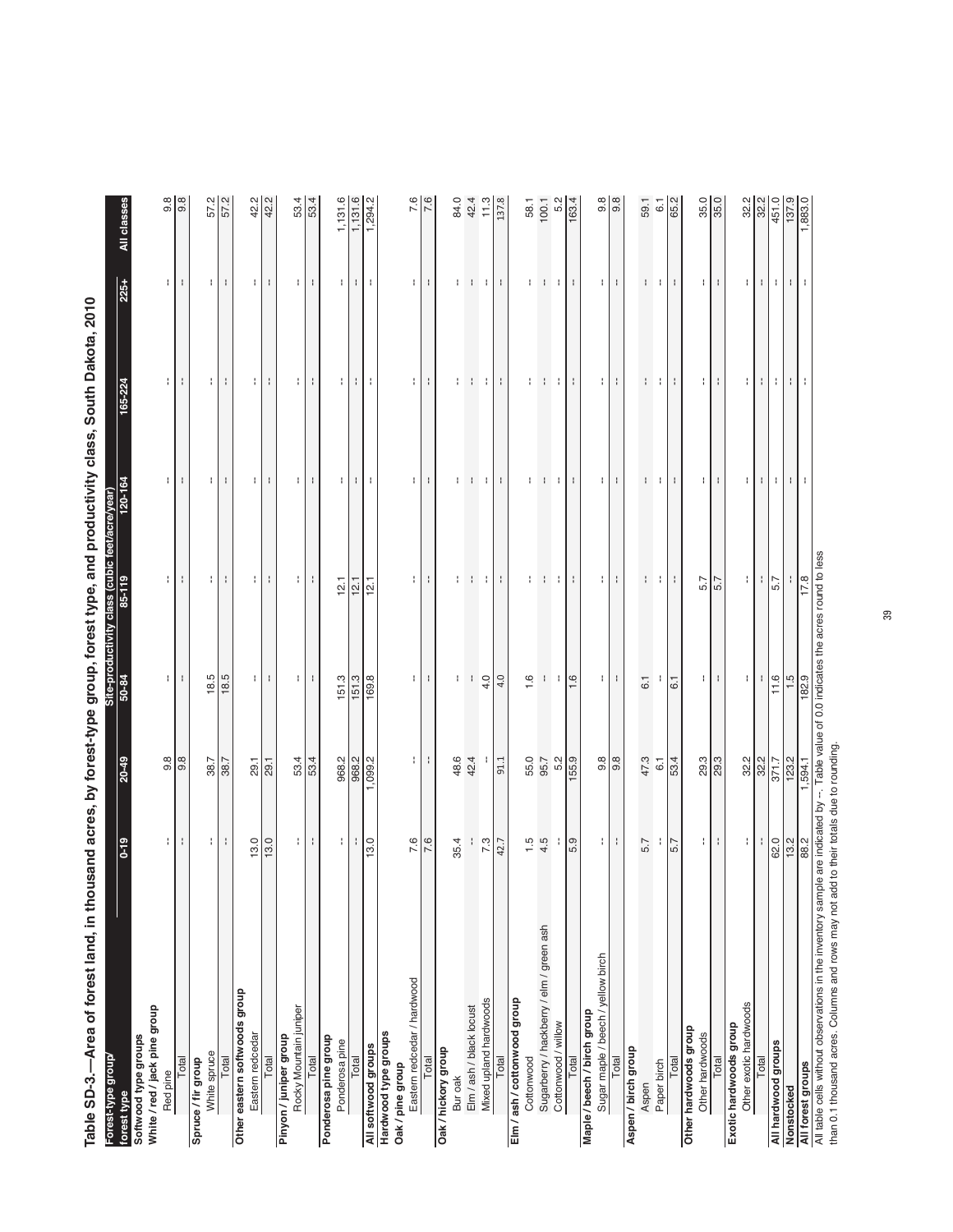| Forest-type group/                                                   | <b>Forest Service</b><br>Timber-   | Other               | Other Federal<br>Timber- | Other                | State and local government<br>Timber-Othe | Other              | Undifferentiated private<br>Timber-<br>Other |                      | forest         |
|----------------------------------------------------------------------|------------------------------------|---------------------|--------------------------|----------------------|-------------------------------------------|--------------------|----------------------------------------------|----------------------|----------------|
| White / red / jack pine group<br>Softwood type groups<br>forest type | land                               | forest land         | land                     | forest land          | forest land<br>land                       |                    | land                                         | forest land          | land           |
| Red pine                                                             | ÷.                                 | ÷.                  | ÷.                       | $\mathbb{I}$         | ÷.                                        | $\mathbf{H}$       | $9.\overline{8}$                             | ÷.                   | 9.8            |
| Total                                                                | $\mathbf i$                        |                     | ÷                        | ÷                    | ÷                                         | $\mathbf{I}$       | $\frac{8}{9}$                                | $\mathbf{I}$         | $\sqrt{8}$     |
| Spruce / fir group                                                   |                                    |                     |                          |                      |                                           |                    |                                              |                      |                |
| White spruce                                                         | 51.8                               | ÷                   | 5.4                      | ÷                    | ÷                                         | ÷                  | ÷                                            | ÷                    | 57.2           |
| Total                                                                | 51.8                               | ÷                   | 5.4                      | ÷                    | ÷                                         | ÷                  | ÷                                            | H                    | 57.2           |
| Other eastern softwoods group<br>Eastern redcedar                    | ŧ.                                 | ÷.                  | ÷.                       |                      |                                           | ł.                 | 29.1                                         | 13.0                 | 42.2           |
| Total                                                                | ÷                                  | ÷                   | ÷                        | ÷.<br>÷              | $\cdot$<br>÷.                             | ÷                  | 29.1                                         | $\overline{13.0}$    | 42.2           |
| Pinyon / juniper group                                               |                                    |                     |                          |                      |                                           |                    |                                              |                      |                |
| Rocky Mountain juniper                                               | 11.4                               | ÷.                  | $1.3$                    | $\mathbb{I}$         | ÷.                                        | $\mathbf{H}$       | 40.7                                         | $\mathbf{H}$         | 53.4           |
| Total                                                                | 11.4                               |                     | 1.3                      |                      | ÷                                         | $\mathbf{I}$       | 40.7                                         | $\mathbf{L}$         | 53.4           |
| Ponderosa pine group<br>Ponderosa pine                               | 780.1                              | 14.1                | 5.4                      | 16.1                 | 45.1                                      | ÷                  | 270.8                                        | ÷                    | 1,131.6        |
| Total                                                                | $\frac{780.1}{ }$                  | $\frac{14.1}{14.1}$ | 5.4                      | 16.1                 | 45.1                                      | ÷                  | 270.8                                        | ÷                    | 1,131.6        |
| All softwood groups                                                  | 843.3                              | 14.1                | 12.1                     | 16.1                 | 45.1                                      | ÷                  | 350.4                                        | 13.0                 | 1,294.2        |
| Hardwood type groups<br>Oak / pine group                             |                                    |                     |                          |                      |                                           |                    |                                              |                      |                |
| Eastern redcedar / hardwood                                          | t                                  |                     |                          |                      |                                           |                    |                                              | 7.6                  | 7.6            |
| Total                                                                |                                    | $\mathbf{H}$<br>н.  | ÷<br>÷                   | $\mathbb{I}$<br>÷    | ÷<br>$\mathbf{r}$                         | ÷.<br>$\mathbf{r}$ | $\mathbf{H}$<br>÷                            | 7.6                  | 7.6            |
| Oak / hickory group                                                  | ÷                                  |                     |                          |                      |                                           |                    |                                              |                      |                |
| Bur oak                                                              | ÷                                  | ÷                   | ÷                        |                      |                                           | ÷                  | 48.6                                         | 35.4                 | 84.0           |
| Elm / ash / black locust                                             | $\left\langle \cdot \right\rangle$ | ÷                   | $\mathbf{H}$             | $\mathcal{L}$        | 5.6                                       | $\mathbf{H}$       | 36.8                                         | ÷                    | 42.4           |
| Mixed upland hardwoods                                               | $\mathbf{I}$                       | ÷                   | $\pm$                    | $\ddot{\phantom{a}}$ | ÷                                         | ÷                  | 4.0                                          | 7.3                  | 11.3           |
| Total                                                                | ÷                                  | ÷                   | $\mathbf{r}$             | ÷                    | 5.6                                       | ÷                  | 89.4                                         | 42.7                 | 137.8          |
| Elm / ash / cottonwood group                                         |                                    |                     |                          |                      |                                           |                    |                                              |                      |                |
| Cottonwood                                                           | ÷                                  | ł                   | ÷.                       | ÷                    | 7.8                                       | ÷                  | 48.8                                         |                      | 58.1           |
| Sugarberry / hackberry / elm / green ash                             | ÷                                  | ÷                   | п.                       | ÷                    | 1.6                                       | - 1                | 94.1                                         | $1.5$<br>4.5         | 100.1          |
| Cottonwood / willow                                                  | ÷                                  | ÷                   | н.                       | ÷                    | ÷                                         | ÷                  | 5.2                                          | ÷                    | 5.2            |
| Total                                                                | ÷                                  | ÷                   | $\mathbf{H}$             | ÷                    | 9.4                                       | $\mathbf{r}$       | 148.1                                        | 5.9                  | 163.4          |
| Maple / beech / birch group                                          |                                    |                     |                          |                      |                                           |                    |                                              |                      |                |
| Sugar maple / beech / yellow birch<br>Total                          | $\mathbf{I}$<br>÷.                 | ÷.<br>÷             | ÷<br>÷.                  | ÷<br>H               | $\mathbf{I}$<br>÷.                        | $\mathbf{I}$<br>÷. | 9.8<br> ္တ                                   | $\mathbf{I}$<br>÷.   | 9.8<br> ္တ     |
| Aspen / birch group                                                  |                                    |                     |                          |                      |                                           |                    |                                              |                      |                |
| Aspen                                                                | 45.9                               | 5.7                 | ÷                        |                      | ÷                                         | ÷                  | 7.5                                          | ÷                    | 59.1           |
| Paper birch                                                          | $\overline{6}$ .                   |                     | - 1                      | - 11                 | ÷.                                        | - 1                | ÷                                            | n t                  | $\overline{6}$ |
| Total                                                                | 52.0                               | 5.7                 | ÷                        | ÷                    | ÷                                         | ÷                  | $\frac{5}{15}$                               | ÷                    | 65.2           |
| Other hardwoods group                                                |                                    |                     |                          |                      |                                           |                    |                                              |                      |                |
| Other hardwoods                                                      | 17.5                               | $\mathbf{H}$        | ÷                        | ÷                    | $\mathbf{H}$                              | ÷                  | 17.5                                         | ÷.                   | 35.0           |
| Total                                                                | 17.5                               | ÷                   | $\mathbf{r}$             | ÷                    | $\ddot{\phantom{a}}$                      | $\mathbf{r}$       | 17.5                                         | $\ddot{\phantom{a}}$ |                |
| Other exotic hardwoods<br>Exotic hardwoods group                     | ŧ.                                 | ÷.                  | ÷.                       | ÷.                   | ÷.                                        | ÷.                 | 32.2                                         | ÷.                   | 32.2           |
| Total                                                                |                                    |                     | $\pm$                    | $\cdot$              |                                           | $\pm$              |                                              |                      |                |
| All hardwood groups                                                  | 69.5                               | $\overline{5.7}$    | ÷                        | ÷                    | 15.0                                      | ÷                  | 32.2                                         | 56.3                 | 32.2           |
|                                                                      |                                    |                     |                          | ÷                    |                                           | $\mathbb{R}^n$     |                                              |                      |                |
| Nonstocked<br>All forest groups                                      | 792.2                              | $\frac{5.8}{25.5}$  | $\frac{28}{14.8}$        | 16.1                 | $\frac{19.4}{79.5}$                       | ÷                  | 23.1                                         | 7.5                  | 137.9          |
|                                                                      |                                    |                     |                          |                      |                                           |                    |                                              |                      |                |

Table SD-4.-Area of forest land, in thousand acres, by forest-type group, forest type, ownership group, and forest-land status, South Dakota, 2010 **Table SD-4.—Area of forest land, in thousand acres, by forest-type group, forest type, ownership group, and forest-land status, South Dakota, 2010**

All table cells without observations in the inventory sample are indicated by --. Table value of 0.0 indicates the acres round to less<br>than 0.1 thousand acres. Columns and rows may not add to their totals due to rounding. All table cells without observations in the inventory sample are indicated by --. Table value of 0.0 indicates the acres round to less than 0.1 thousand acres. Columns and rows may not add to their totals due to rounding.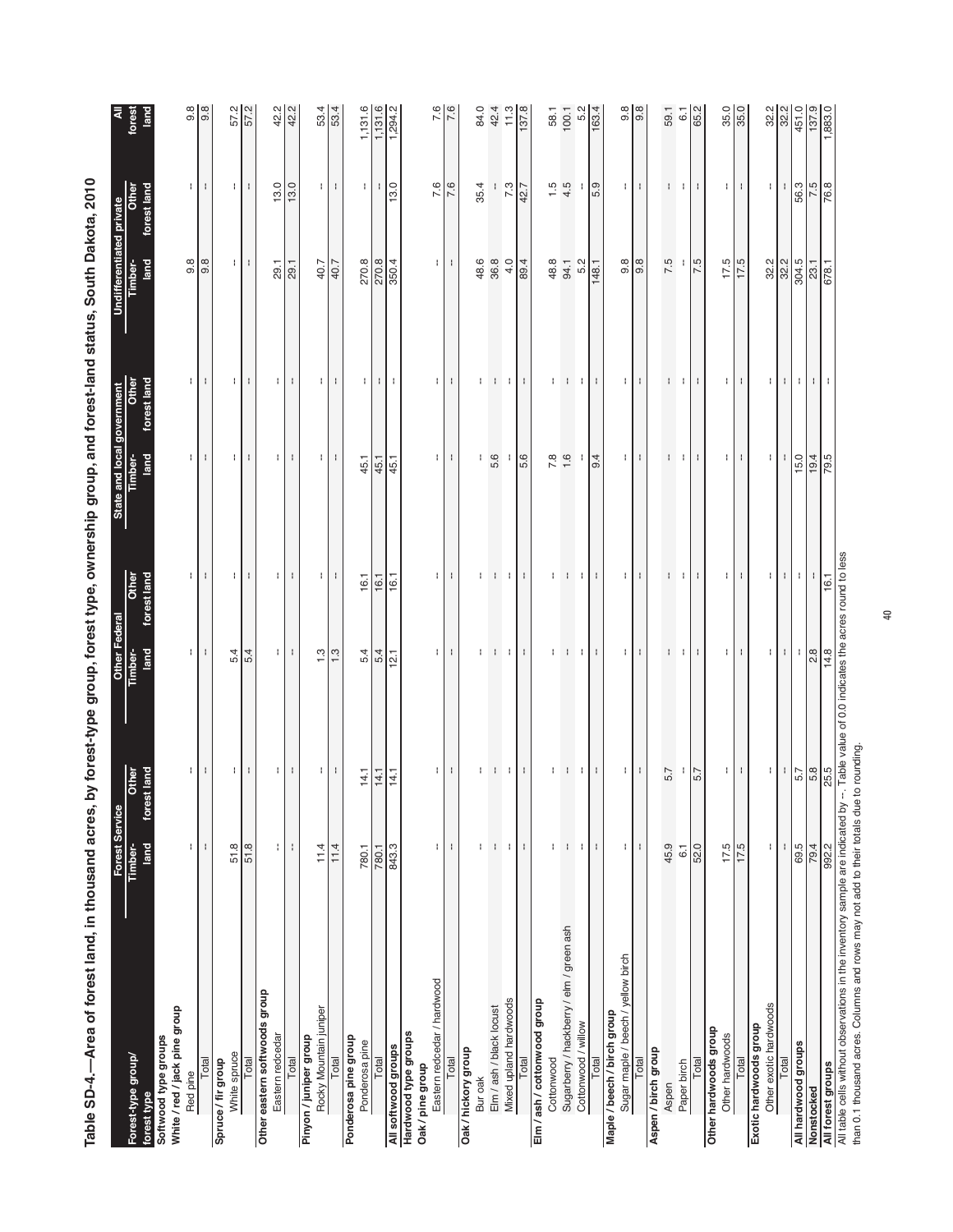Table SD-5.—Area of forest land, in thousand acres, by forest-type group, forest type, and stand-size class,<br>South Dakota, 2010 **Table SD-5.—Area of forest land, in thousand acres, by forest-type group, forest type, and stand-size class, South Dakota, 2010**

| Forest-type group                                                             | Large         | Medium                                              | <b>Small</b>                    |              |                |
|-------------------------------------------------------------------------------|---------------|-----------------------------------------------------|---------------------------------|--------------|----------------|
| forest type                                                                   | diameter      | diameter                                            | diameter                        | Nonstocked   | All stands     |
| Softwood type groups                                                          |               |                                                     |                                 |              |                |
| White / red / jack pine group                                                 |               |                                                     |                                 |              |                |
| Red pine                                                                      | ł             | $9.\overline{8}$                                    | ŧ.                              | ŧ.           | 9.8            |
| Total                                                                         | ÷             | $\frac{8}{9}$                                       | ÷                               | ÷            | $\frac{8}{9}$  |
| Spruce / fir group                                                            |               |                                                     |                                 |              |                |
| White spruce                                                                  | 51.8          | 5.4                                                 | ÷                               | ÷            | 57.2           |
| Total                                                                         | 51.8          | 5.4                                                 | $\mathbf{I}$                    | ÷            | 57.2           |
| Other eastern softwoods group                                                 |               |                                                     |                                 |              |                |
| Eastern redcedar                                                              | 7.6           | 4.5                                                 | 30.1                            | ÷            | 42.2           |
| Total                                                                         | 7.6           | 4.5                                                 | 30.1                            | ÷            | 42.2           |
| Pinyon / juniper group                                                        |               |                                                     |                                 |              |                |
| Rocky Mountain juniper                                                        | 34.0          | 11.8                                                | 7.6                             | Ħ            | 53.4           |
| Total                                                                         | 34.0          | 11.8                                                | 7.6                             | ÷            | 53.4           |
| Ponderosa pine group                                                          |               |                                                     |                                 |              |                |
| Ponderosa pine                                                                | 893.7         | 107.3                                               | 130.6                           | ÷            | 1,131.6        |
| Total                                                                         | 893.7         | $\frac{107.3}{ }$                                   | 130.6                           | ÷            | 1,131.6        |
| All softwood groups                                                           | 987.1         | 138.8                                               | 168.3                           | ÷            | 1,294.2        |
| Hardwood type groups                                                          |               |                                                     |                                 |              |                |
| Oak/pine group                                                                |               |                                                     |                                 |              |                |
| Eastern redcedar / hardwood                                                   | ÷             | ÷                                                   | 7.6                             | ÷            | 7.6            |
| Total                                                                         | ÷             | ÷                                                   | 7.6                             | ÷            | 7.6            |
| Oak / hickory group                                                           |               |                                                     |                                 |              |                |
| Bur oak                                                                       | 27.7          | 54.5                                                | $\frac{0}{1}$                   | ÷            | 84.0           |
| Elm / ash / black locust                                                      | 10.9          | 23.9                                                | 7.6                             | ł            | 42.4           |
| Mixed upland hardwoods                                                        | 4.0           | 7.3                                                 |                                 | ÷            | 11.3           |
| Total                                                                         | 42.5          | 85.8                                                | 9.5                             | ÷            | 137.8          |
| Elm / ash / cottonwood group                                                  |               |                                                     |                                 |              |                |
| Cottonwood                                                                    | 56.6          | 1.5                                                 | ł                               | ÷            | 58.1           |
| Sugarberry / hackberry / elm / green ash                                      | 79.0          | $3.\overline{8}$                                    | 17.4                            | ÷            | 100.1          |
|                                                                               | 5.2           | ÷                                                   |                                 | ÷            | 5.2            |
| Cottonwood / willow                                                           | 140.7         | 5.3                                                 | 17.4                            |              | 163.4          |
| Maple / beech / birch group                                                   |               |                                                     |                                 |              |                |
| Sugar maple / beech / yellow birch                                            | 9.8           | ÷                                                   | ÷                               |              | $\frac{8}{9}$  |
| Total                                                                         | 9.8           | ł                                                   | ÷                               | ÷            | $\frac{8}{9}$  |
| Aspen / birch group                                                           |               |                                                     |                                 |              |                |
| Aspen                                                                         | 5.2           | 19.1                                                | 34.8                            |              | 59.1           |
| Paper birch                                                                   |               |                                                     | $\overline{6}$                  | ÷            | $\overline{6}$ |
| Total                                                                         | $\frac{1}{5}$ | 19.1                                                | $\frac{6}{101}$                 | ÷            | 65.2           |
| Other hardwoods group                                                         |               |                                                     |                                 |              |                |
| Other hardwoods                                                               | ÷             | 1.5                                                 | 33.5                            | $\mathbf{H}$ | 35.0           |
| Total                                                                         | ÷             | 1.5                                                 | $\overline{\phantom{0}}^{33.5}$ | ÷            | 35.0           |
| Exotic hardwoods group                                                        |               |                                                     |                                 |              |                |
| Other exotic hardwoods                                                        | $-6.7$        | 22.6                                                | ÷                               | ÷            | 32.2           |
| Total                                                                         | <br> a        | 22.6                                                |                                 | ÷            |                |
| All hardwood groups                                                           | 207.9         | 134.2                                               | 108.9                           |              | 451.0          |
| Nonstocked                                                                    |               |                                                     |                                 | 137.9        | 137.9          |
| All forest groups                                                             | 1,194.9       | 273.0                                               | 277.2                           | 137.9        | ,883.0         |
| All table cells without observations in the inventory sample are indicated by |               | able value of 0.0 indicates the acres round to less |                                 |              |                |

All table cells without observations in the inventory sample are indicated by --. Table value of 0.0 indicates the acres round to less

ראו ומשופ כיפווש אינווטער טטאפוראפוניסוא או ווויפ ווויפטוער אפשרון אפי מי פון וויטעמפיט טץ ידי. ו משופ אי און<br>than 0.1 thousand acres. Columns and rows may not add to their totals due to rounding. than 0.1 thousand acres. Columns and rows may not add to their totals due to rounding.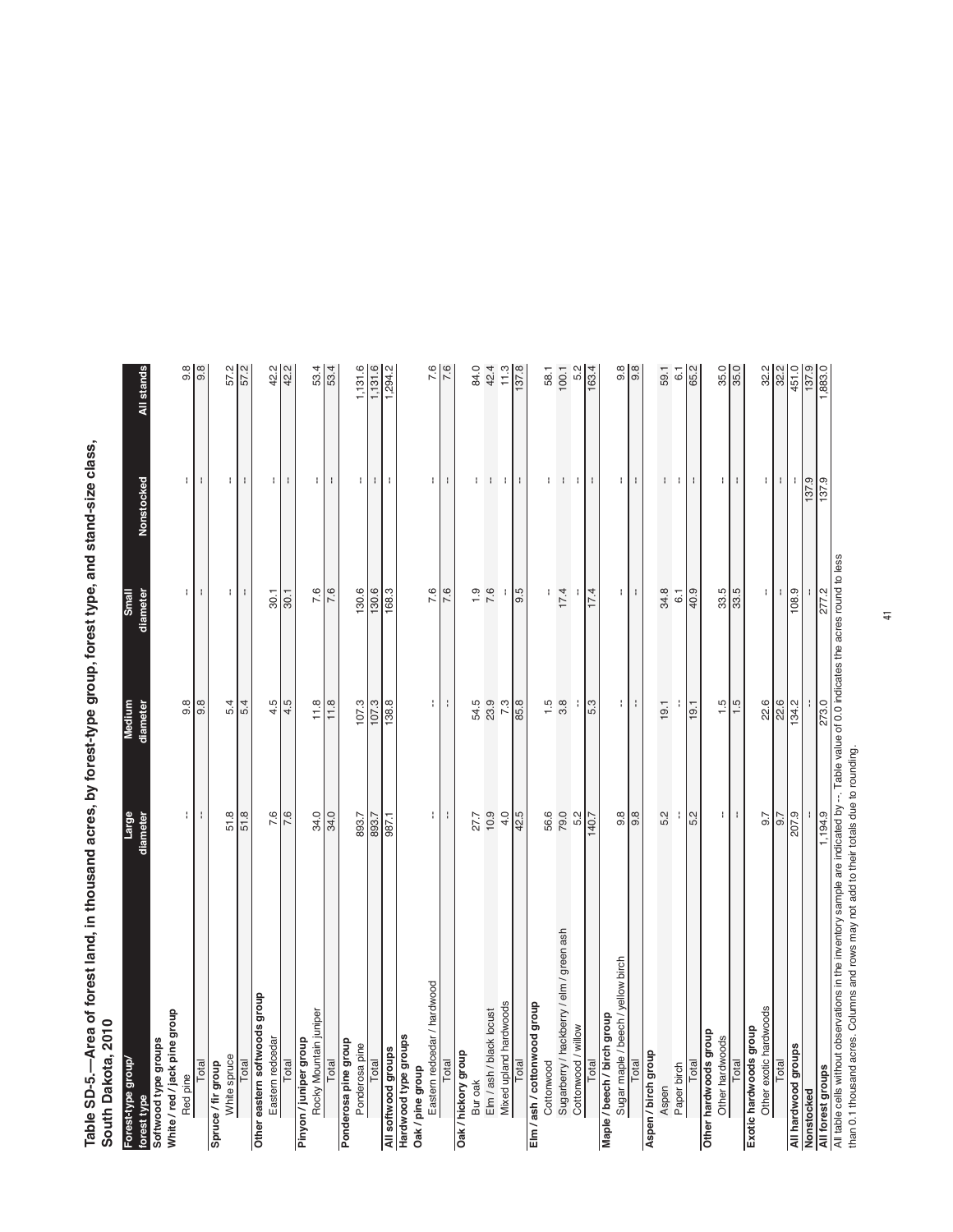| Softwood type groups<br>forest type                                                                          | stocked                   | $0 - 20$       | $21 - 40$             | 41-60                 | $61 - 80$                                               | 81-100         | Stand-age class (years)<br>101-120 | $121 - 140$     | 141-160                                                 | 161-180           | 181-200             | $201+$           | classes                   |
|--------------------------------------------------------------------------------------------------------------|---------------------------|----------------|-----------------------|-----------------------|---------------------------------------------------------|----------------|------------------------------------|-----------------|---------------------------------------------------------|-------------------|---------------------|------------------|---------------------------|
| White / red / jack pine group                                                                                |                           |                |                       |                       |                                                         |                |                                    |                 |                                                         |                   |                     |                  |                           |
| Red pine                                                                                                     | ÷                         | ÷              | $9.\overline{8}$      | ÷                     | ÷                                                       | ÷              | ÷                                  | ÷               | ÷                                                       | ÷                 | ÷                   | ÷                | $9.\overline{8}$          |
| Total                                                                                                        | ÷                         | t              | $\frac{8}{9}$         | ÷                     | ÷                                                       | ÷              | ÷                                  | ÷               | ÷                                                       | t                 | ÷                   | ÷                | 9.8                       |
| Spruce / fir group                                                                                           |                           |                |                       |                       |                                                         |                |                                    |                 |                                                         |                   |                     |                  |                           |
| White spruce                                                                                                 | ÷                         | ÷              | 5.7                   | 11.3                  | 15.1                                                    | 7.6            | 4<br>ம்                            | $\mathbf{H}$    | 12.2                                                    | $\mathbf{H}$      | $\mathbf{H}$        | $\mathbf{H}$     | Μj<br>57.                 |
| Total                                                                                                        | ÷                         | ÷              |                       | 11.3                  | 15.1                                                    | 7.6            | 5.4                                | ÷               | 12.2                                                    | ÷                 | ÷                   | ÷                | 57.2                      |
| Other eastern softwoods group                                                                                |                           |                |                       |                       |                                                         |                |                                    |                 |                                                         |                   |                     |                  |                           |
| Eastern redcedar                                                                                             | ÷.                        | 2.4            | 10.4                  | 11.4                  | 17.9                                                    | Ħ              | H                                  | Ħ               | $\pm$                                                   | ÷.                | $\mathbf{H}$        | ÷.               | 42.2<br>42.2              |
| Total                                                                                                        | ÷                         | 2.4            | 10.4                  | 11.4                  | 17.9                                                    | ÷              | т.                                 | ÷               | ÷                                                       | ÷                 | ÷                   | ÷.               |                           |
| Rocky Mountain juniper<br>Pinyon / juniper group                                                             |                           |                |                       |                       |                                                         |                |                                    |                 |                                                         |                   |                     |                  |                           |
| Total                                                                                                        | ÷<br>÷                    | ÷<br>÷         | 4.3<br>4.3            | 73                    | 30.5                                                    | 11.3<br>11.3   | т.<br>л.                           | ÷<br>÷          | $\mathbf{H}$<br>÷                                       | ÷<br>$\mathbf{H}$ | ÷<br>÷              | ÷<br>÷           | 53.4                      |
| Ponderosa pine group                                                                                         |                           |                |                       |                       |                                                         |                |                                    |                 |                                                         |                   |                     |                  |                           |
| Ponderosa pine                                                                                               | ÷                         | 36.8           |                       | 122.0                 |                                                         | 345.4          | 143.1                              |                 |                                                         | 14.0              |                     | $\frac{6}{1}$    |                           |
| Total                                                                                                        | $\mathbb{C}^{\mathbb{Z}}$ |                |                       |                       |                                                         |                |                                    |                 |                                                         | 14.0              |                     |                  | $\frac{1,131.6}{1,131.6}$ |
| All softwood groups                                                                                          | ÷                         | $\frac{8}{39}$ | $rac{49.1}{49.3}$     | $\frac{122.0}{151.9}$ | 283.9<br>283.9<br>347.3                                 | 345.4<br>364.3 | $\frac{143.1}{148.4}$              | 8 8 8 8         | $\frac{344}{466}$                                       | 14.0              | $\frac{15.2}{15.2}$ | $\frac{1}{1}$ .6 | 1,294.2                   |
| Hardwood type groups<br>Oak/pine group                                                                       |                           |                |                       |                       |                                                         |                |                                    |                 |                                                         |                   |                     |                  |                           |
| Eastern redcedar / hardwood                                                                                  | ÷                         | ÷.             | $\mathbf{H}$          | 7.6                   | $\mathbf{H}$                                            | ÷.             | $\mathbf{H}$                       | $\mathbf{H}$    | $\mathbf{H}$                                            | $\mathbf{H}$      | $\mathbf{L}$        | ÷.               | 7.6                       |
| Total                                                                                                        | ÷                         | ÷              | ÷                     | 7.6                   | ÷                                                       | ÷              | ÷                                  | ÷               | ÷                                                       | ÷                 | ÷                   | ÷                | 7.6                       |
| Oak / hickory group<br>Bur oak                                                                               | ÷                         | ÷              |                       |                       |                                                         |                | 11.6                               |                 | ÷                                                       | ÷                 |                     | ÷                | 84.0                      |
| Elm / ash / black locust                                                                                     | 4                         | ÷              | 5.9<br>12.2           | $18.7$<br>9.3         |                                                         | 34.2<br>6.2    | 7.6                                | $1 - 1$         |                                                         |                   |                     |                  | 42.4                      |
| Mixed upland hardwoods                                                                                       | ÷.                        | ÷              |                       |                       | $13.5$<br>7.2<br>7.3                                    |                | 4.0                                | -11             | <b>COMPANY</b>                                          | <b>COMPANY</b>    | $1 - 1 - 1$         | $-1 - 1$         | $11.3$                    |
| Total                                                                                                        | ÷                         | ÷              | 18.1                  | 28.0                  | 28.0                                                    | 40.4           | 23.2                               | ÷               | ÷                                                       | $\mathbf{I}$      | ÷                   | $\mathbf{I}$     | 137.8                     |
| Elm / ash / cottonwood group                                                                                 |                           |                |                       |                       |                                                         |                |                                    |                 |                                                         |                   |                     |                  |                           |
| Cottonwood                                                                                                   | ÷                         | ÷              | $4.5$<br>18.8         | 22.7<br>33.9          | 18.6                                                    | 5.9<br>30.2    | 6.2                                | ÷               | ÷                                                       | ÷                 | ÷.                  | ÷                | 58.1                      |
| Sugarberry / hackberry / elm / green ash                                                                     | н.                        | $\mathbb{I}$   |                       |                       | 17.3                                                    |                | $\frac{1}{2}$                      |                 |                                                         |                   |                     |                  | $100.1$<br>5.2            |
| Cottonwood / willow                                                                                          | ÷                         | ÷              |                       | 5.2                   |                                                         |                |                                    | -11-11          | $-1 - 1$                                                | $-1 - 1$          | $\mathbf{1}$        | $\pm$ $\pm$      |                           |
| Total                                                                                                        | ÷                         | ÷              | 23.3                  | 61.8                  | 35.9                                                    | 36.1           | 6.2                                | ÷               | ÷                                                       | ÷                 | ÷.                  | ÷.               | 163.4                     |
| Maple / beech / birch group                                                                                  |                           |                |                       |                       |                                                         |                |                                    |                 |                                                         |                   |                     |                  |                           |
| Sugar maple / beech / yellow birch                                                                           | ÷                         | ÷              | $\lvert \cdot \rvert$ | $\pm$                 | $9.\overline{8}$                                        | $\blacksquare$ | $\pm$                              | $\pm$           | ÷.                                                      | $\pm$             | ÷.                  | ÷.               | 9.8                       |
| Total                                                                                                        | ÷                         | ÷              | 41                    | ÷                     | 9.8                                                     | ÷              | ÷                                  | Ф.              | ÷                                                       | т.                | ÷                   | $\mathbb{R}^n$   | 9.8                       |
| Aspen / birch group                                                                                          |                           |                |                       |                       |                                                         |                |                                    |                 |                                                         |                   |                     |                  |                           |
| Aspen                                                                                                        | f.                        | 1.5            | 6.1                   | 17.6                  | 5.7                                                     | 28.2           | $\mathbb{C}^{\times}$              | $\mathcal{V}$ . | ÷.                                                      | ÷.                | ÷.                  | $\mathbf{1}$     | 59.1                      |
| Paper birch                                                                                                  | ÷                         | ÷              |                       |                       |                                                         | $\overline{6}$ | л.                                 | ÷               | ÷                                                       | ÷                 | ÷.                  | $\mathbf{H}$     | $\overline{6}$ .          |
| Total                                                                                                        | ÷                         | 1.5            | 6.1                   | 17.6                  | 5.7                                                     | 34.3           | н.                                 | ÷               | $\ddot{\phantom{a}}$                                    | $\pm$             | $\pm$               | $\mathbf{I}$     | 65.2                      |
| Other hardwoods group<br>Other hardwoods                                                                     | ÷                         | 11.6           | 5.7                   | 1.5                   | 4.5                                                     | 6.0            | œ<br>ທ່                            | ÷               | ÷                                                       | ÷                 | ÷                   | ÷                | 35.0                      |
| Total                                                                                                        | ÷                         | 11.6           | 5.7                   | $\frac{1}{1}$ .5      | 4.5                                                     | 6.0            | 5.8                                | ÷               | ÷                                                       | ÷                 | л.                  | ÷                | 35.0                      |
| Exotic hardwoods group                                                                                       | ÷                         | ÷              |                       |                       |                                                         |                |                                    |                 |                                                         |                   |                     |                  |                           |
| Other exotic hardwoods                                                                                       | $\pm$                     | 5.9            | $\pm$<br>÷.           |                       | ÷<br>$\cdot$                                            | $\mathbf{1}$   | $1 - 1$                            | 4 H             | $\left\vert 1\right\rangle$ $\left\vert 1\right\rangle$ | $\mathbf{1}$      | $\mathbf{1}$        | $1 - 1$          |                           |
| Total                                                                                                        |                           | 5.9            | ÷                     | 26.3<br>26.3          | ÷                                                       |                | ÷                                  |                 |                                                         |                   |                     |                  |                           |
|                                                                                                              | ÷                         |                |                       |                       |                                                         |                |                                    | ÷               | ÷                                                       | ÷                 | ÷                   | ÷.               |                           |
| All hardwood groups<br>Nonstocked                                                                            | ÷                         | 19.0           | 53.2                  | 142.8                 | 83.9                                                    | 116.8          | 35.2                               | ÷               | ÷                                                       | ÷                 | ÷                   | ÷.               | $\frac{32.2}{32.2}$       |
|                                                                                                              | 137.9                     |                |                       |                       |                                                         |                |                                    | $\mathbb{R}^n$  | ÷                                                       | ÷                 | ÷                   | $\mathbf{I}$     |                           |
| All table cells without observations in the inventory sample are indicated by --. Table<br>All forest groups | 137.9                     | 58.3           | 132.5                 | 294.7                 | value of 0.0 indicates the acres round to less<br>431.2 | 481.1          | 183.6                              | 86.2            | 46.6                                                    | 14.0              | 15.2                | $\frac{1}{6}$    | 1,883.0                   |

ath Doloto 2010 **Table SD-6.—Area of forest land, in thousand acres, by forest-type group, forest type, and stand-age class, South Dakota, 2010** à  $\frac{1}{2}$ ्रं  $\frac{1}{7}$  $\ddot{\ddot{\cdot}}$  $\boldsymbol{\mathcal{L}}$  $\frac{1}{3}$ J, Á ्रं al in the  $\frac{1}{t}$ ي<br>په ś en\_a Ę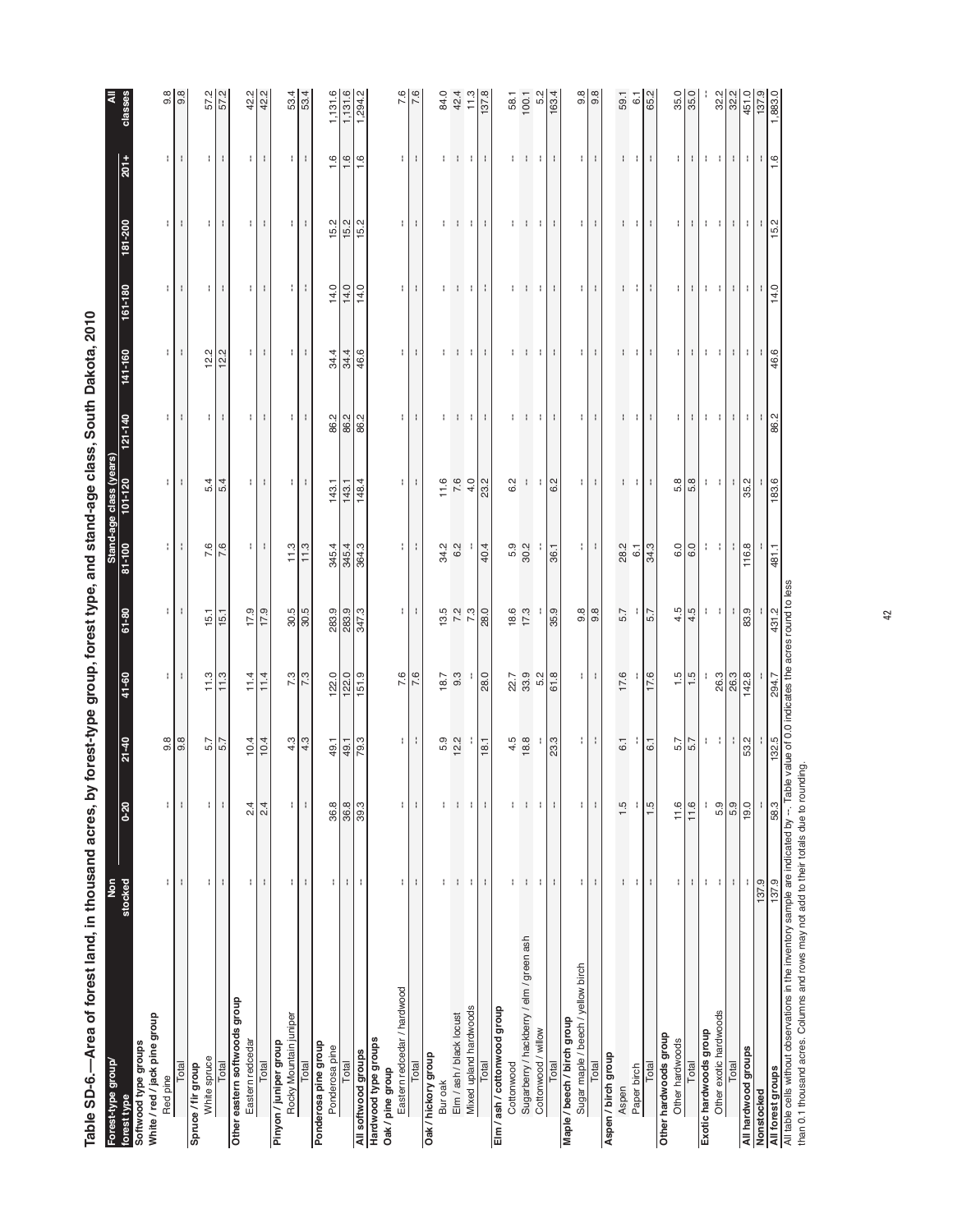Table SD-7.—Area of forest land, in thousand acres, by forest-type group, forest type, and<br>stand origin, South Dakota, 2010Pennsylvania, 2009 **Table SD-7.—Area of forest land, in thousand acres, by forest-type group, forest type, and**  stand origin, the Barta **stand origin, South Dakota, 2010Pennsylvania, 2009**

| 9.8<br>1,131.6<br>35.0<br>$\frac{8}{9}$<br>57.2<br>53.4<br>42.4<br>11.3<br>$\frac{8}{9}$<br>32.2<br>32.2<br>451.0<br>137.9<br>1,883.0<br>forest land<br>42.2<br>1,294.2<br>58.1<br>100.1<br>5.2<br>9.8<br>65.2<br>₹<br>163.4<br>59.1<br>6.1<br>£<br>sence ent serecipul 0.0 yo entex enter the server produces for the section of the server of the server of the s<br>44.9<br>9.6<br>15.0<br>regeneration<br>9.8<br>$9.\overline{8}$<br>÷,<br>4.5<br>4.5<br>$\mathbf{I}$<br>9.6<br>t<br>$\mathbf{I}$<br>15.0<br>24.6<br>÷<br>20.3<br>÷<br>÷<br>t<br>t<br>÷<br>÷.<br>÷<br>÷<br>÷<br>÷<br>H<br>6.1<br>6.1<br>round to less than 0.1 thousand acres. Columns and rows may not add to their totals due to rounding.<br>42.4<br>90.6<br>35.0<br>17.3<br>stands<br>÷<br>53.4<br>53.4<br>1,125.5<br>1,125.5<br>$\frac{1}{273.9}$<br>7.6<br>7.6<br>11.3<br>137.8<br>153.8<br>$9.\overline{8}$<br>65.2<br>35.0<br>17.3<br>426.4<br>137.9<br>Natural<br>57.2<br>57.2<br>84.0<br>58.1<br>5.2<br>$9.\overline{8}$<br>59.1<br>1,838.1<br>37.7<br>6.1<br>37.7<br>Sugarberry / hackberry / elm / green ash<br>Sugar maple / beech / yellow birch<br>Eastern redcedar / hardwood<br>Other eastern softwoods group<br>Mixed upland hardwoods<br>Elm / ash / cottonwood group<br>Other exotic hardwoods<br>Elm / ash / black locust<br>Rocky Mountain juniper<br>White / red / jack pine group<br>Maple / beech / birch group<br>Cottonwood / willow<br>Exotic hardwoods group<br>Other hardwoods group<br>Hardwood type groups<br>Eastern redcedar<br>Other hardwoods<br>Ponderosa pine group<br>Softwood type groups<br>Pinyon / juniper group<br>Ponderosa pine<br>All hardwood groups<br>All softwood groups<br>Aspen / birch group<br>Oak / hickory group<br>White spruce<br>Forest-type group/<br>Total<br>Total<br>Cottonwood<br>Total<br>Total<br>Total<br>Total<br>Total<br>Total<br>Total<br>Spruce / fir group<br>Total<br>Total<br>Total<br>Paper birch<br>All forest groups<br>Oak / pine group<br>Red pine<br>Bur oak<br>Aspen<br>Nonstocked<br>forest type | Stand origin |                   |                       |
|----------------------------------------------------------------------------------------------------------------------------------------------------------------------------------------------------------------------------------------------------------------------------------------------------------------------------------------------------------------------------------------------------------------------------------------------------------------------------------------------------------------------------------------------------------------------------------------------------------------------------------------------------------------------------------------------------------------------------------------------------------------------------------------------------------------------------------------------------------------------------------------------------------------------------------------------------------------------------------------------------------------------------------------------------------------------------------------------------------------------------------------------------------------------------------------------------------------------------------------------------------------------------------------------------------------------------------------------------------------------------------------------------------------------------------------------------------------------------------------------------------------------------------------------------------------------------------------------------------------------------------------------------------------------------------------------------------------------------------------------------------------------------------------------------------------------------------------------------------------------------------------------------------------------------------------------------------------------------------------------------------------------------------------------------------|--------------|-------------------|-----------------------|
|                                                                                                                                                                                                                                                                                                                                                                                                                                                                                                                                                                                                                                                                                                                                                                                                                                                                                                                                                                                                                                                                                                                                                                                                                                                                                                                                                                                                                                                                                                                                                                                                                                                                                                                                                                                                                                                                                                                                                                                                                                                          |              | <b>Artificial</b> |                       |
|                                                                                                                                                                                                                                                                                                                                                                                                                                                                                                                                                                                                                                                                                                                                                                                                                                                                                                                                                                                                                                                                                                                                                                                                                                                                                                                                                                                                                                                                                                                                                                                                                                                                                                                                                                                                                                                                                                                                                                                                                                                          |              |                   |                       |
|                                                                                                                                                                                                                                                                                                                                                                                                                                                                                                                                                                                                                                                                                                                                                                                                                                                                                                                                                                                                                                                                                                                                                                                                                                                                                                                                                                                                                                                                                                                                                                                                                                                                                                                                                                                                                                                                                                                                                                                                                                                          |              |                   |                       |
|                                                                                                                                                                                                                                                                                                                                                                                                                                                                                                                                                                                                                                                                                                                                                                                                                                                                                                                                                                                                                                                                                                                                                                                                                                                                                                                                                                                                                                                                                                                                                                                                                                                                                                                                                                                                                                                                                                                                                                                                                                                          |              |                   |                       |
|                                                                                                                                                                                                                                                                                                                                                                                                                                                                                                                                                                                                                                                                                                                                                                                                                                                                                                                                                                                                                                                                                                                                                                                                                                                                                                                                                                                                                                                                                                                                                                                                                                                                                                                                                                                                                                                                                                                                                                                                                                                          |              |                   |                       |
|                                                                                                                                                                                                                                                                                                                                                                                                                                                                                                                                                                                                                                                                                                                                                                                                                                                                                                                                                                                                                                                                                                                                                                                                                                                                                                                                                                                                                                                                                                                                                                                                                                                                                                                                                                                                                                                                                                                                                                                                                                                          |              |                   |                       |
|                                                                                                                                                                                                                                                                                                                                                                                                                                                                                                                                                                                                                                                                                                                                                                                                                                                                                                                                                                                                                                                                                                                                                                                                                                                                                                                                                                                                                                                                                                                                                                                                                                                                                                                                                                                                                                                                                                                                                                                                                                                          |              |                   |                       |
|                                                                                                                                                                                                                                                                                                                                                                                                                                                                                                                                                                                                                                                                                                                                                                                                                                                                                                                                                                                                                                                                                                                                                                                                                                                                                                                                                                                                                                                                                                                                                                                                                                                                                                                                                                                                                                                                                                                                                                                                                                                          |              |                   |                       |
|                                                                                                                                                                                                                                                                                                                                                                                                                                                                                                                                                                                                                                                                                                                                                                                                                                                                                                                                                                                                                                                                                                                                                                                                                                                                                                                                                                                                                                                                                                                                                                                                                                                                                                                                                                                                                                                                                                                                                                                                                                                          |              |                   |                       |
|                                                                                                                                                                                                                                                                                                                                                                                                                                                                                                                                                                                                                                                                                                                                                                                                                                                                                                                                                                                                                                                                                                                                                                                                                                                                                                                                                                                                                                                                                                                                                                                                                                                                                                                                                                                                                                                                                                                                                                                                                                                          |              |                   | 42.2                  |
|                                                                                                                                                                                                                                                                                                                                                                                                                                                                                                                                                                                                                                                                                                                                                                                                                                                                                                                                                                                                                                                                                                                                                                                                                                                                                                                                                                                                                                                                                                                                                                                                                                                                                                                                                                                                                                                                                                                                                                                                                                                          |              |                   |                       |
|                                                                                                                                                                                                                                                                                                                                                                                                                                                                                                                                                                                                                                                                                                                                                                                                                                                                                                                                                                                                                                                                                                                                                                                                                                                                                                                                                                                                                                                                                                                                                                                                                                                                                                                                                                                                                                                                                                                                                                                                                                                          |              |                   |                       |
|                                                                                                                                                                                                                                                                                                                                                                                                                                                                                                                                                                                                                                                                                                                                                                                                                                                                                                                                                                                                                                                                                                                                                                                                                                                                                                                                                                                                                                                                                                                                                                                                                                                                                                                                                                                                                                                                                                                                                                                                                                                          |              |                   | 53.4                  |
|                                                                                                                                                                                                                                                                                                                                                                                                                                                                                                                                                                                                                                                                                                                                                                                                                                                                                                                                                                                                                                                                                                                                                                                                                                                                                                                                                                                                                                                                                                                                                                                                                                                                                                                                                                                                                                                                                                                                                                                                                                                          |              |                   |                       |
|                                                                                                                                                                                                                                                                                                                                                                                                                                                                                                                                                                                                                                                                                                                                                                                                                                                                                                                                                                                                                                                                                                                                                                                                                                                                                                                                                                                                                                                                                                                                                                                                                                                                                                                                                                                                                                                                                                                                                                                                                                                          |              |                   |                       |
|                                                                                                                                                                                                                                                                                                                                                                                                                                                                                                                                                                                                                                                                                                                                                                                                                                                                                                                                                                                                                                                                                                                                                                                                                                                                                                                                                                                                                                                                                                                                                                                                                                                                                                                                                                                                                                                                                                                                                                                                                                                          |              |                   |                       |
|                                                                                                                                                                                                                                                                                                                                                                                                                                                                                                                                                                                                                                                                                                                                                                                                                                                                                                                                                                                                                                                                                                                                                                                                                                                                                                                                                                                                                                                                                                                                                                                                                                                                                                                                                                                                                                                                                                                                                                                                                                                          |              |                   | $\frac{1}{1}$ , 131.6 |
|                                                                                                                                                                                                                                                                                                                                                                                                                                                                                                                                                                                                                                                                                                                                                                                                                                                                                                                                                                                                                                                                                                                                                                                                                                                                                                                                                                                                                                                                                                                                                                                                                                                                                                                                                                                                                                                                                                                                                                                                                                                          |              |                   |                       |
|                                                                                                                                                                                                                                                                                                                                                                                                                                                                                                                                                                                                                                                                                                                                                                                                                                                                                                                                                                                                                                                                                                                                                                                                                                                                                                                                                                                                                                                                                                                                                                                                                                                                                                                                                                                                                                                                                                                                                                                                                                                          |              |                   |                       |
|                                                                                                                                                                                                                                                                                                                                                                                                                                                                                                                                                                                                                                                                                                                                                                                                                                                                                                                                                                                                                                                                                                                                                                                                                                                                                                                                                                                                                                                                                                                                                                                                                                                                                                                                                                                                                                                                                                                                                                                                                                                          |              |                   |                       |
|                                                                                                                                                                                                                                                                                                                                                                                                                                                                                                                                                                                                                                                                                                                                                                                                                                                                                                                                                                                                                                                                                                                                                                                                                                                                                                                                                                                                                                                                                                                                                                                                                                                                                                                                                                                                                                                                                                                                                                                                                                                          |              |                   | 7.6                   |
|                                                                                                                                                                                                                                                                                                                                                                                                                                                                                                                                                                                                                                                                                                                                                                                                                                                                                                                                                                                                                                                                                                                                                                                                                                                                                                                                                                                                                                                                                                                                                                                                                                                                                                                                                                                                                                                                                                                                                                                                                                                          |              |                   | 7.6                   |
|                                                                                                                                                                                                                                                                                                                                                                                                                                                                                                                                                                                                                                                                                                                                                                                                                                                                                                                                                                                                                                                                                                                                                                                                                                                                                                                                                                                                                                                                                                                                                                                                                                                                                                                                                                                                                                                                                                                                                                                                                                                          |              |                   |                       |
|                                                                                                                                                                                                                                                                                                                                                                                                                                                                                                                                                                                                                                                                                                                                                                                                                                                                                                                                                                                                                                                                                                                                                                                                                                                                                                                                                                                                                                                                                                                                                                                                                                                                                                                                                                                                                                                                                                                                                                                                                                                          |              |                   | 84.0                  |
|                                                                                                                                                                                                                                                                                                                                                                                                                                                                                                                                                                                                                                                                                                                                                                                                                                                                                                                                                                                                                                                                                                                                                                                                                                                                                                                                                                                                                                                                                                                                                                                                                                                                                                                                                                                                                                                                                                                                                                                                                                                          |              |                   |                       |
|                                                                                                                                                                                                                                                                                                                                                                                                                                                                                                                                                                                                                                                                                                                                                                                                                                                                                                                                                                                                                                                                                                                                                                                                                                                                                                                                                                                                                                                                                                                                                                                                                                                                                                                                                                                                                                                                                                                                                                                                                                                          |              |                   |                       |
|                                                                                                                                                                                                                                                                                                                                                                                                                                                                                                                                                                                                                                                                                                                                                                                                                                                                                                                                                                                                                                                                                                                                                                                                                                                                                                                                                                                                                                                                                                                                                                                                                                                                                                                                                                                                                                                                                                                                                                                                                                                          |              |                   | 137.8                 |
|                                                                                                                                                                                                                                                                                                                                                                                                                                                                                                                                                                                                                                                                                                                                                                                                                                                                                                                                                                                                                                                                                                                                                                                                                                                                                                                                                                                                                                                                                                                                                                                                                                                                                                                                                                                                                                                                                                                                                                                                                                                          |              |                   |                       |
|                                                                                                                                                                                                                                                                                                                                                                                                                                                                                                                                                                                                                                                                                                                                                                                                                                                                                                                                                                                                                                                                                                                                                                                                                                                                                                                                                                                                                                                                                                                                                                                                                                                                                                                                                                                                                                                                                                                                                                                                                                                          |              |                   |                       |
|                                                                                                                                                                                                                                                                                                                                                                                                                                                                                                                                                                                                                                                                                                                                                                                                                                                                                                                                                                                                                                                                                                                                                                                                                                                                                                                                                                                                                                                                                                                                                                                                                                                                                                                                                                                                                                                                                                                                                                                                                                                          |              |                   |                       |
|                                                                                                                                                                                                                                                                                                                                                                                                                                                                                                                                                                                                                                                                                                                                                                                                                                                                                                                                                                                                                                                                                                                                                                                                                                                                                                                                                                                                                                                                                                                                                                                                                                                                                                                                                                                                                                                                                                                                                                                                                                                          |              |                   |                       |
|                                                                                                                                                                                                                                                                                                                                                                                                                                                                                                                                                                                                                                                                                                                                                                                                                                                                                                                                                                                                                                                                                                                                                                                                                                                                                                                                                                                                                                                                                                                                                                                                                                                                                                                                                                                                                                                                                                                                                                                                                                                          |              |                   |                       |
|                                                                                                                                                                                                                                                                                                                                                                                                                                                                                                                                                                                                                                                                                                                                                                                                                                                                                                                                                                                                                                                                                                                                                                                                                                                                                                                                                                                                                                                                                                                                                                                                                                                                                                                                                                                                                                                                                                                                                                                                                                                          |              |                   |                       |
|                                                                                                                                                                                                                                                                                                                                                                                                                                                                                                                                                                                                                                                                                                                                                                                                                                                                                                                                                                                                                                                                                                                                                                                                                                                                                                                                                                                                                                                                                                                                                                                                                                                                                                                                                                                                                                                                                                                                                                                                                                                          |              |                   |                       |
|                                                                                                                                                                                                                                                                                                                                                                                                                                                                                                                                                                                                                                                                                                                                                                                                                                                                                                                                                                                                                                                                                                                                                                                                                                                                                                                                                                                                                                                                                                                                                                                                                                                                                                                                                                                                                                                                                                                                                                                                                                                          |              |                   |                       |
|                                                                                                                                                                                                                                                                                                                                                                                                                                                                                                                                                                                                                                                                                                                                                                                                                                                                                                                                                                                                                                                                                                                                                                                                                                                                                                                                                                                                                                                                                                                                                                                                                                                                                                                                                                                                                                                                                                                                                                                                                                                          |              |                   |                       |
|                                                                                                                                                                                                                                                                                                                                                                                                                                                                                                                                                                                                                                                                                                                                                                                                                                                                                                                                                                                                                                                                                                                                                                                                                                                                                                                                                                                                                                                                                                                                                                                                                                                                                                                                                                                                                                                                                                                                                                                                                                                          |              |                   |                       |
|                                                                                                                                                                                                                                                                                                                                                                                                                                                                                                                                                                                                                                                                                                                                                                                                                                                                                                                                                                                                                                                                                                                                                                                                                                                                                                                                                                                                                                                                                                                                                                                                                                                                                                                                                                                                                                                                                                                                                                                                                                                          |              |                   |                       |
|                                                                                                                                                                                                                                                                                                                                                                                                                                                                                                                                                                                                                                                                                                                                                                                                                                                                                                                                                                                                                                                                                                                                                                                                                                                                                                                                                                                                                                                                                                                                                                                                                                                                                                                                                                                                                                                                                                                                                                                                                                                          |              |                   |                       |
|                                                                                                                                                                                                                                                                                                                                                                                                                                                                                                                                                                                                                                                                                                                                                                                                                                                                                                                                                                                                                                                                                                                                                                                                                                                                                                                                                                                                                                                                                                                                                                                                                                                                                                                                                                                                                                                                                                                                                                                                                                                          |              |                   |                       |
|                                                                                                                                                                                                                                                                                                                                                                                                                                                                                                                                                                                                                                                                                                                                                                                                                                                                                                                                                                                                                                                                                                                                                                                                                                                                                                                                                                                                                                                                                                                                                                                                                                                                                                                                                                                                                                                                                                                                                                                                                                                          |              |                   |                       |
|                                                                                                                                                                                                                                                                                                                                                                                                                                                                                                                                                                                                                                                                                                                                                                                                                                                                                                                                                                                                                                                                                                                                                                                                                                                                                                                                                                                                                                                                                                                                                                                                                                                                                                                                                                                                                                                                                                                                                                                                                                                          |              |                   | 35.0                  |
|                                                                                                                                                                                                                                                                                                                                                                                                                                                                                                                                                                                                                                                                                                                                                                                                                                                                                                                                                                                                                                                                                                                                                                                                                                                                                                                                                                                                                                                                                                                                                                                                                                                                                                                                                                                                                                                                                                                                                                                                                                                          |              |                   |                       |
|                                                                                                                                                                                                                                                                                                                                                                                                                                                                                                                                                                                                                                                                                                                                                                                                                                                                                                                                                                                                                                                                                                                                                                                                                                                                                                                                                                                                                                                                                                                                                                                                                                                                                                                                                                                                                                                                                                                                                                                                                                                          |              |                   |                       |
|                                                                                                                                                                                                                                                                                                                                                                                                                                                                                                                                                                                                                                                                                                                                                                                                                                                                                                                                                                                                                                                                                                                                                                                                                                                                                                                                                                                                                                                                                                                                                                                                                                                                                                                                                                                                                                                                                                                                                                                                                                                          |              |                   |                       |
|                                                                                                                                                                                                                                                                                                                                                                                                                                                                                                                                                                                                                                                                                                                                                                                                                                                                                                                                                                                                                                                                                                                                                                                                                                                                                                                                                                                                                                                                                                                                                                                                                                                                                                                                                                                                                                                                                                                                                                                                                                                          |              |                   |                       |
|                                                                                                                                                                                                                                                                                                                                                                                                                                                                                                                                                                                                                                                                                                                                                                                                                                                                                                                                                                                                                                                                                                                                                                                                                                                                                                                                                                                                                                                                                                                                                                                                                                                                                                                                                                                                                                                                                                                                                                                                                                                          |              |                   |                       |
|                                                                                                                                                                                                                                                                                                                                                                                                                                                                                                                                                                                                                                                                                                                                                                                                                                                                                                                                                                                                                                                                                                                                                                                                                                                                                                                                                                                                                                                                                                                                                                                                                                                                                                                                                                                                                                                                                                                                                                                                                                                          |              |                   |                       |
|                                                                                                                                                                                                                                                                                                                                                                                                                                                                                                                                                                                                                                                                                                                                                                                                                                                                                                                                                                                                                                                                                                                                                                                                                                                                                                                                                                                                                                                                                                                                                                                                                                                                                                                                                                                                                                                                                                                                                                                                                                                          |              |                   |                       |
|                                                                                                                                                                                                                                                                                                                                                                                                                                                                                                                                                                                                                                                                                                                                                                                                                                                                                                                                                                                                                                                                                                                                                                                                                                                                                                                                                                                                                                                                                                                                                                                                                                                                                                                                                                                                                                                                                                                                                                                                                                                          |              |                   |                       |
|                                                                                                                                                                                                                                                                                                                                                                                                                                                                                                                                                                                                                                                                                                                                                                                                                                                                                                                                                                                                                                                                                                                                                                                                                                                                                                                                                                                                                                                                                                                                                                                                                                                                                                                                                                                                                                                                                                                                                                                                                                                          |              |                   |                       |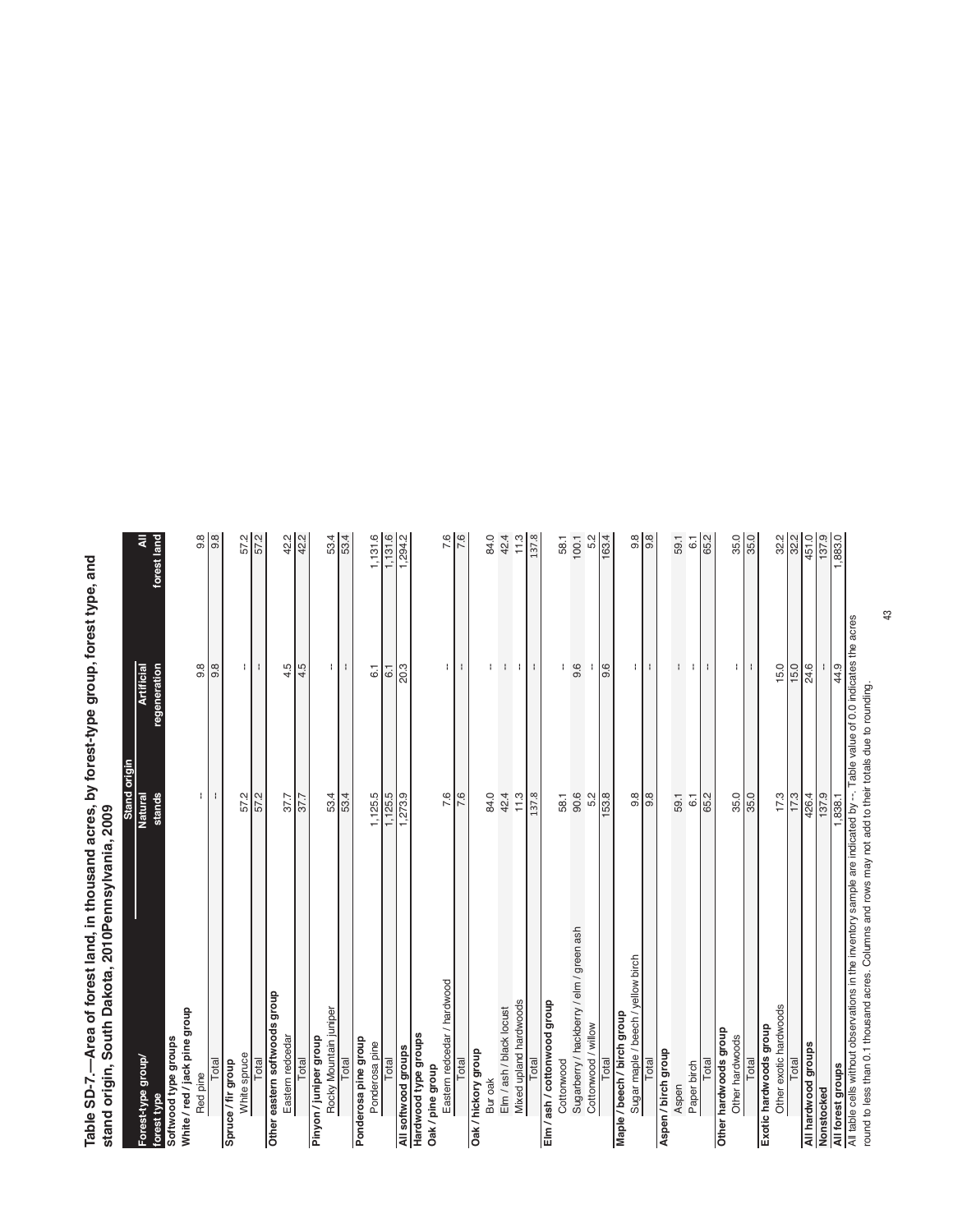|                                                                                        |                |                  |                       |                                                                    | Disturbance class        |                            |                       |                |                              |                               |
|----------------------------------------------------------------------------------------|----------------|------------------|-----------------------|--------------------------------------------------------------------|--------------------------|----------------------------|-----------------------|----------------|------------------------------|-------------------------------|
| Forest-type group/<br>forest type                                                      | None           | Insects          | <b>Disease</b>        | Weather                                                            | Fire                     | <b>Domestic</b><br>animals | animals<br>Wild       | <b>Human</b>   | Other                        | forest land                   |
| White / red / jack pine group<br>Softwood type groups                                  |                |                  |                       |                                                                    |                          |                            |                       |                |                              |                               |
| Red pine                                                                               | 9.8            | $\mathbf{H}$     | $\mathbf{H}$          | ÷.                                                                 | $\blacksquare$           | ÷.                         | $\mathbf{H}$          | ÷              | ÷.                           | 9.8                           |
| Total                                                                                  | $\frac{8}{9}$  | ÷                | $\pm$                 | $\mathbf{H}$                                                       | $\mathbf{H}$             |                            | ÷                     |                | $\mathbf{H}$                 | $\sqrt{8}$                    |
| Spruce / fir group                                                                     | 19.5           | 5.7              |                       |                                                                    |                          |                            | $\overline{6}$ .      |                |                              |                               |
| White spruce<br>Total                                                                  | 19.5           | $\frac{1}{5}$    | 1 H H                 | $\mathbf{I}$<br>$\mathbf{H}$                                       | ÷ I<br>$\mathbf{1}$      | 25.9<br>25.9               | $\overline{6.1}$      | H<br>÷         | $\mathbf{H}$<br>$\mathbf{r}$ | 57.2                          |
| Other eastern softwoods group                                                          |                |                  |                       |                                                                    |                          |                            |                       |                |                              |                               |
| Eastern redcedar                                                                       | 27.4           | Ħ                | $\mathbf{H}$          | $\mathbf{H}$                                                       | П                        | 14.8                       | $\mathbf{H}$          | $\mathbb{E}$   | $\mathbf{H}$                 | $rac{2}{42.2}$                |
| Total                                                                                  | 27.4           | $\pm$            | $\mathbf{L}$          | $\mathbb{C}^{\mathbb{Z}}$                                          | $\pm$                    | 14.8                       | $\mathbf{H}$          | $\mathbb{R}^n$ | $\mathbb{R}^n$               |                               |
| Rocky Mountain juniper<br>Pinyon / juniper group                                       | 35.8           |                  | $\lvert \cdot \rvert$ | Ħ                                                                  | Ŧ.                       | 17.6                       | $\lvert \cdot \rvert$ | $\mathbf{H}$   | ÷.                           |                               |
| Total                                                                                  | 35.8           | 8 H S            | $\cdot$               | ÷                                                                  | ÷                        | $\frac{17.6}{ }$           | ÷                     | ÷              | ÷                            | 53.4                          |
| Ponderosa pine group                                                                   |                |                  |                       |                                                                    |                          |                            |                       |                |                              |                               |
| Ponderosa pine<br>Total                                                                | 720.6<br>720.6 | $rac{1}{28}$     | $\mathbf{H}$          | 17.0                                                               | 48.7                     | 205.9                      | 52.6                  | 57.8           | ÷.                           | 1,131.6                       |
| All softwood groups                                                                    | 813.0          |                  | $\pm$<br>$\mathbf{f}$ | $\frac{0.21}{120}$                                                 | 48.7                     | 205.9                      | 52.6                  | 57.8           | $\pm$<br>$\mathbf{I}$        | $\frac{1,131.6}{1,294.2}$     |
| Hardwood type groups<br>Oak / pine group                                               |                |                  |                       |                                                                    |                          |                            |                       |                |                              |                               |
| Eastern redcedar / hardwood                                                            | ÷.             | 4 H H            | $\pm$ 1.1             | 4 H H                                                              | $\pm$                    | 7.6                        | 4 H H                 | ÷ I            | П                            | 7.6                           |
| Total                                                                                  | ÷              |                  |                       |                                                                    | $\pm$                    | $\frac{1}{6}$              |                       | $\mathbf{L}$   | $\pm$                        | $\frac{1}{2}$                 |
| Oak / hickory group<br>Bur oak                                                         | 64.8           | ÷                | ÷.                    |                                                                    | $\ddot{0}$               |                            | ÷                     | ÷              |                              | 84.0                          |
| Elm / ash / black locust                                                               | 19.9           | $1.\overline{5}$ | $\mathbb{R}^n$        | $\mathbf{1}$                                                       |                          | $17.3$<br>$11.2$           | 9.9                   | $\mathbf{H}$   | $1 - 1$                      | 42.4                          |
| Mixed upland hardwoods                                                                 | 11.3           | ÷                | $\pm$                 | $\pm$                                                              | ÷                        |                            | ÷                     | ÷              | $\pm$                        | 11.3                          |
| Total                                                                                  | 95.9           | $1.5\,$          | $\mathbf{1}$          | $\pm$                                                              | 1.9                      | 28.6                       | 9.9                   | ÷              | н.                           | 137.8                         |
| Elm / ash / cottonwood group                                                           |                |                  |                       |                                                                    |                          |                            |                       |                |                              |                               |
| Cottonwood                                                                             | 45.3           |                  | ÷                     | ÷                                                                  | $\frac{1}{\infty}$       | 6.5<br>21.3                | ÷                     | ÷              |                              |                               |
| Sugarberry / hackberry / elm / green ash                                               | 69.2           | $1 - 1 - 1$      | $\mathbf{H}$          | A.                                                                 |                          |                            | $\mathcal{L}$<br>n t  | ÷              | $6.2$ 5                      | 58.1<br>100.1<br>5.2<br>163.4 |
| Cottonwood / willow                                                                    | 5.2            |                  | H.                    | H.                                                                 | ÷                        |                            |                       | ÷              |                              |                               |
| Total                                                                                  | 119.7          | $\mathbb{R}^n$   | $\mathbf{H}$          | ÷.                                                                 | $\overline{8}$ .         | 27.9                       | $\mathbf{H}$          | ÷              | 7.7                          |                               |
| Sugar maple / beech / yellow birch<br>Maple / beech / birch group                      | 9.8            | ÷Г               | ÷Г                    | . I                                                                | $\cdot$ 1                | ÷ I                        | $\cdot$               | $\pm$          | - 1                          |                               |
| Total                                                                                  | 9.8            | $\mathbf{L}$     | $\mathbf{H}$          | $\mathbf{F}$                                                       | $\mathbf{H}$             | ÷                          | $\ddot{\phantom{a}}$  | ÷              | $\mathbf{H}$                 | $\frac{8}{9}$                 |
| Aspen / birch group                                                                    |                |                  |                       |                                                                    |                          |                            |                       |                |                              |                               |
| Aspen                                                                                  | 29.4           | ÷                | ÷                     | ÷                                                                  | ÷                        | 11.4                       | 13.2                  | 5.2            | ÷                            | 59.1                          |
| Paper birch                                                                            | 6.1            | $\pm 1 +$        | $\pm 1$               | ΠI                                                                 | ΠI                       |                            |                       |                | ÷ I                          | $\overline{6}$                |
| Total                                                                                  | 35.5           |                  | $\mathbf{L}$          | $\mathbb{R}^n$                                                     | $\mathbf{H}$             | 11.4                       | 13.2                  | 5.2            | ÷                            | 65.2                          |
| Other hardwoods group<br>Other hardwoods                                               | 19.0           | $\mathbf{H}$     | $\mathbf{H}$          | $\mathbf{H}$                                                       |                          | 11.6                       | ÷                     | H              | $\mathbf{H}$                 |                               |
| Total                                                                                  | 19.0           | $\mathbf{r}$     | $\mathbf{r}$          | ÷                                                                  | $\frac{4.5}{4.5}$        | 11.6                       | ÷                     | ÷              | ÷                            | 35.0                          |
| Other exotic hardwoods<br>Exotic hardwoods group                                       | 32.2           | ÷.               | $\pm$                 | $\mathbb{R}^n$                                                     | $\lvert \cdot \rvert$    | $\mathbf{H}$               | ÷.                    | ÷              | $\pm$                        |                               |
| Total                                                                                  | 32.2           |                  | $\mathbf{F}$          | $\pm$                                                              | $\mathbf{L}$             | ÷                          | $\mathbf{H}$          | $\mathcal{H}$  | $\mathbf{F}$                 | 32.2                          |
|                                                                                        | 312.1          | $\frac{1}{15}$   | $\pm$                 | ÷.                                                                 |                          |                            | 23.0                  | 5.2            | 7.7                          |                               |
| All hardwood groups<br>Nonstocked                                                      | 59.2           |                  | ÷.                    | ÷                                                                  | $\frac{14.5}{7}$<br>70.4 | $rac{87.0}{71.4}$          |                       |                |                              | 451.0<br>137.9<br>1,883.0     |
| All forest groups                                                                      | 1,184.3        | 36.2             |                       | 17.0                                                               |                          |                            | 81.7                  | $rac{1}{629}$  | $\frac{1}{7.7}$              |                               |
| All table cells without observations in the inventory sample are ind                   |                |                  |                       | icated by --. Table value of 0.0 indicates the acres round to less |                          |                            |                       |                |                              |                               |
| than 0.1 thousand acres. Columns and rows may not add to their totals due to rounding. |                |                  |                       |                                                                    |                          |                            |                       |                |                              |                               |

Table SD-8.—Area of forest land, in thousand acres, by forest-type group, forest type, and disturbance class, South Dakota, 2010 **Table SD-8.—Area of forest land, in thousand acres, by forest-type group, forest type, and disturbance class, South Dakota, 2010**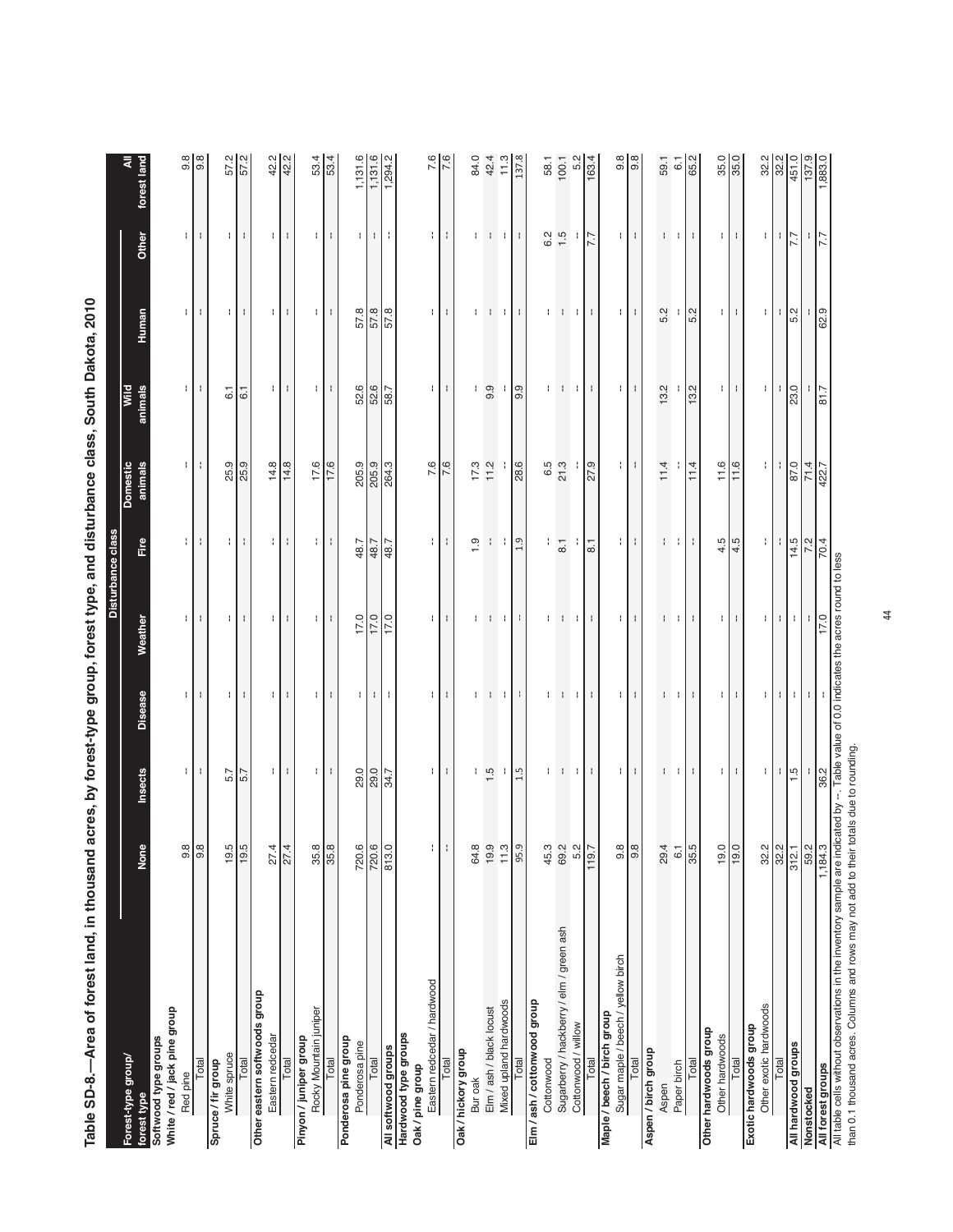Table SD-9.—Area of timberland, in thousand acres, by forest-type group, forest type, and stand-size class,<br>South Dakota, 2010 **Table SD-9.—Area of timberland, in thousand acres, by forest-type group, forest type, and stand-size class, South Dakota, 2010**

|                                                                                                                                                             |                        | Stand-size class |                |               |                  |
|-------------------------------------------------------------------------------------------------------------------------------------------------------------|------------------------|------------------|----------------|---------------|------------------|
| Forest-type group                                                                                                                                           | Large                  | <b>Medium</b>    | Small          |               |                  |
| forest type                                                                                                                                                 | diameter               | diameter         | diameter       | Nonstocked    | All stands       |
| Softwood type groups                                                                                                                                        |                        |                  |                |               |                  |
| White / red / jack pine group                                                                                                                               |                        |                  |                |               |                  |
| Red pine                                                                                                                                                    | ÷                      | 9.8              | Í              | Í             | 9.8              |
| Total                                                                                                                                                       | ÷                      | 9.8              | f,             | $\frac{1}{1}$ | $\frac{8}{9}$    |
| Spruce / fir group                                                                                                                                          |                        |                  |                |               |                  |
| White spruce                                                                                                                                                | 51.8                   | 5.4              | t,             | t,            |                  |
| Total                                                                                                                                                       | 51.8                   | 5.4              | f,             | t,            | 57.2             |
| qhou<br>Other eastern softwoods gr                                                                                                                          |                        |                  |                |               |                  |
| Eastern redcedar                                                                                                                                            | 7.6                    | 4.5              | 17.1           | t,            | 29.1             |
| Total                                                                                                                                                       | $\overline{7.6}$       | $\frac{4.5}{4}$  | 17.1           | ţ.            | 29.1             |
| Pinyon / juniper group                                                                                                                                      |                        |                  |                |               |                  |
| Rocky Mountain juniper                                                                                                                                      | 34.0                   | 11.8             | 7.6            | f,            | 53.4             |
| Total                                                                                                                                                       | 34.0                   | 11.8             | 7.6            | ÷,            | 53.4             |
| Ponderosa pine group                                                                                                                                        |                        |                  |                |               |                  |
| Ponderosa pine                                                                                                                                              | 866.4                  | 104.5            | 130.6          | f,            | 1,101.4          |
| Total                                                                                                                                                       | 866.4                  | 104.5            | 130.6          | t,            | 1,101.4          |
| All softwood groups                                                                                                                                         | 959.8                  | 135.9            | 155.3          | t             | 1,251.0          |
| Hardwood type groups                                                                                                                                        |                        |                  |                |               |                  |
| Oak / hickory group                                                                                                                                         |                        |                  |                |               |                  |
| Bur oak                                                                                                                                                     | $-11.7$                | 35.0             | $\frac{0}{1}$  | Í             | 48.6             |
| Elm / ash / black locust                                                                                                                                    | 10.9                   | 23.9             | 7.6            | ţ.            | 42.4             |
| Mixed upland hardwoods                                                                                                                                      | 4.0                    |                  |                | ţ.            | 4.0              |
| Total                                                                                                                                                       | 26.6                   | 59.0             | 9.5            | t             | 95.0             |
| Elm / ash / cottonwood group                                                                                                                                |                        |                  |                |               |                  |
| Cottonwood                                                                                                                                                  | 56.6                   |                  |                | f,            | 56.6             |
| Sugarberry / hackberry / elm / green ash                                                                                                                    | 74.5                   | 3.8              | 17.4           | $\mathbf{r}$  | 95.7             |
| Cottonwood / willow                                                                                                                                         | 5.2                    |                  |                | Í             | 5.2              |
| Total                                                                                                                                                       | 136.3                  | 3.8              | 17.4           | ÷             | 157.5            |
| dno.fo upseq / picp do.                                                                                                                                     |                        |                  |                |               |                  |
| yellow birch<br>Sugar maple / beech                                                                                                                         | $9.\overline{8}$       | ţ                | Ť.             | ţ.            | $9.\overline{8}$ |
| Total                                                                                                                                                       | 9.8                    | ţ.               | f,             | t,            | 9.8              |
| Aspen / birch group                                                                                                                                         |                        |                  |                |               |                  |
| Aspen                                                                                                                                                       | 5.2                    | 13.4             | 34.8           | $\frac{1}{4}$ | 53.4             |
| Paper birch                                                                                                                                                 |                        |                  | $\overline{6}$ | ţ.            | $\overline{6.1}$ |
| Total                                                                                                                                                       | 5.2                    | 13.4             | 40.9           | f,            | 59.5             |
| Other hardwoods group                                                                                                                                       |                        |                  |                |               |                  |
| Other hardwoods                                                                                                                                             | $\frac{1}{1}$          | $\ddot{5}$       | 33.5           | ţ.            | 35.0             |
| Total                                                                                                                                                       | $\mathord{\mathsf{I}}$ | 1.5              | 33.5           | ÷             | 35.0             |
| Exotic hardwoods group                                                                                                                                      |                        |                  |                |               |                  |
| $\overline{\omega}$<br>Other exotic hardwood                                                                                                                | 5.6                    | 22.6             | l,             | t,            | 32.2             |
| Total                                                                                                                                                       | 0.7                    | 22.6             |                | ţ.            | 32.2             |
| All hardwood groups                                                                                                                                         | 187.5                  | 100.2            | 101.3          | f,            | 389.0            |
| Nonstocked                                                                                                                                                  |                        |                  |                | 124.7         | 124.7            |
|                                                                                                                                                             |                        |                  |                | 124.7         | 1,764.6          |
| All forest groups<br>All table cells without observations in the inventory sample are indicated by --. Table value of 0.0 indicates the acres round to less |                        |                  |                |               |                  |

than 0.1 thousand acres. Columns and rows may not add to their totals due to rounding. than 0.1 thousand acres. Columns and rows may not add to their totals due to rounding.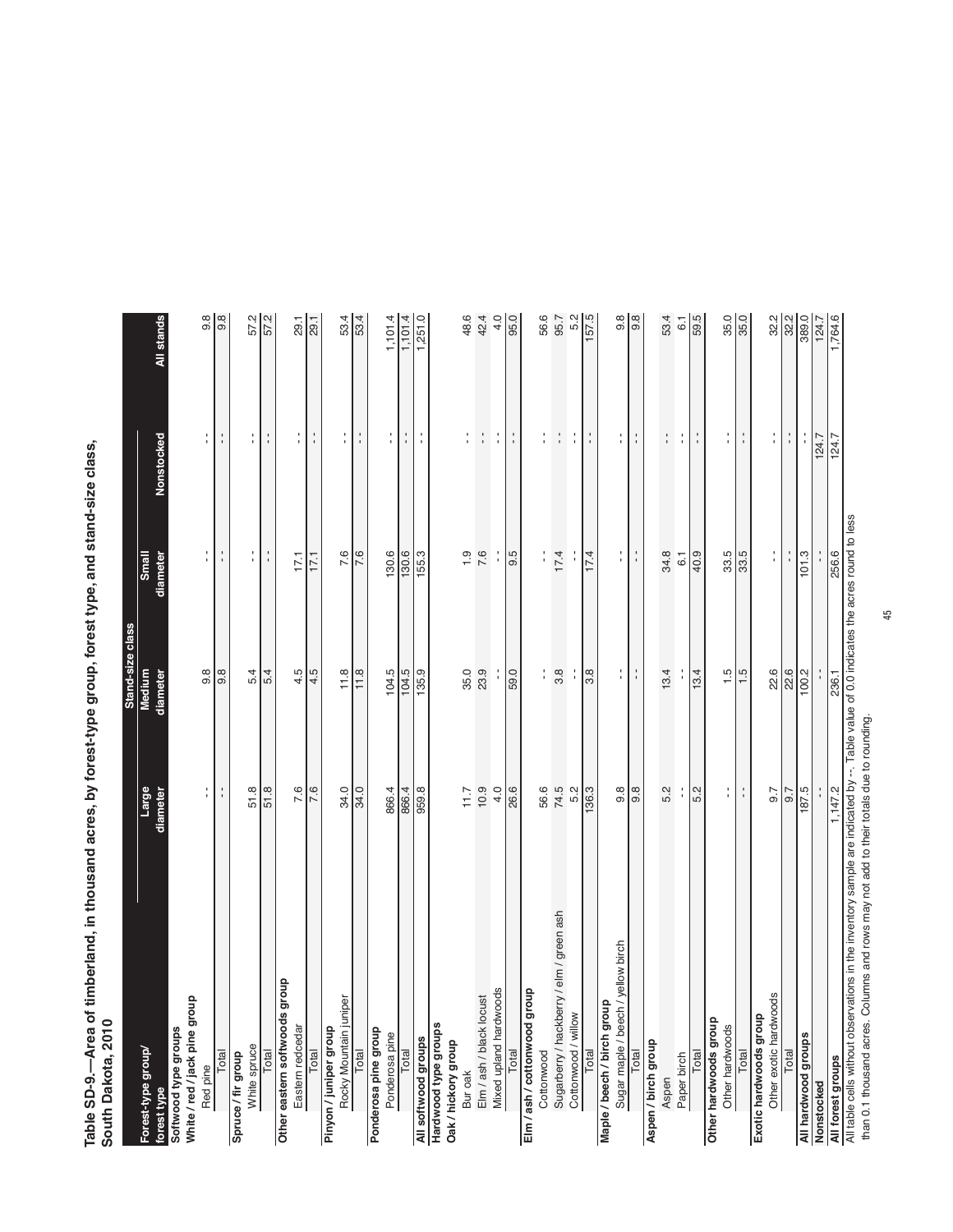Table SD-10.—Number of live trees (at least 1 inch d.b.h/d.r.c.), in thousand trees, on forest land by species group, species, and diameter class,<br>South Dakota, 2010 **Table SD-10.—Number of live trees (at least 1 inch d.b.h/d.r.c.), in thousand trees, on forest land by species group, species, and diameter class, South Dakota, 2010**

|                                                             |                      |               |               |                       |                          |              |                  | Diameter class (inches) |                 |                      |                 |                 |               |                 |                |                  |
|-------------------------------------------------------------|----------------------|---------------|---------------|-----------------------|--------------------------|--------------|------------------|-------------------------|-----------------|----------------------|-----------------|-----------------|---------------|-----------------|----------------|------------------|
| Species group/<br>species                                   | 2.9<br>$\frac{1}{2}$ | 4.9<br>$3.0-$ | 6.9<br>$5.0-$ | ್ತೆ ಇ                 | 10.9<br>$9.0-$           | 12.9<br>11.0 | $13.0-$<br>14.9  | 16.9<br>$15.0 -$        | 18.9<br>$17.0-$ | 20.9<br>$19.0 -$     | 24.9<br>$21.0-$ | 28.9<br>25.0-   | 32.9<br>29.0- | 36.9<br>$33.0-$ | 37.0+          | classes<br>₹     |
| Softwood wood species groups<br>Eastern white and red pines |                      |               |               |                       |                          |              |                  |                         |                 |                      |                 |                 |               |                 |                |                  |
| Red pine                                                    | ÷.                   | ł.            | 1,351         |                       | 59                       | ÷            | ÷                | ÷                       | ÷.              | ÷.                   | ÷.              | ÷.              | ÷.            | ÷.              | ÷.             |                  |
| Total                                                       | ÷                    | $\mathbf{I}$  | 1,351         | 822                   |                          | ÷            | ÷                | ÷                       | ÷               | ÷                    |                 | ÷               | ÷             | ÷               | ÷              | 2,232<br>2,232   |
| Spruce and balsam fir                                       |                      |               |               |                       |                          |              |                  |                         |                 |                      |                 |                 |               |                 |                |                  |
| White spruce                                                | 11,749               | 6,023         | 2,574         | 88<br>$2,1$           | 1,351                    | 935          | 911              | 558                     | 178             | $72^{2}$             | 32 <sub>8</sub> | t               | ÷             | ÷               | t              | 26,547<br>26,547 |
| Total                                                       | 11,749               | 6,023         | 2,574         | 2,1                   | 1,351                    | 935          | $\overline{911}$ | 558                     | 178             |                      |                 | ÷               | ÷             | ÷               | t              |                  |
| Other eastern softwoods                                     |                      |               |               |                       |                          |              |                  |                         |                 |                      |                 |                 |               |                 |                |                  |
| Eastern redcedar                                            | 7,255                | 3,677         | 1,301         | 907                   | 657                      | 250          | 46               | ł                       | ł               | ł                    | ł               | ł.              | t.            | t.              | t.             | 14,093           |
| Ponderosa pine                                              | 122,275              | 57,381        | 40,577        | 39,821                | 28,088                   | 18,725       | 11,315           | 5,985                   | 3,934           | 1,680                | 925             | 194             | 59            | ÷               | л.             | 330,959          |
| Total                                                       | 129,530              | 61,058        | 41,879        | 40,728                | 28,745                   | 18,976       | 11,360           | 5,985                   | 3,934           | 1,680                | 925             | 194             | 59            | ÷               | ÷              | 345,052          |
| Rocky Mountain juniper<br>Woodland softwoods                | 5,644                | 3,931         | 2,750         | 2,293                 | 1,214                    | 329          |                  | 170                     |                 | ÷.                   | 36              | 89              | ÷.            | ÷.              | ÷.             | 16,706           |
| Total                                                       | 5,644                | 3,931         | 2,750         |                       | 1,214                    | 329          | $\frac{23}{23}$  | 170                     | $\frac{34}{4}$  | ÷                    | 36              | 68              | ÷.            | ÷.              | ÷              | 16,706           |
| <b>Total softwoods</b>                                      | 146,923              | 71,011        | 48,553        | 2,293<br>46,006       | 31,369                   | 20,240       | 509<br><u>بہ</u> | 6,713                   | 4,145           | 1,753                | 888             | 262             | 59            | ÷               | ÷              | 390,537          |
| Hardwood species groups<br>Select white oaks<br>Bur oak     | 6,211                | 8,457         | 7,134         | 89<br>$\frac{1}{4}$   | 1,378                    | 1,021        | 541              | 314                     | 179             | 5                    | 161             | ŧ               | ÷             | ł.              | t.             | 29,646           |
| Total                                                       | 6,211                | 8,457         | 7,134         | 69<br>4,1             | 1,378                    | 1,021        | 541              | 314                     | 179             | ᇮ                    | 161             | ÷               | ÷             | ÷               | ÷              | 29,646           |
| Silver maple<br>Soft maple                                  | ţ.                   | ŧ             | 36            |                       | 107                      | 36           | 36               | 36                      | ÷,              | ÷,                   | ÷,              | ł.              | ł.            | ţ.              | ł.             | 286              |
| Total                                                       | ÷                    | ł             | 36            | <b>96</b>             | 107                      | 36           | 86               | 36                      | ÷               | ÷                    | ÷               | ÷               | ÷             | ÷               | $\mathbf i$    | 286              |
| Green ash<br>Ash                                            | 7,848                | 4,505         | 2,823         |                       |                          | 1,075        | 554              | 348                     | 205             | 195                  | 46              | F               | $\mathbf{H}$  | $\mathbb{E}$    | $\mathbb{E}$   |                  |
| Total                                                       | 7,848                | 4,505         | 2,823         | $\frac{2,551}{2,551}$ | $\frac{1,278}{1,278}$    | 1,075        | 554              | 348                     | 205             | 195                  | 46              | $\overline{11}$ | ÷             | ł               | ł              | 21,538<br>21,538 |
| Eastem cottonwood<br>Cottonwood and aspen                   | ÷                    | 446           | 212           | 33<br>ო               | 140                      | 115          | 123              | 176                     | 36              | 104                  | 36              | 52              | 117           | ŧ               |                | 1,926            |
| Plains cottonwood                                           | J.                   |               |               | Ť                     | $\overline{\phantom{a}}$ |              | 157              | 75                      | 105             | 75                   | 113             | 46              | ÷             | 36              | $+$ 46         | 724              |
| Quaking aspen                                               | 14,714               | 1,769         | 1,883         | $\frac{1,793}{2,127}$ | 523                      | 173          | 32               |                         |                 |                      |                 |                 | ÷             | ÷               | ÷              | 20,888           |
| Total                                                       | 14,714               | 2,214         | 2,095         |                       | 735                      | 288          | 312              | 251                     | 141             | 180                  | 149             | 133             | 117           | 36              | 46             | 23,538           |
| American basswood<br>Basswood                               | ÷                    | t             | 197           |                       | 46                       | ÷.           | ÷                | ÷                       | ÷               | ÷                    | ÷               | ÷               | ÷             | ÷               | ÷              |                  |
| Total                                                       | ÷                    | ŧ             | 197           | <b>36</b>             | 46                       | ÷            | ÷                | ÷                       | ÷               | ÷                    | ÷               | ÷               | ÷             | ÷               | ÷              | 278              |
| Black walnut<br><b>Black walnut</b>                         | 446                  | ÷             | S9            | 36                    | 72                       | 72           | ÷.               | ÷.                      | ÷.              | ÷.                   | t.              | ÷.              | ÷.            | ÷.              | ÷              | 683              |
| Total                                                       | 446                  | ÷             | 59            | 86                    | $\approx$                | $\approx$    | ÷                | ÷                       | ÷               | ÷                    | ÷               | ÷               | ÷             | ÷               | ÷              | 683              |
| Other eastern soft hardwoods                                |                      |               | 868           |                       |                          |              | 282              |                         |                 |                      |                 |                 |               |                 |                |                  |
| Boxelder                                                    | 3,776                | 1,197         |               | 406                   | 597                      | 587          |                  | 129                     | 72              | 36                   | 5               | ł               | t             | t               |                | 8,030            |
| Paper birch                                                 | 11,522               | 3,089         | 821           | 244                   |                          |              |                  |                         | ÷               | $\ddot{\phantom{a}}$ | ÷,              | ÷               | ÷             | ÷               | ÷              | 15,676           |
| Hackberry                                                   | 468                  | ÷             | 187           | 63                    | 199                      | 212          | 104              | H.                      | ÷               | ÷                    | ÷               | ÷               | ÷             | ÷               | H.             | 1,334            |
| White willow                                                | 520                  | ł             |               | ÷,                    |                          |              | I,               | ÷                       | ÷               | ÷,                   | ÷,              | 42              | ÷             | -1              | <b>COM</b>     | 561              |
| American elm                                                | 520                  | 2,104         | 1,552         | 1,395<br>733          | 771                      | 335          | 199              | 46                      | $\overline{5}$  | 127                  | 199             | 46              | ÷             | ÷               |                | 7,384            |
| Siberian elm<br>Slippery elm                                | t                    | ÷<br>÷        | 710<br>÷      |                       | 563                      | 225          | 153              | ÷<br>- 1                | $\mathbf{1}$    | ÷.<br>÷              | ÷<br>÷          | 4 H             | $1 - 1$       | $1 - 1$         | <b>COLLEGE</b> | 2,383            |
| Total                                                       | 16,805               | 6,389         | 4,138         | 46<br>2,986           | 2,130                    | 1,359        | 739              | 175                     | 163             | 163                  | 280             | $\frac{8}{2}$   |               |                 |                | 46<br>35,415     |
|                                                             |                      |               |               |                       |                          |              |                  |                         |                 |                      |                 |                 |               |                 | ł              |                  |

(Table SD-10 continued on next page) (Table SD-10 continued on next page)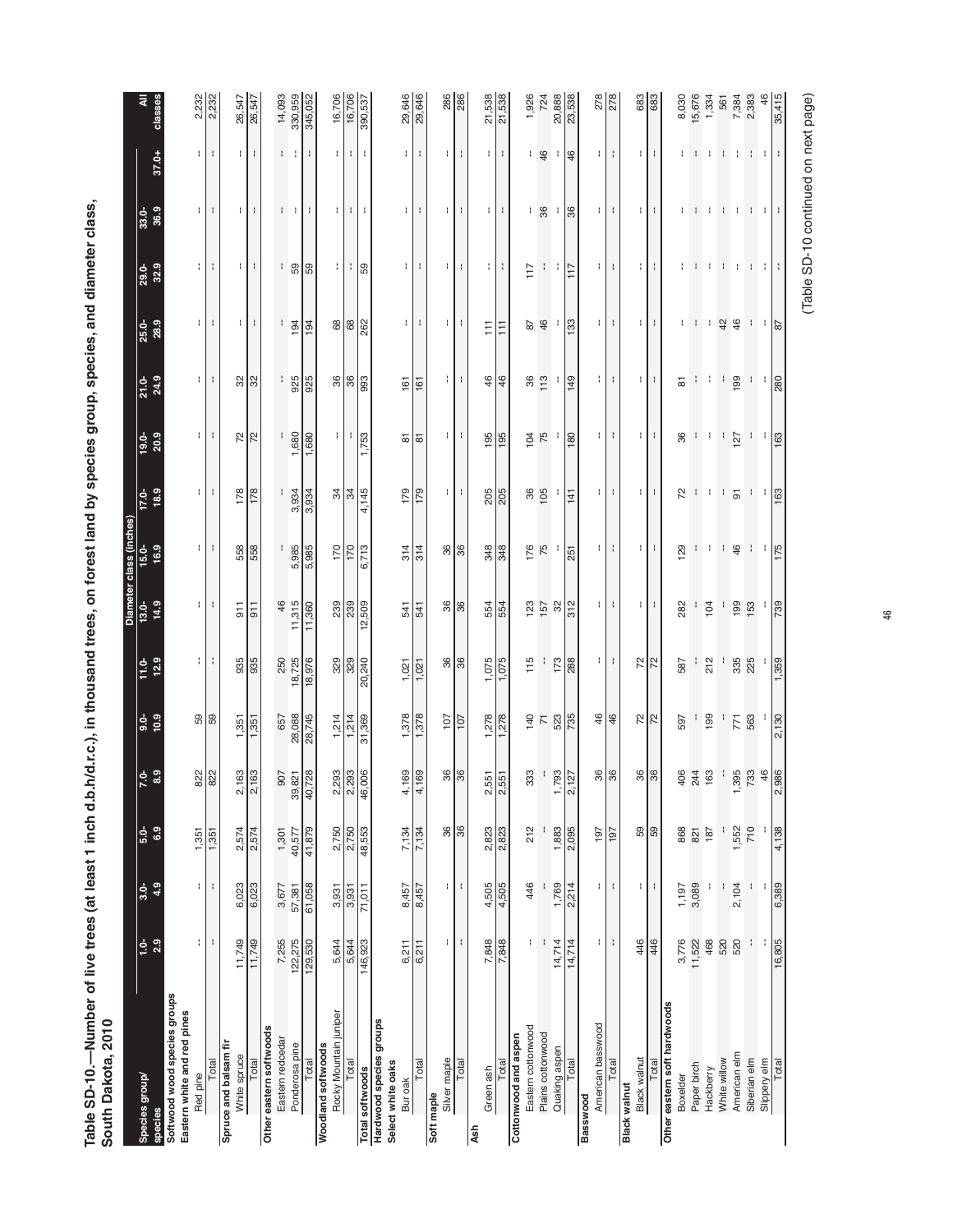## (Table SD-10 continued) (Table SD-10 continued)  $\frac{1}{2}$

|                                 |         |               |                |                  |          |               |          | Diameter class (inches) |       |          |          |              |          |      |       |         |
|---------------------------------|---------|---------------|----------------|------------------|----------|---------------|----------|-------------------------|-------|----------|----------|--------------|----------|------|-------|---------|
| Species group                   |         | <u>م</u><br>م | <u>ძ.</u>      | $7.0 -$          | <u>ം</u> | $\frac{1}{1}$ | $13.0 -$ | $15.0 -$                | 17.0- | $19.0 -$ | $21.0 -$ | <b>25.0-</b> | $29.0 -$ | 33.0 |       | ₹       |
| <b>Species</b>                  | o<br>N  | 4.9           | ဒီ             | 0<br>ස           | 10.9     | 12.9          | 14.9     | 16.9                    | 18.9  | 20.9     | 24.9     | 28.9         | 32.9     | 36.9 | 37.0+ | classes |
| Other eastern hard hardwoods    |         |               |                |                  |          |               |          |                         |       |          |          |              |          |      |       |         |
| Honeylocust                     | I       | I             | 179            |                  | 36       | i             | i        | i                       | I     | I        | I        | I            | I        | I    | I     | 358     |
| Red mulberry                    | 937     | ł             | 293            | 73               | 38       | I             | i        | l                       | I     | I        | I        | I            | I        | I    | I     | 1,341   |
| Total                           | 937     | i             | 472            | 216              | 73       | i             | I        | I                       | i     | i        | i        | i            | i        | i    | I     | 1,699   |
| Eastern noncommercial hardwoods |         |               |                |                  |          |               |          |                         |       |          |          |              |          |      |       |         |
| Prairie crab apple              | i       | I             | 107            |                  | 36       | I             | I        | I                       | I     | I        | I        | I            | I        | i    | I     | 215     |
| Eastern hophornbeam             | 20,908  | 4,564         | 469            | 36               | I        | I             | I        | I                       | I     | I        | I        | I            | I        | i    | I     | 25,977  |
| Chokecherry                     | 6,859   | 891           | $\overline{2}$ | i                | I        | i             | I        | I                       | i     | i        | I        | I            | I        | I    | I     | 7,822   |
| Willow spp.                     | i       | I             | ᢛ              | I                | I        | I             | I        | l                       | l     | I        | I        | I            | I        | I    | I     | 5       |
| Russian-olive                   | i       | I             | 250            | 83               | i        | 42            | i        | i                       | i     | i        | I        | I            | i        | i    | I     | 375     |
| Other or unknown live tree      | i       | i             | 36             | i                | I        | i             | i        | l                       | i     | I        | I        | I            | I        | I    | I     | 36      |
| Total                           | 27,767  | 5,455         | 965            | 191              | 36       | 42            | i        | I                       | I     | I        | i        | I            | I        | I    | I     | 34,456  |
| <b>Total hardwoods</b>          | 74.727  | 27,020        | 17.918         | 348<br>$\approx$ | 5,855    | 3,891         | 2,182    | 1,124                   | 688   | 619      | 636      | 331          | 117      | 36   | 46    | 147,538 |
| All species groups              | 221,650 | 98,031        | 66,471         | .354<br>S8       | 37,224   | 24,131        | 14,691   | 7,837                   | 4,833 | 2,372    | 1,629    | 594          | 176      | 36   | 46    | 538,075 |

All table cells without observations in the inventory sample are indicated by --. Table value of 0 indicates the number of trees rounds to less<br>than 1 thousand trees. Columns and rows may not add to their totals due to rou All table cells without observations in the inventory sample are indicated by --. Table value of 0 indicates the number of trees rounds to less

than 1 thousand trees. Columns and rows may not add to their totals due to rounding.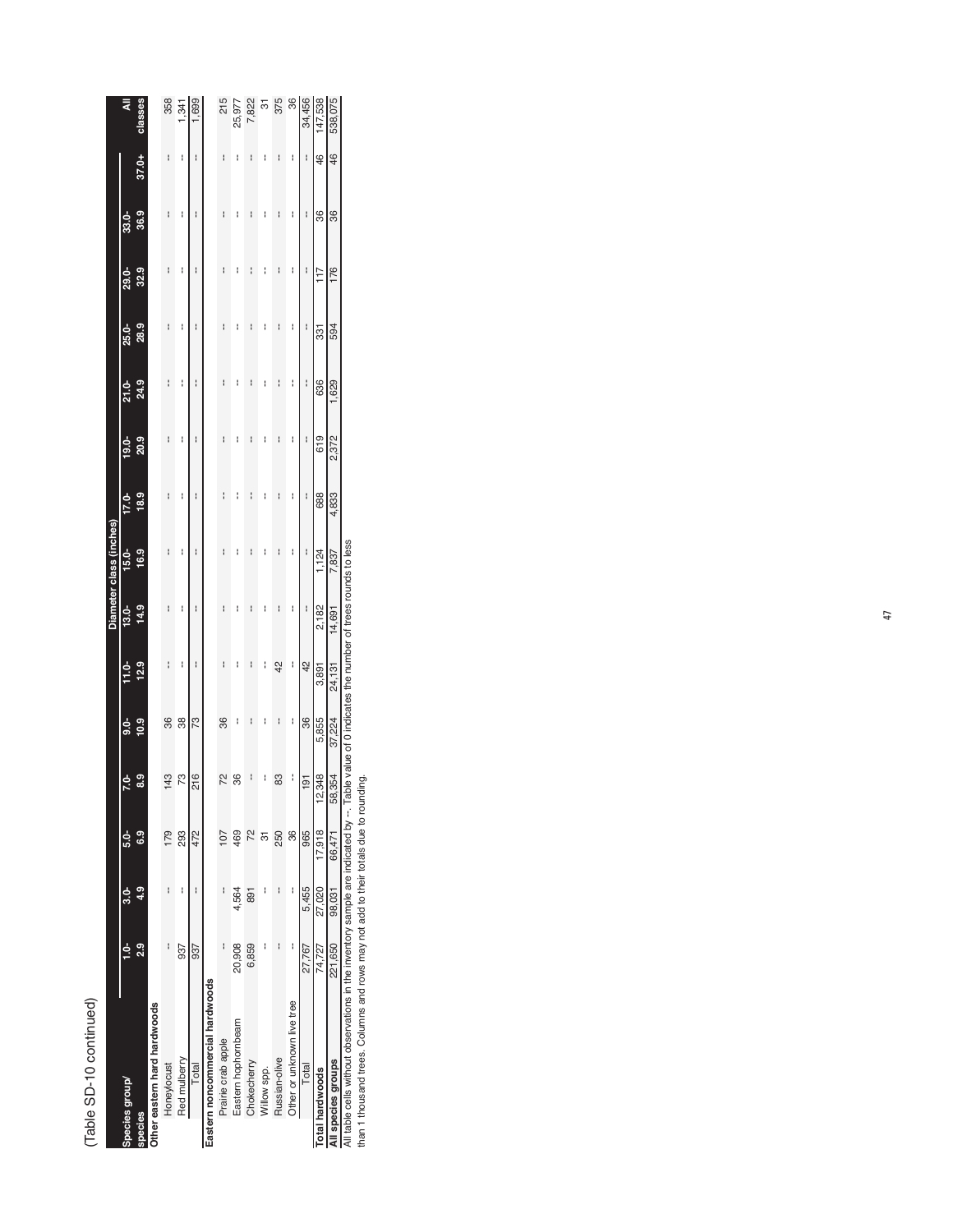Table SD-11.—Number of growing-stock trees (at least 1 inch d.b.h.), in thousand trees, on timberland by species group, species, and diameter class,<br>South Dakota, 2010 **Table SD-11.—Number of growing-stock trees (at least 1 inch d.b.h.), in thousand trees, on timberland by species group, species, and diameter class, South Dakota, 2010**

| Species group/<br>species                                                            | 6.9<br>$5.0-$   | 8.9<br>$7.0-$ | ဒိ<br>$rac{6}{5}$       | 12.9<br>$11.0 -$                  | 14.9<br>$13.0-$                                               | Diameter class (inches)<br>15.0-<br>17.0<br>16.9        | 18.9<br>17.0-           | 20.9<br>$19.0-$         | 24.9<br>21.0      | 25.0-<br>28.9                      | 32.9<br>$29.0-$                           | 33.0+          |                               |
|--------------------------------------------------------------------------------------|-----------------|---------------|-------------------------|-----------------------------------|---------------------------------------------------------------|---------------------------------------------------------|-------------------------|-------------------------|-------------------|------------------------------------|-------------------------------------------|----------------|-------------------------------|
| Softwood wood species groups<br>Eastern white and red pines<br>Red pine              | 1,233           | 646           |                         | $\lvert \cdot \rvert$             | ŧ.                                                            | -11                                                     | ÷.                      | ÷.                      | ÷.                | ÷.                                 | ÷.                                        | ÷              | 1,938                         |
| Total                                                                                | 1,233           | 646           | $\frac{59}{59}$         | ÷                                 | ÷                                                             | ÷                                                       | ÷                       | ÷                       | ÷                 | ÷                                  | ÷                                         | ÷              | 1,938                         |
| Spruce and balsam fir                                                                |                 |               |                         |                                   |                                                               |                                                         |                         |                         |                   |                                    |                                           |                |                               |
| White spruce                                                                         | 2,506           | 2,163         | $\frac{1,315}{1,315}$   | 861                               | 657                                                           | 558                                                     | 141                     | 72                      | $\frac{32}{32}$   | $\pm$                              | $\lvert \cdot \rvert$                     | $\mathbf{H}$   | 8,306                         |
| Total                                                                                | 2,506           | 2,163         | 1,31                    | 861                               | 657                                                           | 558                                                     | 141                     |                         |                   | ÷                                  | ÷.                                        | ÷              | 8,306                         |
| Other eastern softwoods                                                              |                 |               |                         |                                   |                                                               |                                                         |                         |                         |                   |                                    |                                           |                |                               |
| Eastern redcedar                                                                     | 560             | 523           | 358<br>25,816           |                                   | 46                                                            | ÷                                                       | $\pm$                   | $\mathbf{I}$            | п.                |                                    | $1 - 1$                                   | $\mathbf{1}$   | 1,665                         |
| Ponderosa pine                                                                       | 34,622          | 36,916        |                         |                                   | $\frac{10,688}{10,734}$                                       | 5,549<br>5,549                                          |                         | 1,648                   | 807               | $\frac{160}{160}$                  |                                           |                |                               |
| Total                                                                                | 35,182          | 37,438        | 26, 174<br>27, 548      | 179<br>17,566<br>18,606<br>18,606 |                                                               |                                                         | 3,704<br>3,704<br>3,845 |                         |                   |                                    | ÷                                         | $\mathbf{I}$   | 137,477<br>139,142<br>149,386 |
| <b>Total softwoods</b>                                                               | 38,922          | 40,248        |                         |                                   | 11,390                                                        | 6,108                                                   |                         | 1,720                   | 839               | 160                                | ÷                                         | ÷              |                               |
| Hardwood species groups<br>Select white oaks                                         |                 |               |                         |                                   |                                                               |                                                         |                         |                         |                   |                                    |                                           |                |                               |
| Bur oak                                                                              | 1,457           | 816           | 431                     | 430                               | 195                                                           |                                                         | $\frac{8}{3}$           | Ш                       | - 1               | $\pm$                              | $\pm$                                     | ÷Г             |                               |
| Total                                                                                | 1,457           | 816           | $\frac{43}{1}$          | 430                               | 195                                                           | $\frac{8}{36}$                                          | 36                      | $\mathbf{I}$            | ÷                 | ÷                                  | ÷                                         | ÷              | $\frac{3,401}{3,401}$         |
| Soft maple                                                                           |                 |               |                         |                                   |                                                               |                                                         |                         |                         |                   |                                    |                                           |                |                               |
| Silver maple                                                                         | ÷               | ÷             | $\frac{8}{36}$          | $\cdot$ 1                         | ÷.                                                            | $\mathbf{H}$                                            | $\ddot{\phantom{a}}$    | $\mathbf{H}$            | $\mathbf{H}$      | $\ddot{\phantom{a}}$               | $\mathbf{H}$                              | ÷.             | $\frac{8}{8}$                 |
| Total                                                                                | ŀ               | $\mathbf{I}$  |                         | ÷                                 | ÷                                                             | $\mathbf{I}$                                            | ÷                       | ÷.                      | $\mathbf{r}$      | ÷                                  | $\mathbf{H}$                              | $\mathbf{I}$   |                               |
| Ash                                                                                  |                 |               |                         |                                   |                                                               |                                                         |                         |                         |                   |                                    |                                           |                |                               |
| Green ash                                                                            | 964             | 1,169         | $\frac{395}{395}$       | 430                               | 326                                                           | RR                                                      | 46                      | 34                      | ÷                 | 86                                 | $\pm$                                     | Ħ              | 3,468                         |
| Total                                                                                | 964             | 1,169         |                         | 430                               | 326                                                           |                                                         | 46                      | $\frac{3}{4}$           | ÷.                | 36                                 | ÷.                                        | ÷.             | 3,468                         |
| Cottonwood and aspen                                                                 |                 |               |                         |                                   |                                                               |                                                         |                         |                         |                   |                                    |                                           |                |                               |
| Eastern cottonwood                                                                   | 104             | 119           | $\frac{1}{2}$           | $\pmb{\mathbb{S}}$                | $87$                                                          | 176                                                     | 36                      | $\frac{104}{75}$        | 86                | 28                                 | 72                                        | ÷              | 1,010                         |
| Plains cottonwood                                                                    |                 |               | $38$                    | $\mathbf{I}$                      | 121                                                           | 75                                                      | $\pm$                   |                         | 113               | $\left\langle \cdot \right\rangle$ | $1 - 1$                                   | 36             | 457                           |
| Quaking aspen                                                                        | 1,129           | 1,136         | 417                     | 67                                |                                                               | ÷                                                       | ÷                       |                         |                   | $\mathbf{I}$                       |                                           | ÷              | 2,750                         |
| Total                                                                                | 1,234           | 1,255         | 560                     | $\frac{15}{2}$                    | 208                                                           | 251                                                     | 86                      | 80                      | <b>9H</b>         | $\frac{8}{2}$                      | $\overline{2}$                            | 86             | 4,21                          |
| Basswood                                                                             | 119             |               |                         |                                   |                                                               |                                                         |                         |                         |                   |                                    |                                           |                |                               |
| American basswood                                                                    |                 | ÷.            | \$                      | - 1                               | ПI                                                            | $\mathbf{1}$                                            | $\ddot{\phantom{0}}$    | $\pm$ $\pm$             | $\pm$             | $\ddot{\phantom{0}}$               | - 1                                       | Ħ              | 165                           |
| Total                                                                                | 119             | $\mathbf{I}$  | $\frac{4}{3}$           | ÷                                 | $\pm$                                                         |                                                         | ÷                       |                         | $\mathbb{R}^n$    | ÷                                  | $\mathcal{V}$                             | Ч.             | 165                           |
| Black walnut<br><b>Black walnut</b>                                                  | 59              | 36            | ÷,                      | 36                                |                                                               | $\pm$                                                   | Ħ                       |                         | $\pm$             |                                    |                                           | Ħ              | 130                           |
| Total                                                                                | 59              | 36            |                         |                                   | 3 H S                                                         | H.                                                      | H.                      | H H                     | <b>H</b>          | 3 H S                              | 3 H S                                     | ÷              | $\frac{130}{2}$               |
| Other eastern soft hardwoods                                                         |                 |               |                         |                                   |                                                               |                                                         |                         |                         |                   |                                    |                                           |                |                               |
| Boxelder                                                                             | ł               | 36            | 83                      | 36                                | 86                                                            | ÷                                                       | ÷                       | ÷                       | ÷                 | ÷                                  | ÷                                         |                | 191                           |
| Paper birch                                                                          | 649             | 209           | ÷                       |                                   | $\mathbf{I}$                                                  | $\mathbf{I}$                                            |                         | $\mathbf{H}$            | ÷                 |                                    |                                           |                | 857                           |
| Hackberry                                                                            | 187             | 104           |                         | 117                               | $\cdot$                                                       | n t                                                     | $\cdot$                 | ÷                       | ÷                 | ÷                                  | ÷                                         | п.             | 573                           |
| American elm                                                                         | 1,000           | 696           |                         | 163                               | 104                                                           | 46                                                      | 46                      | $\overline{\mathtt{s}}$ | $\frac{4}{6}$     | $\cdot$                            | $\mathbf{1}$                              | $\cdot$        |                               |
| Siberian elm                                                                         | 46              | 212           | $163$<br>$356$<br>$189$ | $\overline{\bf 8}$                |                                                               | $\frac{4}{6}$                                           |                         | $\pm$                   | $\frac{4}{6}$     | ÷.                                 |                                           | ÷.             | 2,538<br>528                  |
| Total                                                                                | 1,881           | .257          | 792                     | 866                               | $\frac{140}{5}$                                               |                                                         | 46                      | $\frac{1}{8}$           |                   | ÷                                  | н.                                        | ÷              | 4,686                         |
| Other eastern hard hardwoods                                                         |                 |               |                         |                                   |                                                               |                                                         |                         |                         |                   |                                    |                                           |                |                               |
| Honeylocust                                                                          | 179             | 143           | 36                      | ÷.                                | t.                                                            |                                                         | ÷.                      |                         |                   | ÷.                                 |                                           | $\mathbb{R}^n$ | 358                           |
| Red mulberry                                                                         | 143             | 36            | ÷,                      | ÷                                 | $\blacksquare$                                                | $\left\vert 1\right\rangle$ $\left\vert 1\right\rangle$ | ÷                       | $\cdots$                | $\cdots$          | ÷.                                 | $\cdots$                                  | - 1            | 179                           |
| Total                                                                                | 322             | 179           | 86                      |                                   |                                                               | $\mathbf{1}$                                            |                         | $\pm$                   |                   |                                    |                                           |                | 537                           |
| <b>Total hardwoods</b>                                                               | 6,036<br>44,957 | 4,711         | 2,294                   | $\frac{1,444}{20,051}$            | $\frac{1}{870}$                                               | 402<br>6,510                                            | $\frac{163}{4,008}$     | 295<br>2,015            | $\frac{1}{1,033}$ | $\frac{188}{284}$                  | $\frac{1}{2}$ $\frac{1}{2}$ $\frac{1}{2}$ | $\frac{1}{8}$  | 16,640<br>166,026             |
| All species groups                                                                   |                 | 44,959        |                         |                                   | 12,260                                                        |                                                         |                         |                         |                   |                                    |                                           |                |                               |
| All table cells without observations in the inventory sample are indicated by ---    |                 |               |                         |                                   | Table value of 0 indicates the number of trees rounds to less |                                                         |                         |                         |                   |                                    |                                           |                |                               |
| than 1 thousand trees. Columns and rows may not add to their totals due to rounding. |                 |               |                         |                                   |                                                               |                                                         |                         |                         |                   |                                    |                                           |                |                               |
|                                                                                      |                 |               |                         |                                   |                                                               | 48                                                      |                         |                         |                   |                                    |                                           |                |                               |
|                                                                                      |                 |               |                         |                                   |                                                               |                                                         |                         |                         |                   |                                    |                                           |                |                               |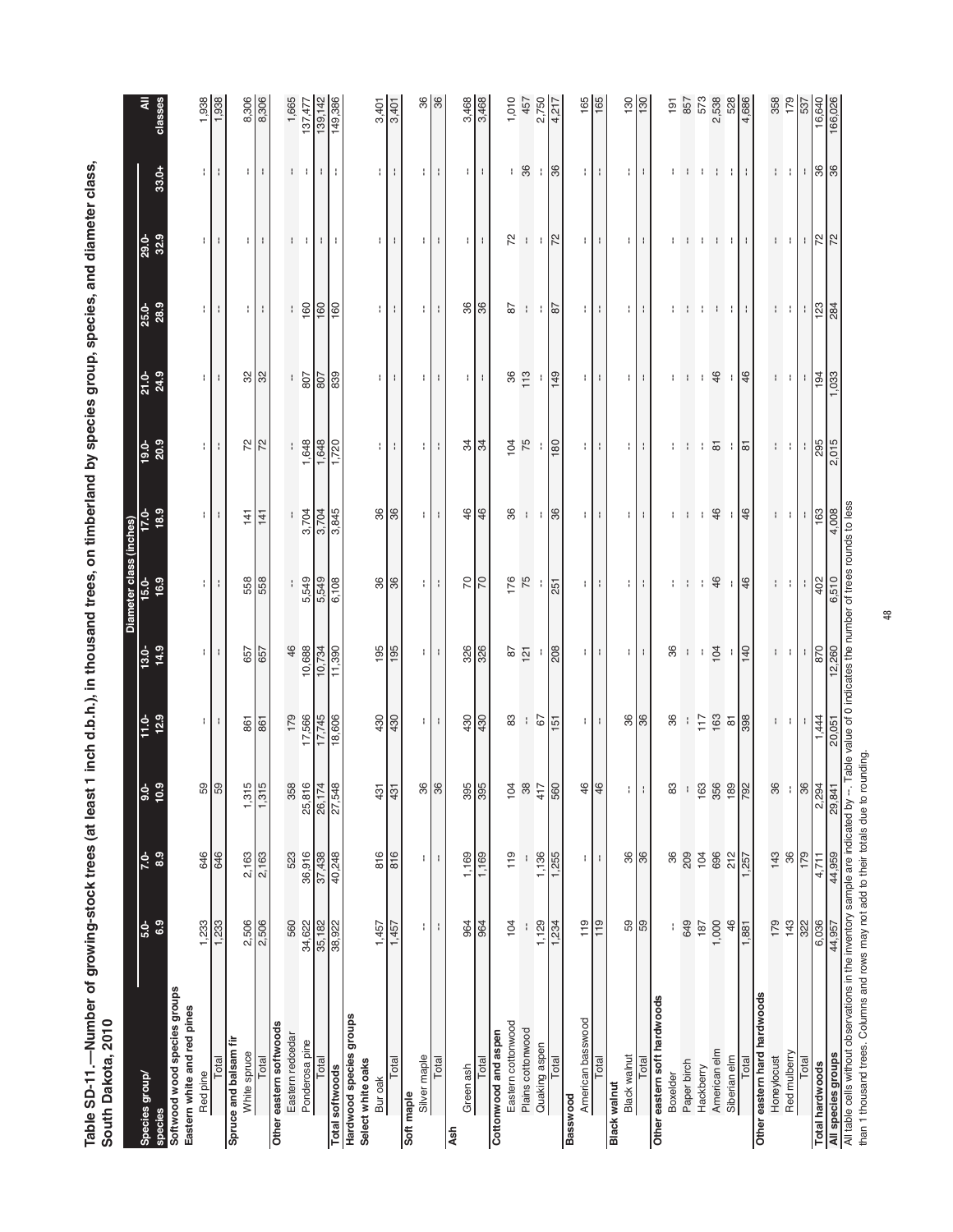| rable SD-12.—Net Volume of Irve trees (at least 5 Inc.), in million cubic feer, by owner class and by owner class and besi-lands south Dakota, 2010 |         |                                |              |      |                         |              |             |
|-----------------------------------------------------------------------------------------------------------------------------------------------------|---------|--------------------------------|--------------|------|-------------------------|--------------|-------------|
|                                                                                                                                                     |         | Unreserved forests             |              |      | Reserved forests        |              | ₹           |
| <b>Owner class</b>                                                                                                                                  |         | <b>Timberland Unproductive</b> | <b>Total</b> |      | Productive Unproductive | <b>Total</b> | forest land |
| <b>Forest Service</b>                                                                                                                               |         |                                |              |      |                         |              |             |
| National forest                                                                                                                                     | 1,365.4 | 3.5                            | 1,368.9      | 28.8 |                         | 28.8         | 1,397.7     |
| <b>Other Federal</b>                                                                                                                                |         |                                |              |      |                         |              |             |
| National Park Service                                                                                                                               |         | ı                              | י<br>י       | 14.2 |                         | 14.2         | 14.2        |
| Bureau of Land Management                                                                                                                           | 20.8    |                                | 20.8         |      |                         |              | 20.8        |
| State and local government                                                                                                                          |         |                                |              |      |                         |              |             |
| State                                                                                                                                               | 93.7    |                                | 93.7         |      |                         |              | 93.7        |
| Local (county, municipal, etc.)                                                                                                                     | 5.0     |                                | 5.0          |      |                         |              | 5.0         |
| Private                                                                                                                                             |         |                                |              |      |                         |              |             |
| Undifferentiated private                                                                                                                            | 701.7   | 52.9                           | 754.6        |      |                         |              | 754.6       |
| All owners                                                                                                                                          | 2,186.6 | 56.4                           | 2,243.0      | 43.0 |                         | 43.0         | 2,286.0     |
|                                                                                                                                                     |         |                                |              |      |                         |              |             |

and forest-land status South Dakota 2010 **Table SD-12.—Net volume of live trees (at least 5 inches d.b.h./d.r.c.), in million cubic feet, by owner class and forest-land status, South Dakota, 2010** alace ł cubic feat by own Tabla SD-12 —Nat volume of live trees (at least 5 inches d b b /d r o ) in million

All table cells without observations in the inventory sample are indicated by --. Table value of 0.0 indicates the volume rounds to less<br>than 0.1 million cubic feet. Columns and rows may not add to their totals due to roun All table cells without observations in the inventory sample are indicated by --. Table value of 0.0 indicates the volume rounds to less

than 0.1 million cubic feet. Columns and rows may not add to their totals due to rounding.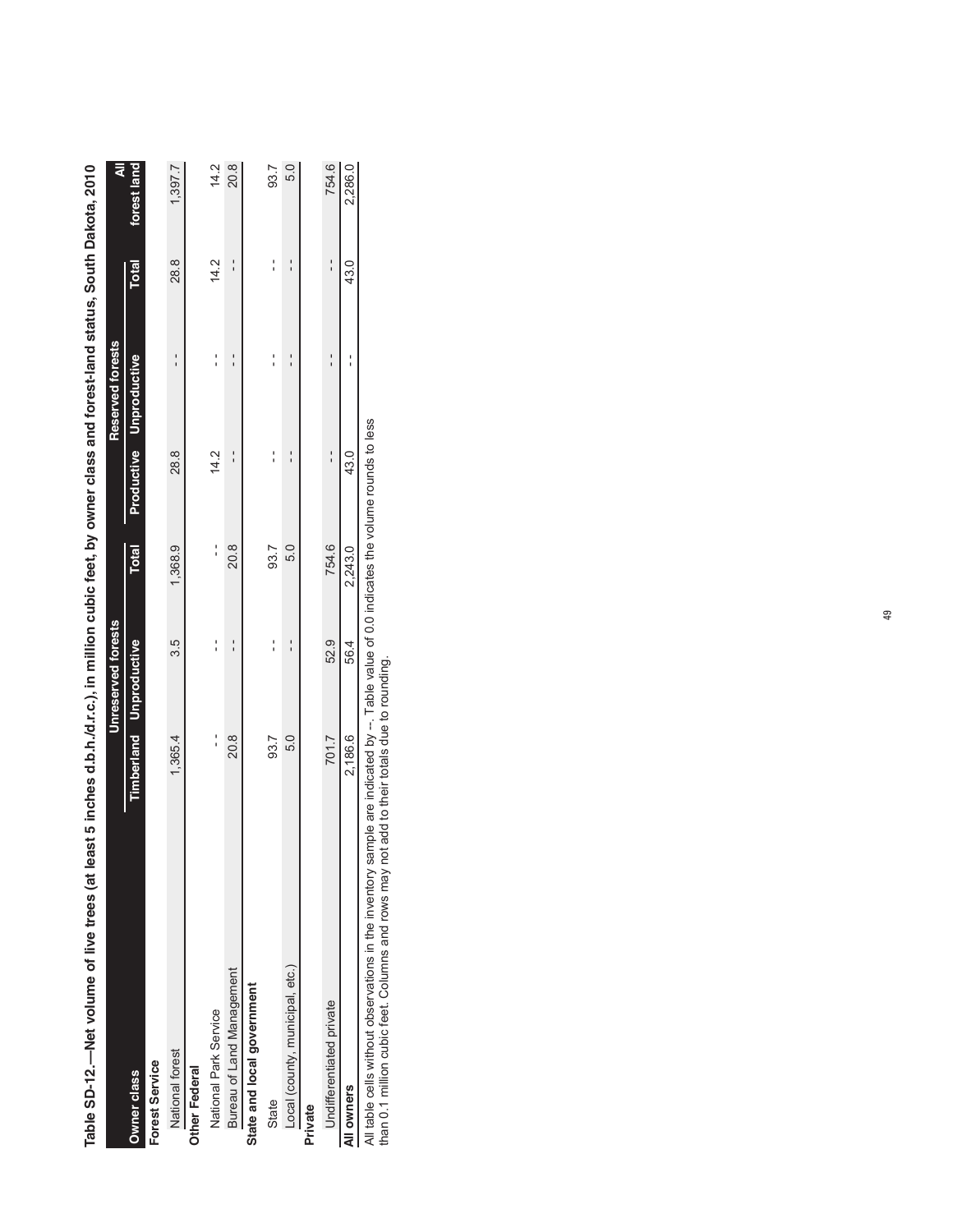Table SD-13.—Net volume of live trees (at least 5 inches d.b.h./d.r.c.), in million cubic feet, on forest land by forest-type<br>group, forest type, and stand-size class, South Dakota, 2010 **Table SD-13.—Net volume of live trees (at least 5 inches d.b.h./d.r.c.), in million cubic feet, on forest land by forest-type group, forest type, and stand-size class, South Dakota, 2010**

| Forest-type group/                                                                                                                              | Large            | Medium           | Small            |                  | All size          |
|-------------------------------------------------------------------------------------------------------------------------------------------------|------------------|------------------|------------------|------------------|-------------------|
| orest type                                                                                                                                      | diameter         | diameter         | diameter         | Nonstocked       | classes           |
| Softwood type groups                                                                                                                            |                  |                  |                  |                  |                   |
| White / red / jack pine group                                                                                                                   |                  |                  |                  |                  |                   |
| Red pine                                                                                                                                        | ł.               | 5.5              | ÷.               | ÷.               | 5.5<br>5.5        |
| Total                                                                                                                                           | $\mathbf{I}$     | 5.5              | $\mathbf{I}$     | $\mathbf{I}$     |                   |
| Spruce / fir group                                                                                                                              |                  |                  |                  |                  |                   |
| White spruce                                                                                                                                    | 0.10             | 7.0              | ÷                | ÷                | 97.9              |
| Total                                                                                                                                           | 91.0             | 7.0              | ÷                | ÷                | 97.9              |
| Other eastern softwoods group                                                                                                                   |                  |                  |                  |                  |                   |
| Eastern redcedar                                                                                                                                | 4.4              | 1.5              | 5.9              | ÷                | 11.8              |
| Total                                                                                                                                           | 4.4              | 1.5              | 5.9              | $\mathbf{I}$     | 11.8              |
| Pinyon / juniper group                                                                                                                          |                  |                  |                  |                  |                   |
| Rocky Mountain juniper                                                                                                                          | 17.4             | 6.7              | $\overline{6}$ . | П                | 30.1              |
| Total                                                                                                                                           | 17.4             | 6.7              | 6.1              | ÷                | $\overline{30.1}$ |
| Ponderosa pine group                                                                                                                            |                  |                  |                  |                  |                   |
| Ponderosa pine                                                                                                                                  | 1,518.2          | 107.9            | 49.7             | ÷                |                   |
| Total                                                                                                                                           | 1,518.2          | 107.9            | 49.7             | ÷                | 1,675.8           |
| All softwood groups                                                                                                                             | 3,261.7          | 251.6            | 123.4            | ÷                | 3,636.7           |
| Hardwood type groups                                                                                                                            |                  |                  |                  |                  |                   |
| Oak / pine group                                                                                                                                |                  |                  |                  |                  |                   |
| Eastern redcedar / hardwood                                                                                                                     | ÷                | ŧ.               | $\overline{21}$  | $\blacksquare$   | $\overline{2}$ .  |
| Total                                                                                                                                           | ÷                | $\mathbf{I}$     | $\overline{2}$ . | $\mathbf{I}$     | $\overline{c}$    |
| Oak / hickory group                                                                                                                             |                  |                  |                  |                  |                   |
| Bur oak                                                                                                                                         | 55.1             | 44.1             | $\frac{1}{2}$    | ÷.               | 100.4             |
| Elm / ash / black locust                                                                                                                        | 9.9              | 23.9             | $\overline{1}$   | ÷                | 35.0              |
| Mixed upland hardwoods                                                                                                                          | 6.6              | 5.9              |                  | n i              | 12.5              |
| Total                                                                                                                                           | 71.7             | 73.9             | 2.3              | ÷                | 147.8             |
| Elm / ash / cottonwood group                                                                                                                    |                  |                  |                  |                  |                   |
| Cottonwood                                                                                                                                      | 95.3             | 1.4              | ŧ                | ł.               | 96.7              |
| Sugarberry / hackberry / elm / green ash                                                                                                        | 121.1            | 5.9              | $\frac{8}{1}$    | $\cdot$          | 128.8             |
| Cottonwood / willow                                                                                                                             | 12.0             | t                |                  | ÷                | 12.0              |
| Total                                                                                                                                           | 228.4            | 7.4              | $\frac{8}{1}$    | ÷                | 237.5             |
| Maple / beech / birch group                                                                                                                     |                  |                  |                  |                  |                   |
| Sugar maple / beech / yellow birch                                                                                                              | 8.2              | ÷.               | ÷.               | ÷                | $8.2$             |
| Total                                                                                                                                           | $\frac{1}{8}$    | ÷                | $\mathbf{I}$     | ÷                | ଅ<br>             |
| Aspen / birch group                                                                                                                             |                  |                  |                  |                  |                   |
| Aspen                                                                                                                                           | 3.2              | 9.6              | 21.8             | ł                | 34.6              |
| Paper birch                                                                                                                                     |                  | t                | 4.2              | ÷                | 4.2               |
| Total                                                                                                                                           | $\overline{3.2}$ | $\frac{9.6}{ }$  | 26.0             | ÷                | 38.8              |
| Other hardwoods group                                                                                                                           |                  |                  |                  |                  |                   |
| Other hardwoods                                                                                                                                 | н                | 0.7              | 8.6              | ŧ.               |                   |
| Total                                                                                                                                           | ÷                | 0.7              | 8.6              | $\mathbf{I}$     | က<br>၁ တ          |
| Exotic hardwoods group                                                                                                                          |                  |                  |                  |                  |                   |
| Other exotic hardwoods                                                                                                                          | 4.7              | $8.\overline{3}$ | ÷                | ÷.               | 13.0              |
| Total                                                                                                                                           | 4.7              | $8.\overline{3}$ | ŧ                | ÷                | 13.0              |
| All hardwood groups                                                                                                                             | 632.4            | 199.6            | 79.4             | ÷                | 911.4             |
| Vonstocked                                                                                                                                      |                  |                  |                  | $\overline{8}$ . | $\overline{8}$    |
| All forest groups                                                                                                                               | 1,947.1          | 228.4            | 102.4            | $\overline{8}$   | 2,286.0           |
| asel of sommer provided without observations in the inventory sample are indicated by --. Table vlaw low on indicates the volume rounds to less |                  |                  |                  |                  |                   |

All table cells without observations in the inventory sample are indicated by --. Table value of 0.0 indicates the volume rounds to less

All table cells without observations in the invertiory sample are intuicated by ... . Table value<br>than 0.1 million cubic feet. Columns and rows may not add to their totals due to rounding. than 0.1 million cubic feet. Columns and rows may not add to their totals due to rounding.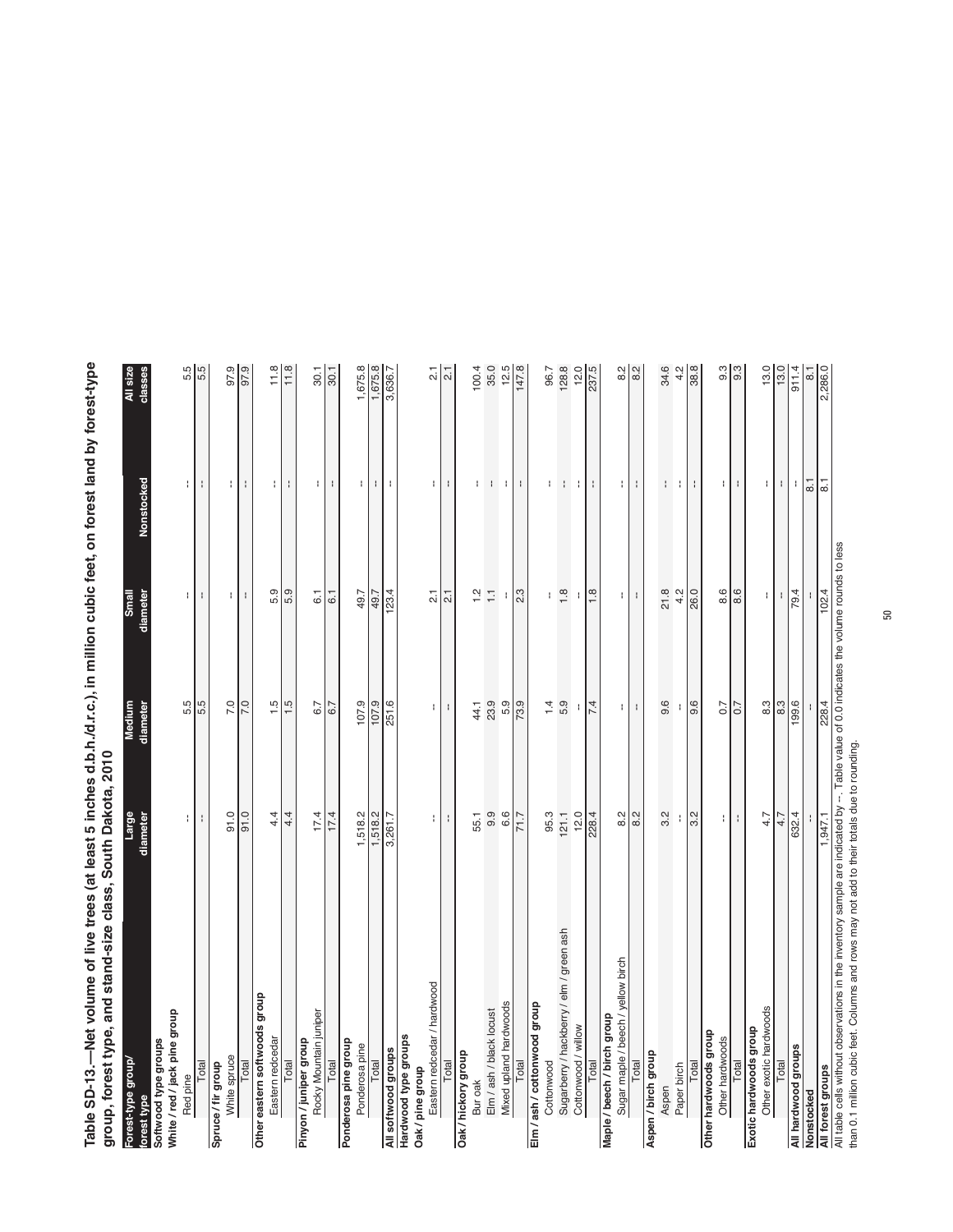Table SD-14.—Net volume of live trees (at least 5 inches d.b.h./d.r.c.), in million cubic feet, on forest land by<br>species group, species, and ownership group, South Dakota, 2010 **Table SD-14.—Net volume of live trees (at least 5 inches d.b.h./d.r.c.), in million cubic feet, on forest land by**  by species group, species, and ownership group, South Dakota, 2010 **species group, species, and ownership group, South Dakota, 2010**

|                              |                       |                       | Ownership group             |                               |               |
|------------------------------|-----------------------|-----------------------|-----------------------------|-------------------------------|---------------|
| Species group/               | Forest                | Other                 | State and local             | <b>Undifferentiated</b>       |               |
| species                      | Service               | Federal               | government                  | private                       | pwners        |
| Softwood wood species groups |                       |                       |                             |                               |               |
| Eastern white and red pines  |                       |                       |                             |                               |               |
| Red pine                     | $\lvert \cdot \rvert$ | $\lvert \cdot \rvert$ | $\lceil$                    | 5.5                           | 5.5<br>5.5    |
| Total                        | ÷                     | ÷                     | $\mathbf{I}$                | 5.5                           |               |
| Spruce and balsam fir        |                       |                       |                             |                               |               |
| White spruce                 | 67.7                  | 7.3                   | $\blacksquare$              | 6.4                           | $rac{3}{813}$ |
| Total                        | 67.7                  | $\sqrt{3}$            | $\cdot$                     | 6.4                           |               |
| Other eastern softwoods      |                       |                       |                             |                               |               |
| Eastern redcedar             | ľ                     | $\mathbf{I}$          | $\overline{0}$ .            | 15.2                          | 15.3          |
| Ponderosa pine               | 1,300.6               | 25.5                  | 67.3                        | 345.6                         | 1,739.0       |
| Total                        | .300.6                | 25.5                  | 67.4                        | 360.8                         | 1,754.3       |
| Woodland softwoods           |                       |                       |                             |                               |               |
| Rocky Mountain juniper       | 5.3                   | $\frac{1}{2}$         | H                           | 18.0                          |               |
| Total                        | 5.3                   | 1.2                   | $\overline{1}$              | 18.0                          | 25.6          |
| <b>Total softwoods</b>       | ,373.6                | $\overline{33}$       | 68.5                        | 390.7                         | 1,866.7       |
| Hardwood species groups      |                       |                       |                             |                               |               |
| Select white oaks            |                       |                       |                             |                               |               |
| Bur oak                      | 5.0                   | Η                     | 2.0                         | 89.0                          | 96.0          |
| Total                        | $\overline{5.0}$      | п.                    | $\overline{2.0}$            | $\overline{\phantom{1}}$ 89.0 | 96.0          |
| Soft maple                   |                       |                       |                             |                               |               |
| Silver maple                 | Ħ                     | н                     | $\mathbf{H}$                | 3.4                           |               |
| Total                        | $\mathbf{I}$          | ÷                     | ÷                           | $\overline{3.4}$              | $\frac{9}{4}$ |
| Ash                          |                       |                       |                             |                               |               |
| Green ash                    | $0.\overline{3}$      | $\pm$                 | 8.0                         | 74.7                          | 83.0          |
| Total                        | 0.3                   | н.                    | $\frac{8}{6}$               | 74.7                          | 83.0          |
| Cottonwood and aspen         |                       |                       |                             |                               |               |
| Eastern cottonwood           | $\mathbf{I}$          | $\mathbf{I}$          | ŧ                           | 52.7                          | 52.7          |
| Plains cottonwood            | ł                     | $\mathbf{I}$          | 18.7                        | 27.6                          | 46.3          |
| Quaking aspen                | 16.6                  | 0.7                   |                             | $\overline{1}$ : 7            | 19.0          |
| Total                        | 16.6                  | 0.7                   | 18.7                        | 82.1                          | 118.0         |
| Basswood                     |                       |                       |                             |                               |               |
| American basswood            |                       |                       | ПI                          | 0.9                           | 0.900         |
| Total                        | 3 H S                 | $\mathbf{H}$          | $\mathcal{L}_{\mathcal{A}}$ | 0.9                           |               |
| Black walnut                 |                       |                       |                             |                               |               |
| <b>Black walnut</b>          | 3 H S                 | $\pm$                 | $\mathbf{H}$                | $\overline{1.7}$              | $\frac{7}{1}$ |
| Total                        |                       | ÷                     | ÷                           | 7.7                           |               |
| Other eastern soft hardwoods |                       |                       |                             |                               |               |
| Boxelder                     | ÷,                    | ł                     | H                           | 29.6                          | 29.6          |
| Paper birch                  | $\overline{1}$ .      | 0.4                   | $\overline{0}$ .            | $\overline{0}$ .              | 2.3           |
| Hackberry                    | $\mathfrak{f}$        | $\mathbf{I}$          | $\mathfrak{t}$              | 6.8                           | 6.8           |
| White willow                 | $\mathfrak{f}$        | $\Gamma$              | $\mathfrak i$               | 4.7                           | 4.7           |
| American elm                 | 0.3                   |                       | 0.7                         | 52.9                          | 53.9          |
| Siberian elm                 | $\mathbf{I}$          | $1 - 1$ .             | $\mathbf{I}$                | 13.6                          | 13.6          |
| Slippery elm                 | $\lvert \cdot \rvert$ | ÷.                    | ÷                           | 0.2                           | 0.2           |
| Total                        | $\overline{2.0}$      |                       | 0.8                         | 108.0                         | 111.2         |
|                              |                       |                       |                             |                               |               |

(Table SD-14 continued on next page) (Table SD-14 continued on next page)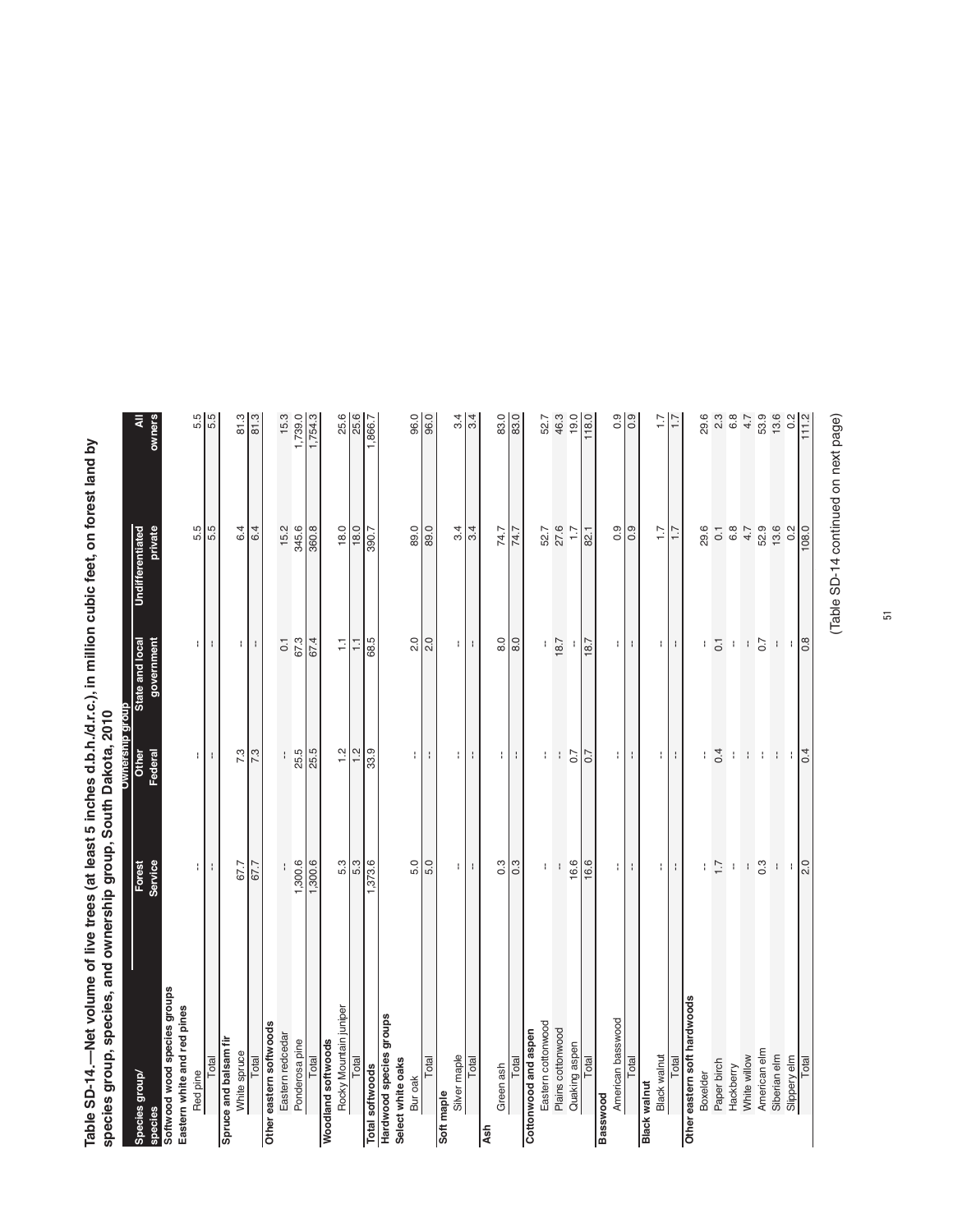## (Table SD-14 continued) (Table SD-14 continued)  $\frac{1}{2}$

|                                 |         | Ownership group |                  |                  |                |
|---------------------------------|---------|-----------------|------------------|------------------|----------------|
| Species group                   | Forest  | Other           | State and local  | Undifferentiated | ₹              |
| species                         | Service | Federal         | government       | private          | owners         |
| Other eastern hard hardwoods    |         |                 |                  |                  |                |
| Honeylocust                     | i       | I               | i                |                  |                |
| Red mulberry                    | I       | i               | $\overline{0.7}$ | 0.4              |                |
| Total                           | i       | i               | 0.7              | $\frac{5}{1}$    |                |
| Eastern noncommercial hardwoods |         |                 |                  |                  |                |
| Prairie crab apple              | I       | i               | i                |                  |                |
| Eastern hophornbeam             | 2<br>O. | I               | ł                |                  |                |
| Chokecherry                     | I       | i               |                  |                  |                |
| Willow spp.                     | I       | i               |                  | $\frac{0}{0}$    |                |
| Russian-olive                   | I       | I               | I                | Ę                | Ξ              |
| Other or unknown live tree      | I       | I               | I                | $\overline{c}$   | $\overline{c}$ |
| Total                           | 0.2     | I               | I                | 2.7              | 2.9            |
| <b>Total hardwoods</b>          | 24.1    |                 | 30.2             | 363.9            | 419.2          |
| All species groups              | 1,397.7 | 35.0            | 98.7             | 754.6            | 2,286.0        |

All table cells without observations in the inventory sample are indicated by --. Table value of 0.0 indicates the volume rounds to less than 0.1 million cubic feet. Columns and rows may not add to their totals due to roun All table cells without observations in the inventory sample are indicated by --. Table value of 0.0 indicates the volume rounds to less

than 0.1 million cubic feet. Columns and rows may not add to their totals due to rounding.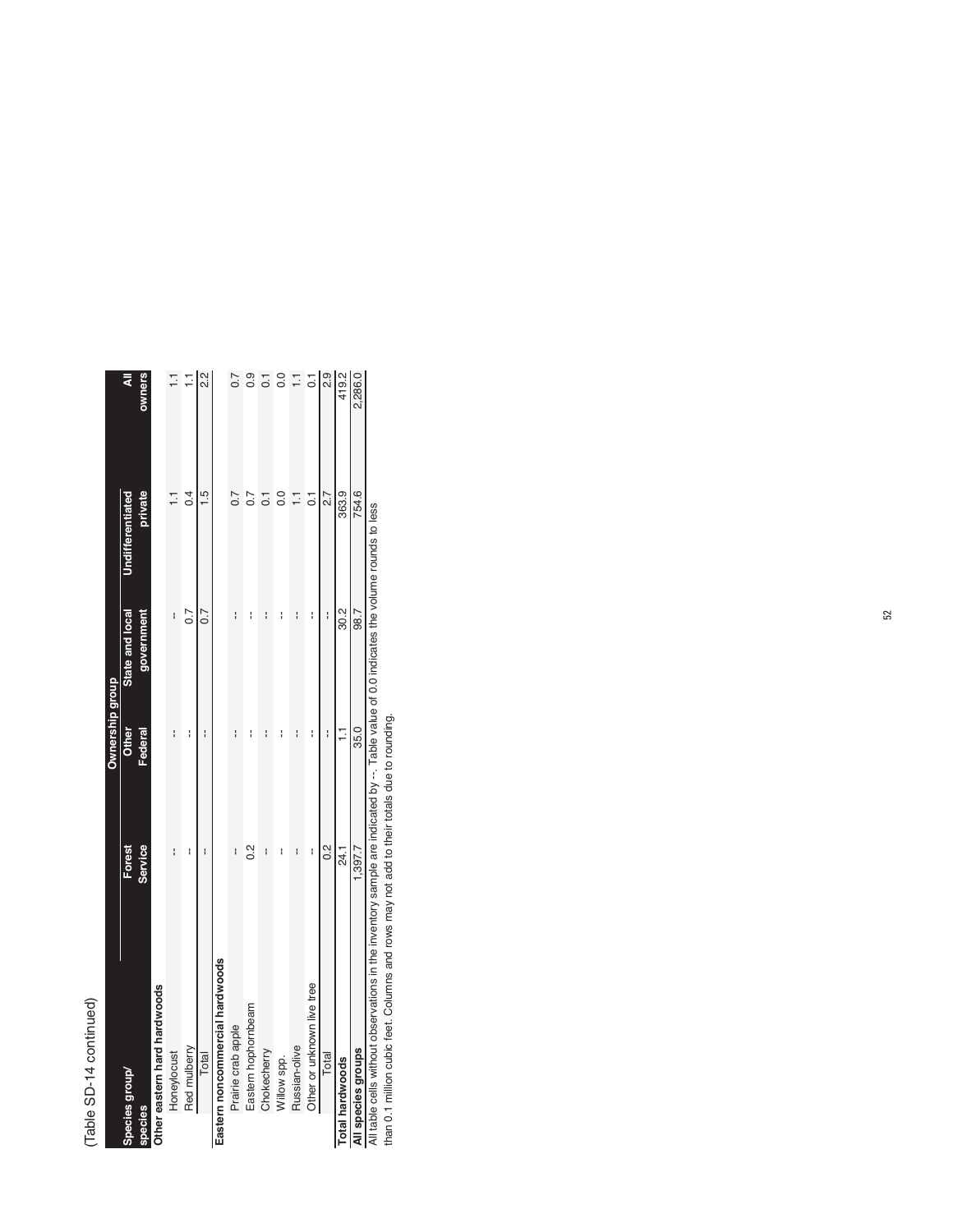| South Dakota, 2010                           |                          |                    |                          |                      |                                                                                                                                                                                                                                                                                                                     |                                          |                   |                     |                                  |                   |                                  |                  |                |                |
|----------------------------------------------|--------------------------|--------------------|--------------------------|----------------------|---------------------------------------------------------------------------------------------------------------------------------------------------------------------------------------------------------------------------------------------------------------------------------------------------------------------|------------------------------------------|-------------------|---------------------|----------------------------------|-------------------|----------------------------------|------------------|----------------|----------------|
|                                              |                          |                    |                          |                      |                                                                                                                                                                                                                                                                                                                     | Diam                                     | class (in         |                     |                                  |                   |                                  |                  |                |                |
| Species group/<br>species                    | $5.0-$<br>6.9            | $7.0-$<br>8.9      | $9.0 - 10.9$             | $11.0 - 12.9$        | $13.0-$<br>14.9                                                                                                                                                                                                                                                                                                     | 16.9<br>$15.0+$                          | 18.9<br>$17.0 -$  | $\frac{19.0}{20.9}$ | $21.0 - 24.9$                    | 25.0-<br>28.9     | 29.0-<br>32.9                    | 33.0-<br>36.9    | 37.0+          | ₹<br>classes   |
| Softwood wood species groups                 |                          |                    |                          |                      |                                                                                                                                                                                                                                                                                                                     |                                          |                   |                     |                                  |                   |                                  |                  |                |                |
| Eastern white and red pines                  |                          |                    |                          |                      |                                                                                                                                                                                                                                                                                                                     |                                          |                   |                     |                                  |                   |                                  |                  |                |                |
| Red pine                                     | ო                        | ო ო                | $\circ$                  | .                    | $\pm$ $\pm$                                                                                                                                                                                                                                                                                                         | $\pm$ $\pm$                              | $\pm$ 1 $\pm$     | $\pm$ $\pm$         | 3 L L                            | 1 L L             | 1 L L                            | 1 L L            | 1 L L          | <u> ဟ</u> ကြ   |
| Total                                        | S                        |                    |                          |                      |                                                                                                                                                                                                                                                                                                                     |                                          |                   |                     |                                  |                   |                                  |                  |                |                |
| Spruce and balsam fir                        |                          |                    |                          |                      |                                                                                                                                                                                                                                                                                                                     |                                          |                   |                     |                                  |                   |                                  |                  |                |                |
| White spruce                                 | ъ                        |                    |                          | 뉘                    | $\overline{z}$                                                                                                                                                                                                                                                                                                      | $\frac{15}{15}$                          | $\sim$ $\sim$     |                     |                                  | ÷Г                | ÷Т                               | ÷Г               | ÷ I            |                |
| Total                                        | ъ                        | တ တြ               | 되다                       |                      |                                                                                                                                                                                                                                                                                                                     |                                          |                   | 44                  | $\sim$ $\sim$                    |                   | ÷                                | ÷                | н.             | $\frac{5}{6}$  |
| Other eastern softwoods                      |                          |                    |                          |                      |                                                                                                                                                                                                                                                                                                                     |                                          |                   |                     |                                  |                   |                                  |                  |                |                |
| Eastern redcedar                             | S                        | 4                  |                          |                      | Τ                                                                                                                                                                                                                                                                                                                   |                                          |                   |                     |                                  |                   |                                  |                  |                | $\frac{5}{1}$  |
| Ponderosa pine                               | 67                       | 191                |                          |                      |                                                                                                                                                                                                                                                                                                                     |                                          |                   |                     |                                  |                   | $\vert \sim \vert \sim$          | $\cdots$         | $\cdots$       | 1,739          |
| Total                                        | 69                       | 195                | $rac{278}{278}$          | $\frac{800}{800}$    | 279                                                                                                                                                                                                                                                                                                                 | $rac{15}{215}$                           | $\frac{180}{180}$ | $\frac{108}{108}$   | $\frac{1}{10}$ is $\frac{1}{10}$ | .88               |                                  |                  |                | 1,754          |
| <b>Woodland softwoods</b>                    |                          |                    |                          |                      |                                                                                                                                                                                                                                                                                                                     |                                          |                   |                     |                                  |                   |                                  |                  |                |                |
| Rocky Mountain juniper                       | ო                        | 5                  |                          |                      |                                                                                                                                                                                                                                                                                                                     |                                          | T                 | ÷.                  | $\overline{\phantom{0}}$         |                   | ÷.                               | ÷                | ÷.             |                |
| Total                                        | က                        | ∣ທ                 | $\frac{56}{10}$          | $\frac{3}{2}$        | $\frac{1}{2}$ $\frac{1}{2}$ $\frac{1}{2}$ $\frac{1}{2}$ $\frac{1}{2}$ $\frac{1}{2}$ $\frac{1}{2}$ $\frac{1}{2}$ $\frac{1}{2}$ $\frac{1}{2}$ $\frac{1}{2}$ $\frac{1}{2}$ $\frac{1}{2}$ $\frac{1}{2}$ $\frac{1}{2}$ $\frac{1}{2}$ $\frac{1}{2}$ $\frac{1}{2}$ $\frac{1}{2}$ $\frac{1}{2}$ $\frac{1}{2}$ $\frac{1}{2}$ | ື $\begin{bmatrix} 3 \\ 3 \end{bmatrix}$ |                   |                     |                                  | ო $\frac{1}{3}$   | $\mathbf{L}$                     | ÷                |                | $\frac{8}{8}$  |
| <b>Total softwoods</b>                       | ္လ                       | $\frac{1}{213}$    |                          |                      |                                                                                                                                                                                                                                                                                                                     |                                          | 196               | $\frac{1}{12}$      | 84                               |                   | ∣∼                               | н.               | .              | 1,867          |
| Hardwood species groups<br>Select white oaks |                          |                    |                          |                      |                                                                                                                                                                                                                                                                                                                     |                                          |                   |                     |                                  |                   |                                  |                  |                |                |
| Bur oak                                      | $\frac{15}{2}$           | $\overline{e}$     | 뉘                        | $\frac{4}{1}$        | $\frac{1}{2}$                                                                                                                                                                                                                                                                                                       |                                          | $\overline{ }$    | က ကြ                | $\overline{C}$                   |                   | ÷.                               | $\pm$            |                | 96             |
| Total                                        | $\frac{15}{2}$           | $\overline{9}$     |                          | $\frac{1}{4}$        | ∣≘                                                                                                                                                                                                                                                                                                                  | $\infty$ $\infty$                        |                   |                     | $\supseteq$                      | 1 H H             |                                  |                  | $\blacksquare$ | 96             |
| Soft maple                                   |                          |                    |                          |                      |                                                                                                                                                                                                                                                                                                                     |                                          |                   |                     |                                  |                   |                                  |                  |                |                |
| Silver maple                                 | $\circ$                  | $\circ$            | ⊤l⊤                      | $\circ$   $\circ$    | $\overline{\phantom{0}}$                                                                                                                                                                                                                                                                                            | $\overline{\phantom{0}}$                 | $\mathbf{H}$      | ŧ.                  | $\mathbf{H}$                     | Ħ                 | $\mathbf{H}$                     | $\mathbf{H}$     | $\mathbf{H}$   | ო              |
| Total                                        | $\circ$                  | $\circ$            |                          |                      |                                                                                                                                                                                                                                                                                                                     | $\overline{\phantom{0}}$                 | ÷                 | ÷                   | ÷                                | ÷                 | $\cdot$                          | - 1              | н.             |                |
| Ash                                          |                          |                    |                          |                      |                                                                                                                                                                                                                                                                                                                     |                                          |                   |                     |                                  |                   |                                  |                  |                |                |
| Green ash                                    | 6                        | Ξ                  | ത $  \circ  $            | $\frac{1}{2}$        | 99                                                                                                                                                                                                                                                                                                                  | $\infty$ $\infty$                        | $\infty$ $\infty$ | $\infty$ $\infty$   | $\sim$ $\sim$                    | $\infty$ $\infty$ | 111                              | $\mathbf{1}$     | H H            | $\frac{3}{8}$  |
| Total                                        | $\circ$                  | Ξ                  |                          |                      |                                                                                                                                                                                                                                                                                                                     |                                          |                   |                     |                                  |                   |                                  |                  |                |                |
| Eastern cottonwood<br>Cottonwood and aspen   | ↽                        | $\sim$             |                          |                      |                                                                                                                                                                                                                                                                                                                     |                                          |                   |                     |                                  |                   | $\overset{\circ}{=}$             | ÷                |                |                |
|                                              |                          |                    |                          |                      |                                                                                                                                                                                                                                                                                                                     | ဖေ                                       | $-4$              | $\circ$ 4           | က ထ                              | $\frac{1}{2}$     |                                  | $\overline{a}$   |                | 53<br>46       |
| Plains cottonwood                            |                          | ÷                  |                          | $\sim$ $\sim$ $\sim$ | $\circ$ $\circ$ $\circ$ $\sim$                                                                                                                                                                                                                                                                                      |                                          |                   |                     |                                  |                   | $\cdot \cdot$ $\frac{\infty}{2}$ |                  | 비도 비는          |                |
| Quaking aspen                                | 4                        | $\infty$           | 40                       |                      |                                                                                                                                                                                                                                                                                                                     | $  \cdot  $                              | $  \circ$         | $ $ $\approx$       | ÷∣≍                              | $\frac{1}{15}$    |                                  | $\cdot$   $\sim$ |                | ္စာ            |
| Total                                        | 5                        | $\vert$ 2          |                          |                      |                                                                                                                                                                                                                                                                                                                     |                                          |                   |                     |                                  |                   |                                  |                  |                |                |
| Basswood                                     |                          |                    |                          |                      |                                                                                                                                                                                                                                                                                                                     |                                          |                   |                     |                                  |                   |                                  |                  |                |                |
| American basswood                            | $\circ$                  | $\circ$<br>$\circ$ | $\circ$ $\circ$          | $\mathbf{L}$         | ÷                                                                                                                                                                                                                                                                                                                   | -11<br>H.                                | $\pm$             | ÷.                  | $\pm$ 1.1                        | $\pm$             | $\pm$                            | $\blacksquare$   | $\pm$<br>Н.    |                |
| Total                                        | $\circ$                  |                    |                          | ÷                    | ÷                                                                                                                                                                                                                                                                                                                   |                                          |                   |                     |                                  |                   |                                  |                  |                |                |
| <b>Black walnut</b><br>Black walnut          | $\circ$                  | $\circ$ $\circ$    | $\circ$ $\circ$          | T                    |                                                                                                                                                                                                                                                                                                                     | .                                        |                   | ÷ I                 |                                  |                   |                                  |                  |                |                |
| Total                                        | $\circ$                  |                    |                          |                      | $\pm$ $\pm$                                                                                                                                                                                                                                                                                                         |                                          | 4 L L             | $\mathbf{r}$        | 4 H H                            | 111               | $\blacksquare$                   | $\pm$ $\pm$      | $\pm$ $\pm$    | ∾∣∾            |
| Other eastern soft hardwoods                 |                          |                    |                          |                      |                                                                                                                                                                                                                                                                                                                     |                                          |                   |                     |                                  |                   |                                  |                  |                |                |
| Boxelder                                     | $\mathbf{\Omega}$        | $\sim$             | $\overline{\mathcal{A}}$ | $\mathbf{\circ}$     | 4                                                                                                                                                                                                                                                                                                                   | S                                        | S                 | ┯                   | 5                                |                   | ÷                                |                  |                | 80             |
| Paper birch                                  | $\overline{\phantom{m}}$ |                    | $\mathbb{R}^{\infty}$    |                      | $\mathbf{R}$                                                                                                                                                                                                                                                                                                        |                                          |                   |                     |                                  | $1 - 1 -$         |                                  | $\mathbf{1}$     | .              | $\sim$         |
| Hackberry                                    | $\circ$                  | ۳                  |                          | က                    |                                                                                                                                                                                                                                                                                                                     | $1 - 1 - 1 - 1$                          | $\mathbb{R}^n$    | 1110                | $1 + 7 = 1 + 7 = 1$              |                   | .                                | n di             |                | $\overline{ }$ |
| White willow                                 |                          | ÷                  |                          |                      | $\vert + \vert + \vert \omega$                                                                                                                                                                                                                                                                                      |                                          | $\mathbf{L}$      |                     |                                  | 5<br>5            |                                  | ÷                | $\mathbf{1}$   | Ю              |
| American elm                                 | ო                        | 6                  | $\circ$ 4                |                      |                                                                                                                                                                                                                                                                                                                     |                                          | 4                 |                     |                                  |                   |                                  |                  |                | $\mathbb{R}^2$ |
| Siberian elm                                 | $\overline{\phantom{0}}$ | $\circ$            |                          |                      |                                                                                                                                                                                                                                                                                                                     | $\pm$ $\pm$                              | ÷                 |                     | $\cdot$ $\cdot$ $\circ$          | ÷                 |                                  | $\mathbf{1}$     | $\mathbf{1}$   | $\frac{1}{4}$  |
| Slippery elm                                 | ÷                        |                    |                          |                      | $\frac{1}{2}$                                                                                                                                                                                                                                                                                                       |                                          |                   | $1 - 1$             |                                  | - 1               |                                  |                  |                | $\circ$        |
| Total                                        | $\infty$                 | $\approx$          | ယ                        | $\frac{6}{1}$        |                                                                                                                                                                                                                                                                                                                     | 4                                        |                   | $\infty$            |                                  | $\vert$ $\ominus$ |                                  |                  |                |                |
|                                              |                          |                    |                          |                      |                                                                                                                                                                                                                                                                                                                     |                                          |                   |                     |                                  |                   |                                  |                  |                |                |

Table SD-15.—Net volume of live trees (at least 5 inches d.b.h./d.r.c.), in million cubic feet, on forest land by species group, species, and diameter class, **Table SD-15.—Net volume of live trees (at least 5 inches d.b.h./d.r.c.), in million cubic feet, on forest land by species group, species, and diameter class,**  by species group, species, and diameter class, South Dakota, 2010

53

## (Table SD-15 continued on next page) (Table SD-15 continued on next page)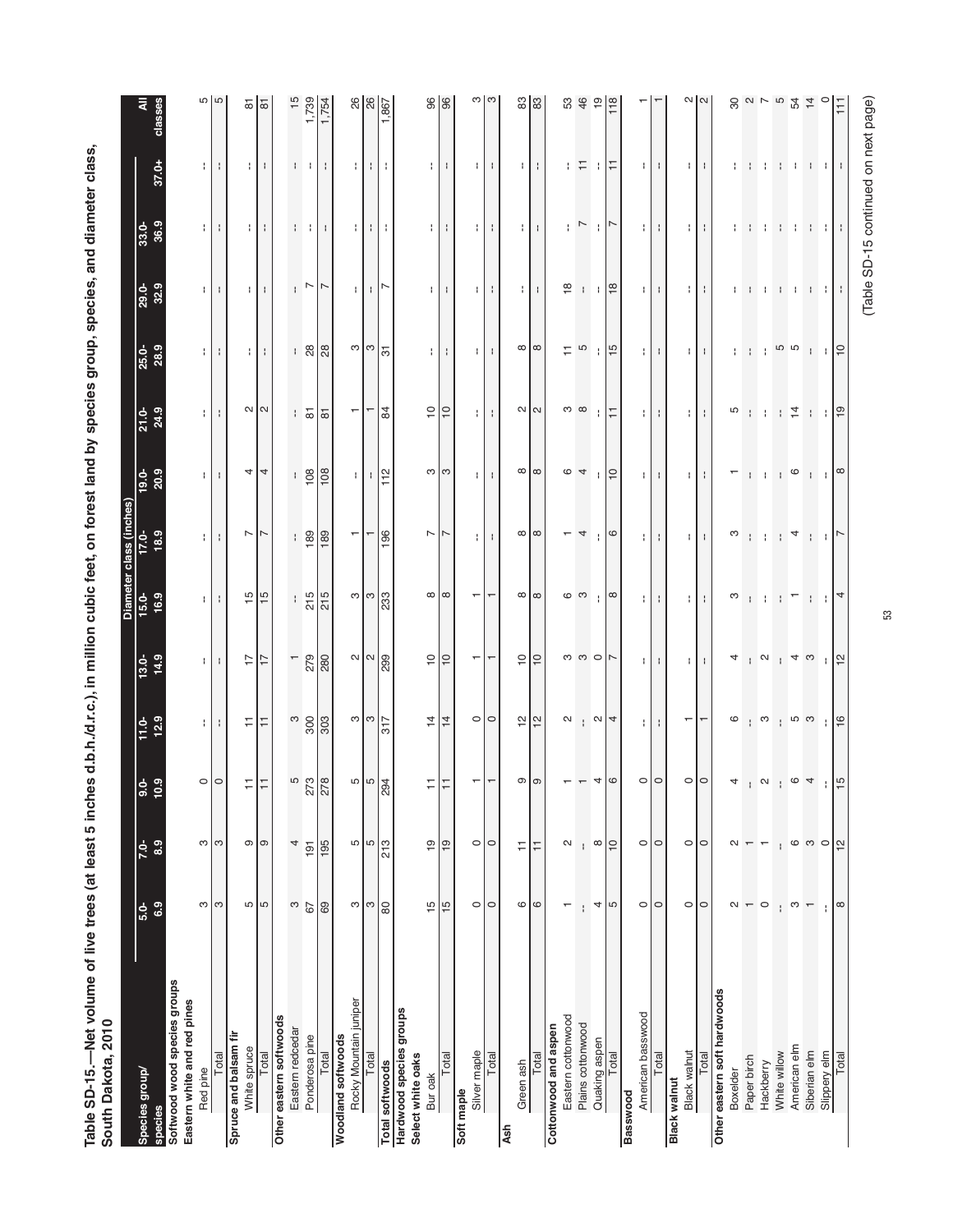| с |  |
|---|--|
|   |  |
|   |  |
|   |  |

|                                 |               |          |                |                |                |          | Diameter class (inches) |          |       |       |               |      |                |        |
|---------------------------------|---------------|----------|----------------|----------------|----------------|----------|-------------------------|----------|-------|-------|---------------|------|----------------|--------|
| Species group/                  |               | 52       | ತ              |                | $13.0 -$       | $15.0 -$ | 17.0-                   | $19.0 -$ | 21.0- | 25.0- | <b>29.0-</b>  | 33.0 |                | ব      |
| <b>species</b>                  | $\frac{2}{3}$ | <u>ය</u> | ę              | 12.9           | 14.9           | 16.9     | 18.9                    | 20.9     | 24.9  | 28.9  | 32.9          | 36.9 | 37.0+          | classe |
| Other eastern hard hardwoods    |               |          |                |                |                |          |                         |          |       |       |               |      |                |        |
| Honeylocust                     |               |          |                | I              | I              | I        | i                       | i        | i     | i     | i             | i    | I              |        |
| Red mulberry                    |               |          |                | I              | I              | i        | I                       | I        | I     | I     | I             | I    | I              |        |
| Total                           |               |          |                | I              | i              | I        | i                       | I        | I     | I     | I             | I    | I              | $\sim$ |
| Eastern noncommercial hardwoods |               |          |                |                |                |          |                         |          |       |       |               |      |                |        |
| Prairie crab apple              |               |          |                | i              | i              | i        | i                       | i        | I     | I     | i             | I    | i              |        |
| Eastern hophornbeam             |               |          |                | i              | i              | i        | i                       | i        | i     | i     | i             | I    | i              |        |
| Chokecherry                     |               | i        |                | I              |                | i        | I                       |          |       |       | i             |      |                |        |
| Willow spp.                     |               | I        |                | i              | i              | I        | i                       | i        | i     | i     | i             | ፡    | i              |        |
| Russian-olive                   |               |          |                |                | I              | I        | I                       | i        | i     | i     | i             | I    | I              |        |
| Other or unknown live tree      |               | i        | ł              | I              | I              | I        | i                       | i        | i     | i     | I             | I    | i              |        |
| Total                           |               |          | $\circ$        | $\circ$        | I              | i        | I                       | I        | i     | I     | I             | I    | I              |        |
| Total hardwoods                 | 36            | 53       | 4              | $\frac{48}{5}$ | $\overline{a}$ | 80       | 27                      | 8        | 4     | 34    | $\frac{8}{1}$ |      | ∓              | 419    |
| All species groups              | 117           | 266      | $\infty$<br>ශී | 365            | 340            | 263      | 23                      | 141      | 126   | 65    | 25            |      | $\overline{1}$ | 2,286  |
|                                 |               |          |                |                |                |          |                         |          |       |       |               |      |                |        |

All table cells without observations in the inventory sample are indicated by --. Table value of 0 indicates the volume rounds to less<br>than 1 million cubic feet. Columns and rows may not add to their totals due to rounding All table cells without observations in the inventory sample are indicated by --. Table value of 0 indicates the volume rounds to less

than 1 million cubic feet. Columns and rows may not add to their totals due to rounding.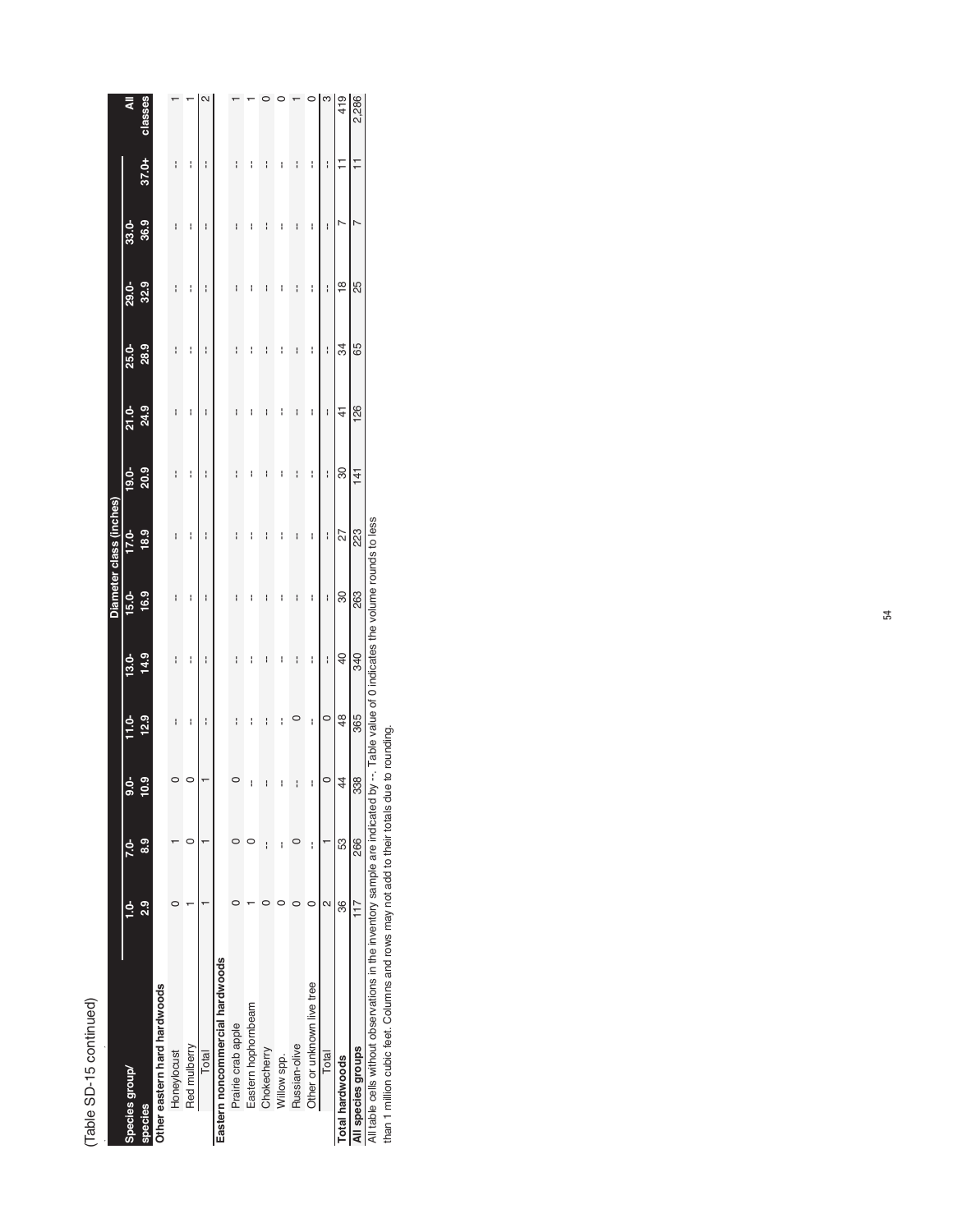Table SD-16.—Net volume of live trees (at least 5 inches d.b.h./d.r.c.), in million cubic feet,<br>on forest land by forest-type group, forest type, and stand origin, South Dakota, 2010 **Table SD-16.—Net volume of live trees (at least 5 inches d.b.h./d.r.c.), in million cubic feet, on forest land by forest-type group, forest type, and stand origin, South Dakota, 2010** by forest-type, forest type, forest type, and stand origin,  $\alpha$ 

| Eastern redcedar / hardwood<br>Other eastern softwoods group<br>Mixed upland hardwoods<br>Elm / ash / cottonwood group<br>Elm / ash / black locust<br>White / red / jack pine group<br>Rocky Mountain juniper<br>Hardwood type groups<br>Eastern redcedar<br>Pinyon / juniper group<br>Softwood type groups<br>Ponderosa pine group<br>Ponderosa pine<br>All softwood groups<br>Oak / hickory group<br>White spruce<br>Forest-type group/<br>Total<br>Total<br>Total<br>Spruce / fir group<br>Total<br>Total<br>Total<br>Total<br>Oak / pine group<br>Red pine<br>Bur oak<br>forest type | stands<br>97.9<br>97.9<br>10.3<br>10.3<br>1,668.9<br>1,668.9<br>1,807.2<br><b>Natural</b><br>30.1<br>21<br>21<br>30.1<br>$\overline{2}$<br>÷<br>÷. | regeneration<br>5.5<br>$\frac{1.5}{1}$<br>6.9<br>6.9<br>13.9<br><b>Artificial</b><br>5.5<br>1.5<br>÷<br>÷<br>÷<br>÷<br>÷<br>÷ | 5.5<br>5.5<br>97.9<br>11.8<br>₹<br>forest land<br>87.9<br>11.8<br>1,675.8<br>1,675.8<br>30.1<br>30.1<br>1,821.1 |
|------------------------------------------------------------------------------------------------------------------------------------------------------------------------------------------------------------------------------------------------------------------------------------------------------------------------------------------------------------------------------------------------------------------------------------------------------------------------------------------------------------------------------------------------------------------------------------------|----------------------------------------------------------------------------------------------------------------------------------------------------|-------------------------------------------------------------------------------------------------------------------------------|-----------------------------------------------------------------------------------------------------------------|
|                                                                                                                                                                                                                                                                                                                                                                                                                                                                                                                                                                                          |                                                                                                                                                    |                                                                                                                               |                                                                                                                 |
|                                                                                                                                                                                                                                                                                                                                                                                                                                                                                                                                                                                          |                                                                                                                                                    |                                                                                                                               |                                                                                                                 |
|                                                                                                                                                                                                                                                                                                                                                                                                                                                                                                                                                                                          |                                                                                                                                                    |                                                                                                                               |                                                                                                                 |
|                                                                                                                                                                                                                                                                                                                                                                                                                                                                                                                                                                                          |                                                                                                                                                    |                                                                                                                               |                                                                                                                 |
|                                                                                                                                                                                                                                                                                                                                                                                                                                                                                                                                                                                          |                                                                                                                                                    |                                                                                                                               |                                                                                                                 |
|                                                                                                                                                                                                                                                                                                                                                                                                                                                                                                                                                                                          |                                                                                                                                                    |                                                                                                                               |                                                                                                                 |
|                                                                                                                                                                                                                                                                                                                                                                                                                                                                                                                                                                                          |                                                                                                                                                    |                                                                                                                               |                                                                                                                 |
|                                                                                                                                                                                                                                                                                                                                                                                                                                                                                                                                                                                          |                                                                                                                                                    |                                                                                                                               |                                                                                                                 |
|                                                                                                                                                                                                                                                                                                                                                                                                                                                                                                                                                                                          |                                                                                                                                                    |                                                                                                                               |                                                                                                                 |
|                                                                                                                                                                                                                                                                                                                                                                                                                                                                                                                                                                                          |                                                                                                                                                    |                                                                                                                               |                                                                                                                 |
|                                                                                                                                                                                                                                                                                                                                                                                                                                                                                                                                                                                          |                                                                                                                                                    |                                                                                                                               |                                                                                                                 |
|                                                                                                                                                                                                                                                                                                                                                                                                                                                                                                                                                                                          |                                                                                                                                                    |                                                                                                                               |                                                                                                                 |
|                                                                                                                                                                                                                                                                                                                                                                                                                                                                                                                                                                                          |                                                                                                                                                    |                                                                                                                               |                                                                                                                 |
|                                                                                                                                                                                                                                                                                                                                                                                                                                                                                                                                                                                          |                                                                                                                                                    |                                                                                                                               |                                                                                                                 |
|                                                                                                                                                                                                                                                                                                                                                                                                                                                                                                                                                                                          |                                                                                                                                                    |                                                                                                                               |                                                                                                                 |
|                                                                                                                                                                                                                                                                                                                                                                                                                                                                                                                                                                                          |                                                                                                                                                    |                                                                                                                               |                                                                                                                 |
|                                                                                                                                                                                                                                                                                                                                                                                                                                                                                                                                                                                          |                                                                                                                                                    |                                                                                                                               |                                                                                                                 |
|                                                                                                                                                                                                                                                                                                                                                                                                                                                                                                                                                                                          |                                                                                                                                                    |                                                                                                                               |                                                                                                                 |
|                                                                                                                                                                                                                                                                                                                                                                                                                                                                                                                                                                                          |                                                                                                                                                    |                                                                                                                               |                                                                                                                 |
|                                                                                                                                                                                                                                                                                                                                                                                                                                                                                                                                                                                          |                                                                                                                                                    |                                                                                                                               |                                                                                                                 |
|                                                                                                                                                                                                                                                                                                                                                                                                                                                                                                                                                                                          |                                                                                                                                                    |                                                                                                                               | $\frac{1}{2}$                                                                                                   |
|                                                                                                                                                                                                                                                                                                                                                                                                                                                                                                                                                                                          |                                                                                                                                                    |                                                                                                                               | $\overline{2.1}$                                                                                                |
|                                                                                                                                                                                                                                                                                                                                                                                                                                                                                                                                                                                          |                                                                                                                                                    |                                                                                                                               |                                                                                                                 |
|                                                                                                                                                                                                                                                                                                                                                                                                                                                                                                                                                                                          | 100.4                                                                                                                                              | ÷                                                                                                                             | 100.4                                                                                                           |
|                                                                                                                                                                                                                                                                                                                                                                                                                                                                                                                                                                                          | 35.0                                                                                                                                               | $\mathbf{I}$                                                                                                                  | 35.0                                                                                                            |
|                                                                                                                                                                                                                                                                                                                                                                                                                                                                                                                                                                                          | 12.5                                                                                                                                               | t                                                                                                                             | 12.5                                                                                                            |
|                                                                                                                                                                                                                                                                                                                                                                                                                                                                                                                                                                                          | 147.8                                                                                                                                              | ÷                                                                                                                             | 147.8                                                                                                           |
|                                                                                                                                                                                                                                                                                                                                                                                                                                                                                                                                                                                          |                                                                                                                                                    |                                                                                                                               |                                                                                                                 |
| Cottonwood                                                                                                                                                                                                                                                                                                                                                                                                                                                                                                                                                                               | 96.7                                                                                                                                               |                                                                                                                               | 96.7                                                                                                            |
| Sugarberry / hackberry / elm / green ash                                                                                                                                                                                                                                                                                                                                                                                                                                                                                                                                                 | 108.2                                                                                                                                              | 20.6                                                                                                                          | 128.8                                                                                                           |
| Cottonwood / willow                                                                                                                                                                                                                                                                                                                                                                                                                                                                                                                                                                      | 12.0                                                                                                                                               |                                                                                                                               | 12.0                                                                                                            |
| Total                                                                                                                                                                                                                                                                                                                                                                                                                                                                                                                                                                                    | 217.0                                                                                                                                              | 20.6                                                                                                                          | 237.5                                                                                                           |
| Maple / beech / birch group                                                                                                                                                                                                                                                                                                                                                                                                                                                                                                                                                              |                                                                                                                                                    |                                                                                                                               |                                                                                                                 |
| Sugar maple / beech / yellow birch                                                                                                                                                                                                                                                                                                                                                                                                                                                                                                                                                       | $\frac{2}{8}$                                                                                                                                      | ŧ.                                                                                                                            | $\frac{2}{8}$                                                                                                   |
| Total                                                                                                                                                                                                                                                                                                                                                                                                                                                                                                                                                                                    | 8.2                                                                                                                                                |                                                                                                                               |                                                                                                                 |
| Aspen / birch group                                                                                                                                                                                                                                                                                                                                                                                                                                                                                                                                                                      |                                                                                                                                                    |                                                                                                                               |                                                                                                                 |
| Aspen                                                                                                                                                                                                                                                                                                                                                                                                                                                                                                                                                                                    | 34.6                                                                                                                                               | ÷                                                                                                                             | 34.6                                                                                                            |
| Paper birch                                                                                                                                                                                                                                                                                                                                                                                                                                                                                                                                                                              | 4.2                                                                                                                                                | ÷                                                                                                                             | 4.2                                                                                                             |
| Total                                                                                                                                                                                                                                                                                                                                                                                                                                                                                                                                                                                    | 38.8                                                                                                                                               | ÷                                                                                                                             | 38.8                                                                                                            |
| Other hardwoods group                                                                                                                                                                                                                                                                                                                                                                                                                                                                                                                                                                    |                                                                                                                                                    |                                                                                                                               |                                                                                                                 |
| Other hardwoods                                                                                                                                                                                                                                                                                                                                                                                                                                                                                                                                                                          | 9.3                                                                                                                                                | ÷                                                                                                                             | $9.\overline{3}$                                                                                                |
| Total                                                                                                                                                                                                                                                                                                                                                                                                                                                                                                                                                                                    | $9.\overline{3}$                                                                                                                                   | ÷                                                                                                                             | 9.3                                                                                                             |
| Exotic hardwoods group                                                                                                                                                                                                                                                                                                                                                                                                                                                                                                                                                                   | 6.0                                                                                                                                                |                                                                                                                               |                                                                                                                 |
| Other exotic hardwoods                                                                                                                                                                                                                                                                                                                                                                                                                                                                                                                                                                   |                                                                                                                                                    | 7.0                                                                                                                           | 13.0                                                                                                            |
| Total                                                                                                                                                                                                                                                                                                                                                                                                                                                                                                                                                                                    | 6.0                                                                                                                                                | 7.0                                                                                                                           | 13.0                                                                                                            |
| All hardwood groups                                                                                                                                                                                                                                                                                                                                                                                                                                                                                                                                                                      | 429.2                                                                                                                                              | 27.6                                                                                                                          | 456.8                                                                                                           |
| Nonstocked                                                                                                                                                                                                                                                                                                                                                                                                                                                                                                                                                                               | $\overline{8}$ .                                                                                                                                   |                                                                                                                               | $\overline{8}$                                                                                                  |
| All table cells without observations in the inventory sample are indicated by --. Table value of 0.0 indicates the<br>All forest groups                                                                                                                                                                                                                                                                                                                                                                                                                                                  | 2,244.5                                                                                                                                            | 41.4                                                                                                                          | 2,286.0                                                                                                         |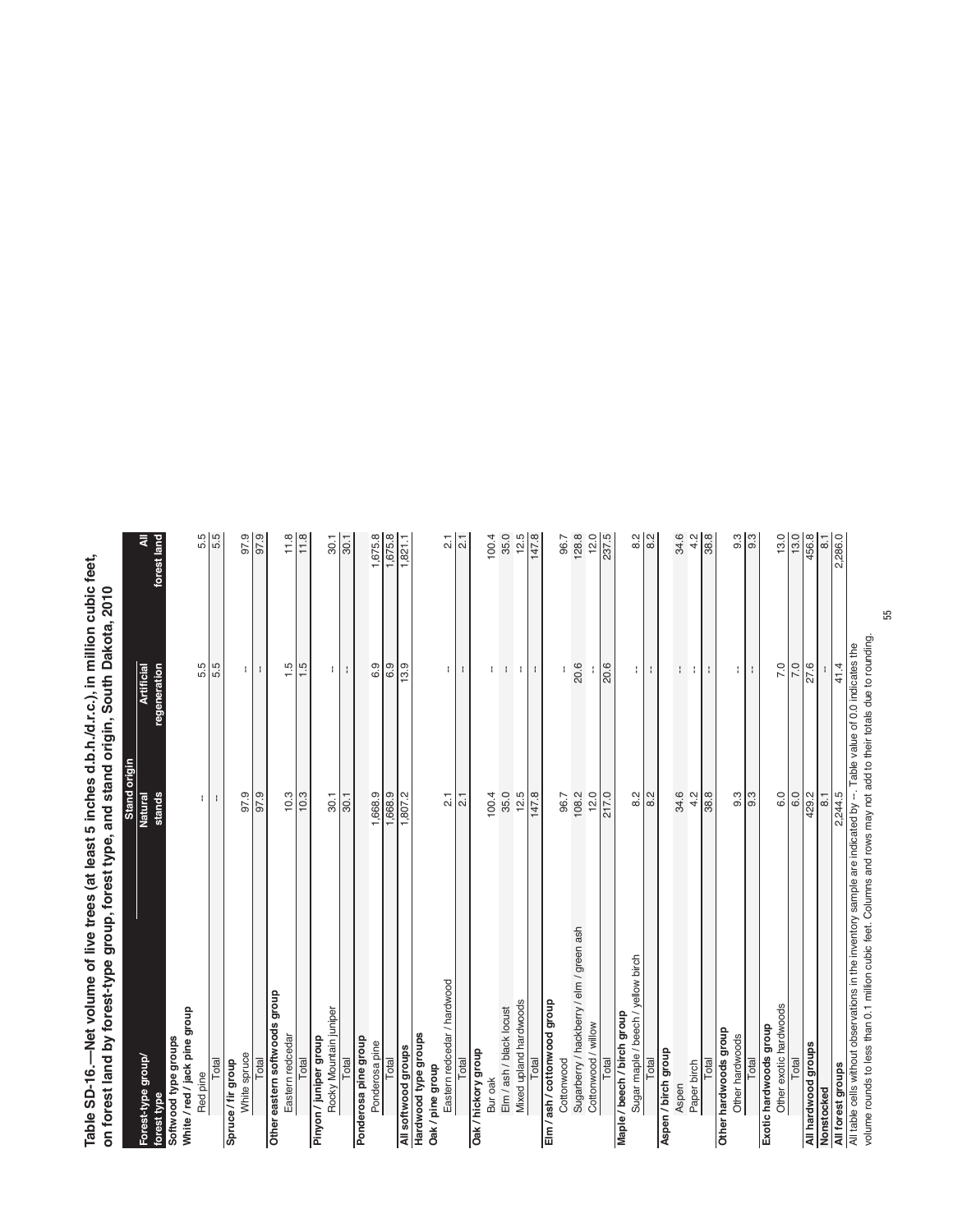Table SD-17.—Net volume of growing-stock trees (at least 5 inches d.b.h.), in million cubic feet, on timberland by species group, species, and diameter<br>class, South Dakota, 2010 **Table SD-17.—Net volume of growing-stock trees (at least 5 inches d.b.h.), in million cubic feet, on timberland by species group, species, and diameter**  st  $5$  inches d.b.b.), in million cubic feet, on timbe **class, South Dakota, 2010**

|                                                                                   |                          |                            |                    |                                      |                                                                                                                                                                                                                                                                                                                       | Diameter cla                                                                                                                                                                                                                                                                                                        | ass (inches)                                                                                            |                                               |                                                                                 |                                     |                |               |                     |
|-----------------------------------------------------------------------------------|--------------------------|----------------------------|--------------------|--------------------------------------|-----------------------------------------------------------------------------------------------------------------------------------------------------------------------------------------------------------------------------------------------------------------------------------------------------------------------|---------------------------------------------------------------------------------------------------------------------------------------------------------------------------------------------------------------------------------------------------------------------------------------------------------------------|---------------------------------------------------------------------------------------------------------|-----------------------------------------------|---------------------------------------------------------------------------------|-------------------------------------|----------------|---------------|---------------------|
| Species group/<br>species                                                         | 6.9<br>$5.0-$            | 8.9<br>$7.0 -$             | $\frac{0.0}{10.9}$ | $11.0 - 12.9$                        | 14.9<br>$13.0 -$                                                                                                                                                                                                                                                                                                      | 16.9<br><u>15.0</u>                                                                                                                                                                                                                                                                                                 | 18.9<br>.<br>이                                                                                          | 20.9<br>$19.0 -$                              | 21.0-<br>24.9                                                                   | 25.0-<br>28.9                       | 29.0-<br>32.9  | $33.0+$       | classes             |
| Softwood wood species groups                                                      |                          |                            |                    |                                      |                                                                                                                                                                                                                                                                                                                       |                                                                                                                                                                                                                                                                                                                     |                                                                                                         |                                               |                                                                                 |                                     |                |               |                     |
| Eastern white and red pines                                                       |                          |                            |                    |                                      |                                                                                                                                                                                                                                                                                                                       |                                                                                                                                                                                                                                                                                                                     |                                                                                                         |                                               |                                                                                 |                                     |                |               |                     |
| Red pine                                                                          | $\sim$                   | $\sim$ $\sim$              |                    | П                                    | ÷.                                                                                                                                                                                                                                                                                                                    | $\mathbf{H}$                                                                                                                                                                                                                                                                                                        | ÷.                                                                                                      | $\mathbf{H}$                                  | ÷.                                                                              | $\mathbb{I}$                        | $\mathbf{H}$   | ÷.            | <u> က</u> က         |
| Total                                                                             | $\sim$                   |                            |                    | ÷                                    | $\mathbf{I}$                                                                                                                                                                                                                                                                                                          | $\cdot$                                                                                                                                                                                                                                                                                                             |                                                                                                         | н.                                            | $\mathbf{r}$                                                                    | ÷                                   | н.             | ÷             |                     |
| Spruce and balsam fir                                                             |                          |                            |                    |                                      |                                                                                                                                                                                                                                                                                                                       |                                                                                                                                                                                                                                                                                                                     |                                                                                                         |                                               |                                                                                 |                                     |                |               |                     |
| White spruce                                                                      | 5                        | $\sigma$                   |                    | $\overline{C}$                       | $\frac{1}{2}$                                                                                                                                                                                                                                                                                                         | $\frac{15}{15}$                                                                                                                                                                                                                                                                                                     | <u> က</u> က                                                                                             | 4                                             | $\sim$ $\sim$                                                                   |                                     |                |               | $\overline{7}$      |
| Total                                                                             | ∿ו                       | $\circ$                    |                    | $\vert$ $\circ$                      |                                                                                                                                                                                                                                                                                                                       |                                                                                                                                                                                                                                                                                                                     |                                                                                                         | $\overline{4}$                                |                                                                                 | 1 H                                 | $\blacksquare$ | 1 H L         | $\frac{1}{4}$       |
| Other eastern softwoods                                                           |                          |                            |                    |                                      |                                                                                                                                                                                                                                                                                                                       |                                                                                                                                                                                                                                                                                                                     |                                                                                                         |                                               |                                                                                 |                                     |                |               |                     |
| Eastern redcedar                                                                  | $\overline{\phantom{0}}$ | $\mathbf{\Omega}$          |                    |                                      | $\overline{\phantom{0}}$                                                                                                                                                                                                                                                                                              |                                                                                                                                                                                                                                                                                                                     |                                                                                                         |                                               |                                                                                 |                                     |                |               |                     |
| Ponderosa pine                                                                    | 59                       | 181                        |                    | $285$                                |                                                                                                                                                                                                                                                                                                                       |                                                                                                                                                                                                                                                                                                                     | $\frac{179}{ }$                                                                                         | $\frac{1}{107}$                               | $\vdash \overline{\mathbb{N}}$                                                  |                                     | $1 - 1 -$      | $1 - 1$       | 1,632               |
| Total                                                                             | $60\,$                   | 183                        | ີ 80<br>259<br>269 | 287                                  | 267<br>288                                                                                                                                                                                                                                                                                                            | $\frac{1}{20}$ $\frac{5}{20}$ $\frac{1}{20}$                                                                                                                                                                                                                                                                        | $\frac{621}{1}$                                                                                         | $\overline{107}$                              | $\overline{5}$                                                                  |                                     | $\pm$          | $\pm$         | 1,64                |
| Total softwoods                                                                   | 89                       | 195                        |                    | 298                                  |                                                                                                                                                                                                                                                                                                                       |                                                                                                                                                                                                                                                                                                                     | 185                                                                                                     | 111                                           | $\mathbb{R}$                                                                    |                                     | ÷              | ÷             |                     |
| Hardwood species groups<br>Select white oaks                                      |                          |                            |                    |                                      |                                                                                                                                                                                                                                                                                                                       |                                                                                                                                                                                                                                                                                                                     |                                                                                                         |                                               |                                                                                 |                                     |                |               |                     |
| Bur oak                                                                           |                          | 4                          | ຕ I                |                                      | 4                                                                                                                                                                                                                                                                                                                     | ÷                                                                                                                                                                                                                                                                                                                   |                                                                                                         |                                               |                                                                                 | $\mathbf{H}$                        | $\mathbf{H}$   |               |                     |
| Total                                                                             | ო ო                      | 4                          | ന                  | $\circ$ $\circ$                      | $\overline{4}$                                                                                                                                                                                                                                                                                                        |                                                                                                                                                                                                                                                                                                                     | $\sim$ $\sim$                                                                                           | 1 H L                                         | тĿ.                                                                             | $\cdot$                             | $\cdot$        | 1 L L         |                     |
| Soft maple                                                                        |                          |                            |                    |                                      |                                                                                                                                                                                                                                                                                                                       |                                                                                                                                                                                                                                                                                                                     |                                                                                                         |                                               |                                                                                 |                                     |                |               |                     |
| Silver maple                                                                      | ÷                        | t                          | $\circ$            | ÷Г                                   | 111                                                                                                                                                                                                                                                                                                                   | ПL                                                                                                                                                                                                                                                                                                                  |                                                                                                         | ÷Г                                            | a La                                                                            | ÷Г                                  | ÷ I            | ÷Г            | ం∣ం                 |
| Total                                                                             | I                        | ÷                          | $\circ$            |                                      |                                                                                                                                                                                                                                                                                                                       | $\cdot$                                                                                                                                                                                                                                                                                                             |                                                                                                         | ÷                                             |                                                                                 | ÷                                   | ÷              | ÷             |                     |
| <b>Ash</b>                                                                        |                          |                            |                    |                                      |                                                                                                                                                                                                                                                                                                                       |                                                                                                                                                                                                                                                                                                                     |                                                                                                         |                                               |                                                                                 |                                     |                |               |                     |
| Green ash                                                                         | $\mathbf{\sim}$          | $\omega$                   | က $\log$           | $\circ$ $\circ$                      | $\overline{ }$                                                                                                                                                                                                                                                                                                        | $\sim$ $\sim$                                                                                                                                                                                                                                                                                                       | $\sim$ $\sim$                                                                                           | $\sim$ $\sim$                                 | 3 H S                                                                           | ო ო                                 | $\blacksquare$ | 3 H S         | $\frac{8}{32}$      |
| Total                                                                             | $\sim$                   | S                          |                    |                                      | $\overline{ }$                                                                                                                                                                                                                                                                                                        |                                                                                                                                                                                                                                                                                                                     |                                                                                                         |                                               |                                                                                 |                                     | ÷              |               |                     |
| Cottonwood and aspen                                                              |                          |                            |                    |                                      |                                                                                                                                                                                                                                                                                                                       |                                                                                                                                                                                                                                                                                                                     |                                                                                                         |                                               |                                                                                 |                                     |                |               |                     |
| Eastern cottonwood                                                                | $\circ$                  | $\overline{\phantom{0}}$   |                    |                                      | လ က                                                                                                                                                                                                                                                                                                                   | ဖေ                                                                                                                                                                                                                                                                                                                  |                                                                                                         | $\frac{4}{5}$                                 | က ထ                                                                             |                                     | H              | $\sim$        | 43                  |
| Plains cottonwood                                                                 | ł                        | ł                          |                    |                                      |                                                                                                                                                                                                                                                                                                                       |                                                                                                                                                                                                                                                                                                                     |                                                                                                         |                                               |                                                                                 | - 中国                                | 그 그는           |               | 26                  |
| Quaking aspen                                                                     | S                        | Б                          |                    | $\overline{\phantom{0}}$             | ÷                                                                                                                                                                                                                                                                                                                     |                                                                                                                                                                                                                                                                                                                     | n t                                                                                                     | $ $ $\approx$                                 | ÷.                                                                              |                                     |                |               |                     |
| Total                                                                             | S                        | $\circ$                    | 5                  | $\sim$                               | ယ                                                                                                                                                                                                                                                                                                                     | $\infty$                                                                                                                                                                                                                                                                                                            |                                                                                                         |                                               | l≓                                                                              |                                     |                | ∣∼            | ᇮ                   |
| Basswood                                                                          |                          |                            |                    |                                      |                                                                                                                                                                                                                                                                                                                       |                                                                                                                                                                                                                                                                                                                     |                                                                                                         |                                               |                                                                                 |                                     |                |               |                     |
| American basswood                                                                 | $\circ$                  | ÷                          | $\circ$ lo         | ÷.                                   | ÷.                                                                                                                                                                                                                                                                                                                    | ÷.                                                                                                                                                                                                                                                                                                                  | ÷.                                                                                                      | $\mathbf{H}$                                  | Ħ                                                                               | ÷.                                  | ÷.             | ÷             |                     |
| Total                                                                             | $\circ$                  | ÷                          |                    |                                      | $\mathbf{I}$                                                                                                                                                                                                                                                                                                          | ÷                                                                                                                                                                                                                                                                                                                   | ÷                                                                                                       | ÷                                             | $\mathbf{I}$                                                                    | ÷                                   | ÷              |               |                     |
| <b>Black walnut</b>                                                               |                          |                            |                    |                                      |                                                                                                                                                                                                                                                                                                                       |                                                                                                                                                                                                                                                                                                                     |                                                                                                         |                                               |                                                                                 |                                     |                |               |                     |
| Black walnut                                                                      | $\circ$                  | $\circ$                    |                    | $\overline{\phantom{0}}$             | 1 H L                                                                                                                                                                                                                                                                                                                 | ÷.                                                                                                                                                                                                                                                                                                                  | Ħ                                                                                                       | ÷.                                            | ÷.                                                                              | ŧ.                                  | ÷.             | ÷.            |                     |
| Other eastern soft hardwoods<br>Total                                             | $\circ$                  | $\circ$                    | ÷                  | $\overline{\phantom{0}}$             |                                                                                                                                                                                                                                                                                                                       |                                                                                                                                                                                                                                                                                                                     | $\ddot{\phantom{a}}$                                                                                    | ÷                                             |                                                                                 |                                     | ÷              |               |                     |
| Boxelder                                                                          |                          | $\circ$                    |                    | $\circ$                              |                                                                                                                                                                                                                                                                                                                       |                                                                                                                                                                                                                                                                                                                     | ŧ                                                                                                       | ł.                                            |                                                                                 |                                     |                |               |                     |
| Paper birch                                                                       |                          |                            |                    |                                      |                                                                                                                                                                                                                                                                                                                       |                                                                                                                                                                                                                                                                                                                     |                                                                                                         |                                               |                                                                                 |                                     |                |               |                     |
| Hackberry                                                                         | $\circ$                  | $\circ$                    |                    |                                      | Π,                                                                                                                                                                                                                                                                                                                    |                                                                                                                                                                                                                                                                                                                     | ÷                                                                                                       | $\pm$ $\pm$                                   |                                                                                 | ÷                                   | n t            |               |                     |
| American elm                                                                      |                          | S                          |                    |                                      | $\mathbf{\Omega}$                                                                                                                                                                                                                                                                                                     |                                                                                                                                                                                                                                                                                                                     | $\sim$                                                                                                  | $\overline{4}$                                | 4                                                                               | <b>H</b>                            | $\mathbf{1}$   |               |                     |
| Siberian elm                                                                      | $\sim$ 0 $\sim$          |                            |                    |                                      | $\mathbf{L}$                                                                                                                                                                                                                                                                                                          | ÷                                                                                                                                                                                                                                                                                                                   |                                                                                                         | ÷                                             | $\mathbf{1}$                                                                    |                                     |                |               |                     |
| Total                                                                             |                          | LO                         | $\circ$            | $\alpha$ $\alpha$ $\alpha$           | က                                                                                                                                                                                                                                                                                                                     |                                                                                                                                                                                                                                                                                                                     | $  \alpha$                                                                                              | 4                                             | $\overline{4}$                                                                  | $\pm 1$                             | $\pm 1$        | 8 H S         | ਲ਼                  |
| Other eastern hard hardwoods                                                      |                          |                            |                    |                                      |                                                                                                                                                                                                                                                                                                                       |                                                                                                                                                                                                                                                                                                                     |                                                                                                         |                                               |                                                                                 |                                     |                |               |                     |
| Honeylocust                                                                       | $\circ$                  |                            | $\circ$            |                                      |                                                                                                                                                                                                                                                                                                                       |                                                                                                                                                                                                                                                                                                                     |                                                                                                         |                                               |                                                                                 |                                     |                | H.            |                     |
| Red mulberry                                                                      | $\circ$                  | $\circ$                    |                    | $\vdots$ $\frac{1}{8}$ $\frac{8}{5}$ | $\frac{1}{2}$ : $\frac{1}{2}$ $\frac{1}{2}$ $\frac{1}{2}$ $\frac{1}{2}$ $\frac{1}{2}$ $\frac{1}{2}$ $\frac{1}{2}$ $\frac{1}{2}$ $\frac{1}{2}$ $\frac{1}{2}$ $\frac{1}{2}$ $\frac{1}{2}$ $\frac{1}{2}$ $\frac{1}{2}$ $\frac{1}{2}$ $\frac{1}{2}$ $\frac{1}{2}$ $\frac{1}{2}$ $\frac{1}{2}$ $\frac{1}{2}$ $\frac{1}{2}$ | $\left  \cdot \right $                                                                                                                                                                                                                                                                                              | $\begin{bmatrix} \cdot & \cdot & \cdot \\ \cdot & \cdot & \cdot \\ \cdot & \cdot & \cdot \end{bmatrix}$ | $\frac{1}{2}$ : $\frac{1}{2}$ : $\frac{1}{2}$ | $\begin{array}{c c c c c} \hline \cdots & \cdots & \cdots & \cdots \end{array}$ | : : : $\frac{1}{4}$ = $\frac{4}{4}$ | + 비미디트         | $\cdot$       |                     |
| Total                                                                             | $\overline{ }$           | T                          | $  \circ  $ ത      |                                      |                                                                                                                                                                                                                                                                                                                       |                                                                                                                                                                                                                                                                                                                     |                                                                                                         |                                               |                                                                                 |                                     |                | $\cdot$       |                     |
| <b>Total hardwoods</b>                                                            | $\tilde{c}$              | $\overline{\mathsf{\sim}}$ |                    |                                      |                                                                                                                                                                                                                                                                                                                       | $\frac{1}{2}$ $\frac{1}{2}$ $\frac{1}{2}$ $\frac{1}{2}$ $\frac{1}{2}$ $\frac{1}{2}$ $\frac{1}{2}$ $\frac{1}{2}$ $\frac{1}{2}$ $\frac{1}{2}$ $\frac{1}{2}$ $\frac{1}{2}$ $\frac{1}{2}$ $\frac{1}{2}$ $\frac{1}{2}$ $\frac{1}{2}$ $\frac{1}{2}$ $\frac{1}{2}$ $\frac{1}{2}$ $\frac{1}{2}$ $\frac{1}{2}$ $\frac{1}{2}$ |                                                                                                         |                                               |                                                                                 |                                     |                | $\sim$ $\sim$ | $\frac{173}{1,892}$ |
| All species groups                                                                | $\overline{\infty}$      | 216                        | 288                |                                      |                                                                                                                                                                                                                                                                                                                       |                                                                                                                                                                                                                                                                                                                     |                                                                                                         |                                               |                                                                                 |                                     |                |               |                     |
| All table cells without observations in the inventory sample are indicated by --. |                          |                            |                    | value of 0 indicates the vo          |                                                                                                                                                                                                                                                                                                                       | rounds to less                                                                                                                                                                                                                                                                                                      |                                                                                                         |                                               |                                                                                 |                                     |                |               |                     |

All table cells without observations in the inventory sample are indicated by --. Table valu<br>than 1 million cubic feet. Columns and rows may not add to their totals due to rounding. than 1 million cubic feet. Columns and rows may not add to their totals due to rounding.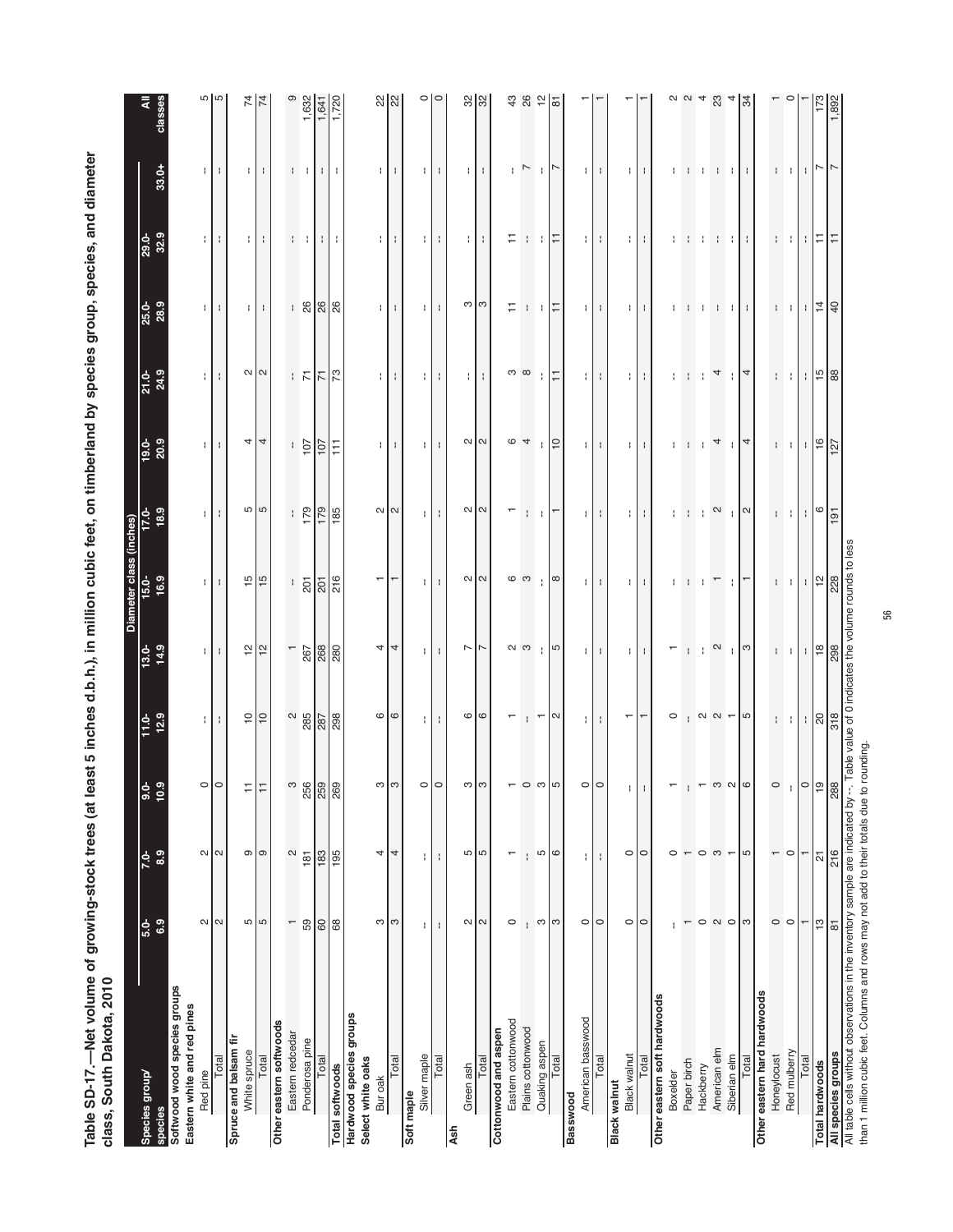Table SD-18.—Net volume of growing-stock trees (at least 5 inches d.b.h.), in million cubic feet, on timberland<br>by species group, species, and ownership group, South Dakota, 2010 **Table SD-18.—Net volume of growing-stock trees (at least 5 inches d.b.h.), in million cubic feet, on timberland**  by species and ownership group, species, and dependence of  $\mathsf{A}$ **by species group, species, and ownership group, South Dakota, 2010**

|                              |                  | Ownership group  |                    |                         |                   |
|------------------------------|------------------|------------------|--------------------|-------------------------|-------------------|
| Species group/               | Forest           | Other            | State and local    | <b>Undifferentiated</b> |                   |
| species                      | Service          | Federal          | government         | private                 | owners            |
| Softwood wood species groups |                  |                  |                    |                         |                   |
| Eastern white and red pines  |                  |                  |                    |                         |                   |
| Red pine                     | $\lceil$         | ÷.               | ÷.                 | 4.7                     | 4.7               |
| Total                        | ÷                | ÷                | ÷                  | 4.7                     | 4.7               |
| Spruce and balsam fir        |                  |                  |                    |                         |                   |
| White spruce                 | 60.0             | 7.3              | ŧ.                 | 6.4                     | 73.7              |
| Total                        | 60.0             | 7.3              | $\mathbf{I}$       | 6.4                     | 73.7              |
| Other eastern softwoods      |                  |                  |                    |                         |                   |
| Eastern redcedar             | ł                | ł                | $\overline{0}$ .   | $9.\overline{3}$        | 9.4               |
| Ponderosa pine               | 1,239.9          | 11.2             | 67.0               | 313.7                   | 1,631.8           |
| Total                        | 1,239.9          | $\frac{11.2}{1}$ | 67.1               | 323.0                   | 1,641.2           |
| <b>Total softwoods</b>       | 1,299.9          | 18.4             | 67.1               | 334.1                   | 1,719.6           |
| Hardwood species groups      |                  |                  |                    |                         |                   |
| Select white oaks            |                  |                  |                    |                         |                   |
| Bur oak                      | 3.8              | Ŧ.               | 0.6                | 17.9                    |                   |
| Total                        | $\frac{8}{3}$    | ÷                | $\frac{6}{16}$     | $\frac{17.9}{ }$        | $\frac{224}{224}$ |
| Soft maple                   |                  |                  |                    |                         |                   |
| Silver maple                 | ł.               | ÷.               | ł.                 | 0.4                     | 0.4               |
| Total                        | ł                | ÷                | ŧ                  | 0.4                     | 0.4               |
| <b>Ash</b>                   |                  |                  |                    |                         |                   |
| Green ash                    | $\overline{0}$   | ÷.               | 1.3                | 30.4                    |                   |
| All species                  | $\overline{0}$ . | ÷                | 1.3                | $\frac{30.4}{ }$        | $rac{8}{5}$       |
| Cottonwood and aspen         |                  |                  |                    |                         |                   |
| Eastern cottonwood           | ł.               | ÷                |                    | 43.2                    | 43.2              |
| Plains cottonwood            | $\mathbf{I}$     | $\mathbf{I}$     | 17.5               | 8.4                     | 25.9              |
| Quaking aspen                | 10.5             | $0.\overline{3}$ |                    | 1.5                     | $12.2$<br>81.4    |
| Total                        | 10.5             | 0.3              | 17.5               | 53.1                    |                   |
| <b>Basswood</b>              |                  |                  |                    |                         |                   |
| American basswood            | ÷.               | $\pm$            | $\pm$              | 0.6                     | 0.6               |
| Total                        | ÷                | ÷                | ÷                  | 0.6                     | $\overline{0.6}$  |
| Black walnut                 |                  |                  |                    |                         |                   |
| Black walnut                 | $\lceil$         | $\blacksquare$   | $\mathbf{H}$       | 0.8                     | $\frac{8}{0.8}$   |
| Total                        | ÷                | $\mathbf{I}$     | $\mathbf{I}$       | $\overline{0.8}$        |                   |
| Other eastern soft hardwoods |                  |                  |                    |                         |                   |
| Boxelder                     | ł                |                  |                    | 1.9                     | 1.9               |
| Paper birch                  | 1.4              | 0.4              | $\overline{0}$ .   | $\mathop{!}\nolimits$   | 1.9               |
| Hackberry                    | $\mathbf{I}$     | ł                | ł                  | 3.6                     | 3.6               |
| American elm                 | $\overline{0}$ . | $\mathfrak{f}$   | 0.5                | 22.5                    | 23.2              |
| Siberian elm                 | ÷                | ÷                | ÷                  | 3.6                     | 34.0              |
| Total                        | 1.5              | 0.4              | 0.6                | 31.5                    |                   |
| Other eastern hard hardwoods |                  |                  |                    |                         |                   |
| Honeylocust                  | ŧ                | t.               | t.                 | $\overline{1}$          | $\overline{1}$    |
| Red mulberry                 | ÷                | ÷                | $\mathbf{I}$       | 0.4                     | 0.4               |
| Total                        |                  | ÷                | $\mathbf{I}$       | 1.5                     |                   |
| <b>Total hardwoods</b>       | $\frac{8}{31.8}$ | 1.3              | 39.9               | 271.1                   | 344.3             |
| All species groups           | 1,315.8          | 19.1             | 87.1               | 470.4                   | 1,892.5           |
| 1 tahle celle without        |                  |                  | 0 M to alliev ahe. |                         |                   |

All table cells without observations in the inventory sample are indicated by --. Table value of 0.0 indicates the volume rounds All table cells without observations in the inventory sample are indicated by --. Table value of 0.0<br>to less than 0.1 million cubic feet. Columns and rows may not add to their totals due to rounding.

to less than 0.1 million cubic feet. Columns and rows may not add to their totals due to rounding.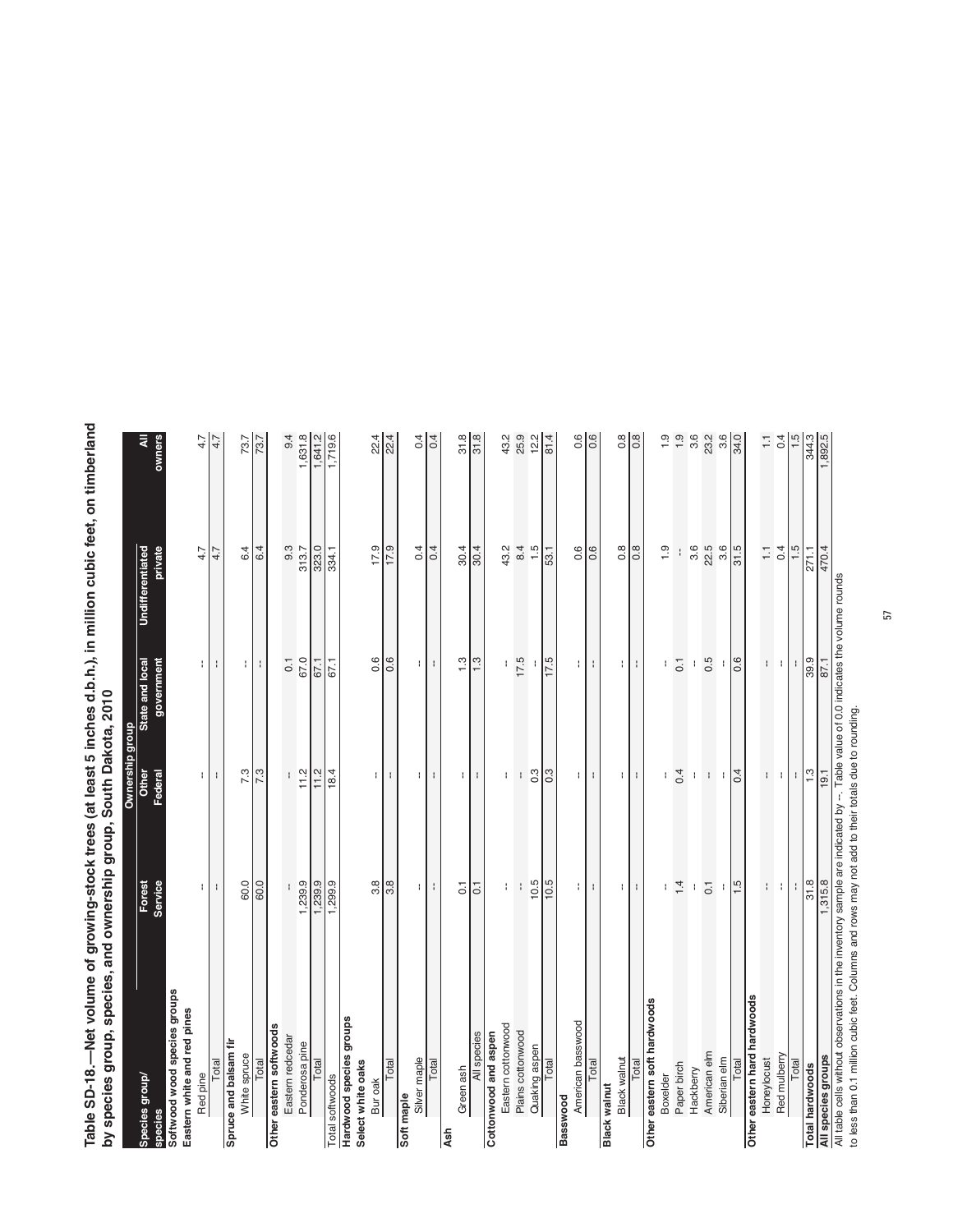Table SD-19.—Net volume of sawtimber trees, in million board feet (International ¼-inch rule), on timberland by species group, species, and<br>diameter class. South Dakota. 2010 **Table SD-19.—Net volume of sawtimber trees, in million board feet (International ¼-inch rule), on timberland by species group, species, and**  ion board feet (International 1/4-inch rule) on tir **diameter class, South Dakota, 2010**

| )<br>)<br>)<br>)                                            | <br> <br>      |               |                          |              |                         |                |                |                  |              |                |                |
|-------------------------------------------------------------|----------------|---------------|--------------------------|--------------|-------------------------|----------------|----------------|------------------|--------------|----------------|----------------|
|                                                             |                |               |                          |              | Diameter class (inches) |                |                |                  |              |                |                |
| Species group/                                              | $\frac{1}{9}$  | $\frac{1}{2}$ | $13.0 -$                 | $15.0-$      | $17.0 -$                | $19.0 -$       | 21.0-          | <b>25.0-</b>     | $29.0 -$     |                | ₹              |
| species                                                     | 10.9           | 12.5          | 14.9                     | 16.9         | 18.9                    | 20.9           | 24.9           | 28.9             | 32.9         | 33.0+          | classes        |
| Softwood wood species groups<br>Eastern white and red pines |                |               |                          |              |                         |                |                |                  |              |                |                |
| Red pine                                                    | ┯              | ŧ.            | ÷                        | ŧ            | f.                      | ŧ              | ŧ              | ÷                | f.           | ŧ              |                |
| Total                                                       | T              | ÷             | $\mathbf{I}$             | $\mathbf{I}$ | ÷                       | $\mathfrak{f}$ | ł              | ł                | ÷            | ł              |                |
| Spruce and balsam fir                                       |                |               |                          |              |                         |                |                |                  |              |                |                |
| White spruce                                                | $\overline{4}$ | $\frac{4}{4}$ |                          | 83           | $\approx$               | $\frac{6}{1}$  | Θ              | ł                | ŧ            | ł              | 250            |
| <b>Total</b>                                                | 44             | $\ddot{A}$    | <b>52</b><br>52          | 63           | 22                      | 16             | Θ              | ł                | ł            | ł              | 250            |
| Other eastern softwoods                                     |                |               |                          |              |                         |                |                |                  |              |                |                |
| Eastern redcedar                                            | 15             | $\tilde{t}$   | 4                        |              | t                       | ł              | ł.             | ł                | ÷            | ÷.             | $\overline{5}$ |
| Ponderosa pine                                              | 640            | 1,096         | 1,203                    | 1,002        | 953                     | 595            | 408            | 153              | ÷            | ÷              | 6,049          |
| Total                                                       | 655            | 1,108         | 1,207                    | 1,002        | 953                     | 595            | 408            | 153              | ÷            | $\mathbf{I}$   | 6,080          |
| Total softwoods                                             | 701            | 1,152         | ,259                     | 1,065        | 975                     | 610            | 416            | 153              | ÷            | ł              | 6,332          |
| Hardwood species groups<br>Select white oaks                |                |               |                          |              |                         |                |                |                  |              |                |                |
| Bur oak                                                     | f              | 2g            | $\overset{\circ}{=}$     | 4            | $\overline{ }$          | ł.             | ŧ              | ł.               | t            | ł.             |                |
| Total                                                       | ł              | $\approx$     | $\frac{8}{1}$            | 4            | $\overline{ }$          | ł              | ÷              | ÷                | ŧ            | ÷              | 88             |
| Ash                                                         |                |               |                          |              |                         |                |                |                  |              |                |                |
| Green ash                                                   | ł              | $\frac{5}{2}$ | 90                       | Φ            | $^\infty$               | $^\infty$      | ł              | $\frac{8}{1}$    | ÷.           | ł              | $\frac{8}{3}$  |
| Total                                                       | ł              | $\frac{5}{4}$ | 80                       | σ            | ${}^{\circ}$            | ${}^{\circ}$   | ÷              | $\frac{8}{1}$    | ł            | $\mathbf{I}$   | 8              |
| Cottonwood and aspen                                        |                |               |                          |              |                         |                |                |                  |              |                |                |
| Eastern cottonwood                                          | I              |               | σ                        | 26 2         | L                       |                | 15             | 55               | 56           | ŧ.             | 201            |
| Plains cottonwood                                           | ł              | ł             | 12                       |              | ł                       | 29 21          | $\frac{4}{3}$  | $\mathbf i$      | ÷            | 36             | 123            |
| Quaking aspen                                               | ł              |               | ÷                        | ÷            | ÷                       | ÷              | ł              | ł                | ÷            | ÷              |                |
| Total                                                       | ÷              | $\cong$       | $\overline{\mathcal{L}}$ | 38           | L                       | 50             | 56             | 55               | 56           | 36             | 329            |
| <b>Black walnut</b>                                         |                |               |                          |              |                         |                |                |                  |              |                |                |
| Black walnut                                                | ÷              |               | ÷                        | ÷            | ł                       | ÷              | ł              | ÷                | ÷            | ÷              | $\sim$ $\sim$  |
| Total                                                       | ÷              |               | ÷                        | ÷            | ł                       | ł              | ł              | ÷                | ÷            | ł              |                |
| Other eastern soft hardwoods                                |                |               |                          |              |                         |                |                |                  |              |                |                |
| Boxelder                                                    | ł              |               | က                        | ł            | ł                       | ł              | ł              | ł                | I            | ł              | 4              |
| Hackberry                                                   | ł              |               | ł                        | H            | I                       | ł              | ł              | ł                | I            | ł              |                |
| American elm                                                | $\mathbf{I}$   | $\breve{=}$   | $\overline{C}$           | 5            | $\infty$                | $\frac{8}{18}$ | $\frac{8}{3}$  | ł                | $\mathbf{I}$ | $\mathbf{I}$   | $\frac{6}{4}$  |
| Siberian elm                                                | ł              |               | H.                       | ÷            | ÷                       | $\mathbf{I}$   | ÷              | ÷                | ÷            | ÷              |                |
| Total                                                       | ŧ              | ς,            | $\frac{1}{2}$            | 5            | $\infty$                | $\frac{8}{18}$ | $\frac{8}{18}$ | ÷                | ÷            | $\mathbf{f}$   | $\frac{1}{3}$  |
| <b>Total hardwoods</b>                                      | ł              | a             | $\frac{1}{8}$            | 56           | $\rm ^{30}$             |                | $\overline{z}$ |                  |              | $\frac{8}{36}$ | 569<br>6,901   |
| All species groups                                          | 701            | $\frac{8}{3}$ | 1,341                    |              | 1,005                   | 76             | 490            | $\frac{72}{225}$ | 56           |                |                |

All table cells without observations in the inventory sample are indicated by --. Table value of 0 indicates the volume rounds to less than 1 million board feet. Columns and rows may not add to their totals due to rounding All table cells without observations in the inventory sample are indicated by --. Table value of 0 indicates the volume rounds to less

than 1 million board feet. Columns and rows may not add to their totals due to rounding.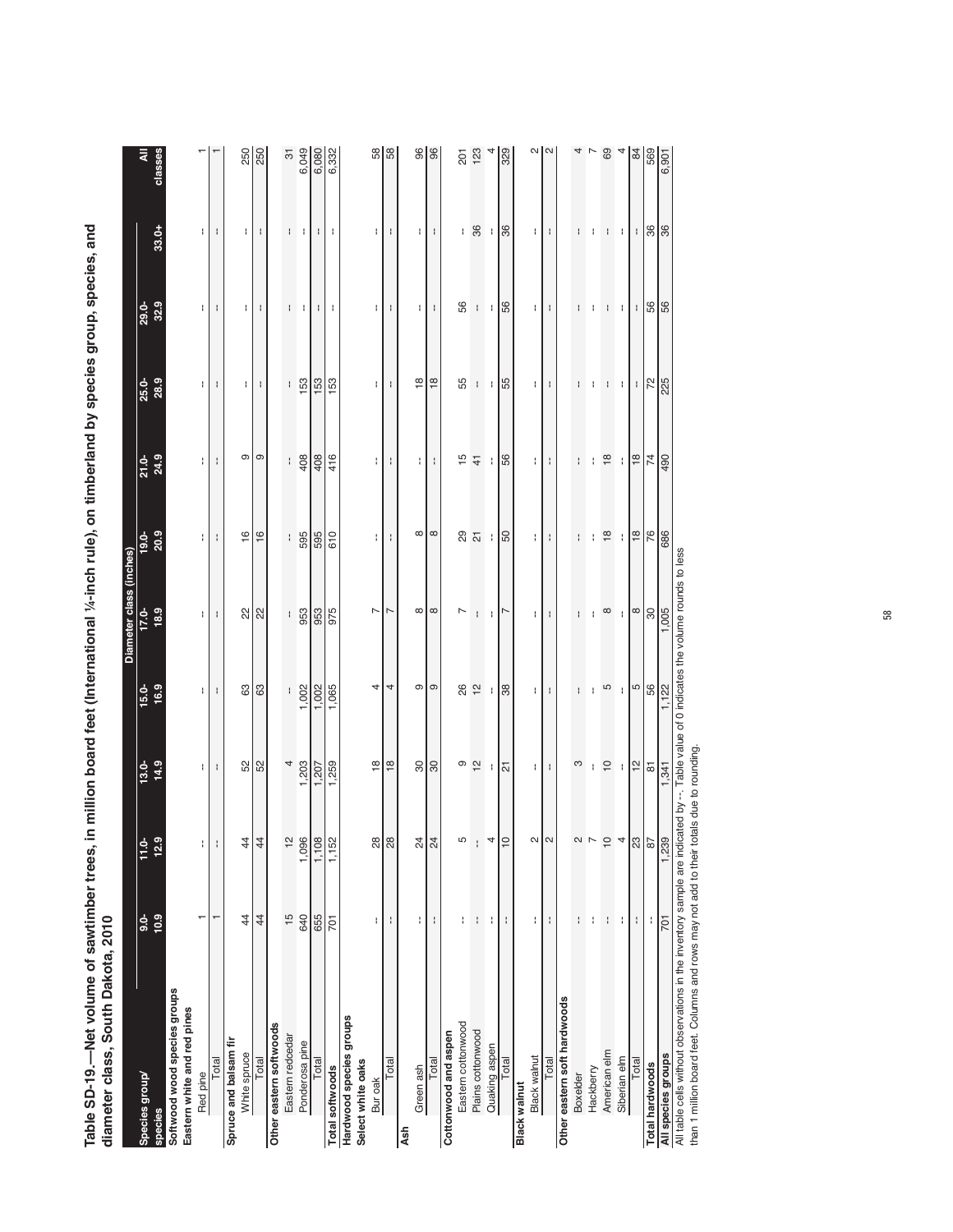Table SD-19a.—Net volume of sawtimber trees, in million board feet (Scribner rule) on timberland by species group, species, and diameter class,<br>South Dakota. 2010 **Table SD-19a.—Net volume of sawtimber trees, in million board feet (Scribner rule) on timberland by species group, species, and diameter class,**  by species and the species group, species, South Dakota, 2010, South Dakota, 2010, 2011, South Dakota, 2010, 20 **South Dakota, 2010**

| <b>Sonni Darora, 4010</b>                                   |               |                   |                          |               |                         |                  |                |                  |               |                        |                       |
|-------------------------------------------------------------|---------------|-------------------|--------------------------|---------------|-------------------------|------------------|----------------|------------------|---------------|------------------------|-----------------------|
|                                                             |               |                   |                          |               | Diameter class (inches) |                  |                |                  |               |                        |                       |
| Species group/                                              | $\frac{1}{9}$ | $\frac{1}{2}$     | $13.0 -$                 | $15.0 -$      | 17.0                    | $19.0 -$         | $21.0 - 24.9$  | 25.0-<br>28.9    |               |                        | ₹                     |
| <b>species</b>                                              | $\frac{3}{2}$ | 12.5              | 14.9                     | 16.9          | 18.9                    | 20.9             |                |                  | 29.0-<br>32.9 | 33.0+                  | classes               |
| Softwood wood species groups<br>Eastern white and red pines |               |                   |                          |               |                         |                  |                |                  |               |                        |                       |
| Red pine                                                    |               | I,                | ł.                       | ł.            | ł.                      | f.               | ÷              | ł                | ÷.            | f.                     |                       |
| Total                                                       |               | f,                | ÷                        | $\mathbf{I}$  | ÷                       | ÷                | $\mathbf{I}$   | $\mathbf{I}$     | ÷             | t                      |                       |
| Spruce and balsam fir                                       |               |                   |                          |               |                         |                  |                |                  |               |                        |                       |
| White spruce                                                | 35            | 36                | 45                       | 55            | $\frac{1}{20}$          | $\frac{4}{3}$    | $\infty$       | ÷                | ÷             | t                      | 213                   |
| Total                                                       | 35            | 36                | 45                       | 55            | $\overline{0}$          | $\overline{4}$   | $\infty$       | ÷                | ÷             | ŧ                      | 213                   |
| Other eastern softwoods                                     |               |                   |                          |               |                         |                  |                |                  |               |                        |                       |
| Eastern redcedar                                            | $\frac{1}{2}$ | $\overline{10}$   | 4                        |               | ł                       | ŧ                | ł              | ł                | ł             |                        | 25                    |
| Ponderosa pine                                              | 501           | 908               | 1,032                    | $\frac{1}{8}$ | 852                     | 540              | 375            | 142              | ÷             | Ηt                     | 5,231                 |
| Total                                                       | 513           | 918               | 1,035                    | 880           | 852                     | 540              | 375            | 142              | ÷             | ÷                      | 5,256                 |
| <b>Total softwoods</b>                                      | 549           | 95                | 1,080                    | 936           | 872                     | 554              | 383            | 142              | ł             | ÷                      | 5,471                 |
| Hardwood species groups<br>Select white oaks                |               |                   |                          |               |                         |                  |                |                  |               |                        |                       |
| Bur oak                                                     | ł             | $\frac{3}{2}$     | $\frac{6}{1}$            | 4             | $\overline{ }$          | t                | ŧ              | ŧ                | ÷.            | t.                     | $\overline{6}$        |
| Total                                                       | ŧ             | $\overline{23}$   | $\frac{6}{1}$            | 4             | L                       | ł                | ÷              | ÷                | ÷             | t                      | 49                    |
| Ash                                                         |               |                   |                          |               |                         |                  |                |                  |               |                        |                       |
| Green ash                                                   | ł.            |                   | $\frac{8}{2}$            | $\infty$      | N                       | 7                | ÷.             | 17               | ŧ.            | ÷.                     | 85                    |
| Total                                                       | $\mathbf{I}$  | ನ∣ನ               | 26                       | $\infty$      | L                       | L                | H              | 17               | $\mathbf{I}$  | ÷                      | 85                    |
| Cottonwood and aspen                                        |               |                   |                          |               |                         |                  |                |                  |               |                        |                       |
| Eastern cottonwood                                          | ł             |                   | $\infty$                 |               | $\circ$                 |                  | $\frac{1}{4}$  | S <sub>2</sub>   | 32            | 24                     | 186                   |
| Plains cottonwood                                           | ł             |                   | $\overline{C}$           | $\frac{2}{5}$ | ŧ                       |                  | $38\,$         | $\mathbf{I}$     | ÷             | ŧ                      | 79                    |
| Quaking aspen                                               | ŧ             |                   | H.                       | H.            | $\mathbf{I}$            |                  | ÷              | n t              | ÷             | ÷                      |                       |
| Total                                                       | ÷             |                   | $\frac{8}{18}$           | 33            | $\mathbf{\circ}$        | 46               | 52             | <b>B</b>         | $\frac{2}{3}$ | $\overline{\tilde{c}}$ | 268                   |
| <b>Black walnut</b>                                         |               |                   |                          |               |                         |                  |                |                  |               |                        |                       |
| Black walnut                                                | ł             |                   | ŧ.                       | ŧ.            | ÷                       | ŧ.               | ŧ.             | ŧ.               | ÷.            | ÷.                     | $\sim$ $\blacksquare$ |
| Total                                                       | ł             |                   | ÷                        | ł             | ł                       | ł                | ÷              | ÷                |               | ÷                      | $\sim$                |
| Other eastern soft hardwoods                                |               |                   |                          |               |                         |                  |                |                  |               |                        |                       |
| Boxelder                                                    | ł             |                   | $\sim$                   | ł             | ł                       | ł                | ł              | ł                | ł             | I                      |                       |
| Hackberry                                                   | ł             |                   | ŧ                        |               | ł                       | ł                | H              | H                | H             |                        | 68977                 |
| American elm                                                | ł             |                   | $\infty$                 | 4             | $\overline{ }$          | 16               | $\overline{1}$ | ł                |               | ÷                      |                       |
| Siberian elm                                                | ŧ             |                   | $\pm$                    | ÷.            | $\mathbb{R}^n$          | H.               | $\mathbf{L}$   | n t              |               | ÷                      |                       |
| Total                                                       | $\mathbf{I}$  | Ť                 | $\overline{\phantom{a}}$ | 4             | $\overline{ }$          | $\frac{16}{1}$   | $\overline{1}$ | ÷                |               | ÷                      |                       |
| <b>Total hardwoods</b>                                      | ŧ             |                   | $\frac{70}{1,150}$       |               |                         |                  |                | 8                |               |                        | 479                   |
| All species groups                                          | 549           | $\frac{1}{1,027}$ |                          | 58<br>985     | $\frac{27}{900}$        | $\frac{70}{624}$ | 68             | $\overline{211}$ | $\frac{8}{3}$ | $\frac{21}{21}$        | 5,949                 |

All table cells without observations in the inventory sample are indicated by --. Table value of 0 indicates the volume rounds to less<br>than 1 million board feet. Columns and rows may not add to their totals due to rounding All table cells without observations in the inventory sample are indicated by --. Table value of 0 indicates the volume rounds to less

than 1 million board feet. Columns and rows may not add to their totals due to rounding.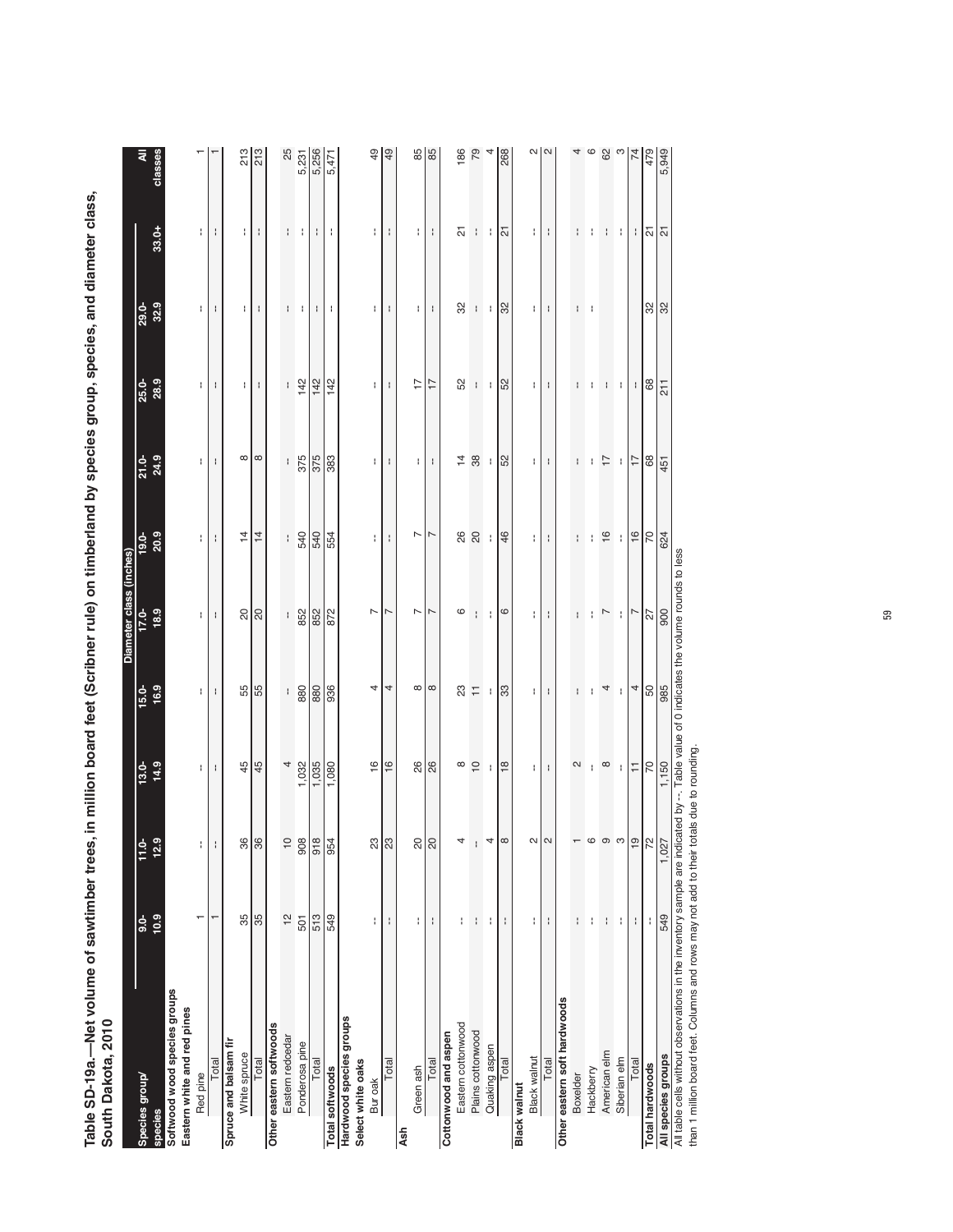| Service<br>42.2<br>890.6<br>890.6<br>Forest<br>42.2<br>932.7<br>Ŧ<br>ł<br>Softwood wood species groups<br>Eastern white and red pines<br>Hardwood species groups<br>Other eastern softwoods<br>Eastern redcedar<br>Spruce and balsam fir<br>Ponderosa pine<br>White spruce<br>Total<br>Total<br>Total<br>Total softwoods<br>Red pine<br>Species group<br>species | 4.6<br>4.6<br>0.6<br>$\frac{0}{9}$<br>Other<br>Federal<br>÷<br>ł<br>H | government<br>State and local<br>÷<br>ł | <b>Undifferentiated</b><br>private | owners<br>₹      |
|------------------------------------------------------------------------------------------------------------------------------------------------------------------------------------------------------------------------------------------------------------------------------------------------------------------------------------------------------------------|-----------------------------------------------------------------------|-----------------------------------------|------------------------------------|------------------|
|                                                                                                                                                                                                                                                                                                                                                                  |                                                                       |                                         |                                    |                  |
|                                                                                                                                                                                                                                                                                                                                                                  |                                                                       |                                         |                                    |                  |
|                                                                                                                                                                                                                                                                                                                                                                  |                                                                       |                                         |                                    |                  |
|                                                                                                                                                                                                                                                                                                                                                                  |                                                                       |                                         |                                    |                  |
|                                                                                                                                                                                                                                                                                                                                                                  |                                                                       |                                         | $0.\overline{2}$                   | $0.\overline{2}$ |
|                                                                                                                                                                                                                                                                                                                                                                  |                                                                       |                                         | 0.2                                | 0.2              |
|                                                                                                                                                                                                                                                                                                                                                                  |                                                                       |                                         |                                    |                  |
|                                                                                                                                                                                                                                                                                                                                                                  |                                                                       | ÷.                                      | 5.6                                | 52.4             |
|                                                                                                                                                                                                                                                                                                                                                                  |                                                                       | ÷                                       | 5.6                                | 52.4             |
|                                                                                                                                                                                                                                                                                                                                                                  |                                                                       |                                         |                                    |                  |
|                                                                                                                                                                                                                                                                                                                                                                  |                                                                       |                                         | 5.1                                | 5.1              |
|                                                                                                                                                                                                                                                                                                                                                                  |                                                                       | 55.0                                    | 234.0                              | 1,188.6          |
|                                                                                                                                                                                                                                                                                                                                                                  |                                                                       | 55.0                                    | 239.1                              | 1,193.7          |
|                                                                                                                                                                                                                                                                                                                                                                  | 13.6                                                                  | 55.0                                    | 244.9                              | 1,246.3          |
|                                                                                                                                                                                                                                                                                                                                                                  |                                                                       |                                         |                                    |                  |
| Select white oaks                                                                                                                                                                                                                                                                                                                                                |                                                                       |                                         |                                    |                  |
| $\frac{2}{1}$<br>Bur oak                                                                                                                                                                                                                                                                                                                                         | ł                                                                     | ŧ                                       | 8.2                                | 9.4              |
| $\frac{2}{1}$<br>Total                                                                                                                                                                                                                                                                                                                                           | ÷.                                                                    |                                         | 8.2                                | $\frac{1}{9.4}$  |
| 0.0<br>Ash                                                                                                                                                                                                                                                                                                                                                       | 0.0                                                                   | 0.0                                     | 0.0                                | $\overline{0.0}$ |
| Ŧ.<br>Green ash                                                                                                                                                                                                                                                                                                                                                  | Ŧ                                                                     | $0.\overline{6}$                        | 16.9                               | 17.4             |
| ł<br>Total                                                                                                                                                                                                                                                                                                                                                       | ł                                                                     | 0.6                                     | 16.9                               | 17.4             |
| Cottonwood and aspen                                                                                                                                                                                                                                                                                                                                             |                                                                       |                                         |                                    |                  |
| ł.<br>Eastern cottonwood                                                                                                                                                                                                                                                                                                                                         | ł                                                                     |                                         | 38.8                               | 38.8             |
| ł.<br>Plains cottonwood                                                                                                                                                                                                                                                                                                                                          | ÷                                                                     | 15.9                                    | $\overline{\text{8}}$              | 24.1             |
| 0.7<br>Quaking aspen                                                                                                                                                                                                                                                                                                                                             | ÷                                                                     |                                         |                                    | 0.7              |
| 0.7<br>Total                                                                                                                                                                                                                                                                                                                                                     | ł                                                                     | 15.9                                    | 46.9                               | 63.5             |
| <b>Black walnut</b>                                                                                                                                                                                                                                                                                                                                              |                                                                       |                                         |                                    |                  |
| ÷<br>Black walnut                                                                                                                                                                                                                                                                                                                                                | ÷                                                                     | ÷                                       | 0.4                                | 0.4              |
| ÷<br>Total                                                                                                                                                                                                                                                                                                                                                       | ÷,                                                                    | ł                                       | 0.4                                | 0.4              |
| Other eastern soft hardwoods                                                                                                                                                                                                                                                                                                                                     |                                                                       |                                         |                                    |                  |
| ł<br>Boxelder                                                                                                                                                                                                                                                                                                                                                    | ł                                                                     | ł                                       | 0.7                                | 0.7              |
| ÷<br>Hackberry                                                                                                                                                                                                                                                                                                                                                   | ÷                                                                     | ÷                                       | $\frac{0}{1}$                      | $\overline{1.0}$ |
| $\langle \cdot \rangle$<br>American elm                                                                                                                                                                                                                                                                                                                          | ÷.                                                                    | ł                                       | 13.3                               | 13.3             |
| ÷<br>Siberian elm                                                                                                                                                                                                                                                                                                                                                | ÷                                                                     | ł                                       | $0.\overline{6}$                   | $0.\overline{6}$ |
| Ŧ<br>Total                                                                                                                                                                                                                                                                                                                                                       | $\mathbf{H}$                                                          |                                         | 15.7                               | 15.7             |
| $\frac{8}{1}$<br><b>Total hardwoods</b>                                                                                                                                                                                                                                                                                                                          | Ŧ                                                                     | 16.5                                    | 88.1                               | 106.4            |
| 934.6<br>All species groups                                                                                                                                                                                                                                                                                                                                      | 13.6                                                                  | 71.5                                    | 333.0                              | 1,352.7          |

Table SD-20.-Net volume of saw log portion of sawtimber trees, in million cubic feet, on timberland by species group, species, **Table SD-20.—Net volume of saw log portion of sawtimber trees, in million cubic feet, on timberland by species group, species,**  by species group, species, and ownership group, South Dakota, 2010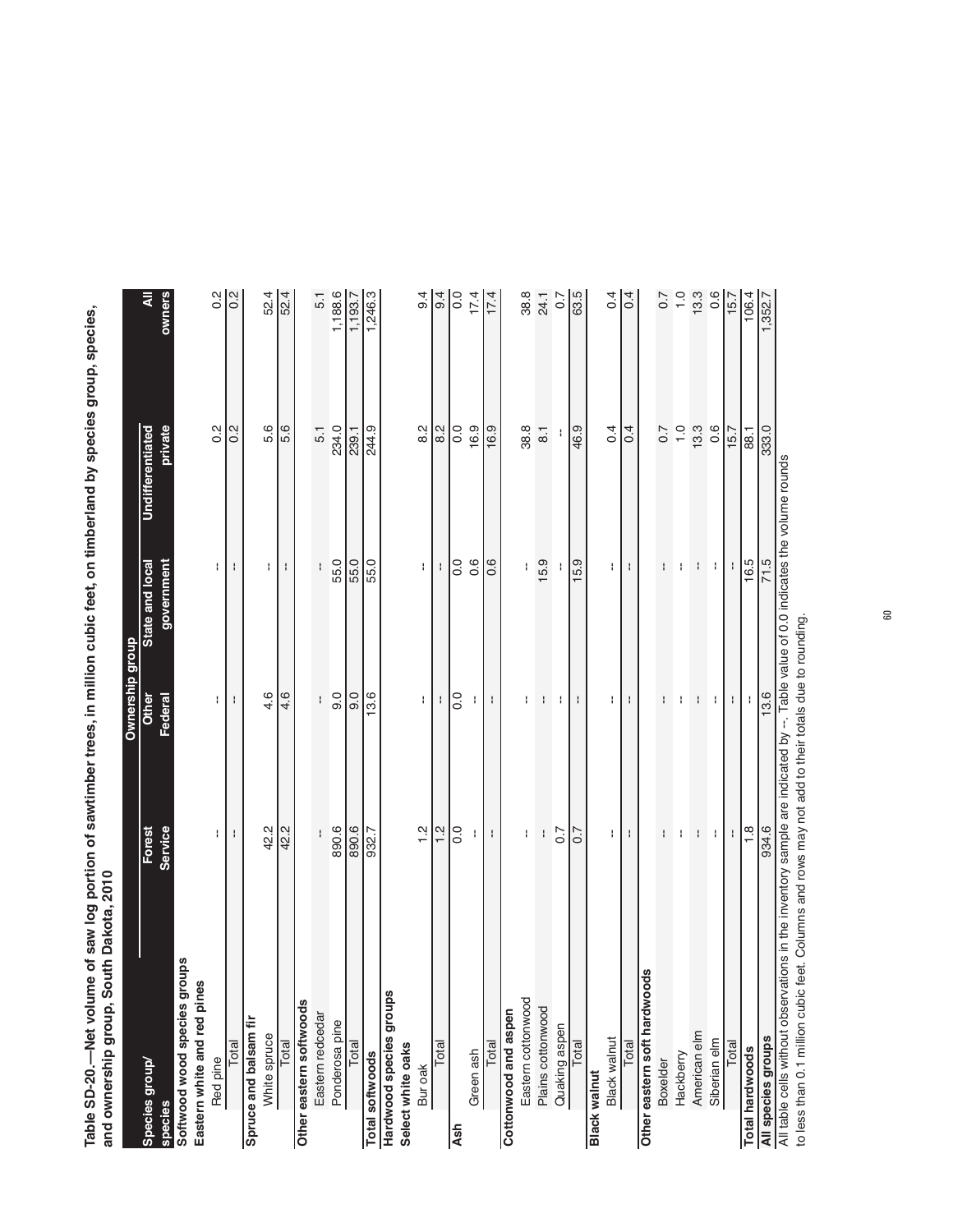| -SD-21.---Average annual net grown | of live trees (at least 5 inches d.b.h./d.r.c.), in million cubic feet, by owner class and forest-lar |   |
|------------------------------------|-------------------------------------------------------------------------------------------------------|---|
| o<br>outh Dakota, 2011             |                                                                                                       |   |
|                                    |                                                                                                       | ï |

| Table SD-21.—Average annual net growth of live trees (at least 5 inches d.b.h./d.r.c.), in million cubic feet, by owner class and forest-land status,<br>South Dakota, 2010 |               |                           |               |                |                         |                |                  |
|-----------------------------------------------------------------------------------------------------------------------------------------------------------------------------|---------------|---------------------------|---------------|----------------|-------------------------|----------------|------------------|
|                                                                                                                                                                             |               | <b>Unreserved forests</b> |               |                | <b>Reserved forests</b> |                | ₹                |
| Owner class                                                                                                                                                                 |               | Timberland Unproductive   | <b>Total</b>  |                | Productive Unproductive | Total          | forest land      |
| Forest Service                                                                                                                                                              |               |                           |               |                |                         |                |                  |
| National forest                                                                                                                                                             | 15.1          | $\overline{0}$            | 15.2          | $-1.2$         |                         | $-1.2$         | 13.9             |
| Other Federal                                                                                                                                                               |               |                           |               |                |                         |                |                  |
| National Park Service                                                                                                                                                       | $\frac{1}{1}$ | $\frac{1}{1}$             | $\frac{1}{1}$ | $\overline{C}$ | ı                       | $\overline{c}$ | $\overline{C}$   |
| Bureau of Land Management                                                                                                                                                   | $\frac{3}{2}$ |                           | c3            |                |                         |                | $0.\overline{3}$ |
| Fish and Wildlife Service                                                                                                                                                   | 0.0           |                           | 0.0           |                |                         |                | 0.0              |
| State and local government                                                                                                                                                  |               |                           |               |                |                         |                |                  |
| State                                                                                                                                                                       | $\frac{1}{4}$ | 0.0                       | 1.4           |                |                         |                | 1.4              |
| Private                                                                                                                                                                     |               |                           |               |                |                         |                |                  |
| Undifferentiated private                                                                                                                                                    | 20.2          | 4.2                       | 24.4          |                |                         |                | 24.4             |
| All owners                                                                                                                                                                  | 37.0          | 4.3                       | 41.3          | $\frac{2}{1}$  |                         | $-1.2$         | 40.2             |

All table cells without observations in the inventory sample are indicated by --. Table value of 0.0 indicates the volume rounds to less<br>than 0.1 million cubic feet. Columns and rows may not add to their totals due to roun All table cells without observations in the inventory sample are indicated by --. Table value of 0.0 indicates the volume rounds to less

than 0.1 million cubic feet. Columns and rows may not add to their totals due to rounding.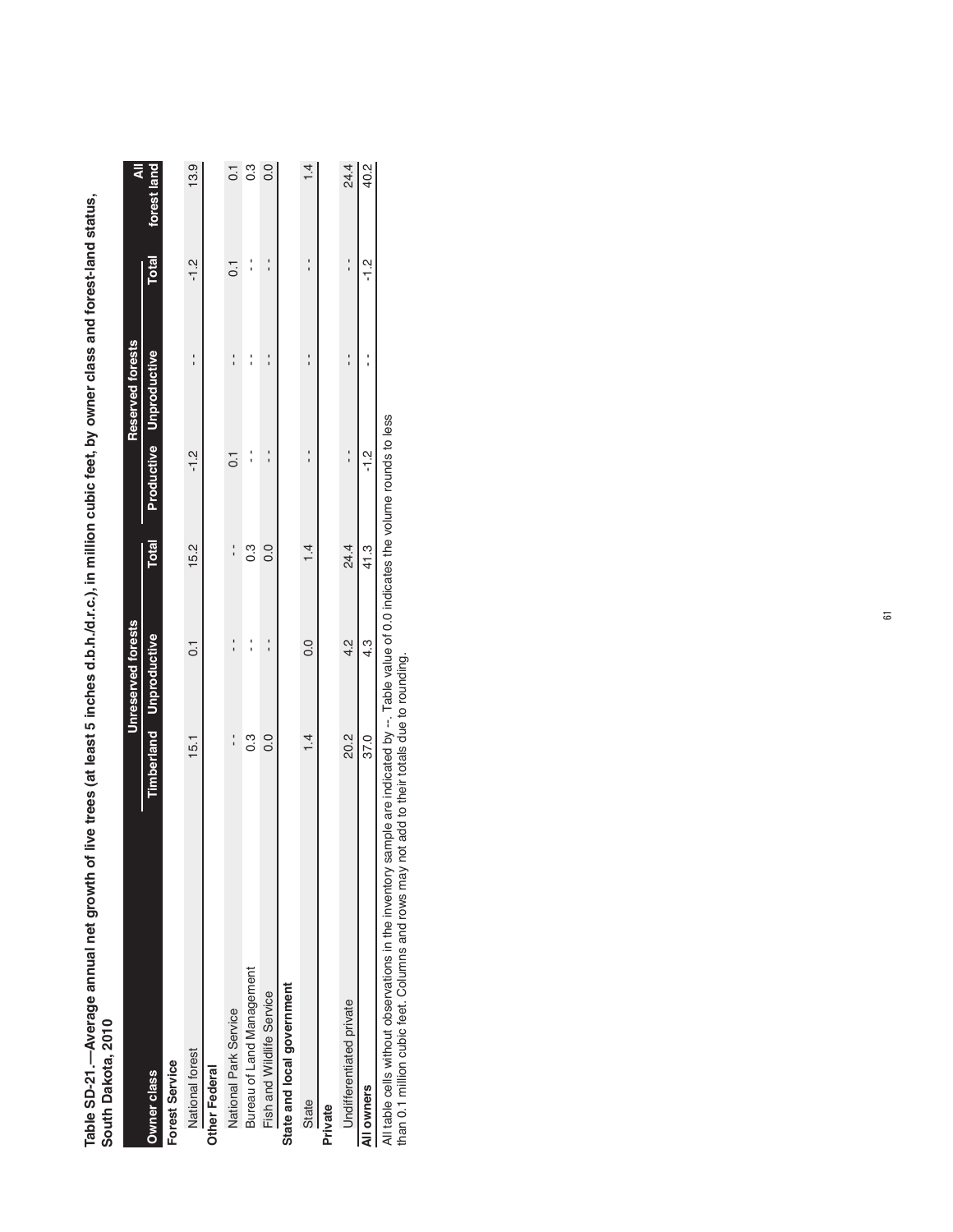Table SD-22.—Average annual net growth of live trees (at least 5 inches d.b.h./d.r.c.), in million cubic feet, on forest land<br>by forest-type group, forest type, and stand-size class, South Dakota, 2010 **Table SD-22.—Average annual net growth of live trees (at least 5 inches d.b.h./d.r.c.), in million cubic feet, on forest land**  t arouth of live trees (at least 5 inches d b b d r c ) is **by forest-type group, forest type, and stand-size class, South Dakota, 2010**

|                                                                                                                                            |                             | Stand-size class        |                                      |                          |                  |
|--------------------------------------------------------------------------------------------------------------------------------------------|-----------------------------|-------------------------|--------------------------------------|--------------------------|------------------|
| Forest-type group/<br>forest type                                                                                                          | Large<br>diameter           | Medium<br>diameter      | diameter<br>Small                    | Nonstocked               | All stands       |
| Softwood type groups                                                                                                                       |                             |                         |                                      |                          |                  |
| White / red / jack pine group<br>Red pine                                                                                                  | $\lvert \cdot \rvert$       | 1.0                     | $\lvert \cdot \rvert$                | $\mathbf{H}$             | 1.0              |
| Total                                                                                                                                      | $\mathbf i$                 | $\overline{0}$ .        | ł                                    | ÷                        | 1.0              |
| Spruce / fir group                                                                                                                         |                             |                         |                                      |                          |                  |
| White spruce                                                                                                                               | 1.3                         | 0.0                     | 0.0                                  | $\lceil$                 | $\frac{3}{1}$    |
| Total                                                                                                                                      | 1.3                         | $\overline{0.0}$        | 0.0                                  | ł                        | $\frac{3}{2}$    |
| Other eastern softwoods group                                                                                                              |                             |                         |                                      |                          |                  |
| Eastern redcedar                                                                                                                           | $_{\rm 0.2}^{\rm 2}$        | 0.4                     | 0.6                                  | $\lvert \cdot \rvert$    | Ξ                |
| Total                                                                                                                                      | 0.2                         | 0.4                     | 0.6                                  | ÷                        | Ξ                |
| Pinyon / juniper group                                                                                                                     |                             |                         |                                      |                          |                  |
| Rocky Mountain juniper<br>Total                                                                                                            | $\frac{2}{1}$ $\frac{2}{1}$ | $0.\overline{3}$<br>0.3 | $0.\overline{2}$<br>$\overline{0.2}$ | Η<br>÷                   | 1.6<br>1.6       |
| Ponderosa pine group                                                                                                                       |                             |                         |                                      |                          |                  |
| Ponderosa pine                                                                                                                             | 17.6                        | $-0.3$                  | 2.7                                  | П                        | 20.0             |
| Total                                                                                                                                      | 17.6                        | $-0.3$                  | $\overline{2.7}$                     | $\mathbf{f}$             |                  |
| All softwood groups                                                                                                                        | 20.2                        | 1.4                     | $\overline{3.4}$                     | $\mathbf{I}$             | 20.0             |
| Hardwood type groups                                                                                                                       |                             |                         |                                      |                          |                  |
| Oak / hickory group                                                                                                                        |                             |                         |                                      |                          |                  |
| Bur oak                                                                                                                                    | $\overline{1}$ .            | 2.2                     | $0.\overline{3}$                     | ł                        |                  |
| Elm / ash / black locust                                                                                                                   | 0.0                         | $\overline{1}$          | 0.6                                  | $\mathord{\text{\rm I}}$ | $\frac{8}{1}$    |
| Mixed upland hardwoods                                                                                                                     | 0.0                         | $\frac{1}{2}$           | ł                                    | $\pm$                    | 1.3              |
| Total                                                                                                                                      | 1.8                         | 4.6                     | 0.9                                  | $\mathbf{I}$             |                  |
| Elm / ash / cottonwood group                                                                                                               |                             |                         |                                      |                          |                  |
| Black ash/ American elm / red maple                                                                                                        |                             | 0.0                     | ŧ                                    | ÷                        | 0.0              |
| Cottonwood                                                                                                                                 | 2.6                         | 0.5                     | I                                    | ł                        | $\overline{3}$ . |
| Sugarberry / hackberry / elm / green ash                                                                                                   | 0.2                         | 1.3                     | $\overline{0}$                       | $\mathbf{I}$             | 1.5              |
| Cottonwood / willow                                                                                                                        | $-0.1$                      | ł                       |                                      | $\mathbf{H}$             | $-0.1$           |
| Total                                                                                                                                      | 2.7                         | 1.9                     | 0.0                                  | ÷                        | 4.6              |
| Maple / beech / birch group                                                                                                                |                             |                         |                                      |                          |                  |
| Sugar maple / beech / yellow birch                                                                                                         | $\ddot{1}$ .5               | 0.0                     | П                                    | 1 H                      | 1.5              |
| Total                                                                                                                                      | 1.5                         | $\overline{0.0}$        | H.                                   |                          | 1.5              |
| Aspen / birch group                                                                                                                        |                             |                         |                                      |                          |                  |
| Aspen                                                                                                                                      | $\overline{0}$              | $-0.4$                  | $\overline{0}$ .                     | П                        | $\frac{1}{2}$    |
| Total                                                                                                                                      | $\overline{0}$              | $-0.4$                  | $\overline{0}$ .                     | ÷                        |                  |
| Other hardwoods group                                                                                                                      |                             |                         |                                      |                          |                  |
| Other hardwoods                                                                                                                            | $\mathbf{H}$                | $\overline{0}$          | 0.0                                  | ÷ I                      | $\overline{0}$ . |
| Total                                                                                                                                      | $\mathbf{f}$                | $\overline{0}$ .        | $\overline{0.0}$                     | $\ddot{\phantom{a}}$     | $\overline{c}$   |
| Exotic hardwoods group                                                                                                                     |                             |                         |                                      |                          |                  |
| Other exotic hardwoods                                                                                                                     | 0.9                         | 0.2                     | $\mathbb{F}^1$                       | ŧ.                       | H                |
| <b>Total</b>                                                                                                                               | 0.9                         | $\overline{0.2}$        |                                      | ÷                        | $\overline{1}$   |
| All hardwood groups                                                                                                                        | $\overline{21}$             | 6.3                     | $\frac{0}{1}$                        | ŧ                        | 14.4             |
| Nonstocked                                                                                                                                 | ł                           | ł                       |                                      | 0.7                      | $\overline{0.7}$ |
| All forest groups                                                                                                                          | 27.3                        | 7.7                     | 4.4                                  | $\overline{0.7}$         | 40.2             |
| All table cells without observations in the inventory sample are indicated by $-$ . Table value of 0.0 indicates the volume rounds to less |                             |                         |                                      |                          |                  |

than 0.1 million cubic feet. Columns and rows may not add to their totals due to rounding. than 0.1 million cubic feet. Columns and rows may not add to their totals due to rounding.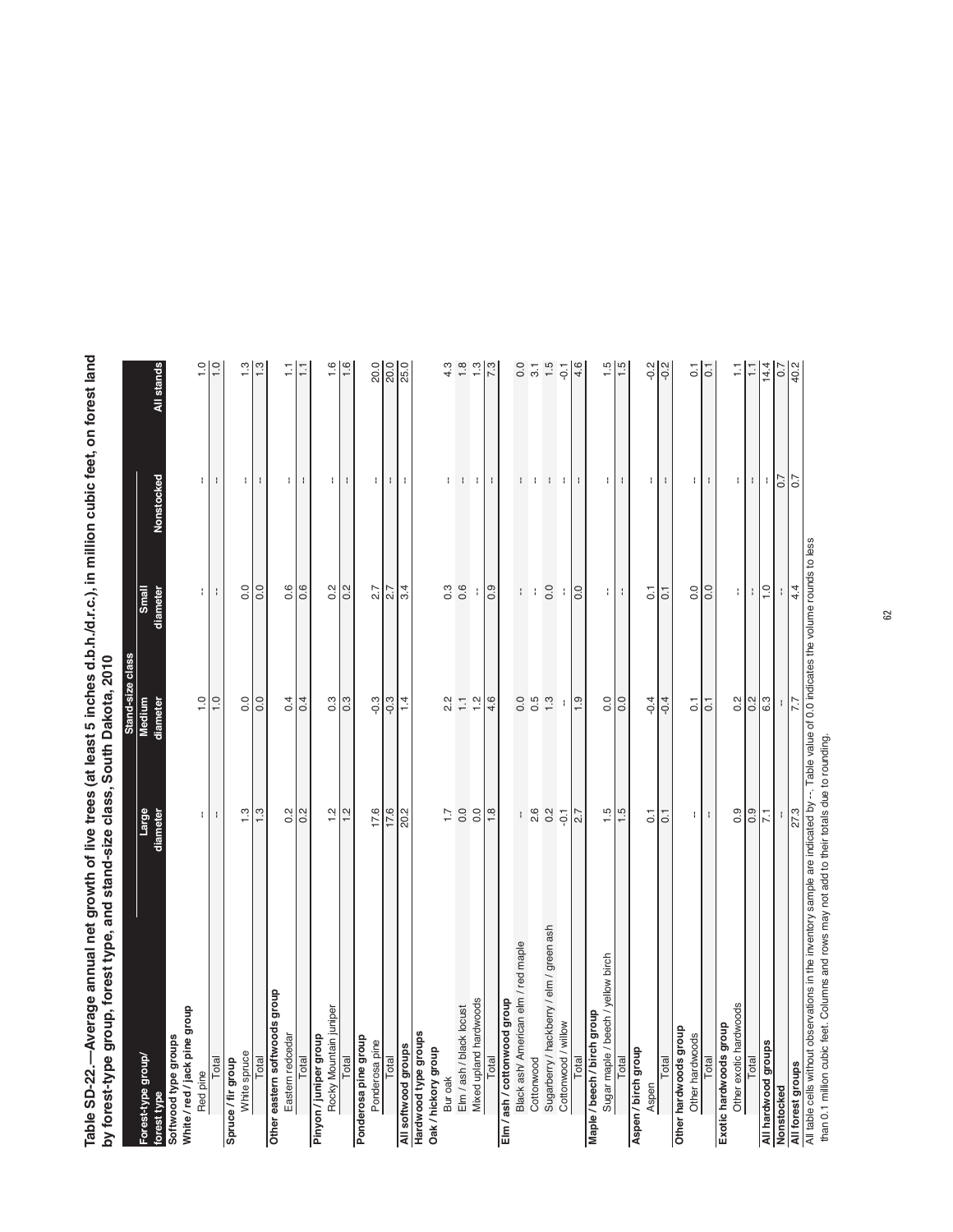Table SD-23.—Average annual net growth of live trees (at least 5 inches d.b.h./d.r.c.), in million cubic feet,<br>on forest land by species group, species, and ownership group, South Dakota, 2010 **Table SD-23.—Average annual net growth of live trees (at least 5 inches d.b.h./d.r.c.), in million cubic feet, on forest land by species group, species, and ownership group, South Dakota, 2010** by d b by species (at least 5 inches d b b d

|                              |                     | Ownership group               |                               |                                    |                         |
|------------------------------|---------------------|-------------------------------|-------------------------------|------------------------------------|-------------------------|
| Species group                | Forest<br>Service   | Other<br>Federal              | State and local<br>government | <b>Undifferentiated</b><br>private | ₹                       |
| Softwood wood species groups |                     |                               |                               |                                    |                         |
| Eastern white and red pines  |                     |                               |                               |                                    |                         |
| Red pine                     | ŧ                   | ÷                             | ÷,                            | $\frac{0}{1}$                      | $\frac{1}{2}$           |
| Total                        | ÷                   | ÷                             | ÷                             | $\overline{1}$ .0                  | $\frac{0}{1}$           |
| Spruce and balsam fir        |                     |                               |                               |                                    |                         |
| White spruce                 | $\frac{2}{1}$       | 0.2                           |                               | $\overline{0}$ .                   |                         |
| Total                        | 1.2                 | $\frac{1}{2}$                 | $\mathbb{E}[\cdot]$           | $\overline{0}$ .                   | $\frac{15}{15}$         |
| Other eastern softwoods      |                     |                               |                               |                                    |                         |
| Eastern redcedar             | ł                   | 0.0                           | 0.0                           | 1.3                                | 1.3                     |
| Ponderosa pine               | 13.3                | $0.\overline{3}$              | $-0.1$                        | 9.3                                |                         |
| Total                        | 13.3                | 0.4                           | $-0.1$                        | 10.5                               | 22.9                    |
| Woodland softwoods           |                     |                               |                               |                                    |                         |
| Rocky Mountain juniper       | 0.4                 | $-0.1$                        | $\overline{0}$ .              | 1.4                                | $\ddot{ }$              |
| Total                        | 0.4                 |                               | 0.0                           | 1.4                                | ₽                       |
| <b>Total softwoods</b>       | 15.0                | $\frac{1}{10}$                | $-0.1$                        | 13.0                               | 28.3                    |
| Hardwood species groups      |                     |                               |                               |                                    |                         |
| Select white oaks            |                     |                               |                               |                                    |                         |
| Bur oak                      | $\overline{0}$      | $\lceil$                      | $\lvert \cdot \rvert$         | 2.8                                | 2.9                     |
| Total                        | $\overline{0}$ .    | ÷                             | ÷                             | 2.8                                | 2.9                     |
| Soft maple                   |                     |                               |                               |                                    |                         |
| Silver maple                 | Η                   |                               | $\mathbf{H}$                  | $\overline{0}$ .                   | $\overline{0}$          |
| Total                        | ÷                   | Η<br>÷.                       | $\mathbf{I}$                  | $\overline{\text{o}}$              | ĪΞ                      |
| Ash                          |                     |                               |                               |                                    |                         |
| Green ash                    | 0.0                 |                               |                               | $\overline{1}$ :                   |                         |
|                              |                     | $\left\vert \cdot\right\vert$ | $\frac{24}{1}$                |                                    | $\frac{8}{20}$          |
| Total                        | 0.0                 |                               |                               | $\frac{1}{1}$                      |                         |
| Cottonwood and aspen         |                     |                               |                               |                                    |                         |
| Eastern cottonwood           | ÷                   | ÷                             | ł                             | 23                                 | $2.\overline{3}$        |
| Plains cottonwood            | $\mathbf{I}$        | $\mathbf{I}$                  | 0.4                           | $\frac{2}{1}$                      | 0.5                     |
| Quaking aspen                | $\overline{\gamma}$ | $-0.1$                        | ÷                             | $-0.1$                             | $-1.3$                  |
| Total                        | F                   | $-0.1$                        | 0.4                           | 2.4                                | 1.6                     |
| Basswood                     |                     |                               |                               |                                    |                         |
| American basswood            |                     |                               |                               | 0.0                                |                         |
| Total                        | 8 H S               | $\left\vert \cdot\right\vert$ | $\pm$ $\pm$                   | 0.0                                |                         |
| <b>Black walnut</b>          |                     |                               |                               |                                    |                         |
| <b>Black walnut</b>          |                     | - 1                           | $\mathbf{H}$                  | $0.\overline{3}$                   | 0.3                     |
| Total                        | $\pm$ $\pm$         | 4                             | н.                            | 0.3                                | $\overline{0.3}$        |
| Other eastern soft hardwoods |                     |                               |                               |                                    |                         |
| Boxelder                     | ŧ                   | ÷                             | 0.0                           | 0.2                                | 0.2                     |
| Paper birch                  | 0.0                 | 0.0                           | 0.0                           | 0.0                                | $_{\rm 0.0}$            |
| Hackberry                    | ŧ                   | ÷                             | 0.0                           | 0.4                                | 0.4                     |
| White willow                 | $\mathfrak i$       |                               | ł,                            | $\overline{0}$ .                   | $\overline{\text{o}}$   |
| American elm                 | 0.0                 | 11111                         | $-0.1$                        | 1.9                                | $1.8$                   |
| Siberian elm                 | $\mathbb{C}$        |                               | $\Gamma$                      | $\overline{\mathbb{H}}$            | $\overline{\mathbb{H}}$ |
| Slippery elm                 |                     |                               |                               | 0.0                                | $rac{0}{37}$            |
| Total                        | <b>P</b>            |                               | <b>PO</b>                     | $\overline{37}$                    |                         |
|                              |                     |                               |                               |                                    |                         |

(Table SD-23 continued on next page) (Table 23 continued on next page)  $\frac{1}{2}$ (Table SD-23 continued on next page)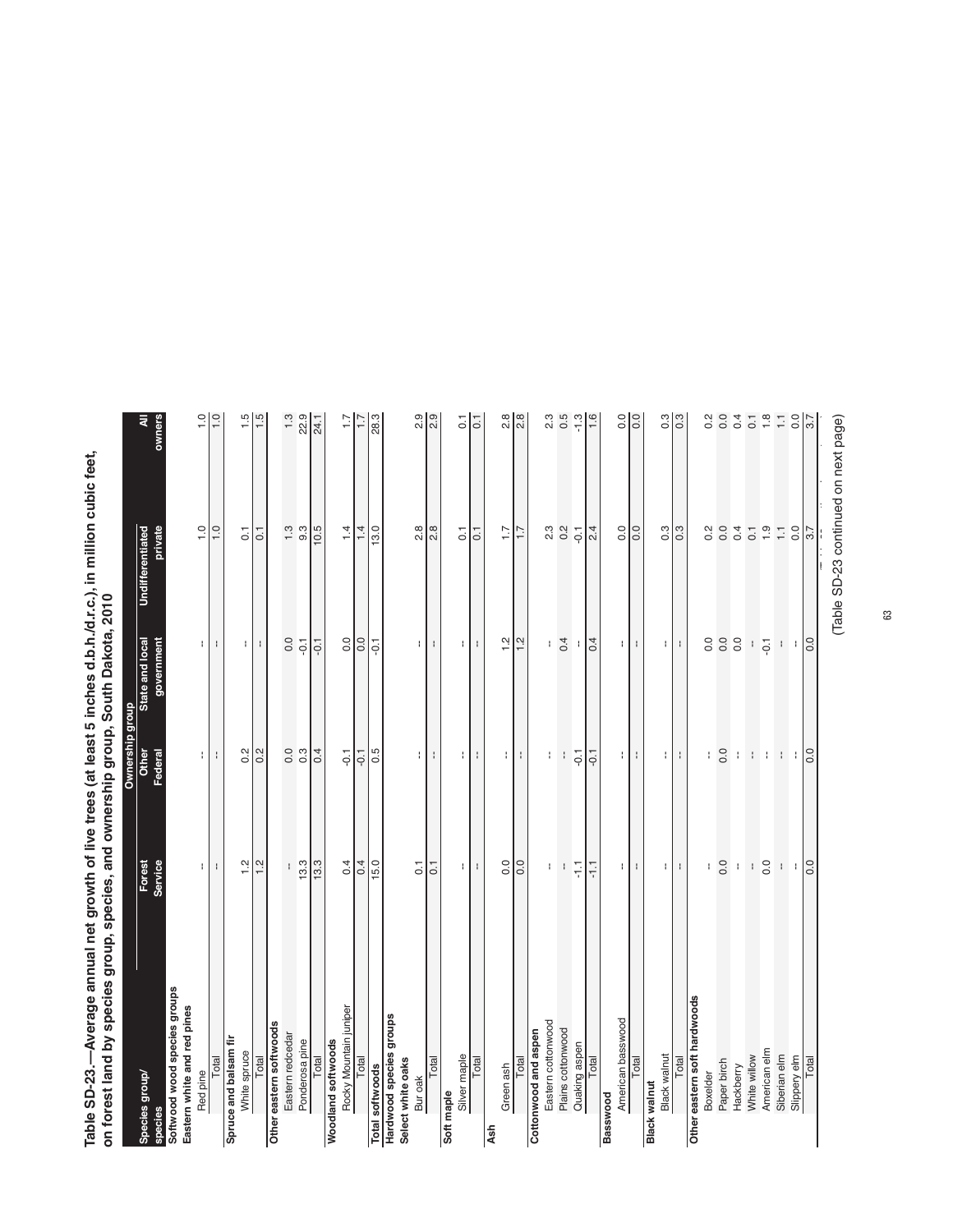## (Table SD-23 continued) (Table SD-23 continued)

|                |                                 |                | <b>Ownership group</b> |                 |                  |                |
|----------------|---------------------------------|----------------|------------------------|-----------------|------------------|----------------|
|                | Species group/                  | Forest         | Other                  | State and local | Undifferentiated | ₹              |
| <b>species</b> |                                 | <b>Service</b> | Federal                | government      | private          | owners         |
|                | Other eastern hard hardwoods    |                |                        |                 |                  |                |
|                | Honeylocust                     | ľ              | i                      | I               | $\frac{2}{3}$    | $\frac{2}{3}$  |
|                | Red mulberry                    | i              | i                      | 0.0             | $\overline{c}$   | $\overline{0}$ |
|                | Total                           | i              | I                      | 0.0             | 0.3              |                |
|                | Eastern noncommercial hardwoods |                |                        |                 |                  |                |
|                | Prairie crab apple              | i              | I                      | I               |                  |                |
|                | Eastern hophornbeam             | $\frac{0}{2}$  | i                      | i               |                  |                |
|                | Chokecherry                     | i              | i                      | i               | $\frac{0}{2}$    |                |
|                | Willow spp.                     | i              | I                      | i               | $\frac{0}{2}$    |                |
|                | Russian-olive                   | I              | I                      | I               | $\overline{C}$   | $\overline{0}$ |
|                | Other or unknown live tree      | I              | I                      | I               | $\frac{0}{0}$    | $\overline{0}$ |
|                | Total                           | 0.0            | I                      | I               | $\frac{2}{3}$    |                |
|                | <b>Total hardwoods</b>          | $-1.0$         | $-0.1$                 | $\frac{5}{1}$   | 11.4             | $\frac{8}{11}$ |
|                | All species groups              | 13.9           | 0.4                    | $\overline{4}$  | 24.4             | 40.2           |

All species groups<br>All table cells without observations in the inventory sample are indicated by --. Table value of 0.0 indicates the volume rounds to less<br>than 0.1 million cubic feet. Columns and rows may not add to their All table cells without observations in the inventory sample are indicated by --. Table value of 0.0 indicates the volume rounds to less

than 0.1 million cubic feet. Columns and rows may not add to their totals due to rounding.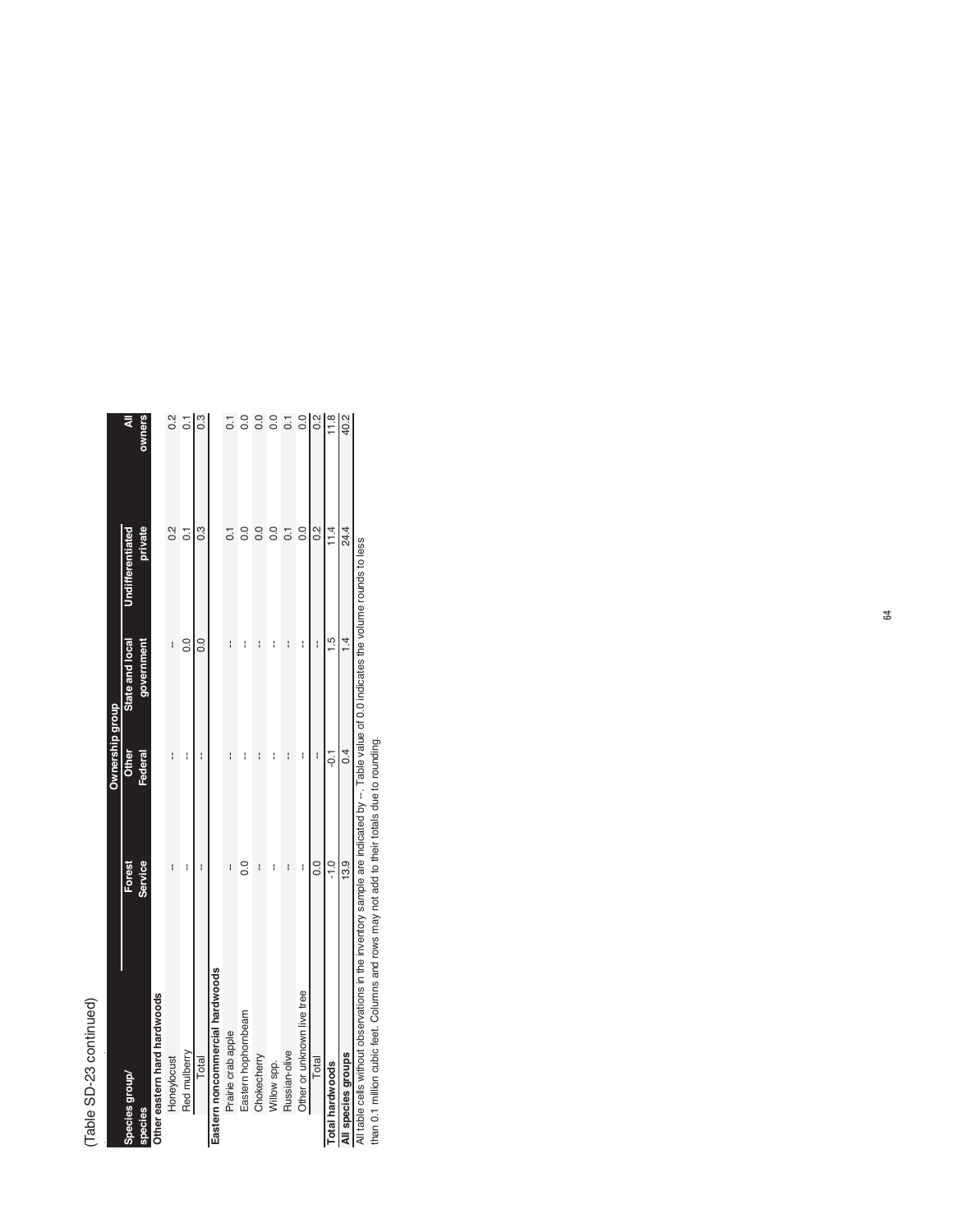Table SD-24.—Average annual net growth of growing-stock trees (at least 5 inches d.b.h.), in million cubic<br>feet, on timberland by species group, species, and ownership group, South Dakota, 2010 **Table SD-24.—Average annual net growth of growing-stock trees (at least 5 inches d.b.h.), in million cubic feet, on timberland by species group, species, and ownership group, South Dakota, 2010**by species and around proceed and one of a

|                                                                                                                                    |                   | <b>Ownership group</b> |                          |                          |                       |
|------------------------------------------------------------------------------------------------------------------------------------|-------------------|------------------------|--------------------------|--------------------------|-----------------------|
| Species group                                                                                                                      |                   | Other                  | State and local          | <b>Undifferentiated</b>  |                       |
|                                                                                                                                    | Forest<br>Service | Federal                | government               | private                  |                       |
| Softwood wood species groups                                                                                                       |                   |                        |                          |                          |                       |
| Eastern white and red pines                                                                                                        |                   |                        |                          |                          |                       |
| Red pine                                                                                                                           | ÷.                | ł.                     | ł.                       | 0.9                      | 0.9                   |
|                                                                                                                                    | ÷                 | ÷                      | ÷                        | $\overline{0.9}$         | $\overline{0.9}$      |
| Total<br>Spruce and balsam fir                                                                                                     |                   |                        |                          |                          |                       |
| White spruce                                                                                                                       | $\overline{1}$    |                        | $\pm$                    | $\overline{0}$ .         | 1.3                   |
| Total                                                                                                                              | $\overline{1}$    | $\frac{2}{10}$         | $\mathfrak{f}$           | $\overline{c}$           | 1.3                   |
| Other eastern softwoods                                                                                                            |                   |                        |                          |                          |                       |
| Eastern redcedar                                                                                                                   | ÷                 |                        | 0.0                      | 0.5                      | 0.5                   |
| Ponderosa pine                                                                                                                     | 20.6              | 0.0                    | 0.0                      | 8.7                      | 30.0                  |
| Total                                                                                                                              | 20.6              | 0.6                    | 0.0                      |                          |                       |
| <b>Total softwoods</b>                                                                                                             | $\frac{7}{21.7}$  | $\overline{0.8}$       | $\overline{0.0}$         | $9.2$<br>$9.2$           | $\frac{30.5}{32.7}$   |
| Hardwood species groups                                                                                                            |                   |                        |                          |                          |                       |
| Select white oaks                                                                                                                  |                   |                        |                          |                          |                       |
| Bur oak                                                                                                                            | $\overline{0}$    | ÷.                     | t.                       | 0.2                      | $0.\overline{3}$      |
| Total                                                                                                                              | $\overline{0}$    | ÷                      | ÷                        | 0.2                      | $0.\overline{3}$      |
| Ash                                                                                                                                |                   |                        |                          |                          |                       |
| Green ash                                                                                                                          | 0.0               | $\lceil$               | 0.0                      | 1.3                      | $\frac{1}{4}$         |
| Total                                                                                                                              | 0.0               | $\mathbf{I}$           | 0.0                      | 1.3                      | $\frac{1}{4}$         |
| Cottonwood and aspen                                                                                                               |                   |                        |                          |                          |                       |
| Eastern cottonwood                                                                                                                 | ł                 | ł                      | ł                        | $\overline{2}$ .         | $\overline{2}$        |
| Plains cottonwood                                                                                                                  | t                 | ł                      | $\overline{\phantom{a}}$ | $0.\overline{9}$         | 0.9                   |
| Quaking aspen                                                                                                                      | $-0.9$            | $-0.1$                 | ÷                        |                          | $-1.0$                |
| Total                                                                                                                              | $-0.9$            | $\frac{1}{10}$         | $\overline{0}$ .         | $rac{1}{2}$              | $\frac{0}{20}$        |
| Basswood                                                                                                                           |                   |                        |                          |                          |                       |
| American basswood                                                                                                                  | $\mathbf{H}$      | $\lceil$               | $\mathbf{H}$             | 0.0                      | 0.0                   |
| <b>Total</b>                                                                                                                       | $\mathbf{r}$      | $\mathbf{I}$           | ÷                        | 0.0                      | 0.0                   |
| <b>Black walnut</b>                                                                                                                |                   |                        |                          |                          |                       |
| Black walnut                                                                                                                       | $\mathbf{H}$      | $\mathbf{H}$           | $\mathbf{H}$             | $\overline{0}$ .         | $\overline{0}$ .      |
| Total                                                                                                                              | н.                | ÷                      | $\cdot$                  | 0.1                      | Б                     |
| Other eastern soft hardwoods                                                                                                       |                   |                        |                          |                          |                       |
| Boxelder                                                                                                                           | ŧ.                |                        | f.                       | 0.2                      | $0.\overline{2}$      |
| Paper birch                                                                                                                        | 0.0               | 0.0                    | 0.0                      | 0.0                      | 0.0                   |
| Hackberry                                                                                                                          | $\mathbf i$       | ł                      | 0.0                      | $\overline{0}$ .         | $\overline{0}$ .      |
| American elm                                                                                                                       | 0.0               | $\mathbf i$            | $\overline{0}$           | $\overline{\phantom{0}}$ | H                     |
| Siberian elm                                                                                                                       | ł                 | $\mathbf{I}$           | ł                        | $\overline{0}$ .         | $\overline{C}$        |
| Total                                                                                                                              | 0.0               | 0.0                    | $\overline{0.1}$         | 1.5                      | $\frac{1}{6}$         |
| Other eastern hard hardwoods                                                                                                       |                   |                        |                          |                          |                       |
| Honeylocust                                                                                                                        | ÷.                | ÷.                     | $\mathbb{I}$             | 0.2                      | 0.2                   |
| Red mulberry                                                                                                                       | ÷                 | ÷ I                    | ÷ I                      | $\overline{0}$ .         | $\overline{\text{o}}$ |
| Total                                                                                                                              | $\mathbf{I}$      | $\mathbf{I}$           | $\mathbf{I}$             | 0.3                      | $\sqrt{3}$            |
| <b>Total hardwoods</b>                                                                                                             | $-0.8$            | $rac{0}{0.8}$          | $\frac{2}{0.2}$          | $\frac{6.2}{16.4}$       | 5.6                   |
| All species groups                                                                                                                 | 20.9              |                        |                          |                          |                       |
| All table cells without observations in the inventory sample are indicated by $-$ . Table value of 0.0 indicates the volume rounds |                   |                        |                          |                          |                       |

to less than 0.1 million cubic feet. Columns and rows may not add to their totals due to rounding.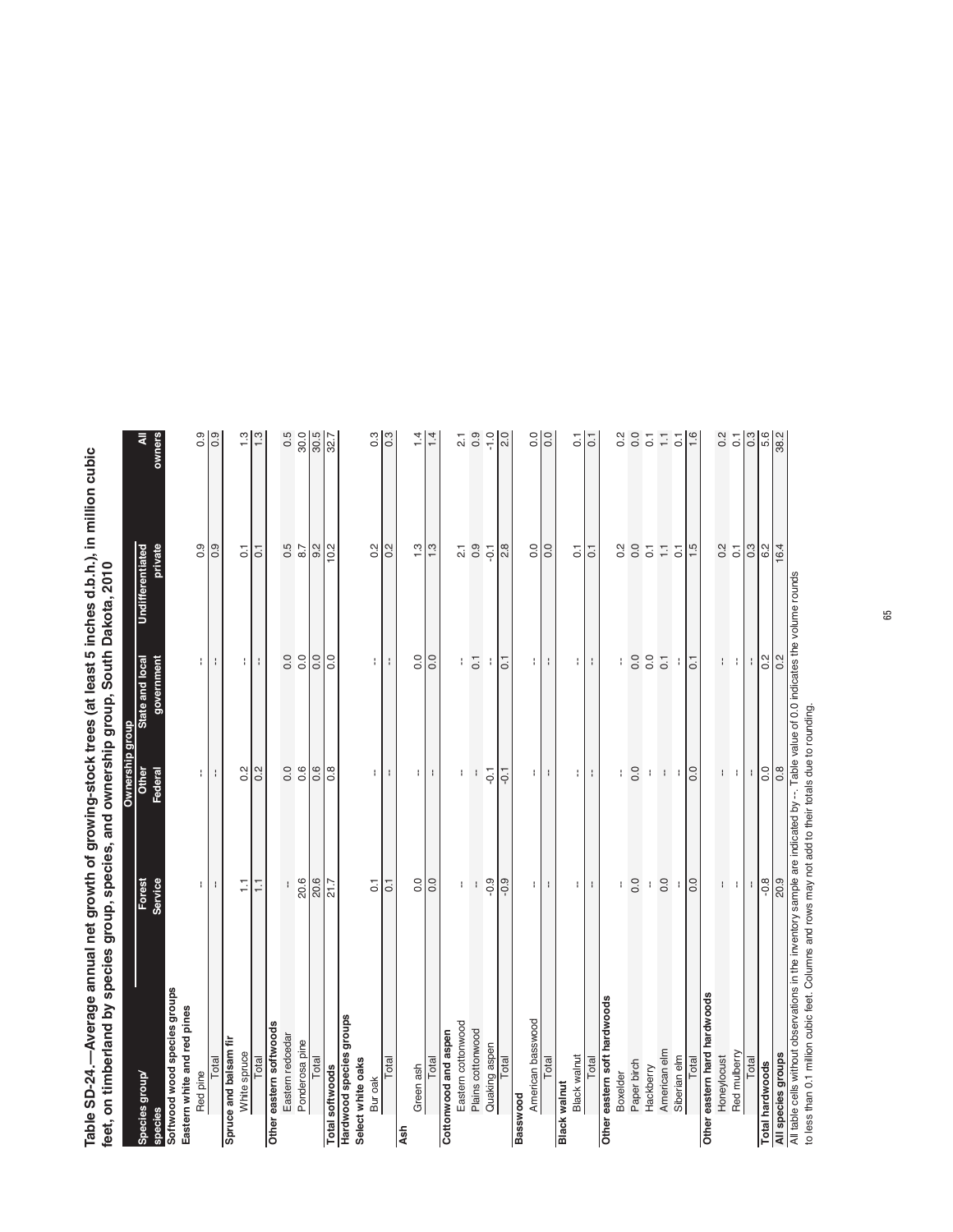Table SD-25.—Average annual mortality of trees (at least 5 inches d.b.h./d.r.c.), in million cubic feet, by owner class and forest-land status,<br>South Dakota, 2010 **Table SD-25.—Average annual mortality of trees (at least 5 inches d.b.h./d.r.c.), in million cubic feet, by owner class and forest-land status, South Dakota, 2010**

|                                            |                                                                                                                                                                                                                                                                                                                     | Unreserved forests             |              |               | <b>Reserved forests</b>                    |                | ₹                |
|--------------------------------------------|---------------------------------------------------------------------------------------------------------------------------------------------------------------------------------------------------------------------------------------------------------------------------------------------------------------------|--------------------------------|--------------|---------------|--------------------------------------------|----------------|------------------|
| Owner class                                |                                                                                                                                                                                                                                                                                                                     | <b>Timberland</b> Unproductive | <b>Total</b> |               | Productive Unproductive                    | <b>Total</b>   | forest land      |
| <b>Forest Service</b>                      |                                                                                                                                                                                                                                                                                                                     |                                |              |               |                                            |                |                  |
| National forest                            | 15.6                                                                                                                                                                                                                                                                                                                | $\overline{c}$                 | 15.6         | $\frac{4}{3}$ | י<br>י                                     | $\frac{24}{3}$ | 18.0             |
| Other Federal                              |                                                                                                                                                                                                                                                                                                                     |                                |              |               |                                            |                |                  |
| National Park Service                      | $\frac{1}{1}$                                                                                                                                                                                                                                                                                                       |                                |              | $\frac{0}{2}$ | ֧֧ׅ֧֧ׅ֧֚֚֚֚֚֚֚֚֚֚֚֚֚֚֚֚֚֚֚֚֚֚֚֚֚֚֬֡֡֜֓֡֓֜֓ | $\frac{0}{2}$  | 0.0              |
| Bureau of Land Management                  | 0.1                                                                                                                                                                                                                                                                                                                 |                                | 0.1          |               |                                            |                | $\overline{0}$ . |
| State and local government                 |                                                                                                                                                                                                                                                                                                                     |                                |              |               |                                            |                |                  |
| State                                      | $\frac{3}{2}$                                                                                                                                                                                                                                                                                                       | 0.0                            | 1.4          |               |                                            |                | 14               |
| Private                                    |                                                                                                                                                                                                                                                                                                                     |                                |              |               |                                            |                |                  |
| Undifferentiated private                   | თ<br>თ                                                                                                                                                                                                                                                                                                              | 0.4                            | 10.3         |               |                                            |                | 10.3             |
| All owners                                 | 26.9                                                                                                                                                                                                                                                                                                                | 0.5                            | 27.4         | $\frac{4}{2}$ |                                            | $\frac{4}{2}$  | 29.8             |
| アンファイン アンファー アンファー こうしょう こうしょう こうしゃ しゅうしょう | $\frac{1}{2}$ $\frac{1}{2}$ $\frac{1}{2}$ $\frac{1}{2}$ $\frac{1}{2}$ $\frac{1}{2}$ $\frac{1}{2}$ $\frac{1}{2}$ $\frac{1}{2}$ $\frac{1}{2}$ $\frac{1}{2}$ $\frac{1}{2}$ $\frac{1}{2}$ $\frac{1}{2}$ $\frac{1}{2}$ $\frac{1}{2}$ $\frac{1}{2}$ $\frac{1}{2}$ $\frac{1}{2}$ $\frac{1}{2}$ $\frac{1}{2}$ $\frac{1}{2}$ |                                |              | $\frac{1}{2}$ |                                            |                |                  |

All table cells without observations in the inventory sample are indicated by --. Table value of 0.0 indicates the volume rounds to less<br>than 0.1 million cubic feet. Columns and rows may not add to their totals due to roun All table cells without observations in the inventory sample are indicated by --. Table value of 0.0 indicates the volume rounds to less

than 0.1 million cubic feet. Columns and rows may not add to their totals due to rounding.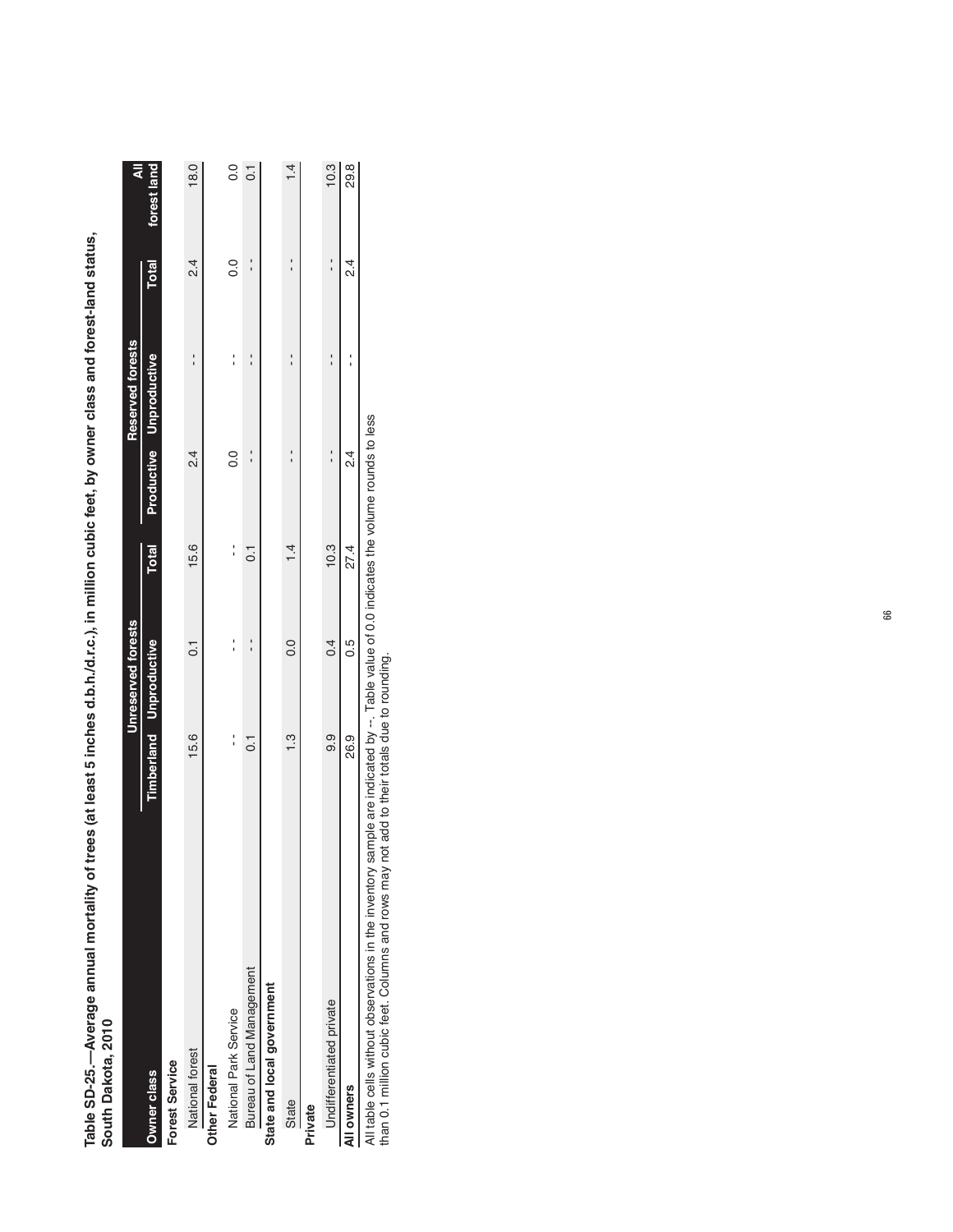Table SD-26.—Average annual mortality of trees (at least 5 inches d.b.h./d.r.c.), in million cubic feet, on forest land by forest-type group,<br>forest type, and stand-size class, South Dakota, 2010 **Table SD-26.—Average annual mortality of trees (at least 5 inches d.b.h./d.r.c.), in million cubic feet, on forest land by forest-type group,**  by forest-type group, forest type, and stand-size class, South Dakota, 2010 **forest type, and stand-size class, South Dakota, 2010**

|                                                                                                                                          |                  | Stand-size class |                  |                |                                               |
|------------------------------------------------------------------------------------------------------------------------------------------|------------------|------------------|------------------|----------------|-----------------------------------------------|
| Forest-type group/                                                                                                                       | Large            | Medium           | Small            |                |                                               |
| forest type                                                                                                                              | diameter         | diameter         | diameter         | Nonstocked     | All stands                                    |
| Softwood type groups                                                                                                                     |                  |                  |                  |                |                                               |
| Spruce/fir group                                                                                                                         |                  |                  |                  |                |                                               |
| White spruce                                                                                                                             | $\frac{8}{2}$    | $\overline{C}$   | $\overline{C}$   | Ŧ              | $\frac{0}{1}$                                 |
| Total                                                                                                                                    | $0.\overline{8}$ | $\overline{0}$   | $\overline{C}$   | ł              | $\frac{0}{1}$                                 |
| Pinyon / juniper group                                                                                                                   |                  |                  |                  |                |                                               |
| Rocky Mountain juniper                                                                                                                   | ÷.               | $\overline{C}$   | ÷.               | ÷              | $\overline{0}$                                |
| Total                                                                                                                                    | ÷                | $\overline{C}$   | ÷                | ł              | $\overline{0}$ .                              |
| Ponderosa pine group                                                                                                                     |                  |                  |                  |                |                                               |
| Ponderosa pine                                                                                                                           | 16.5             | 3.9              | 0.2              | ÷.             | 20.6                                          |
| Total                                                                                                                                    | 16.5             | 3.9              | 0.2              | H              | 20.6                                          |
| All softwood groups                                                                                                                      | 17.3             | $\frac{1}{4}$    | $0.\overline{3}$ | ÷.             | 21.7                                          |
| Hardwood type groups                                                                                                                     |                  |                  |                  |                |                                               |
| Oak/hickory group                                                                                                                        |                  |                  |                  |                |                                               |
| Bur oak                                                                                                                                  | $0.\overline{2}$ | $0.\overline{3}$ | ł                | ł              | 0.6                                           |
| Elm / ash / black locust                                                                                                                 | 0.9              | 0.3              | ÷                | ÷              | $\frac{1}{2}$                                 |
| <b>Total</b>                                                                                                                             | $\overline{11}$  | 0.6              | ł                | ÷              | 1.8                                           |
| Elm / ash / cottonwood group                                                                                                             |                  |                  |                  |                |                                               |
| Black ash/ American elm / red maple                                                                                                      |                  | 0.0              | ł                | ł              | 0.0                                           |
| Cottonwood                                                                                                                               | $\frac{2}{1}$    | 0.0              | ł                | ł              | $\frac{1}{2}$                                 |
| ash<br>Sugarberry / hackberry / elm / green                                                                                              | 2.9              | 0.4              | 0.0              | ł              | $3.\overline{3}$                              |
| Cottonwood / willow                                                                                                                      | $0.\overline{3}$ | H                | ł                | ÷              | $0.\overline{3}$                              |
| Total                                                                                                                                    | 4.3              | 0.4              | 0.0              | ÷              | 4.7                                           |
| Maple / beech / birch group                                                                                                              |                  |                  |                  |                |                                               |
| Sugar maple / beech / yellow birch                                                                                                       | ł.               | $\overline{C}$   | Ŧ                | Ŧ              | $\overline{C}$                                |
| Total                                                                                                                                    | ÷                | $\overline{0}$   | ÷                | ÷              | $\overline{0}$ .                              |
| Aspen / birch group                                                                                                                      |                  |                  |                  |                |                                               |
| Aspen                                                                                                                                    | Н                | $\frac{0}{1}$    | 0.0              | H.             |                                               |
| Total                                                                                                                                    | ÷                | $\frac{0}{1}$    | 0.0              | ÷              | Ξ                                             |
| Other hardwoods group                                                                                                                    |                  |                  |                  |                |                                               |
| Other hardwoods                                                                                                                          | ł.               | ł                | $\overline{0}$   | ł              | $\overline{0}$ .                              |
| Total                                                                                                                                    | ÷                | ÷                | $\overline{0}$ . | ÷              | $\overline{0}$ .                              |
| Exotic hardwoods group                                                                                                                   |                  |                  |                  |                |                                               |
| Other exotic hardwoods                                                                                                                   | ł.               | 0.4              | ł.               | ł              | 0.4                                           |
| Total                                                                                                                                    | ŧ                | $\overline{0}$   | Ŧ                | Ŧ.             | 0.4                                           |
| All hardwood groups                                                                                                                      | 5.4              | 2.5              | 5                | ÷,             | $\overline{\text{8}}$ , $\overline{\text{1}}$ |
| Nonstocked                                                                                                                               |                  |                  |                  | $\overline{0}$ | $\overline{0}$ .                              |
| All forest groups                                                                                                                        | 22.8             | 6.5              | 0.4              | $\overline{C}$ | 29.8                                          |
| All table cells without observations in the inventory sample are indicated by --. Table value of 0.0 indicates the volume rounds to less |                  |                  |                  |                |                                               |

than 0.1 million cubic feet. Columns and rows may not add to their totals due to rounding. than 0.1 million cubic feet. Columns and rows may not add to their totals due to rounding.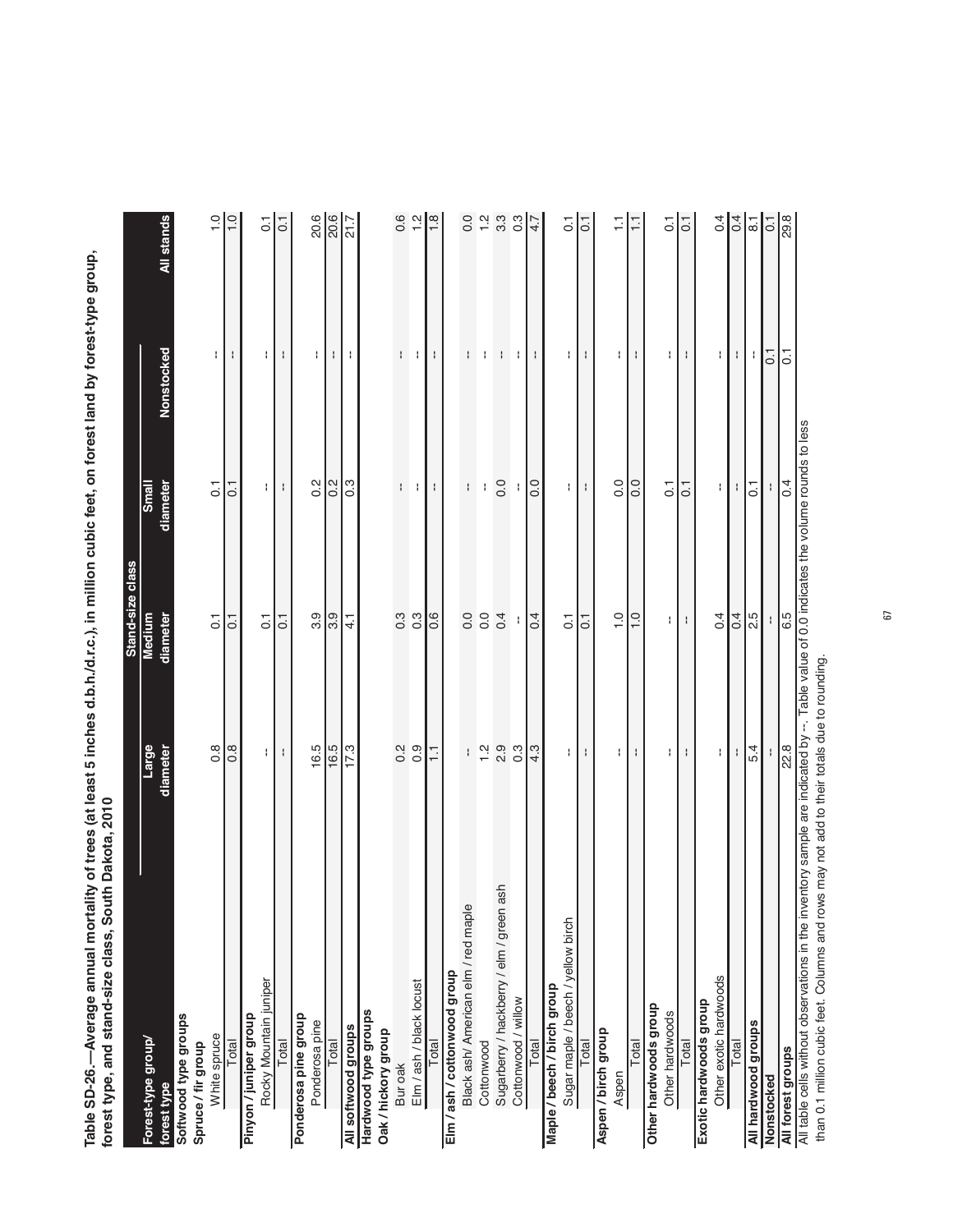Table SD-27.—Average annual mortality of trees (at least 5 inches d.b.h./d.r.c.), in million cubic feet, on forest<br>Iand by species group, species, and ownership group, South Dakota, 2010 **Table SD-27.—Average annual mortality of trees (at least 5 inches d.b.h./d.r.c.), in million cubic feet, on forest**  portality of trees (at least 5 inches d.b.b. $\mu$ c.). i **land by species group, species, and ownership group, South Dakota, 2010**

|                                                                                                                                                                                                                                        |                   | Ownership group       |                               |                             |                    |
|----------------------------------------------------------------------------------------------------------------------------------------------------------------------------------------------------------------------------------------|-------------------|-----------------------|-------------------------------|-----------------------------|--------------------|
| Species group/<br>species                                                                                                                                                                                                              | Forest<br>Service | Other<br>Federal      | State and local<br>government | Undifferentiated<br>private | pwners<br>₹        |
| Softwood wood species groups                                                                                                                                                                                                           |                   |                       |                               |                             |                    |
| Spruce and balsam fir                                                                                                                                                                                                                  |                   |                       |                               |                             |                    |
| White spruce                                                                                                                                                                                                                           | $\frac{0}{1}$     | 0.0                   | ŧ                             | ŧ                           | $\frac{0}{1}$      |
| Total                                                                                                                                                                                                                                  | $\frac{0}{1}$     | 0.0                   | ÷                             | ÷                           | $\frac{0}{1}$      |
| Other eastern softwoods                                                                                                                                                                                                                |                   |                       |                               |                             |                    |
| Ponderosa pine                                                                                                                                                                                                                         | 15.5              | 0.0                   | $\frac{2}{1}$                 | $3.\overline{3}$            | 19.9               |
| Total                                                                                                                                                                                                                                  | 15.5              | 0.0                   | 1.2                           | 3.3                         | 19.9               |
| <b>Woodland softwoods</b>                                                                                                                                                                                                              |                   |                       |                               |                             |                    |
| Rocky Mountain juniper                                                                                                                                                                                                                 | ł.                | $\lvert \cdot \rvert$ | ÷.                            | $\overline{0}$              | 0.0                |
| Total                                                                                                                                                                                                                                  | t                 | $\mathbf{I}$          | ÷                             | $\frac{1}{2}$               | <b>PO</b>          |
| <b>Total softwoods</b>                                                                                                                                                                                                                 | 16.4              | $\overline{0.1}$      | $\frac{2}{1}$                 |                             | 20.9               |
| sdno.l6 seipads poomp.ue                                                                                                                                                                                                               |                   |                       |                               |                             |                    |
| Select white oaks                                                                                                                                                                                                                      |                   |                       |                               |                             |                    |
| Bur oak                                                                                                                                                                                                                                | $\mathbf{H}$      | ۰I                    | $\mathbf{H}$                  | 1.3                         |                    |
| Total                                                                                                                                                                                                                                  | ÷                 | $\mathbf{I}$          | ÷                             | 1.3                         |                    |
| Soft maple                                                                                                                                                                                                                             |                   |                       |                               |                             |                    |
| Silver maple                                                                                                                                                                                                                           | Ħ                 | Ħ                     | $\lvert \cdot \rvert$         | $\overline{0}$ .            | $\overline{c}$     |
| Total                                                                                                                                                                                                                                  | ÷                 | $\mathbf{I}$          | ÷                             | $\overline{0}$ .            | $\overline{0}$ .   |
| <b>Ash</b>                                                                                                                                                                                                                             |                   |                       |                               |                             |                    |
| Green ash                                                                                                                                                                                                                              | $\mathbf{H}$      | $\mathbf{H}$          | $\lceil$                      | 1.5                         | $\frac{5}{1}$      |
| Total                                                                                                                                                                                                                                  | ŧ                 | $\mathbf{I}$          | ÷                             | $\frac{5}{1}$               | 1.5                |
| Cottonwood and aspen                                                                                                                                                                                                                   |                   |                       |                               |                             |                    |
| Eastern cottonwood                                                                                                                                                                                                                     | ł                 | ł                     | H                             | 0.5                         | 0.5                |
| Plains cottonwood                                                                                                                                                                                                                      | $\mathbf{I}$      | $\cdot$               | $\cdot$                       |                             | 0.5                |
| Quaking aspen                                                                                                                                                                                                                          | 1.5               | $\overline{0}$        | ÷                             | $0.5$<br>0.2                | 1.7                |
| Total                                                                                                                                                                                                                                  | 1.5               | $\overline{0}$ .      | $\mathbf{I}$                  | H                           | 2.7                |
| Other eastern soft hardwoods                                                                                                                                                                                                           |                   |                       |                               |                             |                    |
| Boxelder                                                                                                                                                                                                                               | ł                 | Ŧ                     | H                             | 1.2                         | $\frac{2}{1}$      |
| Paper birch                                                                                                                                                                                                                            | $\overline{C}$    | $\mathbf{I}$          | $\mathbf{I}$                  | 0.0                         | $\overline{0}$ .   |
| Hackberry                                                                                                                                                                                                                              | $\mathbf i$       | ÷                     | ÷                             | $\overline{0}$ .1           | $\overline{\circ}$ |
| American elm                                                                                                                                                                                                                           | $\mathbf{I}$      | $\mathbf{I}$          | 0.2                           | $\ddot{1}$ .5               | 1.6                |
| Siberian elm                                                                                                                                                                                                                           | ł                 | $\pm$                 | $\mathbf{I}$                  | 0.2                         | 0.2                |
| Total                                                                                                                                                                                                                                  | $\overline{c}$    | H.                    | $\overline{0.2}$              | ြ ကို                       | 3.3                |
| Other eastern hard hardwoods                                                                                                                                                                                                           |                   |                       |                               |                             |                    |
| Red mulberry                                                                                                                                                                                                                           | $\mathbb{E}$      | $\mathbf{H}$          | 0.0                           | $\pm$                       | 0.0                |
| Total                                                                                                                                                                                                                                  | $\mathbf{r}$      | $\mathbf{H}$          | 0.0                           | ÷                           | 0.0                |
| Eastern noncommercial hardwoods                                                                                                                                                                                                        |                   |                       |                               |                             |                    |
| Eastern hophornbeam                                                                                                                                                                                                                    | 0.0               | ÷                     | ÷                             | 0.0                         | 0.0                |
| Willow spp.                                                                                                                                                                                                                            |                   | ŧ.                    | ÷                             | 0.0                         | 0.0                |
| Total                                                                                                                                                                                                                                  | 0.0               | $\mathbf{I}$          | ÷                             | $\overline{0}$ .            | $\overline{0}$ .   |
| <b>Total hardwoods</b>                                                                                                                                                                                                                 | 1.6               | $\overline{0.1}$      | 0.2                           | $\overline{5}$              | $\sqrt{8.9}$       |
| All species groups                                                                                                                                                                                                                     | 18.0              | $\overline{0}$        | $\frac{1}{4}$                 | 10.3                        | 29.8               |
| All table cells without observations in the inventory sample are indicated by --. Table value of 0.0 indicates the volume rounds to less<br>than 0.1 million cubic feet. Columns and rows may not add to their totals due to rounding. |                   |                       |                               |                             |                    |
|                                                                                                                                                                                                                                        |                   |                       |                               |                             |                    |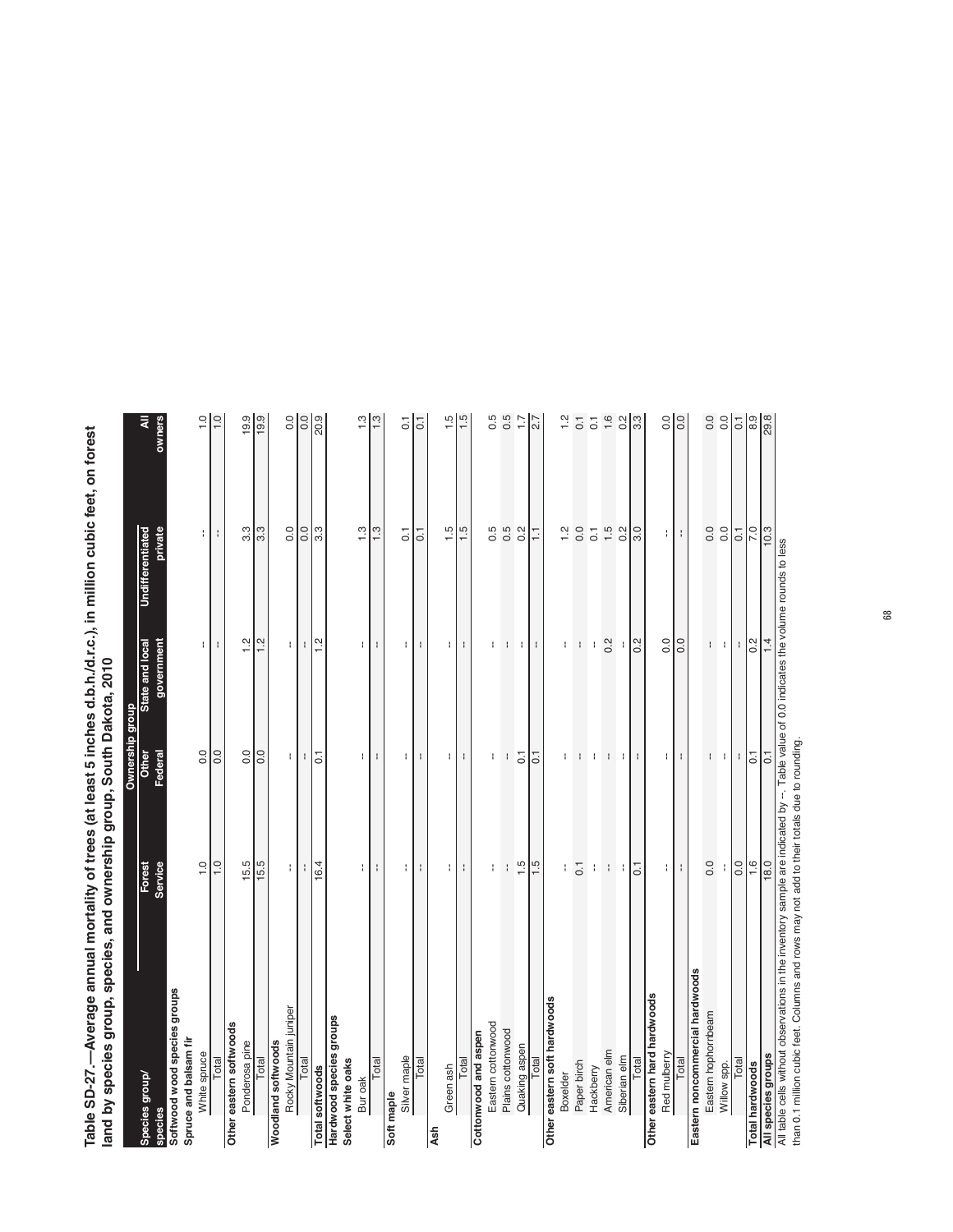Table SD-28.—Average annual mortality of growing-stock trees (at least 5 inches d.b.h.), in million cubic feet, on timberland by<br>species group, species, and ownership group, South Dakota, 2010 **Table SD-28.—Average annual mortality of growing-stock trees (at least 5 inches d.b.h.), in million cubic feet, on timberland by species group, species, and ownership group, South Dakota, 2010**

|                                                                                                                                          |                | Ownership group  |                 |                  |                    |
|------------------------------------------------------------------------------------------------------------------------------------------|----------------|------------------|-----------------|------------------|--------------------|
| Species group/                                                                                                                           | Forest         | Other            | State and local | Undifferentiated | ব                  |
| species                                                                                                                                  | Service        | Federal          | government      | private          | owners             |
| Softwood wood species groups                                                                                                             |                |                  |                 |                  |                    |
| Spruce and balsam fir                                                                                                                    |                |                  |                 |                  |                    |
| White spruce                                                                                                                             | $\frac{0}{1}$  | $\overline{0}$ . | ł               | ł                | $\frac{0}{1}$      |
| Total                                                                                                                                    | $\frac{0}{1}$  | $\frac{0}{0}$    | ł               | ł                | $\frac{0}{1}$      |
| Other eastern softwoods                                                                                                                  |                |                  |                 |                  |                    |
| Ponderosa pine                                                                                                                           | 12.6           | ł                | $\frac{2}{1}$   | 32               | 17.0               |
| Total                                                                                                                                    | 12.6           | H                | $\frac{2}{1}$   | 32               | 17.0               |
| Total softwoods                                                                                                                          | 13.5           | $\frac{0}{0}$    | $\frac{2}{1}$   | 2.S              | 18.0               |
| Hardwood species groups                                                                                                                  |                |                  |                 |                  |                    |
| Select white oaks                                                                                                                        |                |                  |                 |                  |                    |
| Bur oak                                                                                                                                  | ł              | $\frac{0}{0}$    | ł               | $\frac{0}{0}$    | $\frac{0}{1}$      |
| Total                                                                                                                                    | ł              | 0.0              | I               | 0.0              | $\frac{0}{1}$      |
| Ash                                                                                                                                      |                |                  |                 |                  |                    |
| Green ash                                                                                                                                | ł              | ł                | ł               | $\frac{8}{2}$    | $0.\overline{8}$   |
| Total                                                                                                                                    | ł              | ł                | ł               | $\frac{8}{2}$    | $\frac{8}{2}$      |
| Cottonwood and aspen                                                                                                                     |                |                  |                 |                  |                    |
| Eastern cottonwood                                                                                                                       | 0.0            | 0.0              | ł               | 0.5              | 0.5                |
| Plains cottonwood                                                                                                                        | 0.0            | 0.0              | I               | 0.5              | 0.5                |
| Quaking aspen                                                                                                                            | 1.2            | $\overline{0}$   | ł               | $0.\overline{2}$ | 1.4                |
| Total                                                                                                                                    | $\frac{2}{1}$  | $\overline{C}$   | ł               | $\overline{1}$   | 2.4                |
| Other eastern soft hardwoods                                                                                                             |                |                  |                 |                  |                    |
| Paper birch                                                                                                                              | $\overline{0}$ | ł                | I               | 0.0              | $\overline{\circ}$ |
| American elm                                                                                                                             | 0.0            | ł                | ł               | 0.5              | $0.5$<br>$0.1$     |
| Siberian elm                                                                                                                             | 0.0            | ł                | ł               | $\overline{0}$   |                    |
| Total                                                                                                                                    | $\overline{c}$ | ł                | ł               | $\frac{6}{1}$    | 0.7                |
| <b>Total hardwoods</b>                                                                                                                   | $\frac{2}{1}$  | $\overline{C}$   |                 | 3.5              | 4.8                |
| All species groups                                                                                                                       | 12.8           | $\overline{C}$   | $\frac{2}{1}$   | 6.7              | 22.8               |
| All table cells without observations in the inventory sample are indicated by --. Table value of 0.0 indicates the volume rounds to less |                |                  |                 |                  |                    |

All table cells without observations in the inventory sample are indicated by --. Table value of 0.0 indicates the volume rounds to less than 0.1 million cubic feet. Columns and rows may not add to their totals due to rounding. than 0.1 million cubic feet. Columns and rows may not add to their totals due to rounding.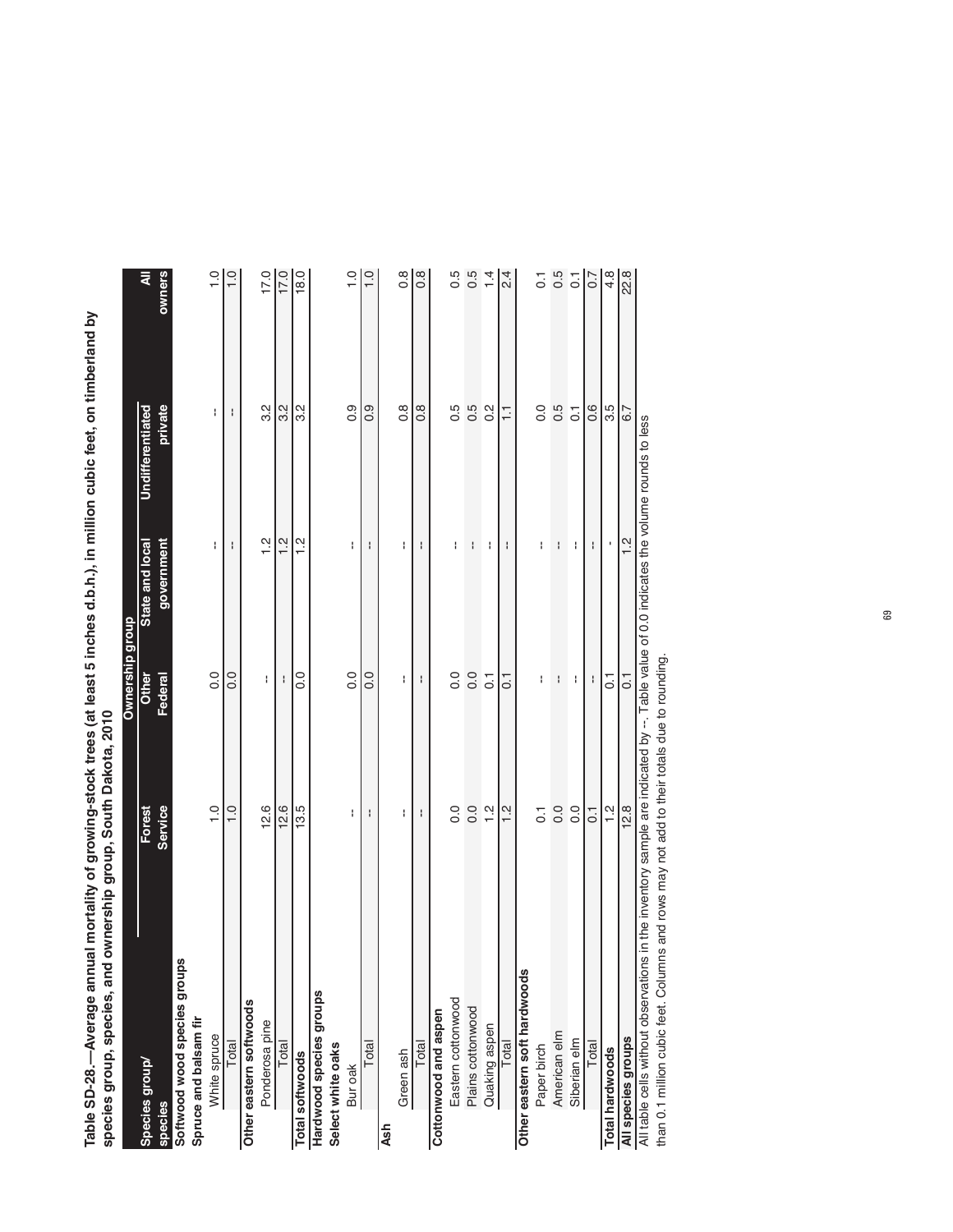Table SD-29.—Average annual removals of live trees (at least 5 inches d.b.h./d.r.c.), in million cubic feet, on forest land by species<br>group, species, and ownership group, South Dakota, 2010 **Table SD-29.—Average annual removals of live trees (at least 5 inches d.b.h./d.r.c.), in million cubic feet, on forest land by species**  by species group, species, and ownership group, South Dakota, 2010 **group, species, and ownership group, South Dakota, 2010**

| יין של האינו לא באינו לא האינו לא האינו לא האינו להודע האינו לא האינו להודע האינו להודע האינו להודע האינו להוד<br>אינו לא האינו להודע האינו להודע האינו להודע האינו להודע האינו להודע האינו להודע האינו להודע האינו להודע האינו<br>שופרויי ביות המוני בקר לקומים ועל | ĺ                 |                       |                                                        |                  |                    |
|----------------------------------------------------------------------------------------------------------------------------------------------------------------------------------------------------------------------------------------------------------------------|-------------------|-----------------------|--------------------------------------------------------|------------------|--------------------|
|                                                                                                                                                                                                                                                                      |                   | Ownership group       |                                                        |                  |                    |
| Species group/                                                                                                                                                                                                                                                       | Forest<br>Service | Other                 | State and local                                        | Undifferentiated | ₹                  |
| species                                                                                                                                                                                                                                                              |                   | Federal               | government                                             | private          | owners             |
| Softwood wood species groups                                                                                                                                                                                                                                         |                   |                       |                                                        |                  |                    |
| Spruce and balsam fir                                                                                                                                                                                                                                                |                   |                       |                                                        |                  |                    |
| White spruce                                                                                                                                                                                                                                                         | $\overline{1.7}$  | ł                     | ł                                                      | ł                | $\overline{.}1$    |
| Total                                                                                                                                                                                                                                                                | $\overline{1}$ .  | ł                     | ł                                                      | I                | $-1.7$             |
| Other eastern softwoods                                                                                                                                                                                                                                              |                   |                       |                                                        |                  |                    |
| Eastern redcedar                                                                                                                                                                                                                                                     | ł                 | ł                     | ł                                                      | $0.\overline{3}$ | 0.3                |
| Ponderosa pine                                                                                                                                                                                                                                                       | 17.1              | ł                     | $\frac{0}{2}$                                          | 5.6              | 23.6               |
| Total                                                                                                                                                                                                                                                                | 17.1              | ł                     | $\overline{0}$                                         | 5.9              | 23.9               |
| Total softwoods                                                                                                                                                                                                                                                      | 18.8              | ł                     | ၀ိ                                                     | 5.9              | 25.6               |
| Hardwood species groups                                                                                                                                                                                                                                              |                   |                       |                                                        |                  |                    |
| Select white oaks                                                                                                                                                                                                                                                    |                   |                       |                                                        |                  |                    |
| Bur oak                                                                                                                                                                                                                                                              | Ŧ                 | ł                     | ł                                                      | $0.\overline{5}$ | 0.5                |
| Total                                                                                                                                                                                                                                                                | ł                 | ł                     | ł                                                      | 5 O              | 0.5                |
| Ash                                                                                                                                                                                                                                                                  |                   |                       |                                                        |                  |                    |
| Green ash                                                                                                                                                                                                                                                            | ł                 | ł                     | ł                                                      | $0.\overline{3}$ | 0.3                |
| Total                                                                                                                                                                                                                                                                | I                 | I                     | $\mathop{!}\nolimits$                                  | $0.\overline{3}$ | 0.3                |
| Cottonwood and aspen                                                                                                                                                                                                                                                 |                   |                       |                                                        |                  |                    |
| Quaking aspen                                                                                                                                                                                                                                                        | 0.0               | I                     | ł                                                      | ł                | 0.0                |
| Total                                                                                                                                                                                                                                                                | $\frac{0}{0}$     | ł                     | ł                                                      |                  | 0.0                |
| Other eastern soft hardwoods                                                                                                                                                                                                                                         |                   |                       |                                                        |                  |                    |
| Boxelder                                                                                                                                                                                                                                                             | ł                 | ł                     | ł                                                      | 0.0              | 0.0                |
| American elm                                                                                                                                                                                                                                                         | ł                 | ł                     | ł                                                      | $\overline{0}$   | $\overline{\circ}$ |
| Total                                                                                                                                                                                                                                                                | ł                 | ł                     | ł                                                      | $\overline{C}$   | $\overline{0}$ .   |
| <b>Total hardwoods</b>                                                                                                                                                                                                                                               | 0.0               | ł                     | f                                                      | 0.9              | 0.9                |
| All species groups                                                                                                                                                                                                                                                   | 18.8              | $\mathop{!}\nolimits$ | 0.9                                                    | 6.7              | 26.5               |
| All table cells without observations in the inventory sample are indicated by                                                                                                                                                                                        |                   |                       | Table value of 0.0 indicates the volume rounds to less |                  |                    |

volume rounds to less All table cells without observations in the inventory sample are indicated by --. Table value of 0.0 indicates the volume rounds to less **INDICALES LIE** n<br>D All table cells without observations in the inventory sample are indicated by --. I able value of<br>than 0.1 million cubic feet. Columns and rows may not add to their totals due to rounding. than 0.1 million cubic feet. Columns and rows may not add to their totals due to rounding.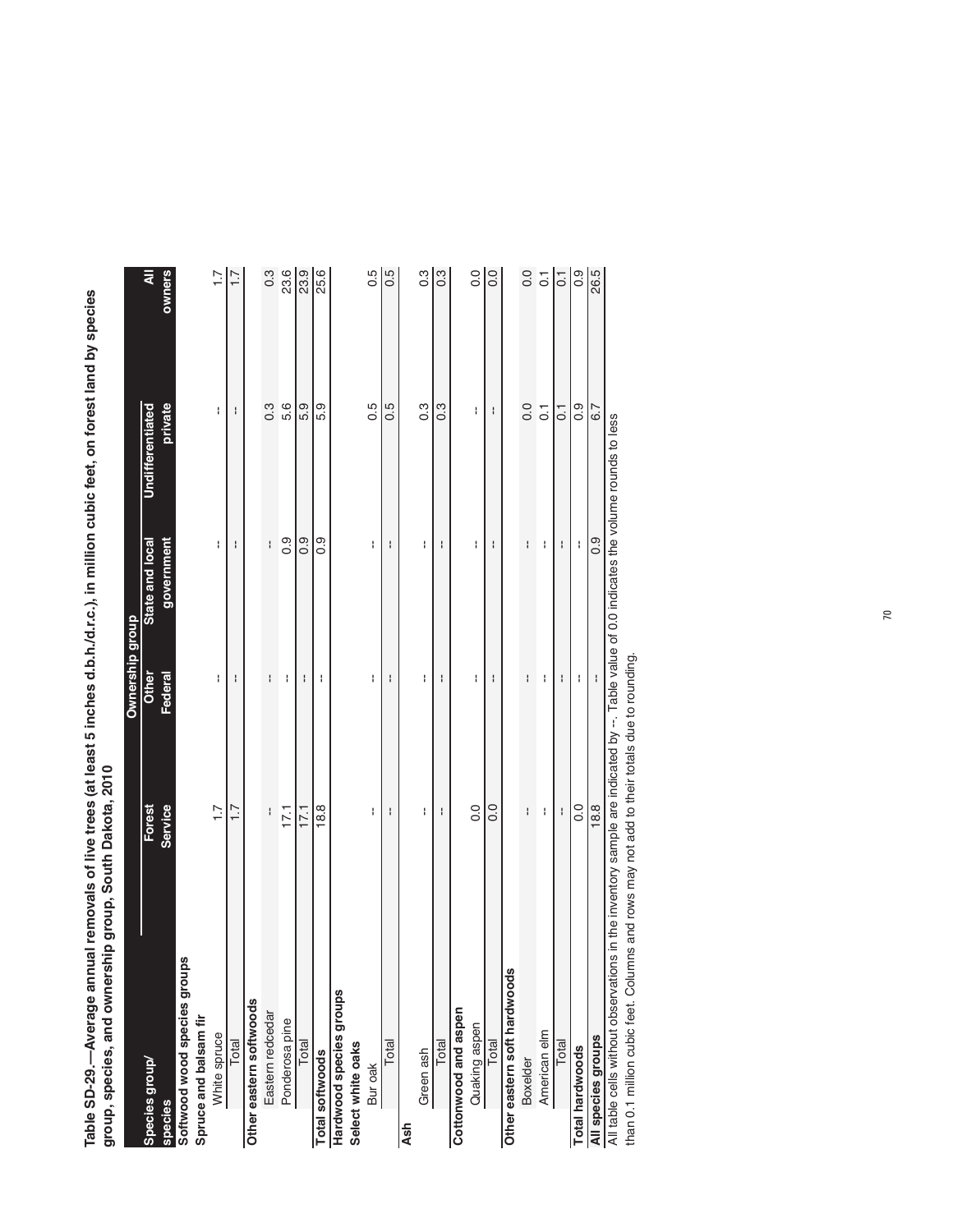Table SD-30.—Average annual removals of growing-stock trees (at least 5 inches d.b.h.), in million cubic feet, on timberland by<br>species group, species, and ownership group, South Dakota, 2010 **Table SD-30.—Average annual removals of growing-stock trees (at least 5 inches d.b.h.), in million cubic feet, on timberland by species group, species, and ownership group, South Dakota, 2010**

|                                                                                                                                         |                  | Ownership group |                 |                         |                  |
|-----------------------------------------------------------------------------------------------------------------------------------------|------------------|-----------------|-----------------|-------------------------|------------------|
| Species group/                                                                                                                          | Forest           | <b>Other</b>    | State and local | <b>Undifferentiated</b> | ₹                |
| species                                                                                                                                 | Service          | Federal         | government      | private                 | owners           |
| Softwood wood species groups                                                                                                            |                  |                 |                 |                         |                  |
| Spruce and balsam fir                                                                                                                   |                  |                 |                 |                         |                  |
| White spruce                                                                                                                            | $\overline{1}$ . | ł               | ł               | ł                       | $\overline{1}$ . |
| Total                                                                                                                                   | $\overline{1}$ . | H               | Η               | H                       | 71               |
| Other eastern softwoods                                                                                                                 |                  |                 |                 |                         |                  |
| Eastern redcedar                                                                                                                        | $\mathbf{I}$     | $\frac{0}{0}$   | ł               | c.o                     | 0.3              |
| Ponderosa pine                                                                                                                          | 16.7             | $\mathbf i$     | 0.9             | 5.5                     | 23.1             |
| Total                                                                                                                                   | 16.7             | $\frac{0}{0}$   | 0.0             | 5.8                     | 23.4             |
| Total softwoods                                                                                                                         | 18.4             | $\frac{0}{2}$   | 0.9             | 5.8                     | 25.1             |
| Hardwood species groups                                                                                                                 |                  |                 |                 |                         |                  |
| Ash                                                                                                                                     |                  |                 |                 |                         |                  |
| Green ash                                                                                                                               | ł                | ł               | ł               | $\frac{2}{3}$           | $\frac{2}{3}$    |
| Total                                                                                                                                   | I                | I               | H               | $\frac{2}{3}$           | 0.2              |
| Cottonwood and aspen                                                                                                                    |                  |                 |                 |                         |                  |
| Quaking aspen                                                                                                                           | $\frac{0}{0}$    | ł               | ł               | ł                       | 0.0              |
| Total                                                                                                                                   | $\frac{0}{0}$    | ł               | ł               | I                       | 0.0              |
| Other eastern soft hardwoods                                                                                                            |                  |                 |                 |                         |                  |
| Boxelder                                                                                                                                | ł                | ł               | ł               | $\overline{0}$          | $\overline{C}$   |
| Total                                                                                                                                   | ł                | I               | H               | $\overline{C}$          | $\overline{0}$ . |
| Total hardwoods                                                                                                                         | o.               | ł               | ł               | ი<br>0.3                | $0.\overline{3}$ |
| All species groups                                                                                                                      | 18.4             | 0.0             | $\frac{0}{2}$   | $\overline{6}$ .        | 25.5             |
| All table cells without observations in the inventory sample are indicated by -- Table value of 0.0 indicates the volume rounds to less |                  |                 |                 |                         |                  |
| than 0.1 million cubic feet. Columns and rows may not add to their totals due to rounding.                                              |                  |                 |                 |                         |                  |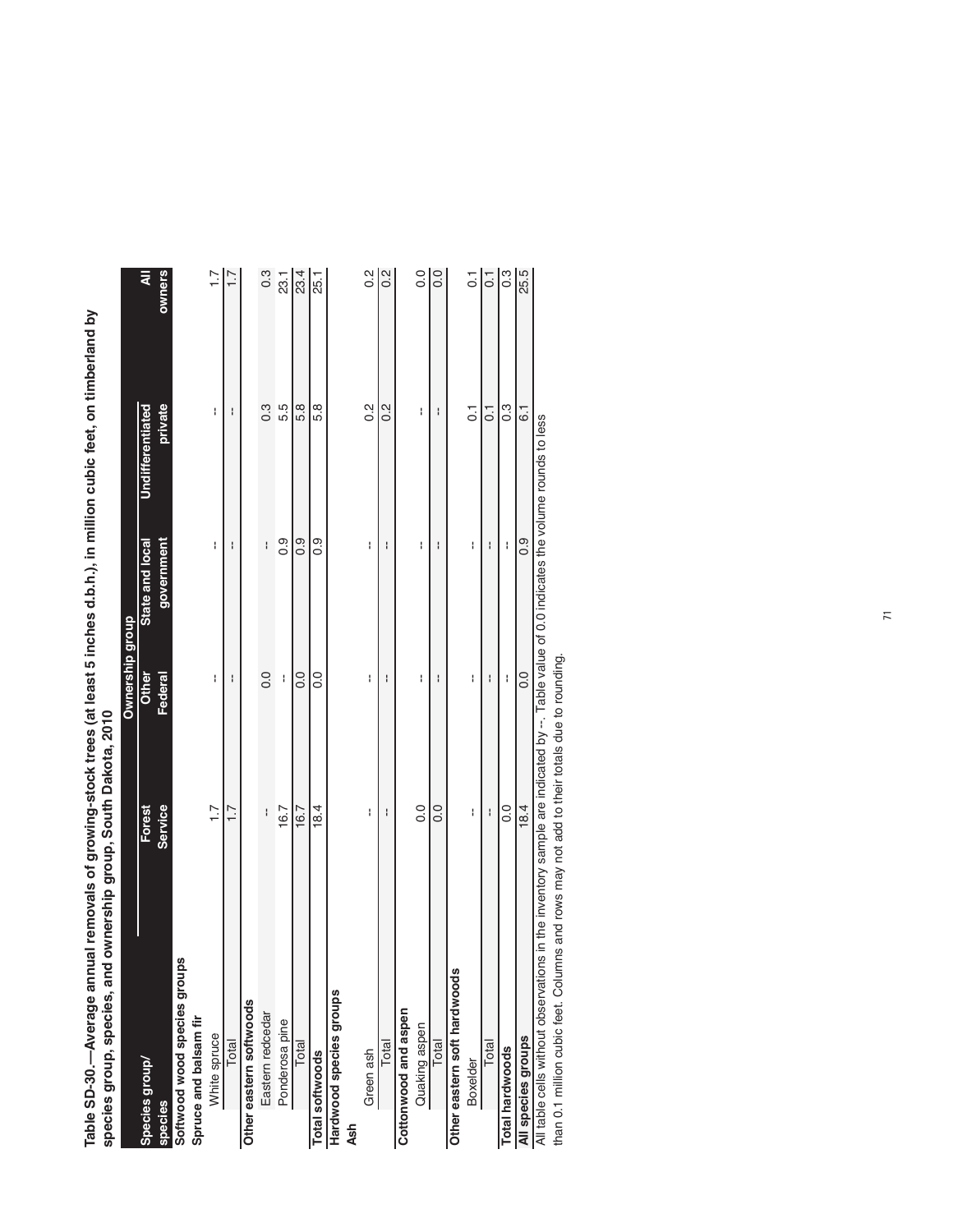Table SD-31.—Aboveground dry weight of live trees (at least 1 inch d.b.h/d.r.c.), in thousand dry short tons, by owner class and forest-land status,<br>South Dakota, 2010 **Table SD-31.—Aboveground dry weight of live trees (at least 1 inch d.b.h/d.r.c.), in thousand dry short tons, by owner class and forest-land status, South Dakota, 2010**

|                                 |               | Unreserved forests            |              |               | Reserved forests        |               | ₹           |
|---------------------------------|---------------|-------------------------------|--------------|---------------|-------------------------|---------------|-------------|
| Owner class                     |               | Timberland Unproductive       | <b>Total</b> |               | Productive Unproductive | <b>Total</b>  | forest land |
| <b>Forest Service</b>           |               |                               |              |               |                         |               |             |
| National forest                 | 25,543        | 67                            | 25,610       | 546           |                         | 546           | 26,156      |
| Other Federal                   |               |                               |              |               |                         |               |             |
| National Park Service           | $\frac{1}{1}$ |                               | :            | 292           |                         | 292           | 292         |
| Bureau of Land Management       | 399           | ֧֢ׅ֧֚֚֚֚֚֚֚֚֚֚֚֚֚֚֚֚֚֚֚֬֡֜֡֜֓ | 399          | $\frac{1}{1}$ |                         | $\frac{1}{1}$ | 399         |
| State and local government      |               |                               |              |               |                         |               |             |
| State                           | 1,749         |                               | 1,749        |               |                         |               | 1,749       |
| Local (county, municipal, etc.) | 163           |                               | 163          |               |                         |               | 163         |
| Private                         |               |                               |              |               |                         |               |             |
| Undifferentiated private        | 15,107        | 1,481                         | 16,587       | $\frac{1}{1}$ |                         | $\frac{1}{1}$ | 16,587      |
| All owners                      | 42,961        | 1,547                         | 44,508       | 838           |                         | 838           | 45,346      |

(Table 32 continued on next page) All table cells without observations in the inventory sample are indicated by --. Table value of 0 indicates the aboveground tree biomass rounds to less<br>than 1 thousand dry tons. Columns and rows may not add to their total All table cells without observations in the inventory sample are indicated by --. Table value of 0 indicates the aboveground tree biomass rounds to less

than 1 thousand dry tons. Columns and rows may not add to their totals due to rounding.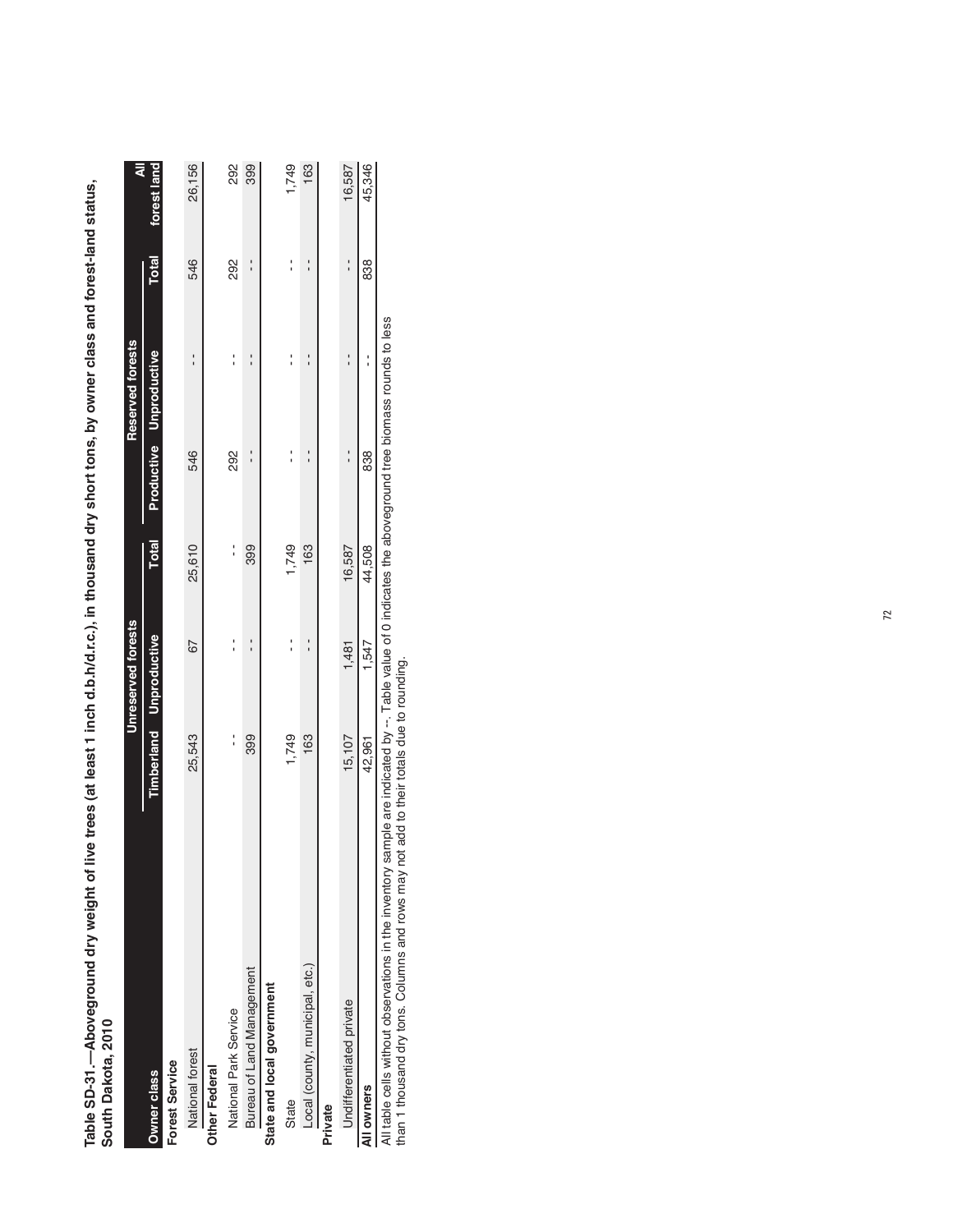Table SD-32.—Aboveground dry weight of live trees (at least 1 inch d.b.h/d.r.c.), in thousand dry short tons, on forest land by species group,<br>species, and diameter class, South Dakota, 2010 **Table SD-32.—Aboveground dry weight of live trees (at least 1 inch d.b.h/d.r.c.), in thousand dry short tons, on forest land by species group,**  ast 1 inch d.b.h/d.r.c.), in thousand dry short **species, and diameter class, South Dakota, 2010**

| Species group/<br>species                                   | 2.9<br>ុំ                | 4.9<br>$3.0 -$       | 6.9<br>$5.0-$     | $7.0 - 8.9$                   | $9.9$<br>$10.9$               | 12.9<br>$11.0 -$                    | 14.9              | Diameter class (inches)<br>13.0-<br>15.0-<br>16.9 | 17.0-<br>18.9              | 20.9<br>$19.0 -$                       | $21.0 - 22.9$                         | 23.0-<br>24.9              | 25.0-<br>26.9              | 27.0-<br>28.9                | $29.0 +$                   |                                |
|-------------------------------------------------------------|--------------------------|----------------------|-------------------|-------------------------------|-------------------------------|-------------------------------------|-------------------|---------------------------------------------------|----------------------------|----------------------------------------|---------------------------------------|----------------------------|----------------------------|------------------------------|----------------------------|--------------------------------|
| Softwood wood species groups<br>Eastern white and red pines |                          |                      |                   |                               |                               |                                     |                   |                                                   |                            |                                        |                                       |                            |                            |                              |                            |                                |
| Red pine                                                    | ÷.                       | ÷                    | 47                | 46                            | $\circ$ $\circ$               | Ħ                                   | Ħ                 | $\mathbf{H}$                                      | $\mathbf{H}$               | $\mathbf{H}$                           | $\mathbf{L}$                          | ÷.                         | $\mathbf{H}$               | $\mathbf{H}$                 | $\pm$                      | 88                             |
| Total                                                       | ł                        | H                    | 47                |                               |                               | ÷                                   | ÷                 | ÷                                                 | ÷                          | ÷                                      | ÷                                     | ÷                          | ÷                          | ÷                            | ÷                          |                                |
| Spruce and balsam fir                                       |                          |                      |                   |                               |                               |                                     |                   |                                                   |                            |                                        |                                       |                            |                            |                              |                            |                                |
| White spruce                                                | 34                       | 5                    | 8                 | $\frac{157}{157}$             | 179                           | 184                                 | 278               | 238                                               | 106                        | 38                                     | 5                                     | ÷                          | ÷                          | ÷                            | ÷                          | 1,445                          |
| Total                                                       | $\approx$                | 5                    | $\frac{8}{3}$     |                               | 179                           | 184                                 | 278               | 238                                               | 106                        | 58                                     | $\overline{5}$                        | ł                          | ÷                          | ł                            | ł                          | 1,445                          |
| Other eastern softwoods                                     |                          |                      |                   |                               |                               |                                     |                   |                                                   |                            |                                        |                                       |                            |                            |                              |                            |                                |
| Eastem redcedar                                             | $\overline{27}$          | 56                   | $53\,$            |                               |                               | $\mbox{6}$                          | 16<br>5,016       |                                                   |                            |                                        |                                       |                            |                            |                              |                            | 378                            |
| Ponderosa pine                                              | 177                      | 520                  | 1,261             | $\frac{75}{3,544}$            | 91<br>4,984<br>5,075          | 5,428                               |                   | $\frac{1}{3,846}$                                 | $\frac{3,367}{3,367}$      | 1,920                                  | $\frac{1}{7}$                         | $\frac{1}{665}$            | $\frac{8}{300}$            | $\frac{1}{102}$              | $\frac{18}{12}$            | 32,122                         |
| Total                                                       | 204                      | 576                  | 1,313             |                               |                               |                                     | 5,032             |                                                   |                            | 1,920                                  | 771                                   | 665                        |                            | 102                          |                            |                                |
| Rocky Mountain juniper<br>Woodland softwoods                | 17                       |                      | 43                |                               | $67\,$                        |                                     |                   | $\overline{40}$                                   | $\circ$                    | ŧ.                                     | $\frac{8}{10}$                        | ÷.                         |                            | ÷.                           | ŧ.                         | 403                            |
| Total                                                       | $\overline{1}$           | 32 <sub>8</sub>      | 43                | 74                            | 67                            | 35                                  | $\frac{8}{8}$     | $\overline{4}$                                    | စြ                         | ÷.                                     | $\frac{8}{18}$                        |                            | $\frac{2}{3}$              | ÷.                           | ÷.                         | 403                            |
| <b>Total softwoods</b>                                      | 255                      | 699                  | 1,494             | 896                           | 5,327                         | 5,707                               | 5,341             | 4,123                                             | 3,482                      | 1,978                                  | 820                                   | $\frac{1}{665}$            | 436                        | 102                          | 120                        | 34,447                         |
| Hardwood species groups<br>Select white oaks<br>Bur oak     | S3                       | 323                  | 485               |                               | 319                           | 378                                 |                   | 226                                               | 173                        | $87$                                   | 198                                   | 8                          | ÷.                         | ÷                            | ÷.                         |                                |
| Total                                                       | $\mathbb{S}^2$           | 323                  | 485               | 564<br>564                    | 319                           | 378                                 | <b>284</b>        | 226                                               | 173                        | $\overline{8}$                         | 198                                   | 62                         | ÷.                         | ÷                            | ÷                          | $3,122$<br>$3,122$             |
| Silver maple<br>Soft maple                                  | ÷.                       | ł.                   |                   |                               |                               |                                     |                   |                                                   |                            |                                        |                                       |                            |                            |                              |                            |                                |
| Total                                                       | ÷                        | ÷                    | က က               | <u> ທ</u>                     | $\frac{1}{2}$                 | $=$ $\approx$                       | $\frac{15}{15}$   | $\frac{8}{20}$                                    | $\lvert \cdot \rvert$<br>÷ | $\ddot{\phantom{a}}$<br>$\blacksquare$ | $\lvert \cdot \rvert$<br>$\mathbf{I}$ | $\ddot{\phantom{a}}$<br>ŧ. | $\ddot{\phantom{a}}$<br>t. | $\mathbf{H}$<br>$\mathbf{I}$ | $\mathbf{H}$<br>÷          | 75                             |
| Green ash<br>Ash                                            | $\ddot{4}$               | $88$                 | 172               |                               | 260                           | 325                                 | 270               |                                                   | 198                        | 209                                    |                                       | 47                         |                            | 137                          |                            |                                |
| All species                                                 | $\overline{4}$           | 88                   | 172               | $rac{207}{307}$               | 260                           | 325                                 | 270               | 223<br>223                                        | 198                        | 209                                    | t.<br>÷                               | $\frac{4}{7}$              | 75                         | 137                          | ŧ.<br>÷                    | 2,356                          |
| Cottonwood and aspen                                        |                          |                      |                   |                               |                               |                                     |                   |                                                   |                            |                                        |                                       |                            |                            |                              |                            |                                |
| Eastern cottonwood                                          | t                        | $\infty$             | $\frac{1}{2}$     | 57                            |                               | 35                                  |                   | 10 <sup>2</sup>                                   |                            | 107                                    | ÷                                     | 52                         |                            | $101$                        | 320                        | 961                            |
| Plains cottonwood                                           | ł                        | ł                    | ł                 |                               | 23 2 2                        | .88                                 | 8 8 0             | $47$                                              | 27<br>76                   | 76                                     | 143                                   | $\cdot \cdot$ 8            | 8 : 1                      | $_{83}$                      | 308                        | 808                            |
| Quaking aspen                                               | 45                       | 38                   | $\infty$          | $\frac{158}{150}$             |                               |                                     |                   | $\cdot$                                           |                            | n i                                    |                                       |                            |                            | ÷                            | ÷                          | 447                            |
| Total                                                       | 45                       | $\frac{46}{5}$       | $\overline{103}$  |                               | H                             |                                     | 121               | 149                                               | 103                        | 184                                    | 143                                   |                            | 86                         | 184                          | 628                        | 2,216                          |
| American basswood<br>Basswood                               |                          |                      |                   |                               |                               |                                     |                   |                                                   |                            |                                        |                                       |                            |                            |                              |                            |                                |
| Total                                                       | ÷<br>ł                   | ÷<br>÷               | $\infty$ $\infty$ | က က                           | $\circ$                       | $\lvert \cdot \rvert$<br>ł          | $\mathbf{H}$<br>÷ | $\mathbf{H}$<br>t                                 | Ħ<br>t                     | $\mathbf{H}$<br>t                      | Ħ<br>$\mathbf i$                      | t<br>$\mathbf{H}$          | $\mathbf{H}$<br>t          | $\mathbf{H}$<br>÷            | $\lvert \cdot \rvert$<br>÷ | $\frac{6}{5}$<br>$\frac{6}{5}$ |
| Black walnut                                                |                          |                      |                   |                               |                               |                                     |                   |                                                   |                            |                                        |                                       |                            |                            |                              |                            |                                |
| <b>Black walnut</b>                                         | Ю                        | ŧ                    | S                 | က က                           | $\frac{1}{2}$                 | ន $\sqrt{3}$                        | $\pm$             | ÷.                                                | ÷.                         | $\pm$                                  | ÷                                     | $\pm$                      | ÷                          | $\mathbf{H}$                 | ÷.                         | 46                             |
| Total                                                       | Ю                        | ÷                    | S                 |                               |                               |                                     | ÷                 |                                                   |                            |                                        | ÷                                     | ÷                          |                            | ÷                            |                            |                                |
| Other eastern soft hardwoods                                |                          |                      |                   |                               |                               |                                     |                   |                                                   |                            |                                        |                                       |                            |                            |                              |                            |                                |
| Boxelder                                                    | $_{28}$                  | 30                   | 88<br>37          |                               |                               | 137                                 | 89                | $\overline{6}$                                    |                            | 80                                     |                                       |                            | ÷.                         |                              | ÷.                         | 693                            |
| Paper birch                                                 | 54                       |                      |                   |                               | $\frac{5}{6}$ + $\frac{5}{6}$ |                                     |                   | $\pm$                                             |                            | $\pm$ $\pm$                            |                                       | 1 I I                      |                            |                              | $\pm$                      |                                |
| Hackberry                                                   | S                        | $\mathbf{I}$         | $\circ$           | 384                           |                               |                                     |                   |                                                   | 3 : 1 : 8                  |                                        |                                       |                            |                            | 1:1.8                        |                            | $\frac{194}{167}$              |
| White willow                                                | $\circ$                  | J.                   | ÷                 |                               | $\langle \cdot \rangle$       |                                     |                   |                                                   |                            | - 1                                    |                                       | - 11                       |                            |                              | $\mathcal{A}$              |                                |
| American elm                                                | $\overline{ }$           | 59                   | 76                |                               | 126                           |                                     |                   |                                                   |                            | 131                                    |                                       | 237                        |                            | 104                          | ÷                          | 1,217                          |
| Siberian elm                                                | $\mathord{\text{\rm l}}$ | $\ddot{\phantom{a}}$ | $\overline{40}$   | $\frac{4}{3}$ % $\frac{4}{3}$ |                               | $\frac{1}{4}$ 1 8 5 1 $\frac{1}{6}$ | 98.88             | : 8 : 18                                          | $\cdot \cdot \frac{1}{2}$  | $\cdot$ $\cdot$ $\approx$              | $25 + 1 + 8 + 12$                     | $\frac{1}{237}$            | .                          | $\frac{1}{190}$              | $-1 - 1 - 1$               | 362                            |
| Slippery elm                                                | ÷                        | ÷.                   | ÷                 |                               | $\frac{1}{359}$               |                                     |                   |                                                   |                            |                                        |                                       |                            |                            |                              |                            |                                |
| Total                                                       | 87                       | 178                  | 200               |                               |                               |                                     |                   |                                                   |                            |                                        |                                       |                            |                            |                              |                            | 2,725                          |
|                                                             |                          |                      |                   |                               |                               |                                     |                   |                                                   |                            |                                        |                                       |                            |                            |                              |                            |                                |

73

(Table SD-32 continued on next page) (Table SD-32 continued on next page)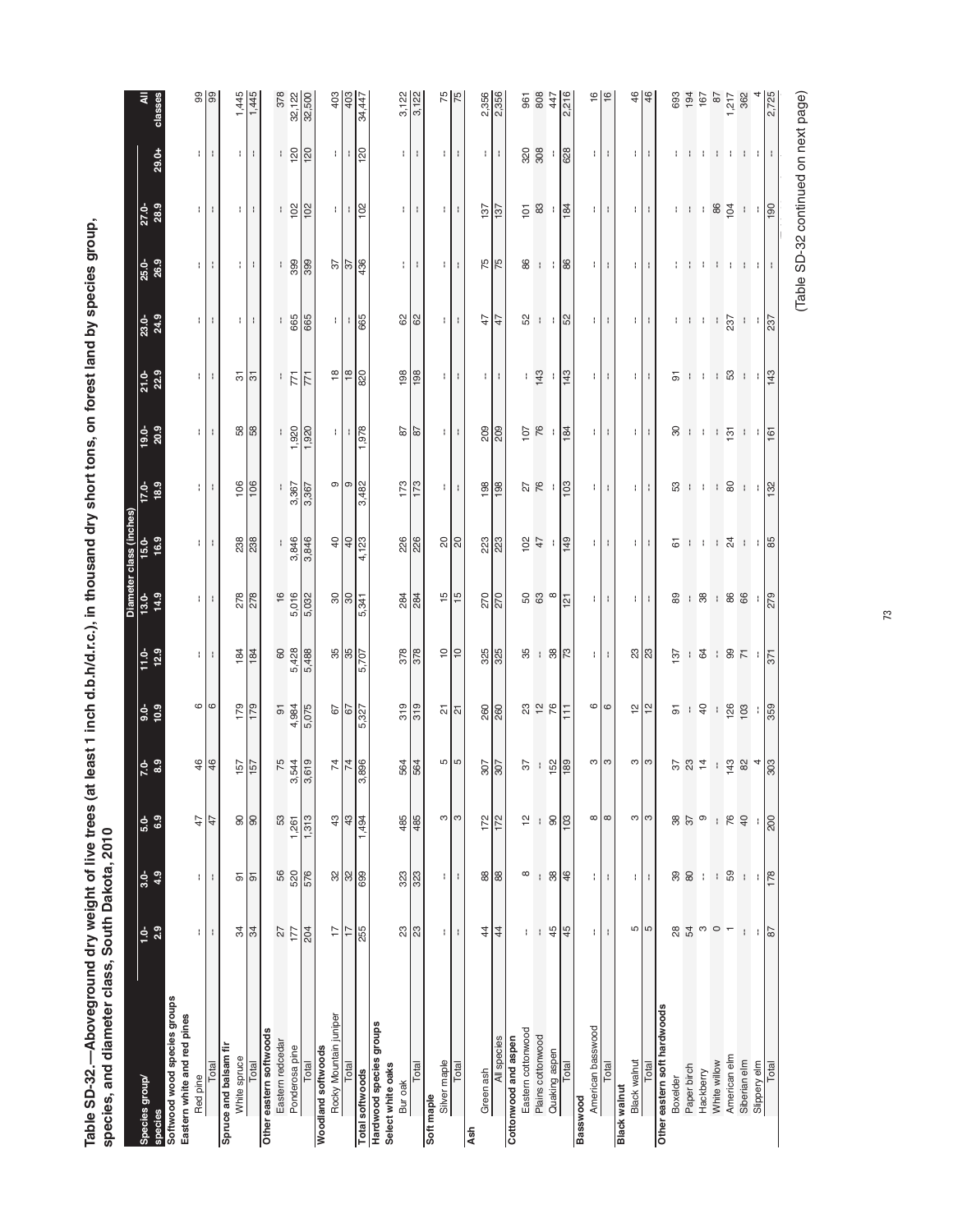| i<br>г |  |
|--------|--|
| č<br>ć |  |
|        |  |

|                                                                                                      |     |             |                |                         |               |               |                                                                        | Diameter class (inches) |          |          |          |              |              |       |       |                   |
|------------------------------------------------------------------------------------------------------|-----|-------------|----------------|-------------------------|---------------|---------------|------------------------------------------------------------------------|-------------------------|----------|----------|----------|--------------|--------------|-------|-------|-------------------|
| Species group/                                                                                       |     | <u>ಕ್ಕೆ</u> | 5.0-           | $7.0 -$                 | <u>ძ.</u>     | $11.0 -$      | $13.0 -$                                                               | $15.0-$                 | $17.0 -$ | $19.0 -$ | $21.0 -$ | <b>23.0-</b> | <b>25.0-</b> | 27.0- |       | ₹                 |
| species                                                                                              | 2.9 | 4.9         | 6.9            | 8.3                     | 10.9          | 12.9          | 14.9                                                                   | 16.9                    | 18.9     | 20.9     | 22.9     | 24.9         | 26.9         | 28.9  | 29.0+ | classes           |
| Other eastern hard hardwoods                                                                         |     |             |                |                         |               |               |                                                                        |                         |          |          |          |              |              |       |       |                   |
| Honeylocust                                                                                          | I   | I           |                |                         |               | I             | I                                                                      | I                       | I        | I        | I        | I            | I            | I     | I     | 34                |
| Red mulberry                                                                                         |     | ł           | $\frac{15}{2}$ | ∞                       | $\infty$      | I             | I                                                                      | I                       | I        | I        | I        | I            | ł            | ł     | I     | ౢ                 |
| Total                                                                                                |     | I           | 88             | 24                      | $\frac{6}{5}$ | I             | I                                                                      | I                       | I        | I        | I        | I            | I            | I     | I     | 67                |
| Eastern noncommercial hardwoods                                                                      |     |             |                |                         |               |               |                                                                        |                         |          |          |          |              |              |       |       |                   |
| Prairie crab apple                                                                                   | I   | i           |                |                         |               | I             | I                                                                      | I                       | i        | I        | ł        | I            | I            | i     | I     | 23                |
| Eastern hophornbeam                                                                                  | 67  | 75          | $\frac{8}{2}$  |                         | i             | I             | ł                                                                      | ł                       | I        | I        | I        | I            | ł            | I     | ł     | 174               |
| Chokecherry                                                                                          | ᠗   | ನಿ          | ო              | I                       | i             | i             | i                                                                      | i                       | i        | I        | I        | I            | i            | I     | I     |                   |
| Willow spp.                                                                                          | I   | I           |                |                         | ł             | I             | I                                                                      | ł                       | I        | I        | I        | I            | I            | I     | I     |                   |
| Russian-olive                                                                                        | I   | I           |                | $\mathcal{D}$           | ł             | $\frac{1}{2}$ | I                                                                      | i                       | I        | I        | I        | I            | I            | I     | I     | 32                |
| Other or unknown live tree                                                                           | I   | I           | Ν              | i                       | I             | I             | I                                                                      | I                       | I        | I        | I        | I            | I            | I     | I     | $\mathbf{\Omega}$ |
| Total                                                                                                | 88  | 95          | 52             | $\overline{\mathbf{c}}$ |               | $\frac{1}{2}$ | I                                                                      | I                       | I        | I        | I        | I            | I            | I     | I     | 276               |
| Total hardwoods                                                                                      | 293 | 731         | 1,051          | 420                     | 1,112         | 1,191         | 970                                                                    | 703                     | 607      | 640      | 484      | 398          | 161          | 51    | 628   | 10,899            |
| All species groups                                                                                   | 548 | 1,430       | 2.545          | .316<br>L               | 6,439         | 6,898         | 6,311                                                                  | 4,827                   | 4,089    | 2,618    | 1,304    | 1,063        | 597          | 613   | 749   | 45,346            |
| النظ المواصحات من حسب ما مصحوص من مقصوص الملك من معامل من المواصل المن المطلب المواصل المواصل المواص |     |             |                | T <sub>abl</sub>        |               |               | معالمه المستحد محمد مستقل معينة المستحدين والمستحدي والمتحدث والمتنافي |                         |          |          |          |              |              |       |       |                   |

All table cells without observations in the inventory sample are indicated by --. Table value of 0 indicates the aboveground tree biomass rounds to less<br>than 1 thousand dry tons. Columns and rows may not add to their total All table cells without observations in the inventory sample are indicated by --. Table value of 0 indicates the aboveground tree biomass rounds to less

than 1 thousand dry tons. Columns and rows may not add to their totals due to rounding.

74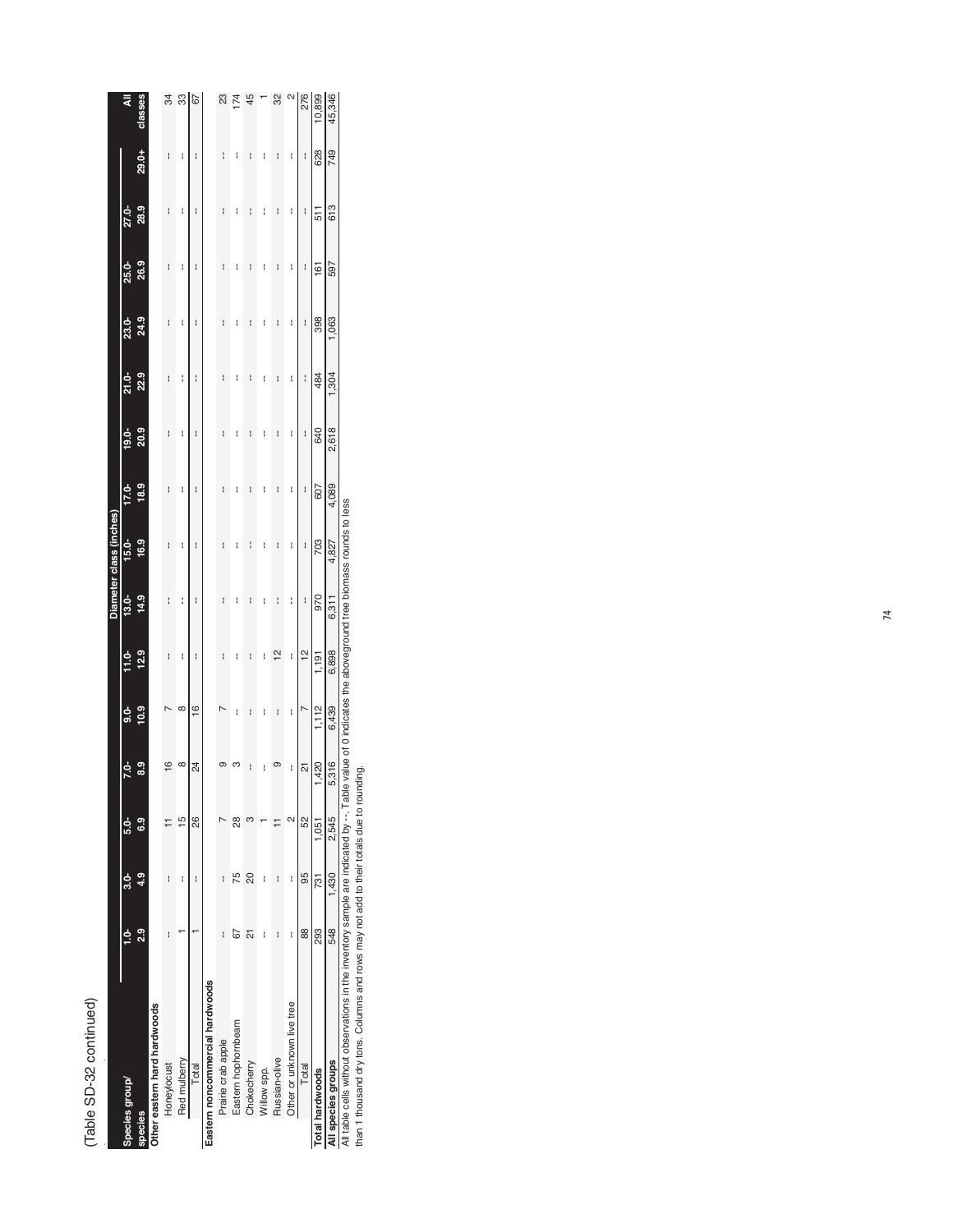|                                                                                                                                        |         | Unreserved forests             |              |               | Reserved forests        |               | ₹           |
|----------------------------------------------------------------------------------------------------------------------------------------|---------|--------------------------------|--------------|---------------|-------------------------|---------------|-------------|
| Inventory unit and river basin area                                                                                                    |         | <b>Timberland Unproductive</b> | <b>Total</b> |               | Productive Unproductive | <b>Total</b>  | forest land |
| Eastern                                                                                                                                |         |                                |              |               |                         |               |             |
| Belle Fourche-Grand-Moreau                                                                                                             | 28.3    | 5.7                            | 34.0         | ;             | $\frac{1}{1}$           | $\frac{1}{1}$ | 34.0        |
| Cheyenne                                                                                                                               | 6.7     | $\frac{1}{1}$                  | 6.7          | $\frac{1}{1}$ | $\frac{1}{1}$           | $\frac{1}{1}$ | 6.7         |
| White-Niobrara                                                                                                                         | 143.6   | 25.6                           | 169.2        | ı             | I                       | :             | 169.2       |
| Bad-Missouri-Coteau-James                                                                                                              | 135.0   | 29.2                           | 164.2        | $\frac{1}{1}$ | $\frac{1}{1}$           | $\frac{1}{1}$ | 164.2       |
| Minnesota-Big Sioux-Coteau                                                                                                             | 59.6    | 7.4                            | 67.1         | $\frac{1}{1}$ | $\frac{1}{1}$           | $\frac{1}{1}$ | 67.1        |
| <b>Total</b>                                                                                                                           | 373.2   | 68.0                           | 441.2        | $\frac{1}{1}$ | $\frac{1}{1}$           | $\frac{1}{1}$ | 441.2       |
| Western                                                                                                                                |         |                                |              |               |                         |               |             |
| Belle Fourche-Grand-Moreau                                                                                                             | 386.3   | 8.8                            | 395.1        | :             | ;                       | $\frac{1}{1}$ | 395.1       |
| Cheyenne                                                                                                                               | 949.4   | 11.5                           | 960.9        | 30.2          | $\frac{1}{1}$           | 30.2          | 991.1       |
| White-Niobrara                                                                                                                         | 55.6    | $\frac{1}{1}$                  | 55.6         | $\frac{1}{1}$ | $\frac{1}{1}$           | $\frac{1}{1}$ | 55.6        |
| <b>Total</b>                                                                                                                           | 1,391.4 | 20.2                           | 1,411.6      | 30.2          | $\frac{1}{1}$           | 30.2          | 1,441.8     |
| All counties                                                                                                                           | 1,764.6 | 88.2                           | 1,852.8      | 30.2          | $\frac{1}{1}$           | 30.2          | 1,883.0     |
| All table cells without observations in the inventory sample are indicated by $-$ Table value of 0.0 indicates the acres round to less |         |                                |              |               |                         |               |             |

Table SD-54.--Area of forest land, in thousand acres, by inventory unit, river basin area, and forest-land status, South Dakota, 2010 **Table SD-54.—Area of forest land, in thousand acres, by inventory unit, river basin area, and forest-land status, South Dakota, 2010**

All table cells without observations in the inventory sample are indicated by --. Table value of 0.0 indicates the acres round to less All labor cells will low to conservations in the invertiony samiliple are invictated by -- Tradic value<br>than 0.1 thousand acres. Columns and rows may not add to their totals due to rounding.

than 0.1 thousand acres. Columns and rows may not add to their totals due to rounding.

Bad-Missouri-Coteau-James = Aurora, Beadle, Bon Homme, Brown, Brule, Buffalo, Campbell, Charles Mix, Davison, Douglas, Edmunds, Faulk, Gregory, Hand, Hanson, Hughes,<br>Hutchinson, Hyde, Jerauld, Jones, Lyman, McPherson, Mine Bad-Missouri-Coteau-James = Aurora, Beadle, Bon Homme, Brown, Brule, Buffalo, Campbell, Charles Mix, Davison, Douglas, Edmunds, Faulk, Gregory, Hand, Hanson, Hughes, Hutchinson, Hyde, Jerauld, Jones, Lyman, McPherson, Miner, Potter, Sanborn, Spink, Stanley, Sully, Walworth, and Yankton counties

Belle Fourche-Grand-Moreau = Butte, Corson, Dewey, Harding, Lawrence, and Perkins counties

Cheyenne = Custer, Fall River, Haakon, Meade, Pennington, and Ziebach counties

Minnesota-Big-sioux-Coteau = Brookings, Clark, Clay, Codington, Day, Deuel, Grant, Hamlin, Kingsbury, Lake, Lincoln, McCook, Marshall, Minnehaha, Moody, Roberts, Turner, and Union counties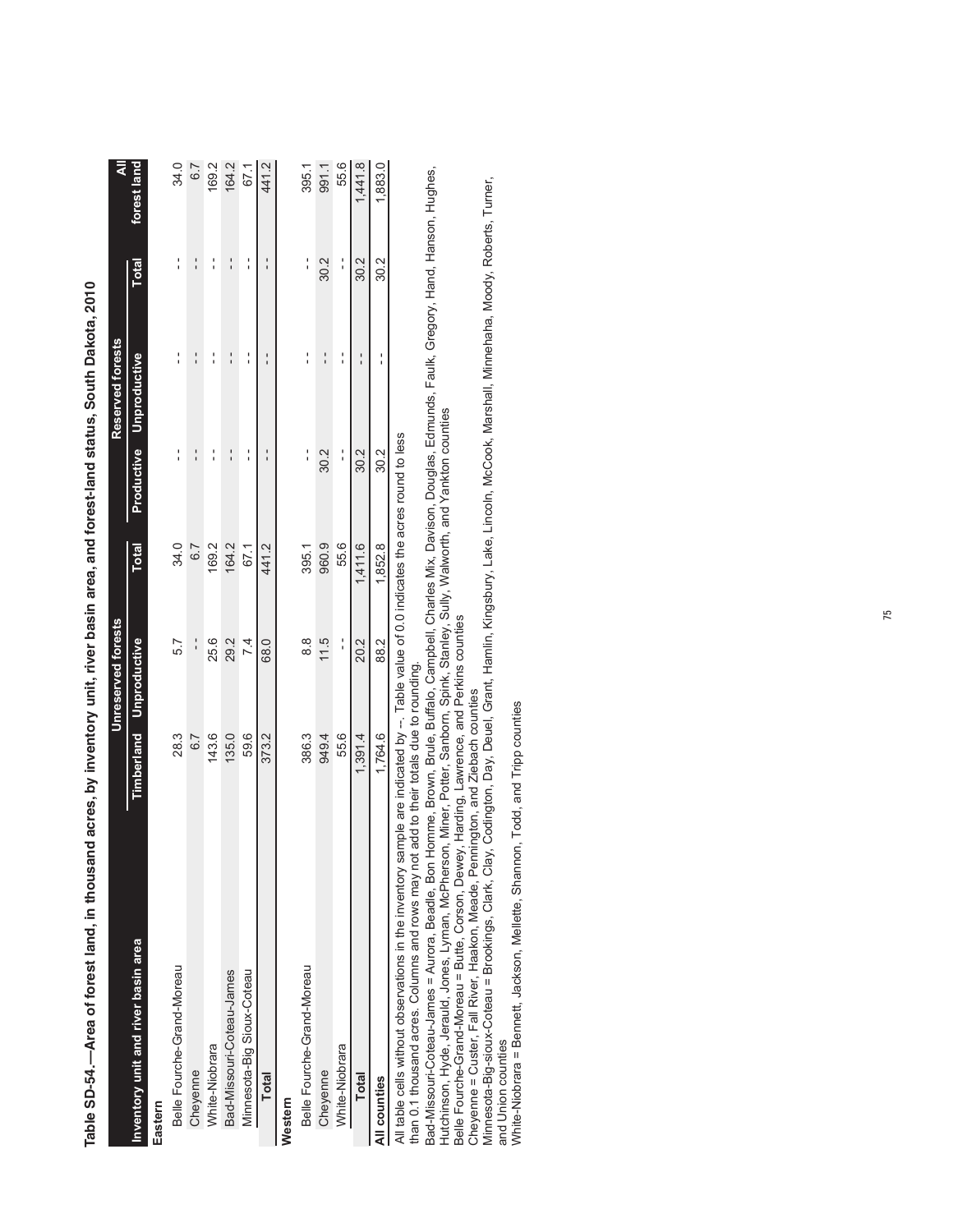Table SD-55.--Area of forest land, in thousand acres, by inventory unit, river basin area, ownership group, and forest-land status, **Table SD-55.—Area of forest land, in thousand acres, by inventory unit, river basin area, ownership group, and forest-land status,**  South Dakota, 2010 **South Dakota, 2010**

|                                                                                                                                        | Forest Service |                         | <b>Other Federal</b> |                                 | State and local<br>government |                 | Undifferentiated<br>private |                 |                    |
|----------------------------------------------------------------------------------------------------------------------------------------|----------------|-------------------------|----------------------|---------------------------------|-------------------------------|-----------------|-----------------------------|-----------------|--------------------|
|                                                                                                                                        | Timber-        | forest<br>land<br>Other | Timber-              | forest<br>land<br>Other         | Timber-                       | forest<br>Other | Timber-                     | forest<br>Other | ₹<br><b>Forest</b> |
| Inventory unit and river basin area                                                                                                    | land           |                         | land                 |                                 | land                          | land            | land                        | land            | land               |
| Eastern                                                                                                                                |                |                         |                      |                                 |                               |                 |                             |                 |                    |
| Belle Fourche-Grand-Moreau                                                                                                             | :              | í                       | í                    | í                               | í                             | l,              | 28.3                        | 5.7             | 34.0               |
| Cheyenne                                                                                                                               | $\frac{1}{1}$  | :                       | :                    | $\frac{1}{1}$                   | $\frac{1}{1}$                 | $\frac{1}{1}$   | $\overline{6.7}$            | $\frac{1}{1}$   | 6.7                |
| White-Niobrara                                                                                                                         | í              | :                       | :                    | :                               | l,                            | :               | 143.6                       | 25.6            | 169.2              |
| Bad-Missouri-Coteau-James                                                                                                              | $\frac{1}{1}$  | $\frac{1}{1}$           | $\frac{1}{1}$        | ׅ֪֚֚֚֚֚֚֚֚֚֚֚֚֚֚֚֚֚֚֬֡֡֜֡֡֜֓֡֡֝ | 7.8                           | $\frac{1}{1}$   | 127.2                       | 29.2            | 164.2              |
| Minnesota-Big Sioux-Coteau                                                                                                             | :              | :                       | :                    | :                               | 7.8                           | ı               | 51.8                        | 7.4             | 67.1               |
| <b>Total</b>                                                                                                                           | :              | $\frac{1}{1}$           | $\frac{1}{1}$        | ı<br>ı                          | 15.6                          | ı               | 357.6                       | 68.0            | 441.2              |
| Western                                                                                                                                |                |                         |                      |                                 |                               |                 |                             |                 |                    |
| Belle Fourche-Grand-Moreau                                                                                                             | 274.5          | í                       | 10.7                 | í                               | 22.8                          | :               | 78.3                        | 8.8             | 395.1              |
| Chevenne                                                                                                                               | 717.7          | 25.5                    | $\frac{1}{4}$        | 16.1                            | 41.1                          | $\frac{1}{1}$   | 186.5                       |                 | 991.1              |
| White-Niobrara                                                                                                                         | í              | :                       | :                    | í                               | :                             | :               | 55.6                        | í               | 55.6               |
| <b>Total</b>                                                                                                                           | 992.2          | 25.5                    | 14.8                 | 16.1                            | 63.9                          |                 | 320.5                       | 8.8             | 1,441.8            |
| All counties                                                                                                                           | 992.2          | 25.5                    | 14.8                 | 16.1                            | 79.5                          | Î               | 678.1                       | 76.8            | 1,883.0            |
| All table cells without observations in the inventory sample are indicated by --. Table value of 0.0 indicates the acres round to less |                |                         |                      |                                 |                               |                 |                             |                 |                    |

than 0.1 thousand acres. Columns and rows may not add to their totals due to rounding. than 0.1 thousand acres. Columns and rows may not add to their totals due to rounding.

Bad-Missouri-Coteau-James = Aurora, Beadle, Bon Homme, Brown, Brule, Buffalo, Campbell, Charles Mix, Davison, Douglas, Edmunds, Faulk, Gregory, Hand, Hanson,<br>Hughes, Hutchinson, Hyde, Jerauld, Jones, Lyman, McPherson, Mine Bad-Missouri-Coteau-James = Aurora, Beadle, Bon Homme, Brown, Brule, Buffalo, Campbell, Charles Mix, Davison, Douglas, Edmunds, Faulk, Gregory, Hand, Hanson, Hughes, Hutchinson, Hyde, Jerauld, Jones, Lyman, McPherson, Miner, Potter, Sanborn, Spink, Stanley, Sully, Walworth, and Yankton counties

Belle Fourche-Grand-Moreau = Butte, Corson, Dewey, Harding, Lawrence, and Perkins counties

Cheyenne = Custer, Fall River, Haakon, Meade, Pennington, and Ziebach counties

Minnesota-Big-sioux-Coteau = Brookings, Clark, Clay, Codington, Day, Deuel, Grant, Hamlin, Kingsbury, Lake, Lincoln, McCook, Marshall, Minnehaha, Moody, Roberts, Turner, and Union counties Turner, and Union counties

white-Niobrara = Bennett, Jackson, Mellette, Shannon, Todd, and Tripp counties White-Niobrara = Bennett, Jackson, Mellette, Shannon, Todd, and Tripp counties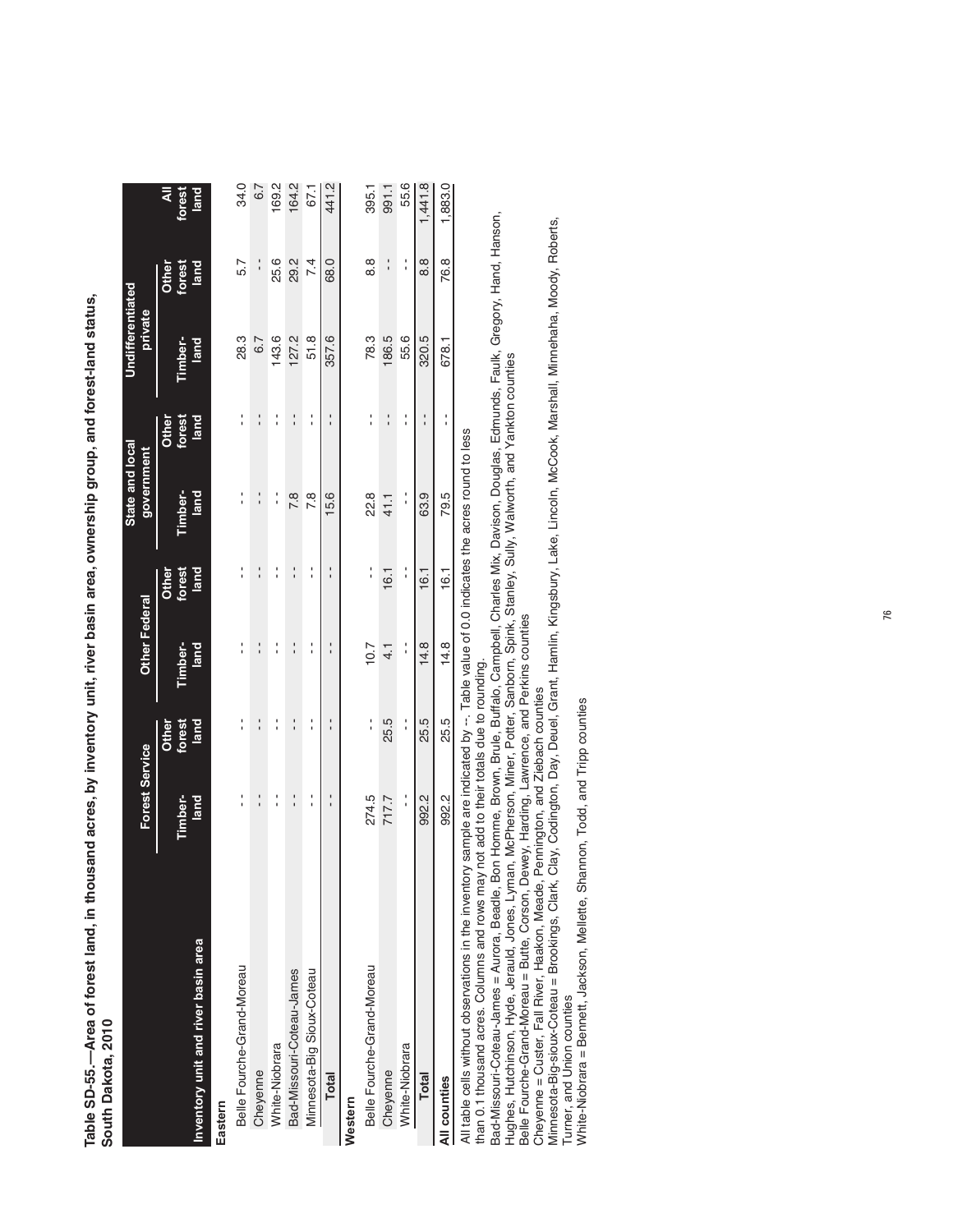|                                       |                         |              |                       |               |                           |               | Forest-type group |                                            |               |                 |                              |               |                      |             |
|---------------------------------------|-------------------------|--------------|-----------------------|---------------|---------------------------|---------------|-------------------|--------------------------------------------|---------------|-----------------|------------------------------|---------------|----------------------|-------------|
| Inventory unit and river basin area   | White-red-<br>jack pine | Spruce-<br>È | softwoods<br>Other E. | juniper       | Pinyon- Ponderosa<br>pine | pine<br>Oak-  | Oak-              | hickory cottonwood beech-birch<br>Elm-ash- | Maple-        | birch<br>Aspen- | hardwoods hardwoods<br>Other | Exotic        | stocked<br>S<br>Note | groups<br>₹ |
| Belle Fourche-Grand-Moreau<br>Eastern | $\frac{1}{1}$           | í            | :                     | :             | ا<br>ا                    | ا<br>ا        | 5.7               | 25.3                                       | ا<br>ا        | י<br>י          | ا<br>ا                       | 3.0           | ا<br>ا               | 34.0        |
| Cheyenne                              | $\vdots$                | $\vdots$     | $\frac{1}{1}$         | $\frac{1}{1}$ | $\frac{1}{1}$             | :             | $\frac{1}{1}$     | 6.7                                        | $\frac{1}{1}$ | :               |                              | $\frac{1}{1}$ | í                    | 6.7         |
| White-Niobrara                        | :                       | í            | 17.9                  | 12.1          | 49.2                      | :             | 39.0              | 32.5                                       | 9.8           | :               | :                            | :             | 8.7                  | 169.2       |
| Bad-Missouri-Coteau-James             | $\frac{1}{1}$           | $\vdots$     | 24.2                  | $\frac{1}{1}$ | $\frac{1}{1}$             | 7.6           | 41.9              | 41.8                                       | :             | $\frac{1}{1}$   | 1.5                          | 29.3          | 17.9                 | 164.2       |
| Minnesota-Big Sioux-Coteau            | 8.6                     | í            | ¦                     | ¦             | ا<br>ا                    | ا<br>ا        | 15.5              | 41.8                                       | í             | ;               | ا<br>ا                       | í             | í                    | 67.1        |
| <b>Total</b>                          | 8.6                     |              | 42.2                  | 12.1          | 49.2                      | 7.6           | 102.1             | 148.2                                      | 9.8           | $\frac{1}{1}$   | 1.5                          | 32.2          | 26.6                 | 441.2       |
| Western                               |                         |              |                       |               |                           |               |                   |                                            |               |                 |                              |               |                      |             |
| Belle Fourche-Grand-Moreau            | í                       | 24.3         | í                     | í             | 298.5                     | Î             | 25.6              | í                                          | ا<br>ا        | 21.9            | 5.7                          | :             | 19.1                 | 395.1       |
| Cheyenne                              | $\frac{1}{1}$           | 32.9         | í                     | 38.4          | 750.1                     | $\frac{1}{1}$ | 8.6               | $\overline{8}$                             | $\frac{1}{1}$ | 43.3            | 17.4                         |               | 92.2                 | 991.1       |
| White-Niobrara                        |                         | í            | :                     | $\frac{0}{3}$ | 33.8                      | :             | $\dot{4}$         | 7.0                                        | :             | י<br>י          | 10.4                         | :             | ¦                    | 55.6        |
| <b>Total</b>                          | $\frac{1}{1}$           | 57.2         | $\frac{1}{1}$         | 41.4          | 1,082.4                   | :             | 35.7              | 15.2                                       | :             | 65.2            | 33.5                         | $\frac{1}{1}$ | 111.3                | 1,441.8     |
| All counties                          | 8.6                     | 57.2         | 42.2                  | 53.4          | 1,131.6                   | 7.6           | 137.8             | 163.4                                      | 9.8           | 65.2            | 35.0                         | 32.2          | 137.9                | 1,883.0     |
| $\ddot{\phantom{0}}$                  |                         |              |                       | :<br>ا        | .<br>.<br>.               |               | :                 |                                            |               |                 |                              |               |                      |             |

Table SD-56.-Area of forest land, in thousand acres, by inventory unit, river basin area, and forest-type group, South Dakota, 2010 **Table SD-56.—Area of forest land, in thousand acres, by inventory unit, river basin area, and forest-type group, South Dakota, 2010**

All table cells without observations in the inventory sample are indicated by --. Table value of 0.0 indicates the acres round to less

than 0.1 thousand acres. Columns and rows may not add to their totals due to rounding.

All table cells without observations in the inventory sample are indicated by --. Table value of 0.0 indicates the acres round to less<br>than 0.1 thousand acres. Columns and rows may not add to their totals due to rounding.<br> Bad-Missouri-Coteau-James = Aurora, Beadle, Bon Homme, Brown, Brule, Buffalo, Campbell, Charles Mix, Davison, Douglas, Edmunds, Faulk, Gregory, Hand, Hanson, Hughes, Hutchinson, Hyde, Jerauld, Jones, Lyman, McPherson, Miner, Potter, Sanborn, Spink, Stanley, Sully, Walworth, and Yankton counties

Belle Fourche-Grand-Moreau = Butte, Corson, Dewey, Harding, Lawrence, and Perkins counties

Cheyenne = Custer, Fall River, Haakon, Meade, Pennington, and Ziebach counties

Minnesota-Big-sioux-Coteau = Brookings, Clark, Clay, Codington, Day, Deuel, Grant, Hamlin, Kingsbury, Lake, Lincoln, McCook, Marshall, Minnehaha, Moody, Roberts, Turner, and Union counties White-Niobrara = Bennett, Jackson, Mellette, Shannon, Todd, and Tripp counties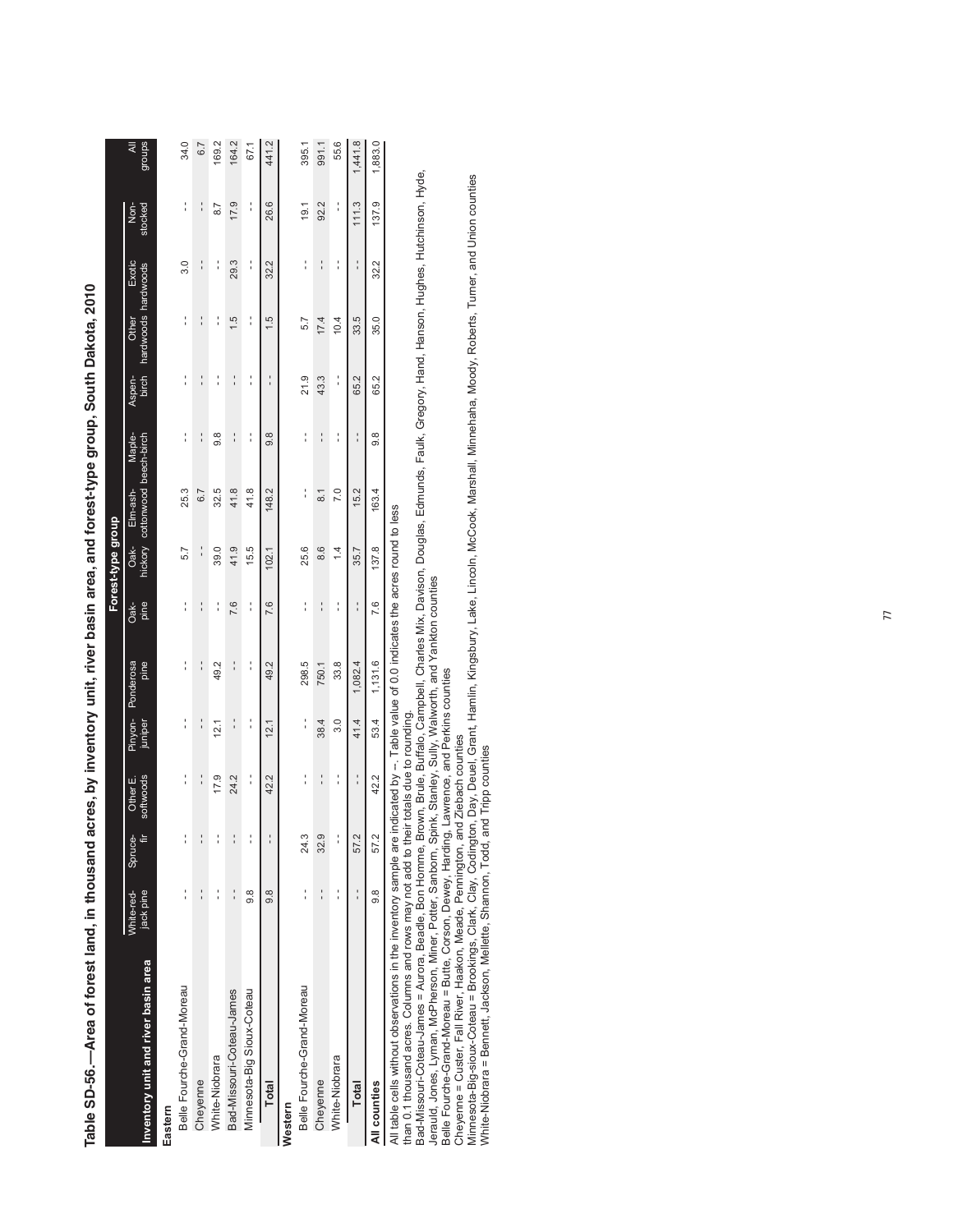|                                                                                                                                                                                                                                   |                   |                    | Stand-size class  |               |                   |                           |
|-----------------------------------------------------------------------------------------------------------------------------------------------------------------------------------------------------------------------------------|-------------------|--------------------|-------------------|---------------|-------------------|---------------------------|
| Inventory unit and river basin area                                                                                                                                                                                               | Large<br>diameter | diameter<br>Medium | diameter<br>Small | Chaparral     | <b>Nonstocked</b> | $\bar{a}$<br>size classes |
| Eastern                                                                                                                                                                                                                           |                   |                    |                   |               |                   |                           |
| Belle Fourche-Grand-Moreau                                                                                                                                                                                                        | 19.6              | 3.0                | 5.7               | :             | ¦                 | 28.3                      |
| Cheyenne                                                                                                                                                                                                                          | 67                | $\frac{1}{1}$      | $\frac{1}{1}$     | $\frac{1}{1}$ | $\frac{1}{1}$     | 6.7                       |
| White-Niobrara                                                                                                                                                                                                                    | 106.7             | <u>၀</u>           | 22.8              | :             | 7.2               | 143.6                     |
| Bad-Missouri-Coteau-James                                                                                                                                                                                                         | 55.1              | 50.6               | 11.4              | $\frac{1}{1}$ | 17.9              | 135.0                     |
| Minnesota-Big Sioux-Coteau                                                                                                                                                                                                        | 42.4              | 15.7               | 1.5               | ا<br>ا        | í                 | 59.6                      |
| <b>Total</b>                                                                                                                                                                                                                      | 230.5             | 76.2               | 41.4              |               | 25.1              | 373.2                     |
| Western                                                                                                                                                                                                                           |                   |                    |                   |               |                   |                           |
| Belle Fourche-Grand-Moreau                                                                                                                                                                                                        | 270.4             | 46.1               | 56.6              | Î             | 13.2              | 386.3                     |
| Cheyenne                                                                                                                                                                                                                          | 612.7             | 107.8              | 142.5             | $\frac{1}{1}$ | 86.4              | 949.4                     |
| White-Niobrara                                                                                                                                                                                                                    | 33.6              | 5.9                | 16.1              | :             | í                 | 55.6                      |
| <b>Total</b>                                                                                                                                                                                                                      | 916.7             | 159.9              | 215.2             | ı             | 99.6              | 1,391.4                   |
| All counties                                                                                                                                                                                                                      | 1,147.2           | 236.1              | 256.6             | :             | 124.7             | 1,764.6                   |
| All table cells without observations in the inventory sample are indicated by $-$ . Table value of 0.0 indicates the acres round to less<br>than 0.1 thousand acres. Columns and rows may not add to their totals the to rounding |                   |                    |                   |               |                   |                           |

Table SD-57.--Area of timberland, in thousand acres, by inventory unit, river basin area, and stand-size class, South Dakota, 2010 **Table SD-57.—Area of timberland, in thousand acres, by inventory unit, river basin area, and stand-size class, South Dakota, 2010**

than 0.1 thousand acres. Columns and rows may not add to their totals due to rounding.

Bad-Missouri-Coteau-James = Aurora, Beadle, Bon Homme, Brown, Brule, Buffalo, Campbell, Charles Mix, Davison, Douglas, Edmunds, Faulk, Gregory, Hand, Hanson, Hughes, Hutchinson, Hyde, Jerauld, Jones, Lyman, McPherson, Miner, Potter, Sanborn, Spink, Stanley, Sully, Walworth, and Yankton counties

Belle Fourche-Grand-Moreau = Butte, Corson, Dewey, Harding, Lawrence, and Perkins counties

Cheyenne = Custer, Fall River, Haakon, Meade, Pennington, and Ziebach counties

than 0.1 thousand acres. Columns and rows may not add to their totals due to rounding.<br>Bad-Missouri-Coteau-James = Aurora, Beadle, Bon Homme, Brown, Brule, Buffalo, Campbell, Charles Mix, Davison, Douglas, Edmunds, Faulk, Minnesota-Big-sioux-Coteau = Brookings, Clark, Clay, Codington, Day, Deuel, Grant, Hamlin, Kingsbury, Lake, Lincoln, McCook, Marshall, Minnehaha, Moody, Roberts, Turner, and Union counties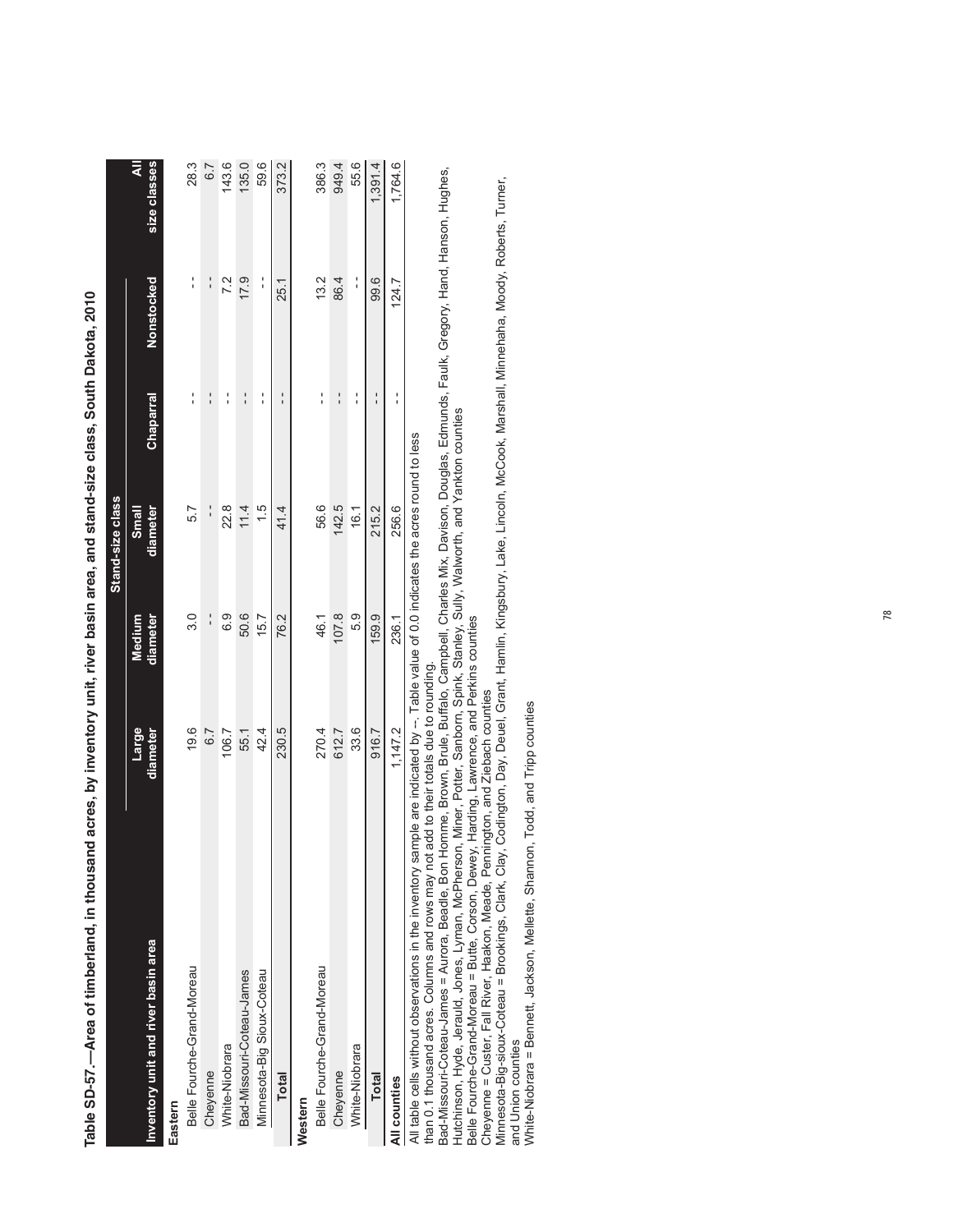|                                          |                                                                                                  |                   | Stocking class of growing-stock trees |                  |                  |                           |
|------------------------------------------|--------------------------------------------------------------------------------------------------|-------------------|---------------------------------------|------------------|------------------|---------------------------|
| rea<br>Inventory unit and river basin ar | Nonstocked                                                                                       | Poorly<br>stocked | Moderately<br>stocked                 | stocked<br>Fully | Over-<br>stocked | $\overline{4}$<br>classes |
| Eastern                                  |                                                                                                  |                   |                                       |                  |                  |                           |
| Belle Fourche-Grand-Moreau               | 10.6                                                                                             | 7.6               | 10.2                                  | í                | $\frac{1}{1}$    | 28.3                      |
| Cheyenne                                 | $\frac{15}{1}$                                                                                   | $\frac{1}{1}$     | 52                                    | $\frac{1}{1}$    | $\frac{1}{1}$    | 6.7                       |
| White-Niobrara                           | 25.3                                                                                             | 101.4             | 15.2                                  | Ē                | $\frac{1}{1}$    | 143.6                     |
| Bad-Missouri-Coteau-James                | 59.2                                                                                             | 39.8              | 33.1                                  | 2.9              | $\frac{1}{1}$    | 135.0                     |
| Minnesota-Big Sioux-Coteau               | 11.7                                                                                             | 32.7              | 12.3                                  | 1.5              | $\frac{5}{1}$    | 59.6                      |
| <b>Total</b>                             | 108.2                                                                                            | 181.5             | 75.9                                  | $\tilde{\circ}$  | 15               | 373.2                     |
| Western                                  |                                                                                                  |                   |                                       |                  |                  |                           |
| Belle Fourche-Grand-Moreau               | 19.9                                                                                             | 139.9             | 174.7                                 | 50.3             | $\frac{5}{1}$    | 386.3                     |
| Cheyenne                                 | 153.0                                                                                            | 484.9             | 256.1                                 | 55.4             | $\frac{1}{1}$    | 949.4                     |
| White-Niobrara                           | 17.5                                                                                             | 29.6              | $\overline{71}$                       | $\frac{1}{4}$    | $\frac{1}{1}$    | 55.6                      |
| <b>Total</b>                             | 190.4                                                                                            | 654.4             | 438.0                                 | 107.1            | 1.5              | 1,391.4                   |
| All counties                             | 298.6                                                                                            | 835.9             | 513.9                                 | 113.2            | 30               | 1.764.6                   |
| All table cells without observations     | in the inventory sample are indicated by -- Table value of 0.0 indicates the acres round to less |                   |                                       |                  |                  |                           |

Table SD-58.--Area of timberland, in thousand acres, by inventory unit, river basin area, and stocking class, South Dakota, 2010 **Table SD-58.—Area of timberland, in thousand acres, by inventory unit, river basin area, and stocking class, South Dakota, 2010**

than 0.1 thousand acres. Columns and rows may not add to their totals due to rounding.<br>than 0.1 thousand acres. Columns and rows may not add to their totals due to rounding. than 0.1 thousand acres. Columns and rows may not add to their totals due to rounding.

Bad-Missouri-Coteau-James = Aurora, Beadle, Bon Homme, Brown, Brule, Buffalo, Campbell, Charles Mix, Davison, Douglas, Edmunds, Faulk, Gregory, Hand,

Bad-Missouri-Coteau-James = Aurora, Beadle, Bon Homme, Brown, Brule, Buffalo, Campbell, Charles Mix, Davison, Douglas, Edmunds, Faulk, Gregory, Hand,<br>Hanson, Hughes, Hutchinson, Hyde, Jerauld, Jones, Lyman, McPherson, Mine Hanson, Hughes, Hutchinson, Hyde, Jerauld, Jones, Lyman, McPherson, Miner, Potter, Sanborn, Spink, Stanley, Sully, Walworth, and Yankton counties Belle Fourche-Grand-Moreau = Butte, Corson, Dewey, Harding, Lawrence, and Perkins counties

Cheyenne = Custer, Fall River, Haakon, Meade, Pennington, and Ziebach counties

Belle Fourche-Grand-Moreau = Butte, Corson, Dewey, Harding, Lawrence, and Perkins counties<br>Cheyenne = Custer, Fall River, Haakon, Meade, Pennington, and Ziebach counties<br>Minnesota-Big-sioux-Coteau = Brookings, Clark, Clay, Minnesota-Big-sioux-Coteau = Brookings, Clark, Clay, Codington, Day, Deuel, Grant, Hamlin, Kingsbury, Lake, Lincoln, McCook, Marshall, Minnehaha, Moody, Roberts, Turner, and Union counties<br>White-Niobrara = Bennett, Jackson, Mellette, Shannon, Todd, and Tripp counties Roberts, Turner, and Union counties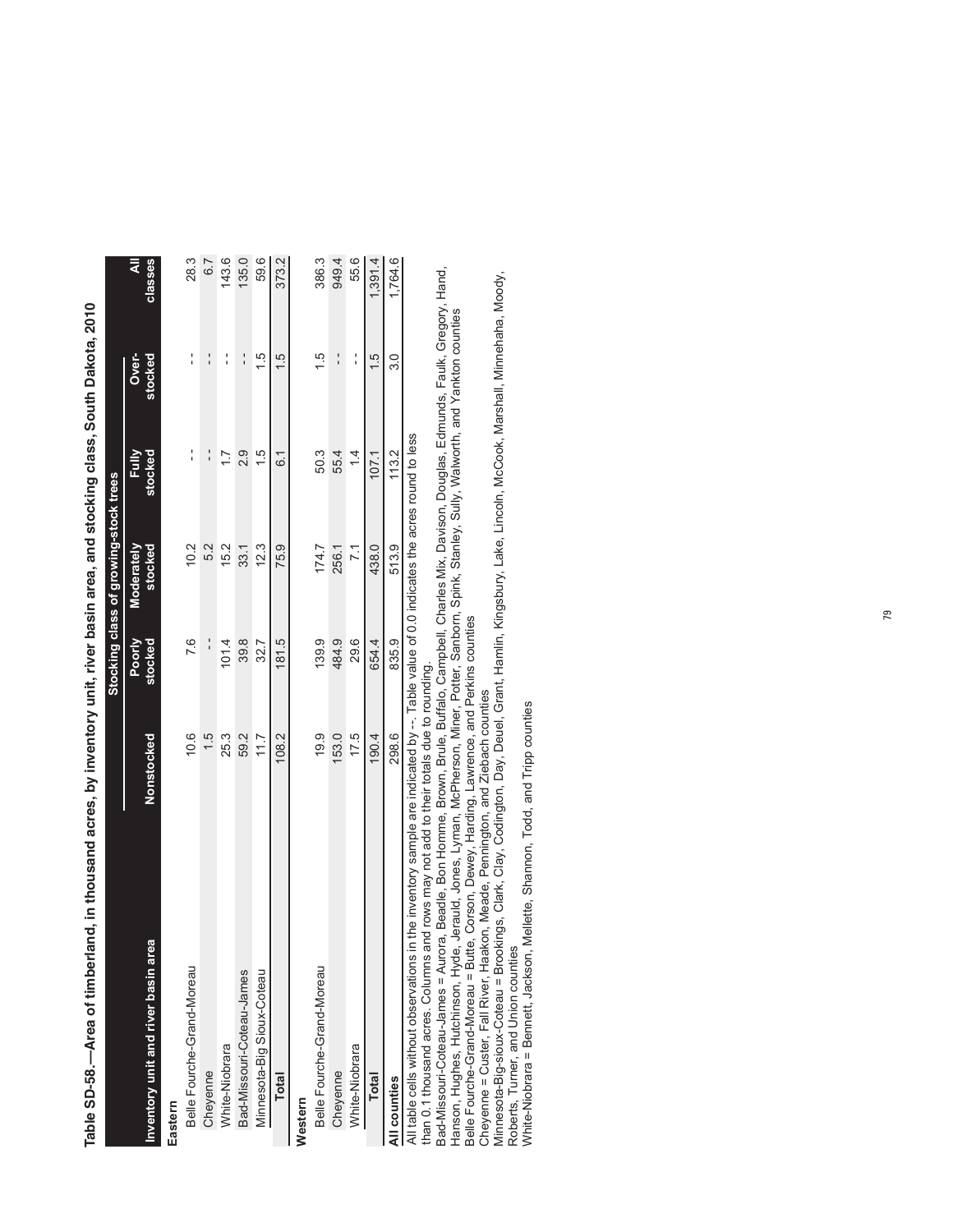Table SD-59.—Net volume of growing-stock trees (at least 5 inches d.b.h.), in million cubic feet, and sawtimber trees, in million board feet<br>(International ¼-inch rule) on timberland by inventory unit, river basin area, an **Table SD-59.—Net volume of growing-stock trees (at least 5 inches d.b.h.), in million cubic feet, and sawtimber trees, in million board feet (International ¼-inch rule) on timberland by inventory unit, river basin area, and major species group, South Dakota, 2010**by inventory unit, river basin area, and major species group, South Dakota, 2010

|                                                                                                                                                                                                                                       |               |                         | Growing stock                                     |                   |                     |               |                    | Sawtimber               |                   |              |
|---------------------------------------------------------------------------------------------------------------------------------------------------------------------------------------------------------------------------------------|---------------|-------------------------|---------------------------------------------------|-------------------|---------------------|---------------|--------------------|-------------------------|-------------------|--------------|
|                                                                                                                                                                                                                                       |               |                         | Major species group                               |                   |                     |               |                    | Major species group     |                   |              |
| Inventory unit and river basin area                                                                                                                                                                                                   | Pine          | softwoods<br>Other      | hardwoods<br>Soft                                 | hardwoods<br>Hard | <b>species</b><br>₹ | Pine          | softwoods<br>Other | hardwoods<br>Soft       | hardwoods<br>Hard | ₹<br>species |
|                                                                                                                                                                                                                                       |               |                         | (In million cubic feet)                           |                   |                     |               |                    | (In million board feet) |                   |              |
| Eastern                                                                                                                                                                                                                               |               |                         |                                                   |                   |                     |               |                    |                         |                   |              |
| Belle Fourche-Grand-Moreau                                                                                                                                                                                                            | $\frac{1}{1}$ | $\frac{1}{1}$           | 12.9                                              | 2.7               | 15.7                | :             | í                  | 61.0                    | 9.8               | 70.8         |
| Cheyenne                                                                                                                                                                                                                              | $\frac{1}{1}$ | $\frac{1}{1}$           | 6.6                                               | $\frac{1}{1}$     | 6.6                 | ۱,            | í                  | 26.3                    | $\frac{1}{1}$     | 26.3         |
| White-Niobrara                                                                                                                                                                                                                        | 43.5          | 4.5                     | 21.0                                              | 10.0              | 79.0                | 169.0         | 19.4               | 74.4                    | 21.8              | 284.6        |
| Bad-Missouri-Coteau-James                                                                                                                                                                                                             | $\frac{1}{1}$ | 4.8                     | 36.8                                              | 12.8              | 54.3                | ۱,            | 11.4               | 142.2                   | 21.8              | 175.3        |
| Minnesota-Big Sioux-Coteau                                                                                                                                                                                                            | 4.7           | $\overline{C}$          | 24.4                                              | 14.4              | 43.6                | $\frac{5}{1}$ | í                  | 104.5                   | 55.5              | 161.4        |
| <b>Total</b>                                                                                                                                                                                                                          | 48.2          | 9.4                     | 101.7                                             | 39.9              | 199.2               | 170.5         | 30.8               | 408.3                   | 108.8             | 718.4        |
| Western                                                                                                                                                                                                                               |               |                         |                                                   |                   |                     |               |                    |                         |                   |              |
| Belle Fourche-Grand-Moreau                                                                                                                                                                                                            | 535.1         | 37.2                    | $\overline{\circ}$                                | $\overline{C}$    | 587.4               | 2,171.0       | 122.0              | 2.2                     | $\overline{8.7}$  | 2,303.9      |
| Cheyenne                                                                                                                                                                                                                              | 1,029.7       | 36.5                    | 6.2                                               | $\overline{71}$   | 1,079.5             | 3,632.0       | 127.9              | $\overline{21}$         | 28.6              | 3,790.6      |
| White-Niobrara                                                                                                                                                                                                                        | 23.5          | $\frac{1}{1}$           | 0.5                                               | 24                | 26.5                | 77.5          | $\frac{1}{1}$      | Î                       | 10.5              | 88.0         |
| Total                                                                                                                                                                                                                                 | 1,588.3       | 73.7                    | 14.8                                              | 16.5              | 1,693.3             | 5,880.5       | 249.9              | 4.3                     | 47.8              | 6,182.5      |
| All counties                                                                                                                                                                                                                          | 1,636.5       | 83.1                    | 116.4                                             | 56.4              | 1,892.5             | 6,051.0       | 280.7              | 412.7                   | 156.6             | 6,900.9      |
| All table cells without observations in the inventory sample are indicated by -- Table value of 0.0 indicates the volume rounds to less<br>than 0.1 million cubic or board feet. Columns and rows may not add<br>$\ddot{\phantom{0}}$ |               | -<br>د<br>$\frac{1}{2}$ | to their totals due to rounding.<br>$\frac{1}{2}$ | $\frac{1}{2}$     | i<br>$\frac{1}{2}$  | :<br>ا        |                    |                         | $\frac{1}{2}$     |              |

Bad-Missouri-Coteau-James = Aurora, Beadle, Bon Homme, Brown, Brule, Buffalo, Campbell, Charles Mix, Davison, Douglas, Edmunds, Faulk, Gregory, Hand, Hanson, Hughes, Hutchinson, Hyde,

Jerauld, Jones, Lyman, McPherson, Miner, Potter, Sanborn, Spink, Stanley, Sully, Walworth, and Yankton counties

Belle Fourche-Grand-Moreau = Butte, Corson, Dewey, Harding, Lawrence, and Perkins counties Cheyenne = Custer, Fall River, Haakon, Meade, Pennington, and Ziebach counties

Bad-Missouri-Coteau-James = Aurora, Beadle, Bon Homme, Brown, Brule, Buffalo, Campbell, Charles Mix, Davison, Douglas, Edmunds, Faulk, Gregory, Hand, Hanson, Hughes, Hutchinson, Hyde,<br>Jerauld, Jones, Lyman, McPherson, Mine Minnesota-Big-sioux-Coteau = Brookings, Clark, Clay, Codington, Day, Deuel, Grant, Hamlin, Kingsbury, Lake, Lincoln, McCook, Marshall, Minnehaha, Moody, Roberts, Turner, and Union counties White-Niobrara = Bennett, Jackson, Mellette, Shannon, Todd, and Tripp counties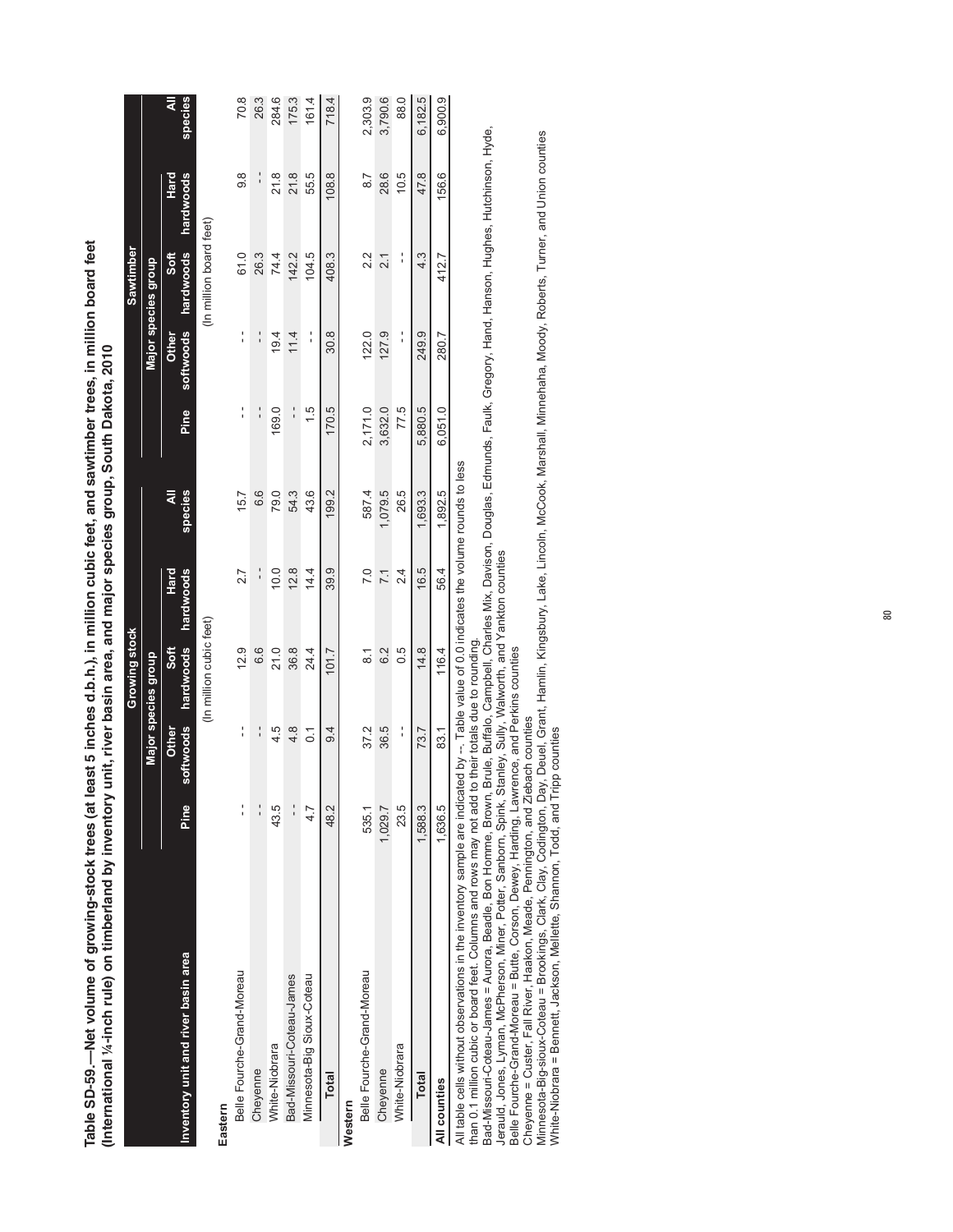| i<br>∏<br>مصطحتها أأحببتها<br>ees.<br>I           |                                                                                                                                                                                                |
|---------------------------------------------------|------------------------------------------------------------------------------------------------------------------------------------------------------------------------------------------------|
| <b>The Same Same in the Same Inc.</b><br>さててい ところ | ĺ                                                                                                                                                                                              |
| $\mathbf{s}$ (at<br>E<br>CD E                     | ֦֧֦֦֪֦֪֦֪֦֦֪֪֦֧֦֧֦֧֦֧֦֧֦֧֦֧֦֧֦֧֦֧֦֧֦֧֦֧֦֧֦֧֦֧֝֝֝֝֝֬֝֓֟֓֟֓֝֬֓֝֬֓֓֓֓֓<br>י<br>י<br>ة<br>ا<br><u>נו נו</u><br>2<br>-<br>יוממה ומחו<br>֧֧֧֧֧֦֧֧֪֧֛֪֧֛֪֚֚֚֚֚֚֚֚֚֚֚֚֚֚֚֚֚֚֚֚֚֚֚֚֞֟֬֜֡֓֜֟֓֝֬֜֓֝֬֜֝֬֜֝ |

|                                                                                                                                          |             |                | Growing stock           |                  |            |          |       | Sawtimber               |                  |                |
|------------------------------------------------------------------------------------------------------------------------------------------|-------------|----------------|-------------------------|------------------|------------|----------|-------|-------------------------|------------------|----------------|
|                                                                                                                                          |             |                | Major species group     |                  |            |          |       | Major species group     |                  |                |
| nventory unit and                                                                                                                        |             | <b>Other</b>   | $5$ oft                 | Hard             | ₹          |          | Other | $5$ oft                 | Hard             | ₹              |
| river basin area                                                                                                                         | <b>Pine</b> | softwoods      | hardwoods               | hardwoods        | Species    | Pine     |       | softwoods hardwoods     | hardwoods        | <b>Species</b> |
|                                                                                                                                          |             |                | (In million cubic feet) |                  |            |          |       | (In million board feet) |                  |                |
| Eastern                                                                                                                                  |             |                |                         |                  |            |          |       |                         |                  |                |
| Belle Fourche-Grand-Moreau                                                                                                               | I           | I              | 12.9                    | 2.7              | 15.7       | I        | ł     | 56.7                    | $\overline{8.7}$ | 65.4           |
| Cheyenne                                                                                                                                 | I           | i              | 6.6                     |                  | 6.6        |          | I     | 23.7                    | i                | 23.7           |
| White-Niobrara                                                                                                                           | 43.5        | 4.5            | 21.0                    | 10.0             | 79.0       | 149.8    | 15.7  | 32.8                    | 18.4             | 216.7          |
| Bad-Missouri-Coteau-James                                                                                                                | H           | 4.8            | 36.8                    | 12.8             | 54.3       | I        | 0.2   | 131.4                   | 18.3             | 158.8          |
| Minnesota-Big Sioux-Coteau                                                                                                               | 4.7         | $\overline{c}$ | 24.4                    | 14.4             | 43.6       | <u>이</u> | i     | 94.4                    | - 49.1           | 144.7          |
| Total                                                                                                                                    | 48.2        | 9.4            | 101.7                   | 39.9             | 199.2      | 151.0    | 24.9  | 339.0                   | 94.4             | 609.4          |
| Western                                                                                                                                  |             |                |                         |                  |            |          |       |                         |                  |                |
| Belle Fourche-Grand-Moreau                                                                                                               | 535.1       | 37.2           | $\overline{8}$          | 7.0              | 587.4      | 1,889.2  | 104.1 | $\frac{1}{1}$           | 7.4              | 2,002.5        |
| Cheyenne                                                                                                                                 | 1,029.7     | 36.5           | 6.2                     | $\overline{7.1}$ | $-0.079.5$ | 3,126.0  | 109.1 | 1.7                     | 25.0             | 3,261.9        |
| White-Niobrara                                                                                                                           | 23.5        | i              | 0.5                     | $\frac{4}{2}$    | 26.5       | 66.3     |       | i                       | $\overline{9}$   | 75.4           |
| Total                                                                                                                                    | 1,588.3     | 73.7           | 14.8                    | 16.5             | 1,693.3    | 5.081.4  | 213.2 | 3.6                     | 41.6             | 5,339.7        |
| All counties                                                                                                                             | 1,636.5     | 83.1           | 116.4                   | 56.4             | 1,892.5    | 5,232.4  | 238.1 | 342.7                   | 136.0            | 5,949.2        |
| All table cells without observations in the inventory sample are indicated by --. Table value of 0.0 indicates the volume rounds to less |             |                |                         |                  |            |          |       |                         |                  |                |

than 0.1 million cubic or board feet. Columns and rows may not add to their totals due to rounding.

Bad-Missouri-Coteau-James = Aurora, Beadle, Bon Homme, Brown, Brule, Buffalo, Campbell, Charles Mix, Davison, Douglas, Edmunds, Faulk, Gregory, Hand, Hanson, Hughes, Hutchinson, Hyde, Bad-Missouri-Coteau-James = Aurora, Beadle, Bon Homme, Brown, Brule, Buffalo, Campbell, Charles Mix, Davison, Douglas, Edmunds, Faulk, Gregory, Hand, Hanson, Hughes, Hutchinson, Hyde, than 0.1 million cubic or board feet. Columns and rows may not add to their totals due to rounding.

Jerauld, Jones, Lyman, McPherson, Miner, Potter, Sanborn, Spink, Stanley, Sully, Walworth, and Yankton counties Jerauld, Jones, Lyman, McPherson, Miner, Potter, Sanborn, Spink, Stanley, Sully, Walworth, and Yankton counties

Belle Fourche-Grand-Moreau = Butte, Corson, Dewey, Harding, Lawrence, and Perkins counties

Belle Fourche-Grand-Moreau = Butte, Corson, Dewey, Harding, Lawrence, and Perkins counties<br>Cheyenne = Custer, Fall River, Haakon, Meade, Pennington, and Ziebach counties Cheyenne = Custer, Fall River, Haakon, Meade, Pennington, and Ziebach counties

Minnesota-Big-sioux-Coteau = Brookings, Clark, Clay, Codington, Day, Deuel, Grant, Harnlin, Kingsbury, Lake, Lincoln, McCook, Marshall, Minnehaha, Moody, Roberts, Turner, and Union counties<br>White-Niobrara = Bennett, Jackso Minnesota-Big-sioux-Coteau = Brookings, Clark, Clay, Codington, Day, Deuel, Grant, Hamlin, Kingsbury, Lake, Lincoln, McCook, Marshall, Minnehaha, Moody, Roberts, Turner, and Union counties White-Niobrara = Bennett, Jackson, Mellette, Shannon, Todd, and Tripp counties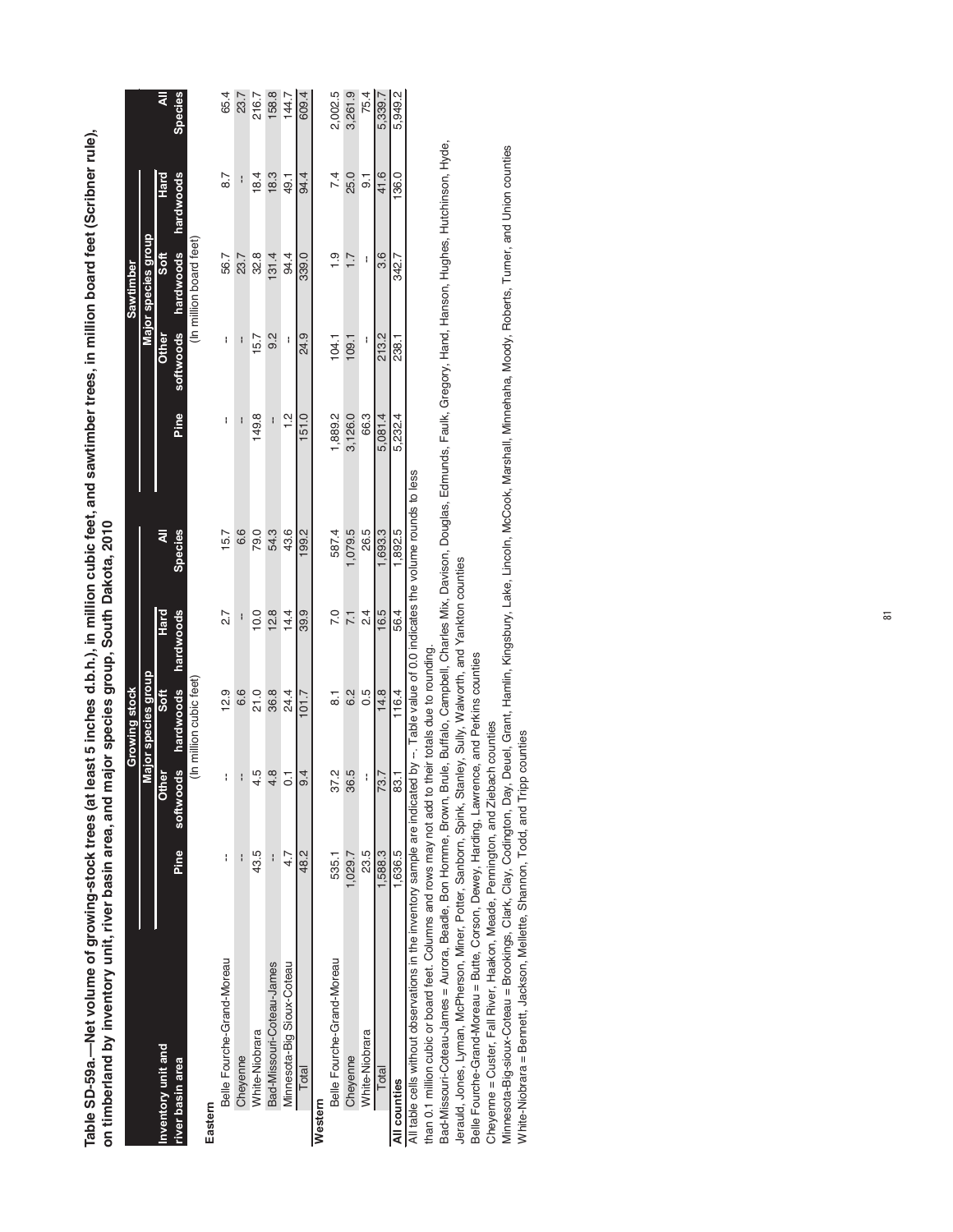| g-stock trees (at least 5 inches d.b.h.), in million cubic feet, and sawtimber trees, in million board feet<br>ry unit, river basin area, and major species group, South Dakota, 2010 | <b>Sawtimber</b><br>Growing stock | Maior enociae aroun |
|---------------------------------------------------------------------------------------------------------------------------------------------------------------------------------------|-----------------------------------|---------------------|
| nternational 1/4-inch rule) on timberland by inventor<br>fable SD-60.—Average annual net growth of growir                                                                             |                                   | aior enocioe aroun  |

п

|                                                                                                                                                  |                |                    |                                |                   |                                                                   |                 |                    | <br> <br> <br> <br> <br> |                   |              |
|--------------------------------------------------------------------------------------------------------------------------------------------------|----------------|--------------------|--------------------------------|-------------------|-------------------------------------------------------------------|-----------------|--------------------|--------------------------|-------------------|--------------|
|                                                                                                                                                  |                |                    | Major species group            |                   |                                                                   |                 |                    | Major species group      |                   |              |
| Inventory unit and river basin area                                                                                                              | Pine           | softwoods<br>Other | hardwoods<br>Soft              | hardwoods<br>Hard | species<br>₹                                                      | Pine            | softwoods<br>Other | hardwoods<br>Soft        | hardwoods<br>Hard | ₹<br>species |
|                                                                                                                                                  |                |                    | (In million cubic feet)        |                   |                                                                   |                 |                    | (In million board feet)  |                   |              |
| Eastern                                                                                                                                          |                |                    |                                |                   |                                                                   |                 |                    |                          |                   |              |
| Belle Fourche-Grand-Moreau                                                                                                                       | í              | l,                 | $\frac{2}{1}$                  | 0.2               | $\overline{4}$                                                    | ۱,              | l,                 | 0.0                      | 0.4               | 6.5          |
| Cheyenne                                                                                                                                         | $\frac{1}{1}$  | $\frac{1}{1}$      | $\frac{2}{3}$                  | ¦                 | $\frac{2}{3}$                                                     | $\frac{1}{1}$   | $\frac{1}{1}$      | $\overline{0}$ .7        |                   | $\sim$       |
| White-Niobrara                                                                                                                                   | $\overline{4}$ | $\overline{0}$     | 2.2                            | 0.2               | 4.0                                                               | 6.8             | $\overline{0}$ .   | $\overline{71}$          | ب<br>-1.9         | 12.7         |
| Bad-Missouri-Coteau-James                                                                                                                        | $\frac{1}{1}$  | 0.4                | 0.4                            | 0.2               | $\overline{0}$                                                    | $\frac{1}{1}$   | 0.4                | 3.5                      | $\frac{0}{2}$     | 4.8          |
| Minnesota-Big Sioux-Coteau                                                                                                                       | $\frac{0}{2}$  | $\frac{0}{0}$      | $\overline{0}$                 | $\frac{0}{1}$     | 2.6                                                               | $\frac{3}{2}$   | í                  | $\ddot{ }$ :             | 4.<br>4           | 6.3          |
| <b>Total</b>                                                                                                                                     | 2.3            | 0.5                | 4.6                            | $\overline{1}$ .  | 0.6                                                               | $\overline{71}$ | $\overline{1}$     | 18.9                     | 3.8               | 30.9         |
| Western                                                                                                                                          |                |                    |                                |                   |                                                                   |                 |                    |                          |                   |              |
| Belle Fourche-Grand-Moreau                                                                                                                       | $\frac{0}{8}$  | $\overline{0}$ .   | $-0.6$                         | $0.\overline{2}$  | ვ<br>8                                                            | 54.7            | $\tilde{2}$        | $\overline{0}$ .         | 0.2               | 57.0         |
| Cheyenne                                                                                                                                         | 21.2           | 0.6                | $-0.4$                         | 0.2               | 21.6                                                              | 105.1           | 2.3                | 0.0                      | $\overline{4}$    | 108.9        |
| White-Niobrara                                                                                                                                   | $-0.7$         | í                  | 0.0                            | $\overline{0}$    | $-0.7$                                                            | $-3.6$          | í                  | í                        | í                 | $-3.6$       |
| <b>Total</b>                                                                                                                                     | 28.5           | $\frac{3}{2}$      | $-1.0$                         | 0.4               | 29.2                                                              | 156.2           | 4.4                | $\overline{0}$           | 1.6               | 162.3        |
| All counties                                                                                                                                     | 30.8           | $\frac{8}{1}$      | 3.5                            | $\frac{0}{2}$     | 38.2                                                              | 163.3           | 5.5                | 19.0                     | 54                | 193.2        |
| All table cells without observations in the inventory sample are indicat<br>than 0.1 million cubic or board feet. Columns and rows may not add t |                |                    | o their totals due to rounding |                   | ted by --. Table value of 0.0 indicates the volume rounds to less |                 |                    |                          |                   |              |

Bad-Missouri-Coteau-James = Aurora, Beadle, Bon Homme, Brown, Brule, Buffalo, Campbell, Charles Mix, Davison, Douglas, Edmunds, Faulk, Gregory, Hand, Hanson, Hughes, Hutchinson, Hyde,

Jerauld, Jones, Lyman, McPherson, Miner, Potter, Sanborn, Spink, Stanley, Sully, Walworth, and Yankton counties

Belle Fourche-Grand-Moreau = Butte, Corson, Dewey, Harding, Lawrence, and Perkins counties

Cheyenne = Custer, Fall River, Haakon, Meade, Pennington, and Ziebach counties

Bad-Missouri-Coteau-James = Aurora, Beadle, Bon Homme, Brown, Brule, Buffalo, Campbell, Charles Mix, Davison, Douglas, Edmunds, Faulk, Gregory, Hand, Hanson, Hughes, Hutchinson, Hyde,<br>Jerauld, Jones, Lyman, McPherson, Mine Minnesota-Big-sioux-Coteau = Brookings, Clark, Clay, Codington, Day, Deuel, Grant, Hamlin, Kingsbury, Lake, Lincoln, McCook, Marshall, Minnehaha, Moody, Roberts, Turner, and Union counties White-Niobrara = Bennett, Jackson, Mellette, Shannon, Todd, and Tripp counties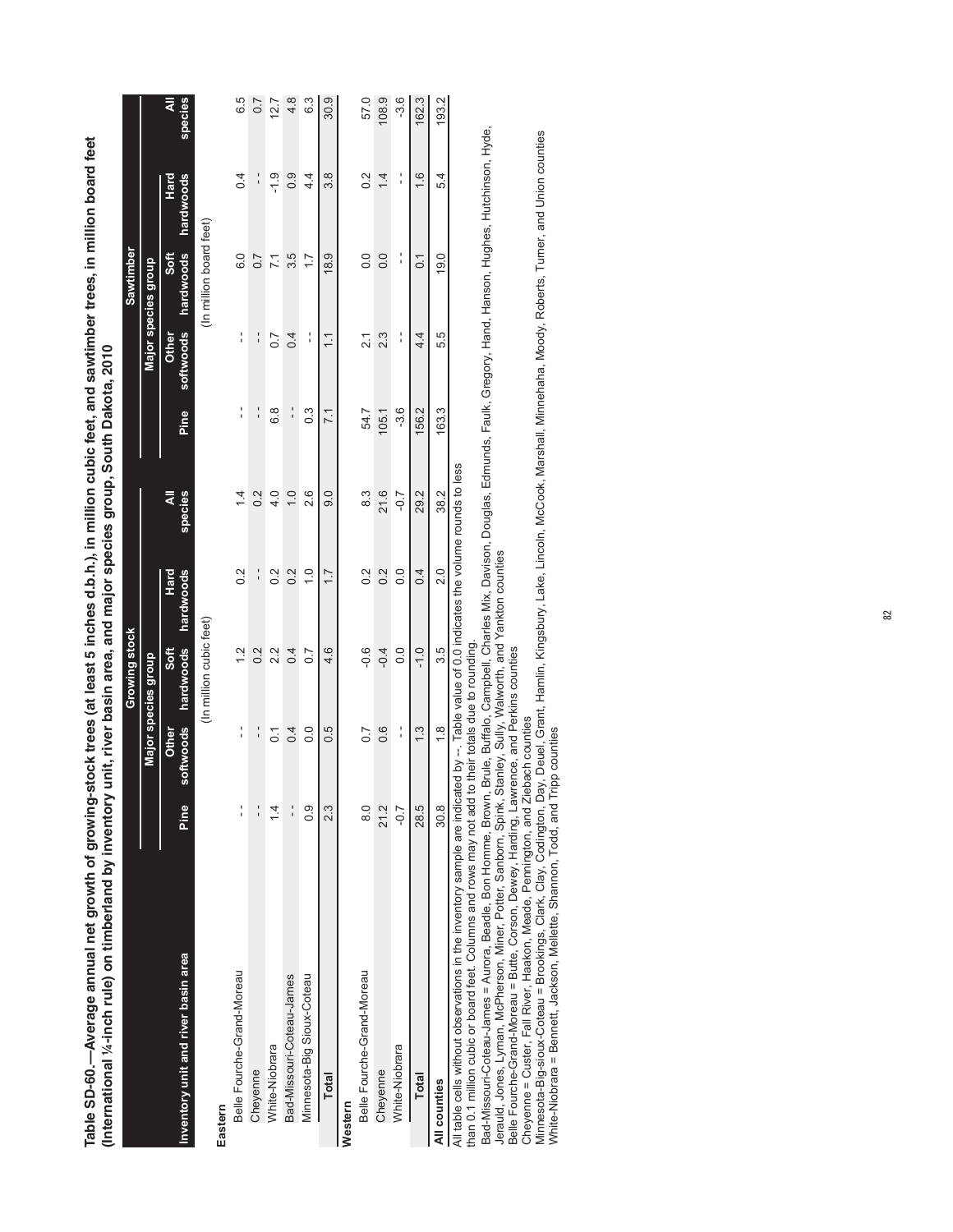| (scripper rule), on timperance by the correct parameter pa                 |                |                     |                               |                     | isin area, and major species group, South Dakota, 2010        |                |                  |                         |                |               |
|----------------------------------------------------------------------------|----------------|---------------------|-------------------------------|---------------------|---------------------------------------------------------------|----------------|------------------|-------------------------|----------------|---------------|
|                                                                            |                |                     | Growing stock                 |                     |                                                               |                |                  | Sawtimber               |                |               |
|                                                                            |                |                     | Major species group           |                     |                                                               |                |                  | Major species group     |                |               |
| Inventory unit and                                                         |                | Other               | $rac{\pi}{2}$                 | Hard                | ₹                                                             |                | Other            | Soft                    | Hard           |               |
| river basin area                                                           | Pine           | ø<br>softwoog       |                               | hardwoods hardwoods | <b>Species</b>                                                | Pine           |                  | softwoods hardwoods     | hardwoods      | Species       |
|                                                                            |                |                     | (In million cubic feet)       |                     |                                                               |                |                  | (In million board feet) |                |               |
| Eastern                                                                    |                |                     |                               |                     |                                                               |                |                  |                         |                |               |
| Belle Fourche-Grand-Moreau                                                 | ł              | ł                   | $\frac{2}{1}$                 | 0.2                 | $\bar{4}$                                                     | ł              | ł                | 6.8                     | 0.2            | 6.9           |
| Cheyenne                                                                   | I              |                     | $\frac{2}{5}$                 | I                   | $\frac{2}{3}$                                                 | I              |                  | 5 O                     | I              |               |
| White-Niobrara                                                             | $\overline{4}$ |                     | 2.2                           | 0.2                 | 4.0                                                           | $\frac{4}{3}$  | $0.\overline{3}$ | $-0.4$                  | $-1.6$         | ი<br>თ        |
| Bad-Missouri-Coteau-James                                                  | I              |                     | 0.4                           | 0.2                 | $\frac{0}{1}$                                                 | ł              | $\frac{2}{3}$    | 2.3                     | 0.4            | 2.9           |
| Minnesota-Big Sioux-Coteau                                                 | 0.9            |                     | $\overline{0}$ .7             | $\frac{0}{1}$       | 2.6                                                           | $\overline{c}$ | I                | $\frac{8}{1}$           | 2.2            | $\frac{0}{3}$ |
| Total                                                                      | 2.3            | r.                  | 4.6                           | 1.7                 | 0.6                                                           | 5.0            | $0.\overline{5}$ | 9.9                     | $\tilde{=}$    | 16.6          |
| Western                                                                    |                |                     |                               |                     |                                                               |                |                  |                         |                |               |
| Belle Fourche-Grand-Moreau                                                 | $\frac{0}{8}$  |                     | $\frac{6}{7}$                 | 0.2                 | 8.3                                                           | 38.4           | 0.9              | 0.0                     | $\overline{0}$ | 39.4          |
| Cheyenne                                                                   | 21.2           | 9                   | $-0.4$                        | 0.2                 | 21.6                                                          | 66.5           |                  | 0.0                     | $\sim$         | 68.9          |
| White-Niobrara                                                             | $-0.7$         |                     | 0.0                           | $\overline{0}$      | $-0.7$                                                        | $-1.9$         | I                | I                       | I              | $-1.9$        |
| Total                                                                      | 28.5           | $\ddot{\mathrm{c}}$ | $-1.0$                        | 0.4                 | 29.2                                                          | 103.1          | 2.6              | 0.0                     | $\frac{8}{2}$  | 106.4         |
| All counties                                                               | 30.8           | œ                   | 3.5                           | 2.0                 | 38.2                                                          | 108.1          | 3.0              | 10.0                    | $\frac{0}{1}$  | 123.0         |
| All table cells without observations in the inventory sample are indicated |                |                     |                               |                     | by --. Table value of 0.0 indicates the volume rounds to less |                |                  |                         |                |               |
| than 0.1 million cubic or board feet. Columns and rows may not add to '    |                |                     | their totals due to rounding. |                     |                                                               |                |                  |                         |                |               |

Table SD-60a.—Average annual net growth of growing-stock trees (at least 5 inches d.b.h.), in million cubic feet, and sawtimber, in million board feet<br>(Scribner rule), on timberland by inventory unit, river basin area, and **Table SD-60a.—Average annual net growth of growing-stock trees (at least 5 inches d.b.h.), in million cubic feet, and sawtimber, in million board feet**  by inventory unit, river basin area, and major species group, South Dakota, 2010 **(Scribner rule), on timberland by inventory unit, river basin area, and major species group, South Dakota, 2010** Bad-Missouri-Coteau-James = Aurora, Beadle, Bon Homme, Brown, Brule, Buffalo, Campbell, Charles Mix, Davison, Douglas, Edmunds, Faulk, Gregory, Hand, Hanson, Hughes, Hutchinson, Hyde,<br>Jerauld, Jones, Lyman, McPherson, Min Bad-Missouri-Coteau-James = Aurora, Beadle, Bon Homme, Brown, Brule, Buffalo, Campbell, Charles Mix, Davison, Douglas, Edmunds, Faulk, Gregory, Hand, Hanson, Hughes, Hutchinson, Hyde, Jerauld, Jones, Lyman, McPherson, Miner, Potter, Sanborn, Spink, Stanley, Sully, Walworth, and Yankton counties

Belle Fourche-Grand-Moreau = Butte, Corson, Dewey, Harding, Lawrence, and Perkins counties Belle Fourche-Grand-Moreau = Butte, Corson, Dewey, Harding, Lawrence, and Perkins counties

Cheyenne = Custer, Fall River, Haakon, Meade, Pennington, and Ziebach counties Cheyenne = Custer, Fall River, Haakon, Meade, Pennington, and Ziebach counties

Minnesota-Big-sioux-Coteau = Brookings, Clark, Clay, Codington, Day, Deuel, Grant, Hamlin, Kingsbury, Lake, Lincoln, McCook, Marshall, Minnehaha, Moody, Roberts, Turner, and Union counties<br>White-Niobrara = Bennett, Jackson Minnesota-Big-sioux-Coteau = Brookings, Clark, Clay, Codington, Day, Deuel, Grant, Hamlin, Kingsbury, Lake, Lincoln, McCook, Marshall, Minnehaha, Moody, Roberts, Turner, and Union counties White-Niobrara = Bennett, Jackson, Mellette, Shannon, Todd, and Tripp counties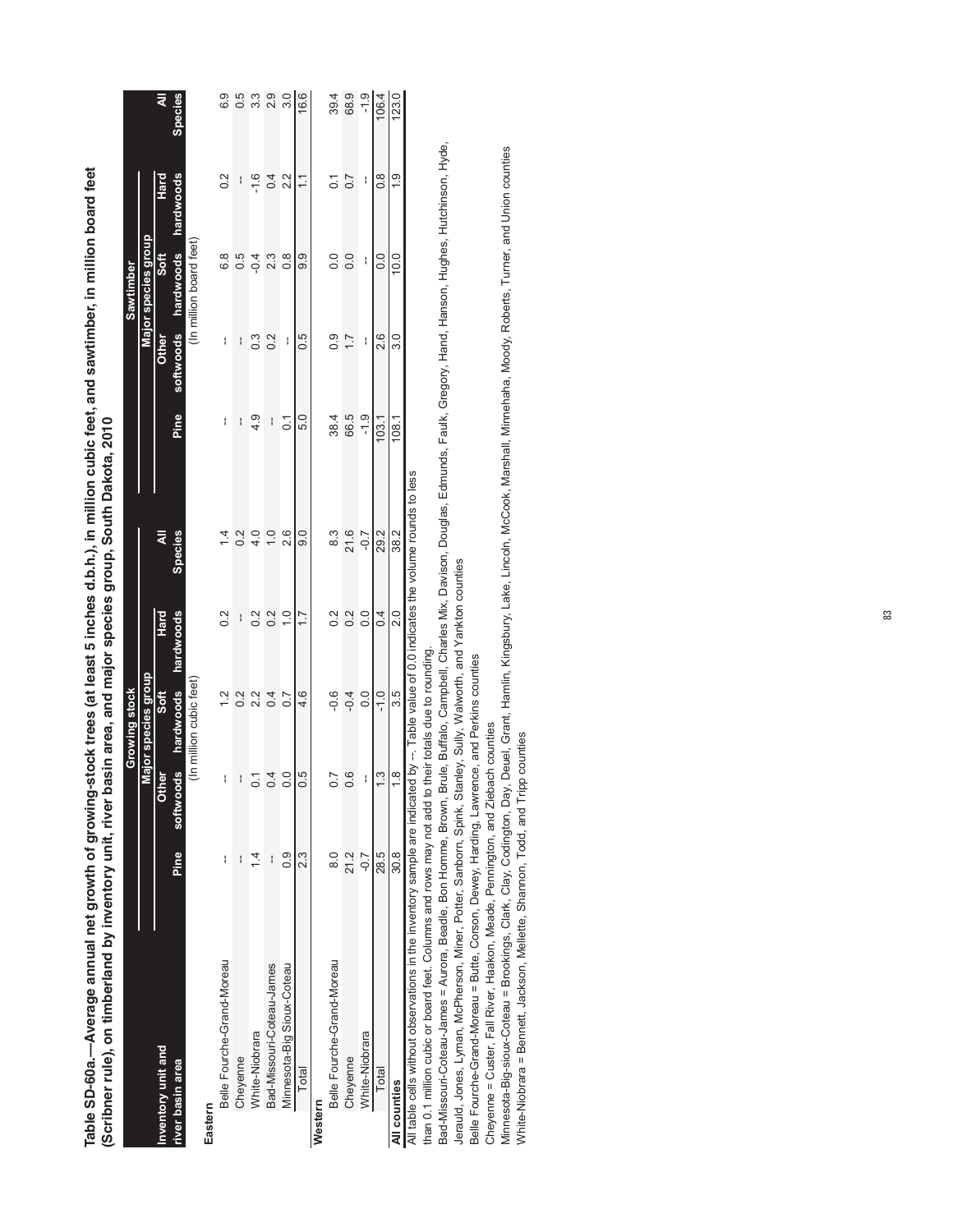Table SD-61.--Average annual removals of growing-stock trees (at least 5 inches d.b.h.), in million cubic feet, and sawtimber trees, in million board feet **Table SD-61.—Average annual removals of growing-stock trees (at least 5 inches d.b.h.), in million cubic feet, and sawtimber trees, in million board feet**  (International 1/4-inch rule), on timberland by inventory unit, river basin area, and major species group, South Dakota, 2010 **(International ¼-inch rule), on timberland by inventory unit, river basin area, and major species group, South Dakota, 2010**rowing-stock trees (at least 5 inches d.b.h.), in million cubic feet, and sawti

|                                                                                                                                          |               |                    | Growing stock           |                             |                     |               |                    | Sawtimber               |                   |                  |
|------------------------------------------------------------------------------------------------------------------------------------------|---------------|--------------------|-------------------------|-----------------------------|---------------------|---------------|--------------------|-------------------------|-------------------|------------------|
|                                                                                                                                          |               |                    | Major species group     |                             |                     |               |                    | Major species group     |                   |                  |
| Inventory unit and river basin area                                                                                                      | Pine          | softwoods<br>Other | Soft                    | hardwoods hardwoods<br>Hard | ₹<br><b>species</b> | Pine          | softwoods<br>Other | hardwoods<br>Soft       | hardwoods<br>Hard | species<br>₹     |
|                                                                                                                                          |               |                    | (In million cubic feet) |                             |                     |               |                    | (In million board feet) |                   |                  |
| Eastern                                                                                                                                  |               |                    |                         |                             |                     |               |                    |                         |                   |                  |
| White-Niobrara                                                                                                                           | $\frac{1}{1}$ | $\frac{1}{1}$      | $\overline{c}$          | $\overline{0}$              | 0.2                 | $\frac{1}{1}$ | $\frac{1}{1}$      | $\frac{1}{1}$           | 0.4               | 0.4              |
| Bad-Missouri-Coteau-James                                                                                                                | $\frac{1}{1}$ | ი<br>0.3           | $\frac{1}{1}$           | $\frac{1}{1}$               | $\frac{3}{2}$       | $\frac{1}{1}$ | 13                 | í                       | $\frac{1}{1}$     | 13               |
| <b>Total</b>                                                                                                                             | $\frac{1}{1}$ | $0.\overline{3}$   | 0.1                     | $\overline{0}$              | 0.5                 |               | $\frac{3}{2}$      | $\frac{1}{1}$           | 0.4               | $\overline{1}$ . |
| Western                                                                                                                                  |               |                    |                         |                             |                     |               |                    |                         |                   |                  |
| Belle Fourche-Grand-Moreau                                                                                                               | 7.6           | $\overline{0}$     | $\frac{1}{1}$           | $\frac{1}{1}$               | $\frac{0}{8}$       | 30.7          | $\frac{7}{1}$      | $\frac{1}{1}$           | $\frac{1}{1}$     | 32.5             |
| Cheyenne                                                                                                                                 | 15.5          | $\frac{3}{2}$      | $\frac{0}{0}$           | $\frac{1}{1}$               | 16.8                | 45.7          | $\frac{4}{8}$      | $\frac{1}{1}$           | $\frac{1}{1}$     | 50.5             |
| White-Niobrara                                                                                                                           | $\frac{1}{1}$ | í                  | $\frac{1}{1}$           | $\overline{0}$              | $\overline{0}$      | í             | $\frac{1}{1}$      | $\frac{1}{1}$           | $\frac{1}{1}$     | Î                |
| <b>Total</b>                                                                                                                             | 23.1          | 1.7                | 0.0                     | $\overline{0}$ .            | 24.9                | 76.4          | 6.5                | $\frac{1}{1}$           | $\frac{1}{1}$     | 82.9             |
| All counties                                                                                                                             | 23.1          | $\frac{0}{2}$      | $\overline{0}$ .        | 0.2                         | 25.5                | 76.4          | 7.8                | ;                       | 0.4               | 84.6             |
| All table cells without observations in the inventory sample are indicated by --. Table value of 0.0 indicates the volume rounds to less |               |                    |                         |                             |                     |               |                    |                         |                   |                  |

than 0.1 million cubic or board feet. Columns and rows may not add to their totals due to rounding.

than 0.1 million cubic or board feet. Columns and rows may not add to their totals due to rounding.<br>Bad-Missouri-Coteau-James = Aurora, Beadle, Bon Homme, Brown, Brule, Bulfalo, Campbell, Charles Mix, Davison, Douglas, Edm Bad-Missouri-Coteau-James = Aurora, Beadle, Bon Homme, Brown, Brule, Buffalo, Campbell, Charles Mix, Davison, Douglas, Edmunds, Faulk, Gregory, Hand, Hanson, Hughes, Hutchinson, Hyde, Jerauld, Jones, Lyman, McPherson, Miner, Potter, Sanborn, Spink, Stanley, Sully, Walworth, and Yankton counties

Belle Fourche-Grand-Moreau = Butte, Corson, Dewey, Harding, Lawrence, and Perkins counties

Cheyenne = Custer, Fall River, Haakon, Meade, Pennington, and Ziebach counties

Minnesota-Big-sioux-Coteau = Brookings, Clark, Clay, Codington, Day, Deuel, Grant, Hamlin, Kingsbury, Lake, Lincoln, McCook, Marshall, Minnehaha, Moody, Roberts, Turner, and Union counties White-Niobrara = Bennett, Jackson, Mellette, Shannon, Todd, and Tripp counties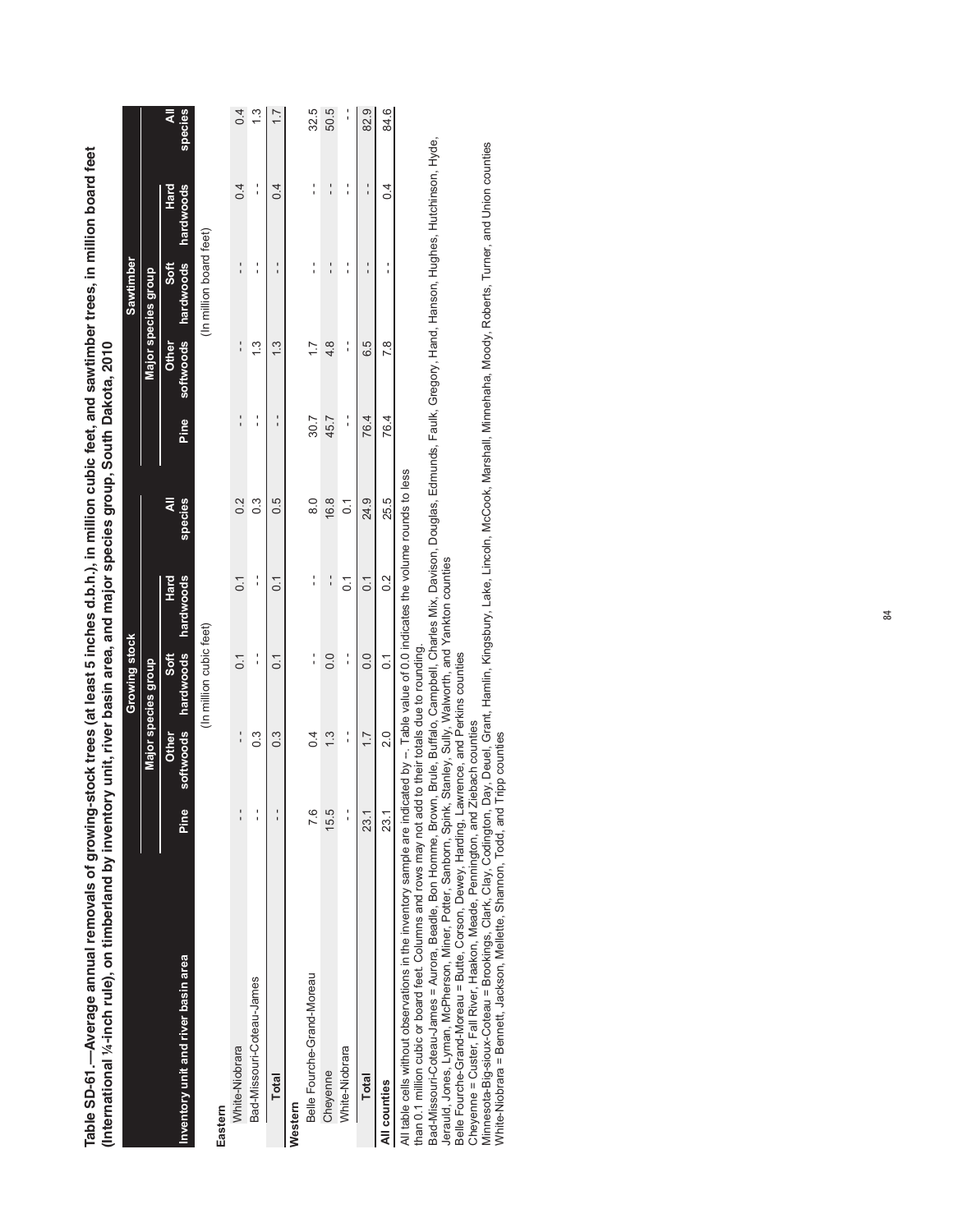| (Scribner rule) on timberland by inventory unit, river basin area, and major species group, South Dakota, 2010                           |      |                |                               |                    |                |      |               |                         |           |                |
|------------------------------------------------------------------------------------------------------------------------------------------|------|----------------|-------------------------------|--------------------|----------------|------|---------------|-------------------------|-----------|----------------|
|                                                                                                                                          |      |                | Growing stock                 |                    |                |      |               | Sawtimber               |           |                |
|                                                                                                                                          |      |                | Major species group           |                    |                |      |               | Major species group     |           |                |
| Inventory unit and                                                                                                                       |      | <b>Other</b>   | Soft                          | Hard               | ₹              |      | <b>Other</b>  | Soft                    | Hard      | ₹              |
| river basin area                                                                                                                         | Pine |                | softwoods hardwoods hardwoods |                    | <b>Species</b> | Pine |               | softwoods hardwoods     | hardwoods | <b>Species</b> |
|                                                                                                                                          |      |                | (In million cubic feet)       |                    |                |      |               | (In million board feet) |           |                |
| Eastern                                                                                                                                  |      |                |                               |                    |                |      |               |                         |           |                |
| White-Niobrara                                                                                                                           | I    | i              | $\overline{\circ}$            | $\overline{\circ}$ | $\frac{2}{3}$  | i    | I             | I                       | 0.4       | 0.4            |
| Bad-Missouri-Coteau-James                                                                                                                | I    | ი<br>ი         | I                             | I                  | $\frac{3}{2}$  | I    | Ξ             | I                       | I         |                |
| Total                                                                                                                                    |      | $\ddot{3}$     | $\overline{c}$                | $\overline{c}$     | 0.5            | I    |               | I                       | 0.4       |                |
| Western                                                                                                                                  |      |                |                               |                    |                |      |               |                         |           |                |
| Belle Fourche-Grand-Moreau                                                                                                               | 7.6  | $\mathfrak{A}$ | I                             | I                  | $\frac{8}{6}$  | 26.4 | د.<br>-       | I                       | I         | 27.9           |
| Cheyenne                                                                                                                                 | 15.5 |                | $\frac{0}{2}$                 | i                  | 16.8           | 38.6 | $\frac{1}{4}$ | I                       | I         | 42.7           |
| White-Niobrara                                                                                                                           | I    | I              | I                             | $\overline{c}$     |                | I    | I             | I                       | I         | I              |
| Total                                                                                                                                    | 73.1 |                | 0.0                           | $\overline{C}$     | 24.9           | 65.0 | 5.6           | I                       | i         | 70.6           |
| All counties                                                                                                                             | 73.1 | O.             | $\overline{0}$                | 0.2                | 25.5           | 65.0 | $\frac{2}{3}$ | i                       | 0.4       | 72.1           |
| All table cells without observations in the inventory sample are indicated by --. Table value of 0.0 indicates the volume rounds to less |      |                |                               |                    |                |      |               |                         |           |                |
| than 0.1 million cubic or board feet. Columns and rows may not add to                                                                    |      |                | their totals due to rounding. |                    |                |      |               |                         |           |                |

Table SD-61a.--Average annual removals of growing-stock trees (at least 5 inches d.b.h.) in million board feet, and sawtimber trees, in million board feet **Table SD-61a.—Average annual removals of growing-stock trees (at least 5 inches d.b.h.) in million board feet, and sawtimber trees, in million board feet**  by inventory unit, ••• • ••• • • •• •• •• • • • • • • • • • • • • • • • • • , and major species group, South Dakota, 2010

Bad-Missouri-Coteau-James = Aurora, Beadle, Bon Homme, Brown, Brule, Buffalo, Campbell, Charles Mix, Davison, Douglas, Edmunds, Faulk, Gregory, Hand, Hanson, Hughes, Hutchinson, Hyde, Bad-Missouri-Coteau-James = Aurora, Beadle, Bon Homme, Brown, Brule, Buffalo, Campbell, Charles Mix, Davison, Douglas, Edmunds, Faulk, Gregory, Hand, Hanson, Hughes, Hutchinson, Hyde, Jerauld, Jones, Lyman, McPherson, Miner, Potter, Sanborn, Spink, Stanley, Sully, Walworth, and Yankton counties

Jerauld, Jones, Lyman, McPherson, Miner, Potter, Sanborn, Spink, Stanley, Sully, Walworth, and Yankton counties<br>Belle Fourche-Grand-Moreau = Butte, Corson, Dewey, Harding, Lawrence, and Perkins counties<br>Cheyenne = Custer,

Belle Fourche-Grand-Moreau = Butte, Corson, Dewey, Harding, Lawrence, and Perkins counties

Cheyenne = Custer, Fall River, Haakon, Meade, Pennington, and Ziebach counties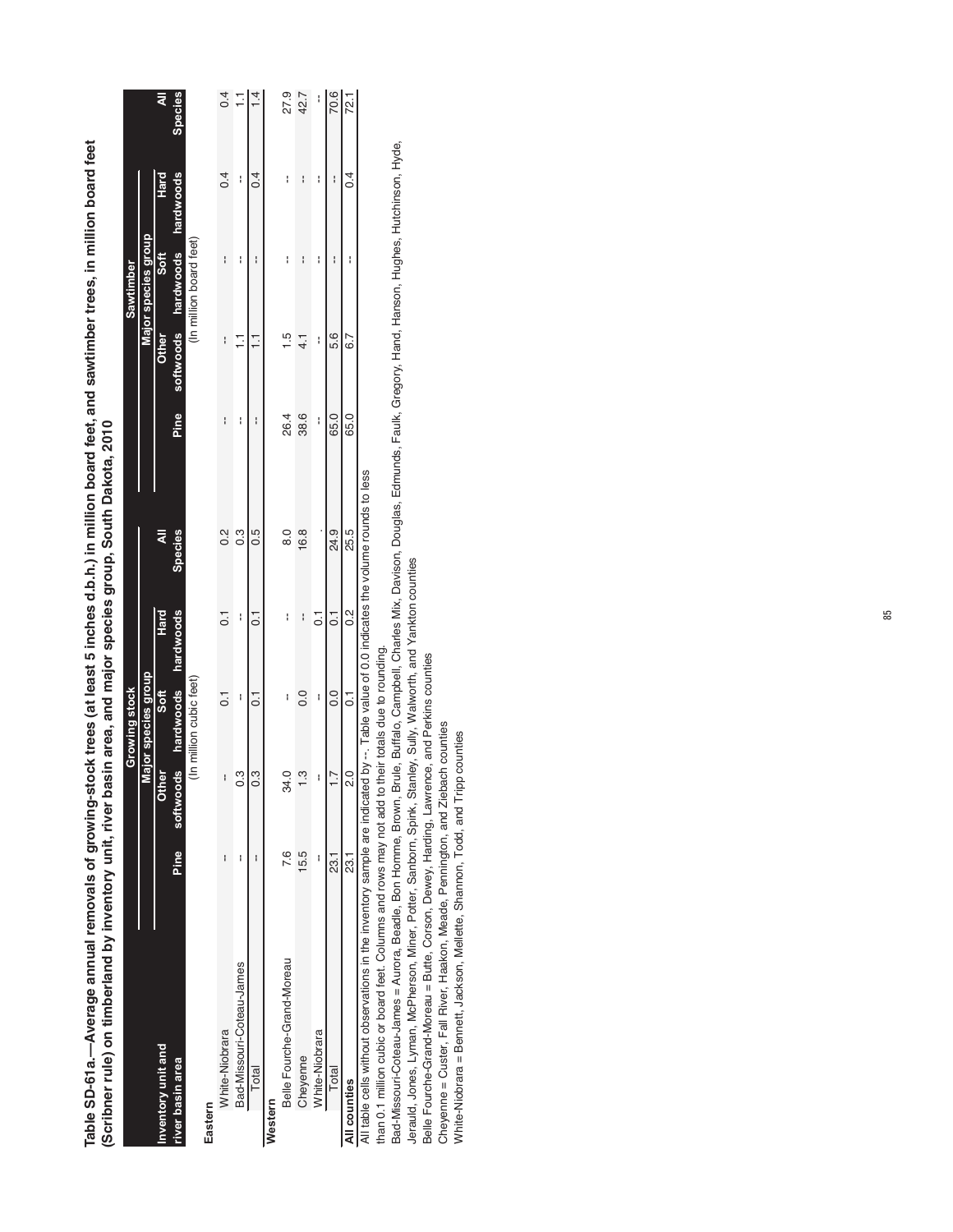| urmoeriand, and rolest and the and area by liven |                      |                   |        | tory unit and river pasin area, south Dakota, 2010 |                              |                                |        |                                 |                                     |                              |
|--------------------------------------------------|----------------------|-------------------|--------|----------------------------------------------------|------------------------------|--------------------------------|--------|---------------------------------|-------------------------------------|------------------------------|
|                                                  |                      |                   |        |                                                    | Growing stock                |                                |        |                                 | Sawtimber                           |                              |
| Inventory unit and river basin area              | Forest<br>area       | area<br>imberland | Volume | Average<br>net growth<br>annual                    | Average<br>emovals<br>annual | Average<br>annual<br>nortality | Volume | Average<br>net growth<br>annual | Average<br><b>emovals</b><br>annual | Average<br>annua<br>nortalit |
| Eastern                                          |                      |                   |        |                                                    |                              |                                |        |                                 |                                     |                              |
| Belle Fourche-Grand-Moreau                       | 37.84                | 42.23             | 59.11  | 100.00                                             |                              | 88.70                          | 62.68  | 100.00                          |                                     | 88.70                        |
| Cheyenne                                         | 86.45                | 86.45             | 100.00 | 100.00                                             |                              |                                | 100.00 | 100.00                          |                                     |                              |
| White-Niobrara                                   | 16.53                | 18.02             | 22.05  | 58.19                                              | 63.96                        | 65.02                          | 23.81  | 76.20                           | 92.25                               | 66.95                        |
| Bad-Missouri-Coteau-James                        | 16.32                | 17.82             | 29.56  | 36.86                                              | 80.96                        | 39.29                          | 37.86  | 33.07                           | 88.70                               | 66.44                        |
| Minnesota-Big Sioux-Coteau                       | 24.43                | 25.48             | 55.93  | 47.32                                              | Í                            | í                              | 68.88  | 87.01                           | Í                                   |                              |
| <b>Total</b>                                     | 8.58                 | 9.41              | 17.11  | 35.27                                              | 55.13                        | 40.33                          | 21.09  | 46.25                           | 70.45                               | 53.96                        |
| Western                                          |                      |                   |        |                                                    |                              |                                |        |                                 |                                     |                              |
| Belle Fourche-Grand-Moreau                       | 10.51                | 10.61             | 13.60  | 45.20                                              | 39.24                        | 51.13                          | 15.19  | 23.34                           | 40.37                               | 44.34                        |
| Cheyenne                                         | 4.91                 | 5.18              | 8.03   | 32.24                                              | 28.92                        | 21.46                          | 9.54   | 27.69                           | 35.73                               | 25.64                        |
| White-Niobrara                                   | 28.18                | 28.18             | 39.97  | 100.00                                             | 100.00                       | 71.66                          | 40.23  | 100.00                          | $\frac{1}{1}$                       | 71.90                        |
| <b>Total</b>                                     | 2.67                 | 2.87              | 5.13   | 27.23                                              | 22.53                        | 20.48                          | 6.62   | 19.67                           | 26.09                               | 20.88                        |
| All counties                                     | 2.87                 | 3.01              | 4.91   | 23.14                                              | 22.16                        | 18.65                          | 6.32   | 18.25                           | 25.69                               | 19.49                        |
| $\ddot{\phantom{0}}$                             | $\ddot{\phantom{0}}$ |                   |        |                                                    |                              |                                |        |                                 |                                     |                              |

Table SD-65.—Sampling errors, in percent, for net volume, average annual net growth, average annual removals, and average annual mortality on<br>האמפות המשפחת מה היום להיכפו מיוח למשפחת היום להיום להיום להיו במשפחת המשפחת המ **Table SD-65.—Sampling errors, in percent, for net volume, average annual net growth, average annual removals, and average annual mortality on timberland, and forest and timberland area by inventory unit and river basin area, South Dakota, 2010** nnal net growth, av

Sampling errors that exceed 100% are reported as 100%. Sampling errors that exceed 100% are reported as 100%.

Bad-Missouri-Coteau-James = Aurora, Beadle, Bon Homme, Brown, Brule, Buffalo, Campbell, Charles Mix, Davison, Douglas, Edmunds, Faulk, Gregory, Hand, Hanson, Hughes, Hutchinson, Hyde,<br>Jerauld, Jones, Lyman, McPherson, Mine Bad-Missouri-Coteau-James = Aurora, Beadle, Bon Homme, Brown, Brule, Buffalo, Campbell, Charles Mix, Davison, Douglas, Edmunds, Faulk, Gregory, Hand, Hanson, Hughes, Hutchinson, Hyde, Jerauld, Jones, Lyman, McPherson, Miner, Potter, Sanborn, Spink, Stanley, Sully, Walworth, and Yankton counties

Belle Fourche-Grand-Moreau = Butte, Corson, Dewey, Harding, Lawrence, and Perkins counties

Cheyenne = Custer, Fall River, Haakon, Meade, Pennington, and Ziebach counties

Minnesota-Big-sioux-Coteau = Brookings, Clark, Clay, Codington, Day, Deuel, Grant, Hamlin, Kingsbury, Lake, Lincoln, McCook, Marshall, Minnehaha, Moody, Roberts, Turner, and Union counties White-Niobrara = Bennett, Jackson, Mellette, Shannon, Todd, and Tripp counties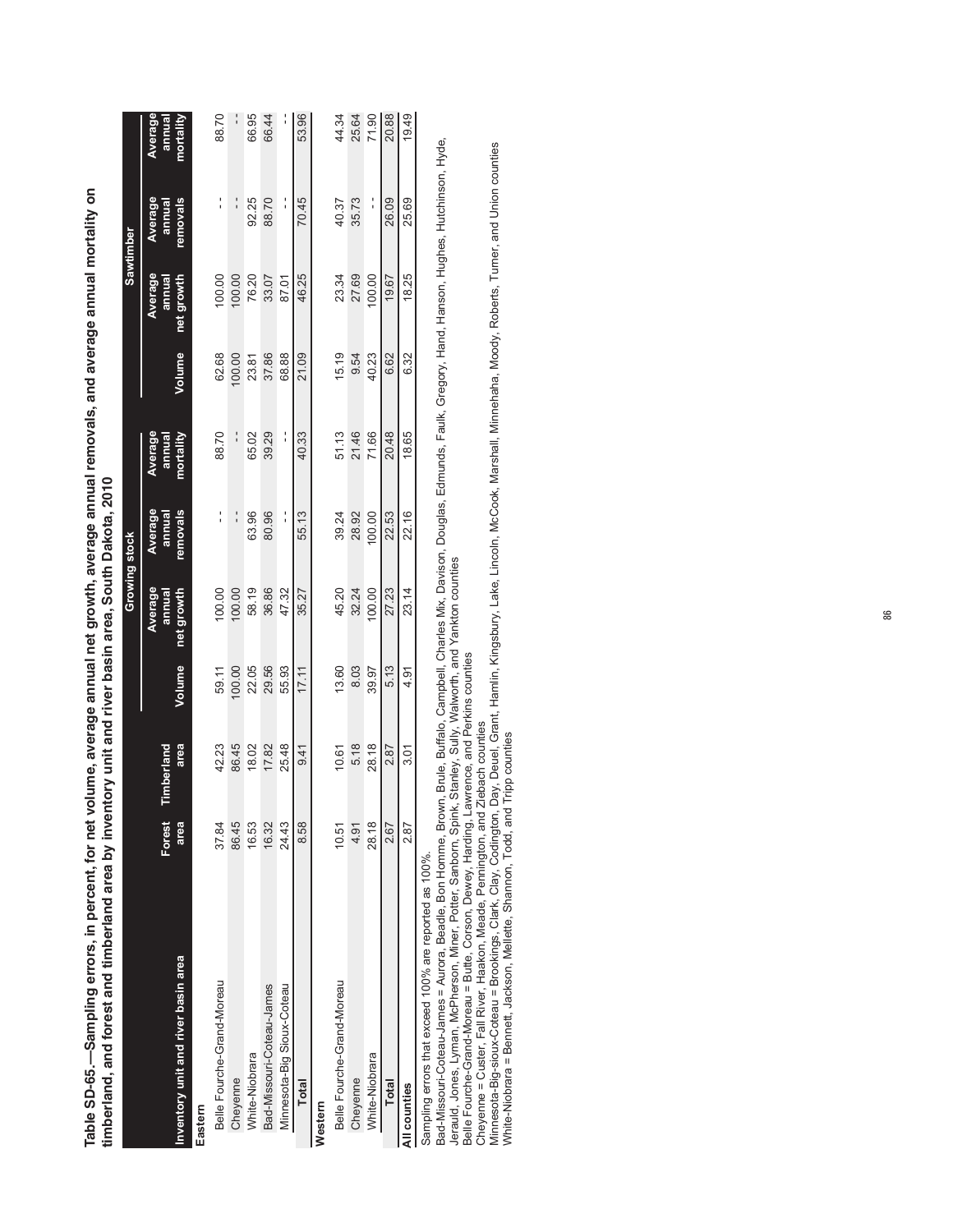## **Appendix A. Tree Species in South Dakota (2010)**

Tree species measured on field plots in South Dakota's 2010 inventory.

| <b>Species</b>                    |
|-----------------------------------|
| Acer negundo                      |
| Acer saccharinum                  |
| Betula papyrifera                 |
| Celtis occidentalis               |
| Elaeagnus angustifolia            |
| Fraxinus pennsylvanica            |
| Gleditsia triacanthos             |
| Juglans nigra                     |
| Juniperus scopulorum              |
| Juniperus virginiana              |
| <b>Malus ioensis</b>              |
| Morus rubra                       |
| Ostrya virginiana                 |
| Picea glauca                      |
| Pinus ponderosa                   |
| Pinus resinosa                    |
| Populus deltoides                 |
| Populus deltoides ssp. monilifera |
| Populus tremuloides               |
| Prunus virginiana                 |
| Quercus macrocarpa                |
| Salix alba                        |
| Salix spp.                        |
| Tilia americana                   |
| Ulmus americana                   |
| Ulmus pumila                      |
| Ulmus rubra                       |
|                                   |